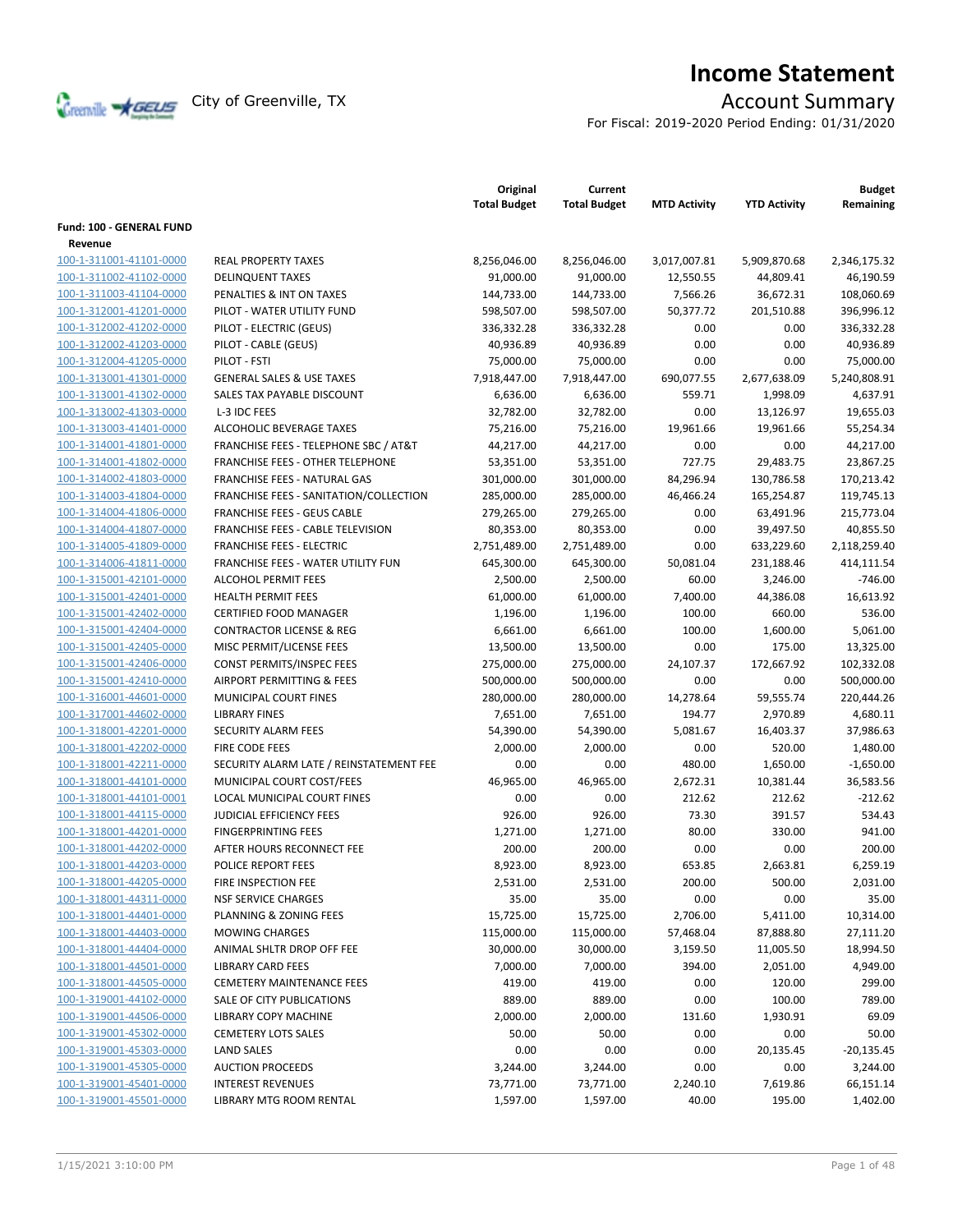|                                                    |                                                        | Original<br><b>Total Budget</b> | Current<br><b>Total Budget</b> | <b>MTD Activity</b>      | <b>YTD Activity</b>        | <b>Budget</b><br>Remaining |
|----------------------------------------------------|--------------------------------------------------------|---------------------------------|--------------------------------|--------------------------|----------------------------|----------------------------|
| 100-1-319001-45503-0000                            | <b>PAVILION RENTALS</b>                                | 9,138.00                        | 9,138.00                       | 0.00                     | 1,320.00                   | 7,818.00                   |
| 100-1-319001-45601-0000                            | MISCELLANEOUS REVENUES                                 | 73,278.00                       | 73,278.00                      | 223.31                   | 38,791.12                  | 34,486.88                  |
| 100-1-319001-45604-0000                            | OTHER REVENUE / OVER/SHORT                             | 0.00                            | 0.00                           | 1.04                     | 8.02                       | $-8.02$                    |
| 100-1-322001-43002-0000                            | <b>ANIMAL SHELTER CONTRIB</b>                          | 100,000.00                      | 100,000.00                     | 50,000.00                | 50,000.00                  | 50,000.00                  |
| 100-1-322001-43003-0000                            | HUNT CO CONTRIB - FIRE                                 | 28,800.00                       | 28,800.00                      | 2,400.00                 | 9,600.00                   | 19,200.00                  |
| 100-1-322001-43004-0000                            | HUNT CO MEM HOSP REIM                                  | 22,400.00                       | 22,400.00                      | 0.00                     | 8,046.00                   | 14,354.00                  |
| 100-1-323001-46008-0000                            | <b>XFR - TOURISM FUND</b>                              | 145,000.00                      | 145,000.00                     | 12,083.33                | 48,333.32                  | 96,666.68                  |
| 100-1-323001-46015-0000                            | XFR - DEBT SERVICE FUND                                | 464,592.00                      | 464,592.00                     | 38,716.00                | 154,864.00                 | 309,728.00                 |
| 100-1-324001-46506-0000                            | <b>CA - RECREATION FUND</b>                            | 9,613.00                        | 9,613.00                       | 801.08                   | 3,204.32                   | 6,408.68                   |
| 100-1-324001-46509-0000                            | CA - VENUE MGMT FUND                                   | 3,004.00                        | 3,004.00                       | 250.33                   | 1,001.32                   | 2,002.68                   |
| 100-1-324001-46537-0000                            | CA - MAIL MACHINE LEASE                                | 3,132.00                        | 3,132.00                       | 269.28                   | 1,077.12                   | 2,054.88                   |
| 100-1-324001-46614-0000                            | CA - SANITATION FUND COLLECTION                        | 33,493.00                       | 33,493.00                      | 2,791.08                 | 11,164.32                  | 22,328.68                  |
| 100-1-324001-46650-0000                            | CA - UTILITY FUND TO GENERAL GOVERNME                  | 408,115.00                      | 408,115.00                     | 34,009.58                | 136,038.32                 | 272,076.68                 |
| 100-1-324001-46651-0000                            | CA - UTILITY FUND TO PUBLIC WORKS                      | 160,063.00                      | 160,063.00                     | 13,338.58                | 53,354.32                  | 106,708.68                 |
| 100-1-324001-46801-0000                            | <b>CA - SPENCE FUND</b>                                | 600.00                          | 600.00                         | 50.00                    | 200.00                     | 400.00                     |
| 100-1-324009-46901-0000                            | CA - ELECTRIC UTILITY                                  | 358,026.00                      | 358,026.00                     | 29,835.50                | 119,342.00                 | 238,684.00                 |
| 100-1-324009-46906-0000                            | <b>CA - CABLE UTILITY</b><br><b>Revenue Total:</b>     | 52,638.00<br>25,401,947.17      | 52,638.00<br>25,401,947.17     | 4,386.50<br>4,290,662.61 | 17,546.00<br>11,307,182.95 | 35,092.00<br>14,094,764.22 |
|                                                    |                                                        |                                 |                                |                          |                            |                            |
| Expense                                            |                                                        |                                 |                                |                          |                            |                            |
| 100-1-411000-52001-0000<br>100-1-411000-52005-0000 | <b>OFFICE SUPPLIES</b><br>PRINTED MATERIALS            | 60.00<br>96.00                  | 60.00<br>96.00                 | 0.00<br>0.00             | 0.00<br>0.00               | 60.00<br>96.00             |
| 100-1-411000-52103-0000                            |                                                        |                                 |                                |                          |                            | 1,932.79                   |
| 100-1-411000-54001-0000                            | <b>MEETING SUPPLIES</b>                                | 2,150.00                        | 2,150.00                       | 140.62<br>171.94         | 217.21<br>665.83           | 794.61                     |
| 100-1-411000-54101-0000                            | <b>TELEPHONE CHARGES</b><br>PROFESSIONAL SERVICES      | 1,460.44                        | 1,460.44                       | 0.00                     |                            |                            |
| 100-1-411000-54201-0000                            |                                                        | 0.00                            | 4,000.00                       |                          | 0.00                       | 4,000.00                   |
| 100-1-411000-54204-0000                            | MEMBERSHIPS & SUBSCRIPTIONS<br><b>PUBLIC RELATIONS</b> | 6,550.00                        | 6,550.00                       | 0.00<br>0.00             | 2,208.00<br>0.00           | 4,342.00                   |
| 100-1-411000-54213-0000                            | PLAQUES AND AWARDS                                     | 1,500.00                        | 1,500.00<br>750.00             |                          | 0.00                       | 1,500.00<br>750.00         |
| 100-1-411000-54214-0000                            | <b>TRAVEL &amp; TRAINING</b>                           | 750.00<br>15,075.00             |                                | 0.00<br>20.00            |                            | 7,475.02                   |
| 100-1-411400-51001-0000                            | REGULAR SALARIES                                       | 85,583.22                       | 15,075.00<br>85,583.22         | 6,454.24                 | 7,599.98<br>29,044.09      | 56,539.13                  |
| 100-1-411400-51021-0000                            | LONGEVITY                                              | 1,656.00                        | 1,656.00                       | 0.00                     | 1,656.00                   | 0.00                       |
| 100-1-411400-51116-0000                            | CAR ALLOWANCE                                          | 4,200.00                        | 4,200.00                       | 323.08                   | 1,453.86                   | 2,746.14                   |
| 100-1-411400-51117-0000                            | <b>CELL PHONE ALLOWANCE</b>                            | 1,170.00                        | 1,170.00                       | 60.00                    | 266.77                     | 903.23                     |
| 100-1-411400-51201-0000                            | <b>FICA</b>                                            | 5,741.77                        | 5,741.77                       | 403.34                   | 1,931.25                   | 3,810.52                   |
| 100-1-411400-51202-0000                            | MEDICARE                                               | 1,342.83                        | 1,342.83                       | 94.32                    | 451.68                     | 891.15                     |
| 100-1-411400-51203-0000                            | <b>HEALTH INSURANCE</b>                                | 10,991.00                       | 10,991.00                      | 915.92                   | 3,663.68                   | 7,327.32                   |
| 100-1-411400-51204-0000                            | <b>WORKERS COMPENSATION</b>                            | 240.04                          | 240.04                         | 20.19                    | 80.76                      | 159.28                     |
| 100-1-411400-51205-0000                            | STATE UNEMPLOYMENT                                     | 64.35                           | 64.35                          | 6.84                     | 6.84                       | 57.51                      |
| 100-1-411400-51301-0000                            | <b>TMRS</b>                                            | 10,374.55                       | 10,374.55                      | 769.20                   | 3,598.70                   | 6,775.85                   |
| 100-1-411400-52001-0000                            | <b>OFFICE SUPPLIES</b>                                 | 90.00                           | 90.00                          | 0.00                     | 0.00                       | 90.00                      |
| 100-1-411400-52002-0000                            | POSTAGE / FREIGHT                                      | 150.00                          | 150.00                         | 2.29                     | 28.82                      | 121.18                     |
| 100-1-411400-52005-0000                            | PRINTED MATERIALS                                      | 225.00                          | 225.00                         | 0.00                     | 77.00                      | 148.00                     |
| 100-1-411400-54001-0000                            | <b>TELEPHONE CHARGES</b>                               | 1,046.56                        | 1,046.56                       | 78.22                    | 274.92                     | 771.64                     |
| 100-1-411400-54101-0000                            | PROFESSIONAL SERVICES                                  | 1,275.00                        | 1,275.00                       | 25.00                    | 420.00                     | 855.00                     |
| 100-1-411400-54201-0000                            | MEMBERSHIPS & SUBSCRIPTIONS                            | 135.00                          | 135.00                         | 0.00                     | 125.00                     | 10.00                      |
| 100-1-411400-54206-0000                            | <b>ELECTION EXPENSE</b>                                | 103,500.00                      | 103,500.00                     | 0.00                     | 128.24                     | 103,371.76                 |
| 100-1-411400-54212-0000                            | <b>PRINTING</b>                                        | 5,000.00                        | 5,000.00                       | 56.50                    | 56.50                      | 4,943.50                   |
| 100-1-411400-54214-0000                            | <b>TRAVEL &amp; TRAINING</b>                           | 2,550.00                        | 2,550.00                       | 0.00                     | 642.27                     | 1,907.73                   |
| 100-1-412100-51001-0000                            | <b>REGULAR SALARIES</b>                                | 186,917.28                      | 186,917.28                     | 12,431.78                | 51,783.47                  | 135,133.81                 |
| 100-1-412100-51020-0000                            | <b>OVERTIME</b>                                        | 7,263.94                        | 7,263.94                       | 262.86                   | 837.18                     | 6,426.76                   |
| 100-1-412100-51021-0000                            | LONGEVITY                                              | 6,002.00                        | 6,002.00                       | 0.00                     | 3,890.00                   | 2,112.00                   |
| 100-1-412100-51101-0000                            | <b>CERTIFICATION PAY</b>                               | 3,600.00                        | 3,600.00                       | 230.78                   | 923.11                     | 2,676.89                   |
| 100-1-412100-51201-0000                            | <b>FICA</b>                                            | 12,634.56                       | 12,634.56                      | 726.54                   | 3,286.37                   | 9,348.19                   |
| 100-1-412100-51202-0000                            | MEDICARE                                               | 2,954.86                        | 2,954.86                       | 169.91                   | 768.89                     | 2,185.97                   |
| 100-1-412100-51203-0000                            | <b>HEALTH INSURANCE</b>                                | 43,964.00                       | 43,964.00                      | 3,663.67                 | 14,654.68                  | 29,309.32                  |
| 100-1-412100-51204-0000                            | <b>WORKERS COMPENSATION</b>                            | 528.21                          | 528.21                         | 43.46                    | 173.84                     | 354.37                     |
| 100-1-412100-51205-0000                            | STATE UNEMPLOYMENT                                     | 386.10                          | 386.10                         | 12.92                    | 14.69                      | 371.41                     |
| 100-1-412100-51301-0000                            | <b>TMRS</b>                                            | 21,527.76                       | 21,527.76                      | 1,365.52                 | 6,092.61                   | 15,435.15                  |
| 100-1-412100-51401-0000                            | <b>CONTRA - SALARIES</b>                               | 0.00                            | 0.00                           | 0.00                     | 750.00                     | $-750.00$                  |
| 100-1-412100-52001-0000                            | <b>OFFICE SUPPLIES</b>                                 | 900.00                          | 900.00                         | 38.63                    | 192.98                     | 707.02                     |
|                                                    |                                                        |                                 |                                |                          |                            |                            |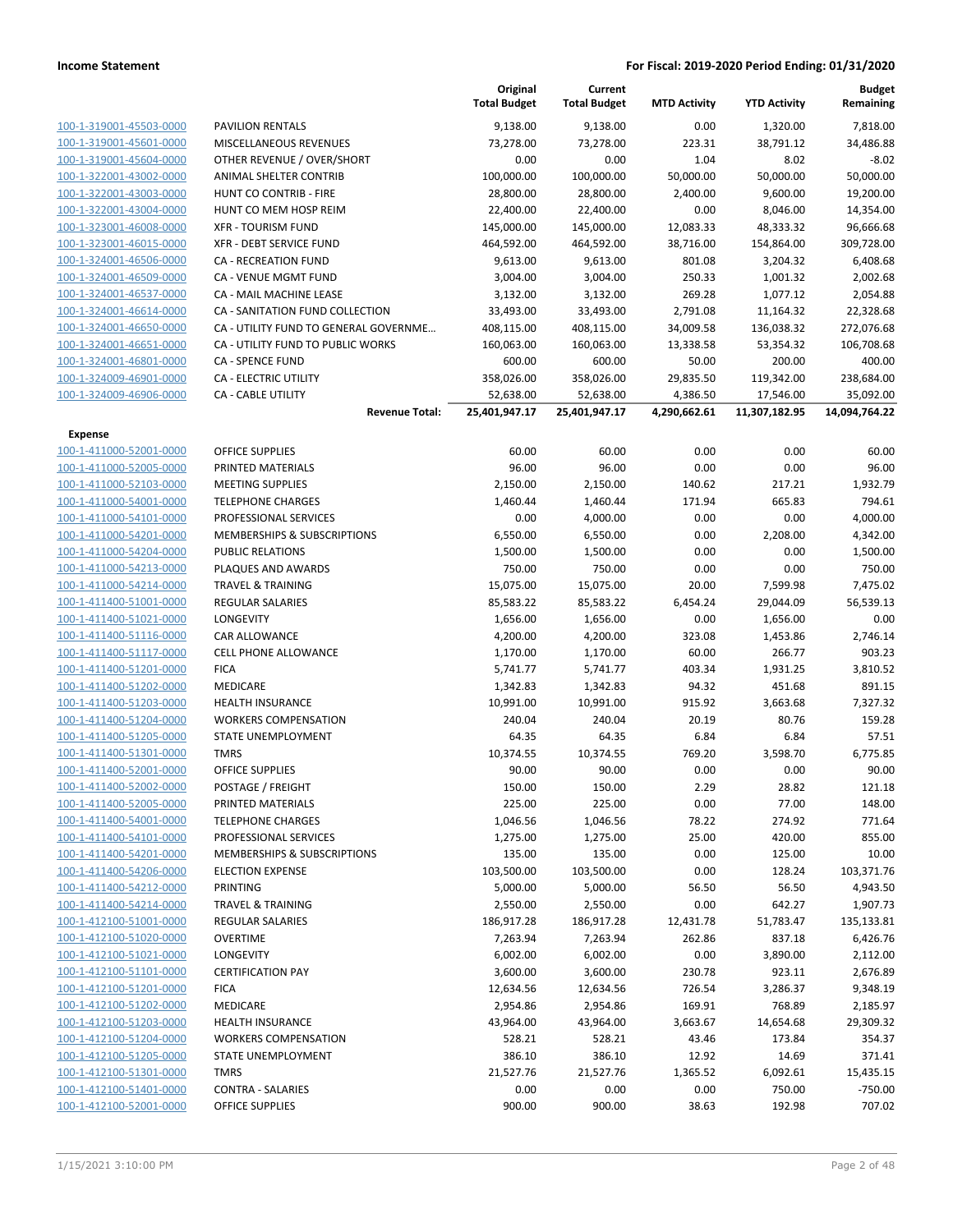**Current**

**Original**

**Budget Remaining**

|                                                    |                                          | <b>Total Budget</b> | <b>Total Budget</b> | <b>MTD Activity</b> | <b>YTD Activity</b> | Remaining          |
|----------------------------------------------------|------------------------------------------|---------------------|---------------------|---------------------|---------------------|--------------------|
| 100-1-412100-52002-0000                            | POSTAGE / FREIGHT                        | 2,750.00            | 2,750.00            | 248.82              | 825.79              | 1,924.21           |
| 100-1-412100-52005-0000                            | PRINTED MATERIALS                        | 800.00              | 800.00              | 0.00                | 0.00                | 800.00             |
| 100-1-412100-52102-0000                            | <b>BOOKS / REF SUPPLIES</b>              | 120.00              | 120.00              | 0.00                | 0.00                | 120.00             |
| 100-1-412100-52110-0000                            | <b>TICKET WRITER SUPPLIES</b>            | 7,500.00            | 7,500.00            | 0.00                | 90.00               | 7,410.00           |
| 100-1-412100-53201-0000                            | <b>FURNITURE &amp; OFFICE EQUIPMENT</b>  | 2,112.00            | 2,112.00            | 0.00                | 1,264.61            | 847.39             |
| 100-1-412100-54001-0000                            | <b>TELEPHONE CHARGES</b>                 | 5,020.36            | 5,020.36            | 427.69              | 1,360.95            | 3,659.41           |
| 100-1-412100-54101-0000                            | PROFESSIONAL SERVICES                    | 28,000.00           | 28,000.00           | 100.00              | 204.50              | 27,795.50          |
| 100-1-412100-54201-0000                            | MEMBERSHIPS & SUBSCRIPTIONS              | 550.00              | 550.00              | 0.00                | 359.29              | 190.71             |
| 100-1-412100-54207-0000                            | COURT COSTS, JURY, WIT FEES              | 360.00              | 360.00              | 36.00               | 36.00               | 324.00             |
| 100-1-412100-54214-0000                            | <b>TRAVEL &amp; TRAINING</b>             | 5,500.00            | 5,500.00            | 300.00              | 1,409.33            | 4,090.67           |
| 100-1-413200-51001-0000                            | <b>REGULAR SALARIES</b>                  | 245,250.47          | 245,250.47          | 17,496.28           | 78,239.33           | 167,011.14         |
| 100-1-413200-51020-0000                            | <b>OVERTIME</b>                          | 142.64              | 142.64              | 0.00                | 0.00                | 142.64             |
| 100-1-413200-51021-0000                            | <b>LONGEVITY</b>                         | 618.00              | 618.00              | 0.00                | 576.00              | 42.00              |
| 100-1-413200-51116-0000                            | <b>CAR ALLOWANCE</b>                     | 7,200.00            | 7,200.00            | 553.84              | 2,492.28            | 4,707.72           |
| 100-1-413200-51117-0000                            | <b>CELL PHONE ALLOWANCE</b>              | 1,170.00            | 1,170.00            | 90.00               | 396.92              | 773.08             |
| 100-1-413200-51201-0000                            | <b>FICA</b>                              | 11,737.30           | 11,737.30           | 1,046.46            | 1,616.18            | 10,121.12          |
| 100-1-413200-51202-0000                            | MEDICARE                                 | 3,688.53            | 3,688.53            | 244.74              | 1,128.07            | 2,560.46           |
| 100-1-413200-51203-0000                            | <b>HEALTH INSURANCE</b>                  | 27,477.50           | 27,477.50           | 2,289.79            | 9,159.16            | 18,318.34          |
| 100-1-413200-51204-0000                            | <b>WORKERS COMPENSATION</b>              | 659.36              | 659.36              | 55.53               | 222.12              | 437.24             |
| 100-1-413200-51205-0000                            | STATE UNEMPLOYMENT                       | 160.88              | 160.88              | 12.11               | 12.11               | 148.77             |
| 100-1-413200-51301-0000                            | <b>TMRS</b>                              | 28,497.04           | 28,497.04           | 2,040.76            | 9,071.00            | 19,426.04          |
| 100-1-413200-51303-0000                            | SUP 457 COMP PLAN                        | 22,230.00           | 22,230.00           | 2,542.86            | 6,780.96            | 15,449.04          |
| 100-1-413200-52001-0000                            | <b>OFFICE SUPPLIES</b>                   | 300.00              | 300.00              | 29.99               | 29.99               | 270.01             |
| 100-1-413200-52002-0000                            | POSTAGE / FREIGHT                        | 150.00              | 150.00              | 0.00                | 0.00                | 150.00             |
| 100-1-413200-52103-0000                            | <b>MEETING SUPPLIES</b>                  | 850.00              | 850.00              | 33.36               | 465.31              | 384.69             |
| 100-1-413200-54001-0000                            | <b>TELEPHONE CHARGES</b>                 | 4,206.28            | 4,206.28            | 366.48              | 1,234.36            | 2,971.92           |
| 100-1-413200-54101-0000                            | PROFESSIONAL SERVICES                    | 100.00              | 100.00              | 0.00                | 0.00                | 100.00             |
| 100-1-413200-54201-0000                            | MEMBERSHIPS & SUBSCRIPTIONS              | 1,400.00            | 1,400.00            | 0.00                | 0.00                | 1,400.00           |
| 100-1-413200-54205-0000                            | <b>BUSINESS MEALS</b>                    | 1,000.00            | 1,000.00            | 48.91               | 100.20              | 899.80             |
| 100-1-413200-54212-0000                            | PRINTING                                 | 100.00              | 100.00              | 111.44              | 111.44              | $-11.44$           |
| 100-1-413200-54214-0000                            | <b>TRAVEL &amp; TRAINING</b>             | 7,000.00            | 7,000.00            | 0.00                | 1,578.41            | 5,421.59           |
| 100-1-415100-51001-0000                            | <b>REGULAR SALARIES</b>                  | 289,437.16          | 289,437.16          | 20,903.50           | 93,710.73           | 195,726.43         |
| 100-1-415100-51020-0000                            | <b>OVERTIME</b>                          | 1,447.50            | 1,447.50            | 0.00                | 33.77               | 1,413.73           |
| 100-1-415100-51021-0000                            | <b>LONGEVITY</b>                         | 3,322.00            | 3,322.00            | 0.00                | 3,208.00            | 114.00             |
| 100-1-415100-51116-0000                            | CAR ALLOWANCE                            | 4,200.00            | 4,200.00            | 323.08              | 1,453.86            | 2,746.14           |
| 100-1-415100-51117-0000                            | CELL PHONE ALLOWANCE                     | 2,130.00            | 2,130.00            | 90.00               | 396.92              | 1,733.08           |
| 100-1-415100-51201-0000                            | <b>FICA</b>                              | 18,633.27           | 18,633.27           | 1,211.26            | 5,759.85            | 12,873.42          |
| 100-1-415100-51202-0000                            | MEDICARE                                 | 4,357.78            | 4,357.78            | 283.28              | 1,347.07            | 3,010.71           |
| 100-1-415100-51203-0000                            | <b>HEALTH INSURANCE</b>                  | 60,450.50           | 60,450.50           | 5,037.54            | 20,150.16           | 40,300.34          |
| 100-1-415100-51204-0000                            | <b>WORKERS COMPENSATION</b>              | 778.99              | 778.99              | 65.53               | 262.12              | 516.87             |
| 100-1-415100-51205-0000                            | STATE UNEMPLOYMENT                       | 353.93              | 353.93              | 21.32               | 21.32               | 332.61             |
| 100-1-415100-51301-0000                            | <b>TMRS</b>                              | 33,667.62           | 33,667.62           | 2,398.12            | 10,968.17           | 22,699.45          |
| 100-1-415100-52001-0000                            | OFFICE SUPPLIES                          | 2,700.00            | 2,700.00            | 229.71              | 1,307.18            | 1,392.82           |
| 100-1-415100-52002-0000                            | POSTAGE / FREIGHT                        | 4,150.00            | 4,150.00            | 965.23              | 1,957.01            | 2,192.99           |
| 100-1-415100-52005-0000                            | PRINTED MATERIALS                        | 150.00              | 150.00              | 0.00                | 0.00                | 150.00             |
| 100-1-415100-54001-0000                            | <b>TELEPHONE CHARGES</b>                 | 2,962.23            | 2,962.23            | 244.32              | 900.99              | 2,061.24           |
| 100-1-415100-54110-0000<br>100-1-415100-54201-0000 | <b>AUDIT</b>                             | 59,750.00           | 59,750.00           | 0.00                | 34,875.00           | 24,875.00          |
| 100-1-415100-54211-0000                            | MEMBERSHIPS & SUBSCRIPTIONS              | 2,139.00            | 2,139.00            | 0.00                | 750.00              | 1,389.00           |
| 100-1-415100-54214-0000                            | ADVERTISING                              | 35,000.00           | 35,000.00           | 9,366.10            | 14,033.50           | 20,966.50          |
| 100-1-415150-54401-0000                            | <b>TRAVEL &amp; TRAINING</b>             | 5,020.00            | 5,020.00            | 0.00                | 1,348.19            | 3,671.81           |
|                                                    | APPRAISER                                | 267,339.69          | 267,339.69          | 0.00                | 66,834.92           | 200,504.77         |
| 100-1-415150-54402-0000                            | <b>COLLECTOR</b><br><b>ATTORNEY FEES</b> | 16,000.00           | 16,000.00           | 0.00                | 15,978.59           | 21.41              |
| 100-1-415300-54106-0000<br>100-1-415500-51001-0000 |                                          | 200,000.00          | 200,000.00          | 31,562.50           | 47,421.27           | 152,578.73         |
|                                                    | <b>REGULAR SALARIES</b>                  | 188,255.93          | 188,255.93          | 14,265.44           | 62,620.84           | 125,635.09         |
| 100-1-415500-51020-0000<br>100-1-415500-51021-0000 | <b>OVERTIME</b><br>LONGEVITY             | 0.00<br>3,894.00    | 0.00                | 544.04<br>0.00      | 1,590.88            | $-1,590.88$        |
| 100-1-415500-51116-0000                            | <b>CAR ALLOWANCE</b>                     |                     | 3,894.00            | 323.08              | 3,840.00            | 54.00              |
| 100-1-415500-51117-0000                            | <b>CELL PHONE ALLOWANCE</b>              | 4,200.00            | 4,200.00            | 90.00               | 1,453.86<br>396.92  | 2,746.14<br>773.08 |
| 100-1-415500-51201-0000                            |                                          | 1,170.00            | 1,170.00            |                     |                     |                    |
|                                                    | <b>FICA</b>                              | 12,246.24           | 12,246.24           | 852.02              | 3,993.68            | 8,252.56           |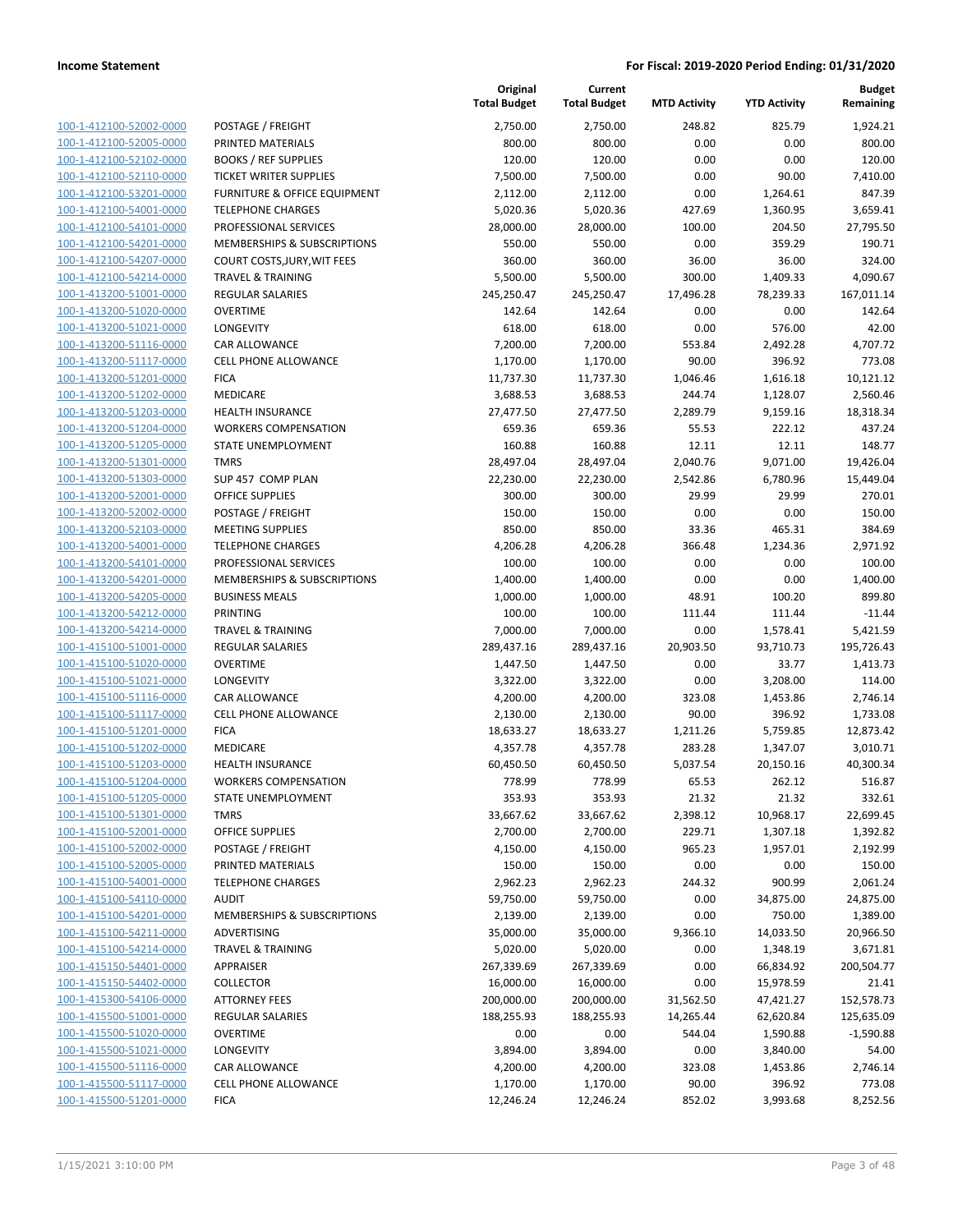| 100-1-415500-51202-0000                     |
|---------------------------------------------|
| 100-1-415500-51203-0000                     |
| 100-1-415500-51204-0000                     |
| 100-1-415500-51205-0000                     |
| 100-1-415500-51301-0000                     |
| 100-1-415500-52001-0000                     |
| 100-1-415500-52002-0000                     |
| 100-1-415500-52303-0000                     |
| 100-1-415500-54001-0000                     |
| 100-1-415500-54102-0000                     |
| 100-1-415500-54107-0000                     |
| $100 - 1$<br>-415500-54118-0000             |
| 100-1-415500-54119-0000                     |
| 100-1-415500-54201-0000                     |
| <u>100-1-415500-54213-0000</u>              |
| 100-1-415500-54214-0000                     |
| -421100-51001-0000<br>$100 - 1$             |
| 100-1-421100-51020-0000                     |
| 100-1-421100-51021-0000                     |
| 100-1-421100-51101-0000                     |
| 100-1-421100-51115-0000                     |
| -421100-51117-0000<br>$100 - 1$             |
| 100-1-421100-51201-0000                     |
| 100-1-421100-51202-0000                     |
| <u>100-1-421100-51203-0000</u>              |
| 100-1-421100-51204-0000                     |
| -421100-51205-0000<br>$100 - 1$             |
| 100-1-421100-51301-0000                     |
| 100-1-421100-52001-0000                     |
| 100-1-421100-52002-0000                     |
| 100-1-421100-52004-0000                     |
| -421100-52005-0000<br>$100 - 1$             |
| 100-1-421100-52103-0000                     |
| 100-1-421100-52104-0000                     |
| 100-1-421100-52201-0000                     |
| 100-1-421100-52203-0000                     |
| 100-1-421100-52302-0000                     |
| 100-1-421100-52304-0000                     |
| 100-1-421100-52305-0000                     |
| 100-1-421100-53202-0000                     |
| 100-1-421100-53205-0000                     |
| <u>100-1-421100-54001-0000</u>              |
| 100-1-421100-54002-0000                     |
| 100-1-421100-54201-0000                     |
| <u>100-1-421100-54205-0000</u>              |
| <u>100-1-421100-54212-0000</u>              |
| -421100-54213-0000<br><u> 100-1-</u>        |
| 100-1-421100-54214-0000                     |
| <u>100-1-421210-51001-0000</u>              |
| <u>100-1-421210-51020-0000</u>              |
| <u>100-1-421210-51021-0000</u>              |
| $100 - 1$<br>-421210-51101-0000             |
| 100-1-421210-51115-0000                     |
| <u>100-1-421210-51117-0000</u>              |
| <u>100-1-421210-51201-0000</u>              |
| <u>100-1-421210-51202-0000</u>              |
| <u>-421210-51203-0000</u><br><u> 100-1-</u> |
| 100-1-421210-51204-0000                     |
| 100-1-421210-51205-0000                     |

|                                                    |                                                 | Original<br><b>Total Budget</b> | Current<br><b>Total Budget</b> | <b>MTD Activity</b> | <b>YTD Activity</b> | <b>Budget</b><br>Remaining |
|----------------------------------------------------|-------------------------------------------------|---------------------------------|--------------------------------|---------------------|---------------------|----------------------------|
| 100-1-415500-51202-0000                            | <b>MEDICARE</b>                                 | 2,864.04                        | 2,864.04                       | 199.27              | 934.01              | 1,930.03                   |
| 100-1-415500-51203-0000                            | <b>HEALTH INSURANCE</b>                         | 32,973.00                       | 32,973.00                      | 2,747.75            | 10,991.00           | 21,982.00                  |
| 100-1-415500-51204-0000                            | <b>WORKERS COMPENSATION</b>                     | 511.97                          | 511.97                         | 43.06               | 172.24              | 339.73                     |
| 100-1-415500-51205-0000                            | STATE UNEMPLOYMENT                              | 193.05                          | 193.05                         | 15.23               | 15.23               | 177.82                     |
| 100-1-415500-51301-0000                            | <b>TMRS</b>                                     | 22,127.17                       | 22,127.17                      | 1,712.55            | 7,760.13            | 14,367.04                  |
| 100-1-415500-52001-0000                            | <b>OFFICE SUPPLIES</b>                          | 2,000.00                        | 2,000.00                       | 35.00               | 424.59              | 1,575.41                   |
| 100-1-415500-52002-0000                            | POSTAGE / FREIGHT                               | 1,200.00                        | 1,200.00                       | 97.18               | 247.84              | 952.16                     |
| 100-1-415500-52303-0000                            | <b>TRAINING SUPPLIES</b>                        | 750.00                          | 750.00                         | 0.00                | 0.00                | 750.00                     |
| 100-1-415500-54001-0000                            | <b>TELEPHONE CHARGES</b>                        | 2,188.06                        | 2,188.06                       | 188.46              | 704.74              | 1,483.32                   |
| 100-1-415500-54102-0000                            | <b>MVR CHECKS</b>                               | 500.00                          | 500.00                         | 0.00                | 34.79               | 465.21                     |
| 100-1-415500-54107-0000                            | MEDICAL                                         | 6,000.00                        | 6,000.00                       | 30.00               | 2,365.00            | 3,635.00                   |
| 100-1-415500-54118-0000                            | <b>MEDICAL - POLICE</b>                         | 2,500.00                        | 2,500.00                       | 0.00                | 82.00               | 2,418.00                   |
| 100-1-415500-54119-0000                            | <b>MEDICAL - FIRE</b>                           | 2,500.00                        | 2,500.00                       | 0.00                | 0.00                | 2,500.00                   |
| 100-1-415500-54201-0000                            | MEMBERSHIPS & SUBSCRIPTIONS                     | 4,500.00                        | 4,500.00                       | 160.61              | 1,014.09            | 3,485.91                   |
| 100-1-415500-54213-0000                            | PLAQUES AND AWARDS                              | 23,400.00                       | 23,400.00                      | 6,163.06            | 14,496.25           | 8,903.75                   |
| 100-1-415500-54214-0000                            | <b>TRAVEL &amp; TRAINING</b>                    | 6,000.00                        | 6,000.00                       | 475.00              | 717.01              | 5,282.99                   |
| 100-1-421100-51001-0000                            | <b>REGULAR SALARIES</b>                         | 311,262.06                      | 311,262.06                     | 32,212.03           | 132,445.27          | 178,816.79                 |
| 100-1-421100-51020-0000                            | <b>OVERTIME</b>                                 | 1,761.12                        | 1,761.12                       | 529.44              | 3,312.69            | $-1,551.57$                |
| 100-1-421100-51021-0000                            | LONGEVITY                                       | 6,796.00                        | 6,796.00                       | 240.00              | 7,516.00            | $-720.00$                  |
| 100-1-421100-51101-0000                            | <b>CERTIFICATION PAY</b>                        | 3,600.00                        | 3,600.00                       | 415.38              | 1,661.52            | 1,938.48                   |
| 100-1-421100-51115-0000                            | <b>CLOTHING ALLOWANCE</b>                       | 840.00                          | 840.00                         | 327.72              | 1,310.88            | $-470.88$                  |
| 100-1-421100-51117-0000                            | CELL PHONE ALLOWANCE                            | 1,950.00                        | 1,950.00                       | 223.84              | 881.52              | 1,068.48                   |
| 100-1-421100-51201-0000                            | <b>FICA</b>                                     | 20,224.97                       | 20,224.97                      | 2,066.77            | 8,574.63            | 11,650.34                  |
| 100-1-421100-51202-0000                            | MEDICARE                                        | 4,730.03                        | 4,730.03                       | 483.36              | 2,089.16            | 2,640.87                   |
| 100-1-421100-51203-0000                            | <b>HEALTH INSURANCE</b>                         | 43,964.00                       | 43,964.00                      | 3,663.67            | 14,654.68           | 29,309.32                  |
| 100-1-421100-51204-0000                            | <b>WORKERS COMPENSATION</b>                     | 6,209.51                        | 6,209.51                       | 522.31              | 2,089.24            | 4,120.27                   |
| 100-1-421100-51205-0000                            | STATE UNEMPLOYMENT                              | 257.40                          | 257.40                         | 32.23               | 32.23               | 225.17                     |
| 100-1-421100-51301-0000                            | <b>TMRS</b>                                     | 36,543.58                       | 36,543.58                      | 3,819.20            | 16,336.85           | 20,206.73                  |
| 100-1-421100-52001-0000                            | <b>OFFICE SUPPLIES</b>                          | 1,000.00                        | 1,050.00                       | $-10.85$            | 281.88              | 768.12                     |
| 100-1-421100-52002-0000                            | POSTAGE / FREIGHT                               | 300.00                          | 300.00                         | 10.38               | 18.73               | 281.27                     |
| 100-1-421100-52004-0000                            | <b>COMPUTER SUPPLIES</b>                        | 300.00                          | 300.00                         | 0.00                | 0.00                | 300.00                     |
| 100-1-421100-52005-0000                            | PRINTED MATERIALS                               | 300.00                          | 300.00                         | 0.00                | 24.00               | 276.00                     |
| 100-1-421100-52103-0000                            | <b>MEETING SUPPLIES</b>                         | 2,080.00                        | 2,080.00                       | 102.50              | 717.21              | 1,362.79                   |
| 100-1-421100-52104-0000                            | <b>WEARING APPAREL</b>                          | 398.00                          | 398.00                         | 0.00                | 0.00                | 398.00                     |
| 100-1-421100-52201-0000                            | MINOR TOOLS & EQUIPMENT                         | 600.00                          | 900.00                         | 0.00                | 158.69              | 741.31                     |
| 100-1-421100-52203-0000                            | <b>MOTOR VEHICLE FUEL</b>                       | 3,077.94                        | 3,077.94                       | 154.14              | 434.98              | 2,642.96                   |
| 100-1-421100-52302-0000                            | <b>MEDICAL SUPPLIES</b><br><b>DRONE PROGRAM</b> | 300.00                          | 300.00                         | 78.74               | 166.75              | 133.25                     |
| 100-1-421100-52304-0000<br>100-1-421100-52305-0000 |                                                 | 2,150.00                        | 2,150.00                       | 0.00                | 0.00                | 2,150.00                   |
|                                                    | PUBLIC EDUCATION<br>MACHINE, TOOLS & IMPLMNTS   | 4,200.00<br>150.00              | 4,200.00<br>150.00             | 529.40<br>0.00      | 529.40<br>0.00      | 3,670.60<br>150.00         |
| 100-1-421100-53202-0000<br>100-1-421100-53205-0000 | <b>MOTOR VEHICLES</b>                           |                                 |                                | 0.00                |                     | 1,638.82                   |
| 100-1-421100-54001-0000                            | <b>TELEPHONE CHARGES</b>                        | 2,245.00<br>23,602.28           | 2,245.00<br>23,602.28          | 1,538.68            | 606.18<br>4,552.55  | 19,049.73                  |
| 100-1-421100-54002-0000                            | UTILITY CHARGES                                 | 78,415.14                       | 78,415.14                      | 6,687.34            | 25,447.94           | 52,967.20                  |
| 100-1-421100-54201-0000                            | MEMBERSHIPS & SUBSCRIPTIONS                     | 2,724.00                        | 2,724.00                       | 0.00                | $-1,575.00$         | 4,299.00                   |
| 100-1-421100-54205-0000                            | <b>BUSINESS MEALS</b>                           | 150.00                          | 150.00                         | 0.00                | 20.00               | 130.00                     |
| 100-1-421100-54212-0000                            | PRINTING                                        | 198.00                          | 48.00                          | 0.00                | 0.00                | 48.00                      |
| 100-1-421100-54213-0000                            | PLAQUES AND AWARDS                              | 200.00                          | 200.00                         | 0.00                | 0.00                | 200.00                     |
| 100-1-421100-54214-0000                            | <b>TRAVEL &amp; TRAINING</b>                    | 6,159.00                        | 5,959.00                       | 2.77                | 677.97              | 5,281.03                   |
| 100-1-421210-51001-0000                            | <b>REGULAR SALARIES</b>                         | 869,004.49                      | 869,004.49                     | 45,630.69           | 218,826.87          | 650,177.62                 |
| 100-1-421210-51020-0000                            | <b>OVERTIME</b>                                 | 47,009.94                       | 47,009.94                      | 1,576.38            | 19,707.72           | 27,302.22                  |
| 100-1-421210-51021-0000                            | LONGEVITY                                       | 14,758.00                       | 14,758.00                      | 156.92              | 12,888.84           | 1,869.16                   |
| 100-1-421210-51101-0000                            | <b>CERTIFICATION PAY</b>                        | 16,920.00                       | 16,920.00                      | 969.22              | 4,846.08            | 12,073.92                  |
| 100-1-421210-51115-0000                            | <b>CLOTHING ALLOWANCE</b>                       | 8,646.00                        | 8,646.00                       | 64.68               | 2,732.64            | 5,913.36                   |
| 100-1-421210-51117-0000                            | <b>CELL PHONE ALLOWANCE</b>                     | 6,420.00                        | 6,420.00                       | 313.84              | 1,430.76            | 4,989.24                   |
| 100-1-421210-51201-0000                            | <b>FICA</b>                                     | 59,691.02                       | 59,691.02                      | 2,838.75            | 20,005.62           | 39,685.40                  |
| 100-1-421210-51202-0000                            | MEDICARE                                        | 13,960.00                       | 13,960.00                      | 663.91              | 4,678.74            | 9,281.26                   |
| 100-1-421210-51203-0000                            | <b>HEALTH INSURANCE</b>                         | 131,892.00                      | 131,892.00                     | 10,991.00           | 43,964.00           | 87,928.00                  |
| 100-1-421210-51204-0000                            | <b>WORKERS COMPENSATION</b>                     | 23,456.68                       | 23,456.68                      | 1,972.11            | 7,888.44            | 15,568.24                  |
| 100-1-421210-51205-0000                            | STATE UNEMPLOYMENT                              | 772.20                          | 772.20                         | 48.42               | 48.42               | 723.78                     |
|                                                    |                                                 |                                 |                                |                     |                     |                            |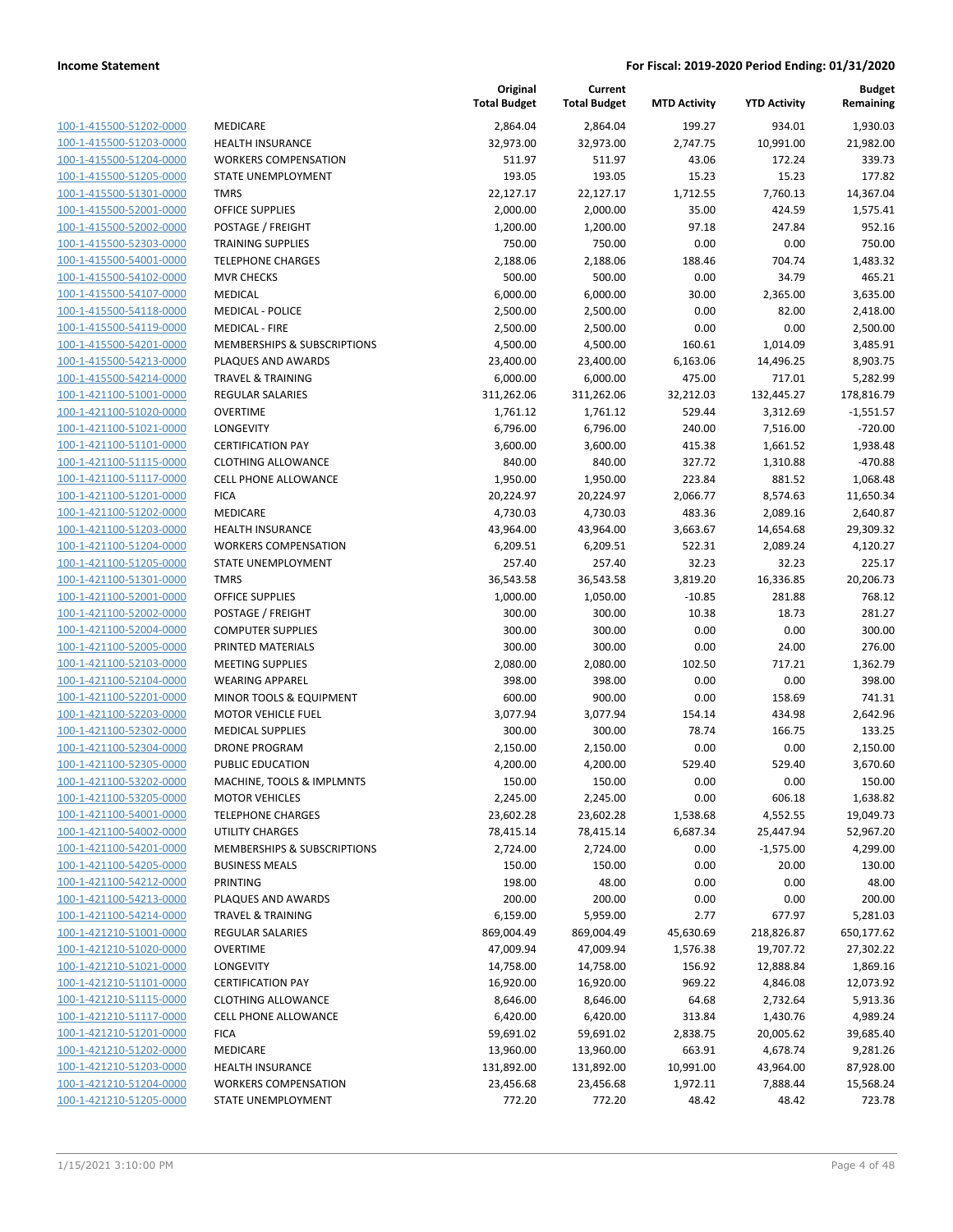| <u>100-1-421210-51301-0000</u> |
|--------------------------------|
| 100-1-421210-52001-0000        |
| 100-1-421210-52002-0000        |
| 100-1-421210-52004-0000        |
| 100-1-421210-52005-0000        |
| <u>100-1-421210-52102-0000</u> |
| <u>100-1-421210-52201-0000</u> |
| 100-1-421210-52203-0000        |
| 100-1-421210-53203-0000        |
| 100-1-421210-53205-0000        |
| <u>100-1-421210-54001-0000</u> |
| 100-1-421210-54201-0000        |
| 100-1-421210-54208-0000        |
| 100-1-421210-54214-0000        |
| 100-1-421210-54215-0000        |
|                                |
| <u>100-1-421210-54216-0000</u> |
| <u>100-1-421230-51001-0000</u> |
| 100-1-421230-51020-0000        |
| 100-1-421230-51021-0000        |
| 100-1-421230-51101-0000        |
| <u>100-1-421230-51102-0000</u> |
| 100-1-421230-51115-0000        |
| 100-1-421230-51117-0000        |
| 100-1-421230-51201-0000        |
| 100-1-421230-51202-0000        |
| <u>100-1-421230-51203-0000</u> |
| 100-1-421230-51204-0000        |
| 100-1-421230-51205-0000        |
| 100-1-421230-51301-0000        |
| 100-1-421230-51401-0000        |
| <u>100-1-421230-52001-0000</u> |
| 100-1-421230-52002-0000        |
| 100-1-421230-52004-0000        |
| 100-1-421230-52005-0000        |
| 100-1-421230-52006-0000        |
| <u>100-1-421230-52007-0000</u> |
| 100-1-421230-52008-0000        |
| 100-1-421230-52009-0000        |
| 100-1-421230-52104-0000        |
| 100-1-421230-52105-0000        |
|                                |
| 100-1-421230-52108-0000        |
| <u>100-1-421230-52109-0000</u> |
| 100-1-421230-52111-0000        |
| 100-1-421230-52201-0000        |
| <u>100-1-421230-52202-0000</u> |
| 100-1-421230-52203-0000        |
| <u>100-1-421230-52309-0000</u> |
| 100-1-421230-53202-0000        |
| <u>100-1-421230-53205-0000</u> |
| <u>100-1-421230-54001-0000</u> |
| 100-1-421230-54108-0000        |
| <u>100-1-421230-54202-0000</u> |
| <u>100-1-421230-54214-0000</u> |
| 100-1-421230-54215-0000        |
| <u>100-1-421240-51001-0000</u> |
| 100-1-421240-51020-0000        |
| <u>100-1-421240-51021-0000</u> |
| <u>100-1-421240-51101-0000</u> |
| 100-1-421240-51102-0000        |
|                                |

|                         |                                           | Original<br><b>Total Budget</b> | Current<br><b>Total Budget</b> | <b>MTD Activity</b> | <b>YTD Activity</b> | <b>Budget</b><br>Remaining |
|-------------------------|-------------------------------------------|---------------------------------|--------------------------------|---------------------|---------------------|----------------------------|
| 100-1-421210-51301-0000 | <b>TMRS</b>                               | 107,853.01                      | 107,853.01                     | 5,480.08            | 37,287.11           | 70,565.90                  |
| 100-1-421210-52001-0000 | <b>OFFICE SUPPLIES</b>                    | 1,110.00                        | 1,110.00                       | 0.00                | 0.00                | 1,110.00                   |
| 100-1-421210-52002-0000 | POSTAGE / FREIGHT                         | 150.00                          | 150.00                         | 0.00                | 56.07               | 93.93                      |
| 100-1-421210-52004-0000 | <b>COMPUTER SUPPLIES</b>                  | 1,450.00                        | 1,450.00                       | 157.92              | 157.92              | 1,292.08                   |
| 100-1-421210-52005-0000 | PRINTED MATERIALS                         | 100.00                          | 100.00                         | 0.00                | 0.00                | 100.00                     |
| 100-1-421210-52102-0000 | <b>BOOKS / REF SUPPLIES</b>               | 120.00                          | 120.00                         | 0.00                | 0.00                | 120.00                     |
| 100-1-421210-52201-0000 | MINOR TOOLS & EQUIPMENT                   | 2,409.00                        | 2,409.00                       | 0.00                | 40.05               | 2,368.95                   |
| 100-1-421210-52203-0000 | <b>MOTOR VEHICLE FUEL</b>                 | 4,646.01                        | 4,646.01                       | 650.31              | 1,200.50            | 3,445.51                   |
| 100-1-421210-53203-0000 | <b>INSTRUMENTS &amp; APPARATUS</b>        | 300.00                          | 300.00                         | 0.00                | 0.00                | 300.00                     |
| 100-1-421210-53205-0000 | <b>MOTOR VEHICLES</b>                     | 1,000.00                        | 1,000.00                       | 100.00              | 939.95              | 60.05                      |
| 100-1-421210-54001-0000 | <b>TELEPHONE CHARGES</b>                  | 30,927.21                       | 30,927.21                      | 2,151.52            | 5,074.66            | 25,852.55                  |
| 100-1-421210-54201-0000 | MEMBERSHIPS & SUBSCRIPTIONS               | 8,571.00                        | 8,571.00                       | 0.00                | 5,500.00            | 3,071.00                   |
| 100-1-421210-54208-0000 | <b>LABORATORY WORK</b>                    | 6,500.00                        | 6,500.00                       | 0.00                | 0.00                | 6,500.00                   |
| 100-1-421210-54214-0000 | <b>TRAVEL &amp; TRAINING</b>              | 10,900.00                       | 10,900.00                      | 0.00                | 0.00                | 10,900.00                  |
| 100-1-421210-54215-0000 | <b>EVIDENCE PURCHASES</b>                 | 2,000.00                        | 2,000.00                       | 0.00                | 0.00                | 2,000.00                   |
| 100-1-421210-54216-0000 | <b>INFORMANT EXPENSES</b>                 | 1,000.00                        | 1,000.00                       | 0.00                | 0.00                | 1,000.00                   |
| 100-1-421230-51001-0000 | <b>REGULAR SALARIES</b>                   | 2,948,028.97                    | 2,948,028.97                   | 229,217.32          | 1,028,956.23        | 1,919,072.74               |
| 100-1-421230-51020-0000 | <b>OVERTIME</b>                           | 217,133.39                      | 217,133.39                     | 42,630.90           | 175,012.36          | 42,121.03                  |
| 100-1-421230-51021-0000 | LONGEVITY                                 | 35,200.00                       | 35,200.00                      | 55.38               | 31,531.21           | 3,668.79                   |
| 100-1-421230-51101-0000 | <b>CERTIFICATION PAY</b>                  | 61,560.00                       | 61,560.00                      | 2,999.96            | 13,499.81           | 48,060.19                  |
| 100-1-421230-51102-0000 | <b>BILINGUAL PAY</b>                      | 1,500.00                        | 1,500.00                       | 115.40              | 519.30              | 980.70                     |
| 100-1-421230-51115-0000 | <b>CLOTHING ALLOWANCE</b>                 | 4,921.00                        | 4,921.00                       | 378.84              | 1,718.64            | 3,202.36                   |
| 100-1-421230-51117-0000 | <b>CELL PHONE ALLOWANCE</b>               | 1,920.00                        | 1,920.00                       | 163.84              | 736.12              | 1,183.88                   |
| 100-1-421230-51201-0000 | <b>FICA</b>                               | 202,756.33                      | 202,756.33                     | 16,328.80           | 75,420.64           | 127,335.69                 |
| 100-1-421230-51202-0000 | <b>MEDICARE</b>                           | 47,418.82                       | 47,418.82                      | 3,818.83            | 17,638.70           | 29,780.12                  |
| 100-1-421230-51203-0000 | <b>HEALTH INSURANCE</b>                   | 456,126.50                      | 456,126.50                     | 38,010.53           | 152,042.11          | 304,084.39                 |
| 100-1-421230-51204-0000 | <b>WORKERS COMPENSATION</b>               | 81,939.72                       | 81,939.72                      | 6,888.65            | 27,554.60           | 54,385.12                  |
| 100-1-421230-51205-0000 | STATE UNEMPLOYMENT                        | 2,670.53                        | 2,670.53                       | 273.56              | 289.34              | 2,381.19                   |
| 100-1-421230-51301-0000 | <b>TMRS</b>                               | 366,351.25                      | 366,351.25                     | 31,000.70           | 140,360.66          | 225,990.59                 |
| 100-1-421230-51401-0000 | <b>CONTRA - SALARIES</b>                  | $-100,200.00$                   | $-100,200.00$                  | $-16,250.47$        | $-24,765.08$        | $-75,434.92$               |
| 100-1-421230-52001-0000 | <b>OFFICE SUPPLIES (PATROL)</b>           | 600.00                          | 600.00                         | 0.00                | 0.00                | 600.00                     |
| 100-1-421230-52002-0000 | POSTAGE / FREIGHT (PATROL)                | 390.00                          | 390.00                         | 0.00                | 4.78                | 385.22                     |
| 100-1-421230-52004-0000 | <b>COMPUTER SUPPLIES (PATROL)</b>         | 400.00                          | 400.00                         | 0.00                | 0.00                | 400.00                     |
| 100-1-421230-52005-0000 | PRINTED MATERIALS (PATROL)                | 1,024.00                        | 1,024.00                       | 5.00                | 5.00                | 1,019.00                   |
| 100-1-421230-52006-0000 | OFFICE SUPPLIES (OPERATIONS)              | 330.00                          | 330.00                         | 54.57               | 155.92              | 174.08                     |
| 100-1-421230-52007-0000 | POSTAGE/FRIEGHT (OPERATIONS)              | 40.00                           | 40.00                          | 0.00                | 19.90               | 20.10                      |
| 100-1-421230-52008-0000 | <b>COMPUTER SUPPLIES (OPERATIONS)</b>     | 820.00                          | 820.00                         | 0.00                | 0.00                | 820.00                     |
| 100-1-421230-52009-0000 | PRINTED MATERIALS (OPERATIONS)            | 1,150.00                        | 1,150.00                       | 0.00                | 57.25               | 1,092.75                   |
| 100-1-421230-52104-0000 | <b>WEARING APPAREL (PATROL)</b>           | 46,088.00                       | 46,688.00                      | 1,101.52            | 2,174.35            | 44,513.65                  |
| 100-1-421230-52105-0000 | <b>WEARING APPAREL (OPERATIONS)</b>       | 3,730.00                        | 3,730.00                       | 0.00                | 0.00                | 3,730.00                   |
| 100-1-421230-52108-0000 | <b>MENAGERIE SUPPLIES</b>                 | 1,255.00                        | 1,255.00                       | 82.15               | 271.04              | 983.96                     |
| 100-1-421230-52109-0000 | <b>SUPPORT OF PRISONERS</b>               | 2,440.00                        | 2,440.00                       | 303.25              | 571.75              | 1,868.25                   |
| 100-1-421230-52111-0000 | <b>AMMUNITION</b>                         | 15,235.26                       | 13,953.33                      | 0.00                | 13,953.33           | 0.00                       |
| 100-1-421230-52201-0000 | MINOR TOOLS & EQUIPMENT (PATROL)          | 9,885.00                        | 8,085.00                       | 580.68              | 2,865.93            | 5,219.07                   |
| 100-1-421230-52202-0000 | MINOR TOOLS AND EQUIPMENT (OPERATION      | 3,264.00                        | 8,064.00                       | 0.99                | 46.85               | 8,017.15                   |
| 100-1-421230-52203-0000 | <b>MOTOR VEHICLE FUEL</b>                 | 91,277.27                       | 91,277.27                      | 9,687.79            | 27,606.45           | 63,670.82                  |
| 100-1-421230-52309-0000 | <b>BODY ARMOR</b>                         | 11,700.00                       | 12,900.00                      | 0.00                | 0.00                | 12,900.00                  |
| 100-1-421230-53202-0000 | MACHINE, TOOLS & IMPLMNTS                 | 1,500.00                        | 1,500.00                       | 0.00                | 16.49               | 1,483.51                   |
| 100-1-421230-53205-0000 | <b>MOTOR VEHICLES</b>                     | 22,000.00                       | 22,000.00                      | 5,681.33            | 10,096.61           | 11,903.39                  |
| 100-1-421230-54001-0000 | <b>TELEPHONE CHARGES</b>                  | 49,872.20                       | 49,872.20                      | 4,212.23            | 12,430.15           | 37,442.05                  |
| 100-1-421230-54108-0000 | <b>VETERINARY SERVICES</b>                | 650.00                          | 650.00                         | 252.52              | 252.52              | 397.48                     |
| 100-1-421230-54202-0000 | MEMBERSHIPS & SUBSCRIPTIONS (OPERATIO     | 210.00                          | 210.00                         | 0.00                | 40.00               | 170.00                     |
| 100-1-421230-54214-0000 | <b>TRAVEL &amp; TRAINING</b>              | 4,750.00                        | 4,750.00                       | 45.00               | 2,232.40            | 2,517.60                   |
| 100-1-421230-54215-0000 | <b>TRAVEL &amp; TRAINING (OPERATIONS)</b> | 6,125.00                        | 1,325.00                       | 150.00              | 997.40              | 327.60                     |
| 100-1-421240-51001-0000 | REGULAR SALARIES                          | 807,764.56                      | 807,764.56                     | 58,563.27           | 277,690.01          | 530,074.55                 |
| 100-1-421240-51020-0000 | <b>OVERTIME</b>                           | 42,231.26                       | 42,231.26                      | 9,366.23            | 23,507.75           | 18,723.51                  |
| 100-1-421240-51021-0000 | LONGEVITY                                 | 13,486.00                       | 13,486.00                      | 193.84              | 10,866.28           | 2,619.72                   |
| 100-1-421240-51101-0000 | <b>CERTIFICATION PAY</b>                  | 18,480.00                       | 18,480.00                      | 1,246.18            | 6,253.98            | 12,226.02                  |
| 100-1-421240-51102-0000 | <b>BILINGUAL PAY</b>                      | 1,500.00                        | 1,500.00                       | 69.24               | 311.58              | 1,188.42                   |
|                         |                                           |                                 |                                |                     |                     |                            |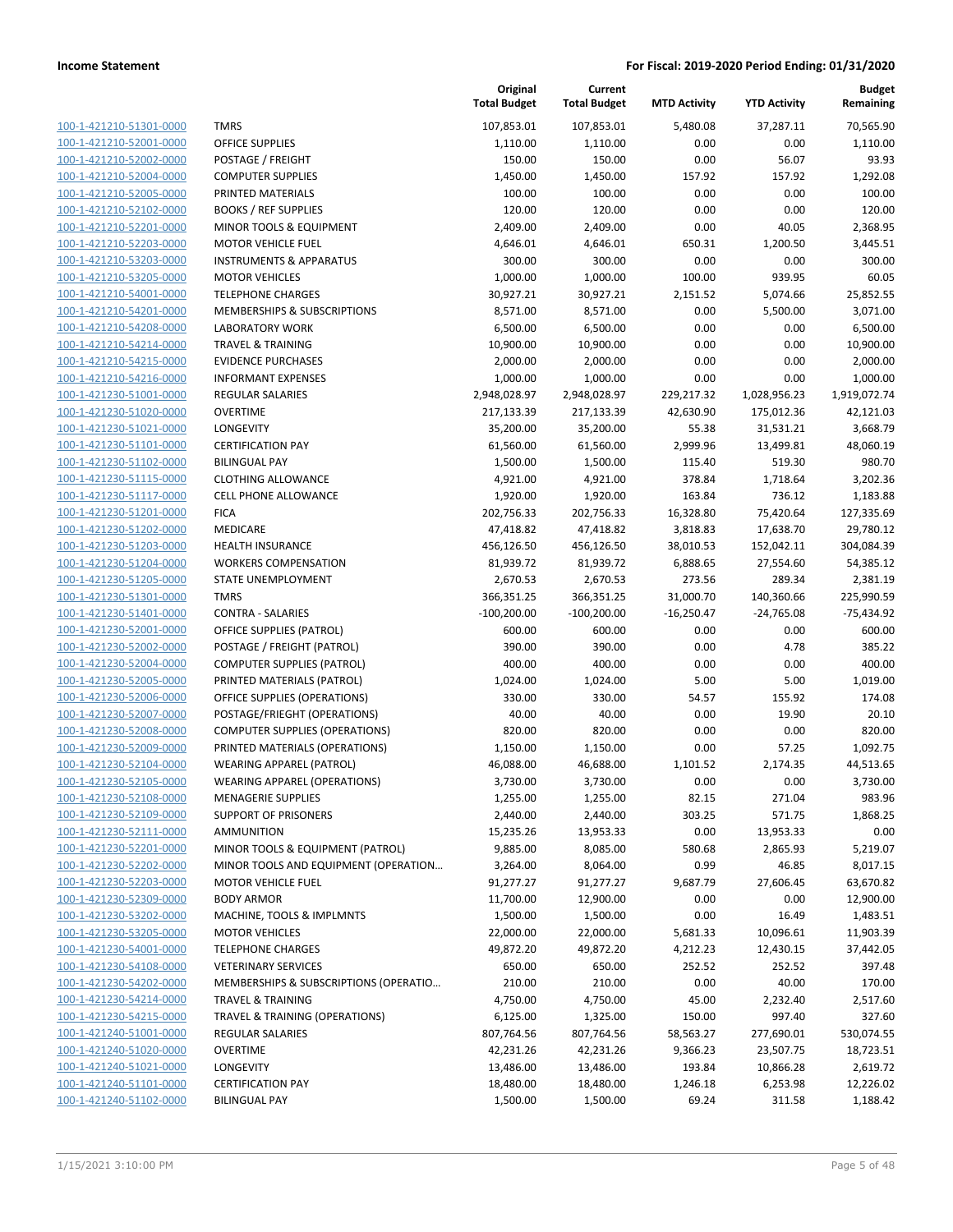| 100-1-421240-51115-0000        |
|--------------------------------|
| 100-1-421240-51117-0000        |
| 100-1-421240-51201-0000        |
| <u>100-1-421240-51202-0000</u> |
| 100-1-421240-51203-0000        |
| 100-1-421240-51204-0000        |
| 100-1-421240-51205-0000        |
| 100-1-421240-51301-0000        |
| <u>100-1-421240-51302-0000</u> |
| 100-1-421240-52001-0000        |
| 100-1-421240-52002-0000        |
| 100-1-421240-52004-0000        |
| 100-1-421240-52005-0000        |
| <u>100-1-421240-52102-0000</u> |
| 100-1-421240-52104-0000        |
| 100-1-421240-52201-0000        |
| 100-1-421240-52203-0000        |
| 100-1-421240-52303-0000        |
| <u>100-1-421240-53202-0000</u> |
| 100-1-421240-53205-0000        |
| 100-1-421240-53207-0000        |
| 100-1-421240-54001-0000        |
|                                |
| 100-1-421240-54101-0000        |
| 100-1-421240-54201-0000        |
| 100-1-421240-54212-0000        |
| 100-1-421240-54214-0000        |
| 100-1-421240-55231-0000        |
| 100-1-421240-55232-0000        |
| <u>100-1-421600-52104-0000</u> |
| 100-1-421600-52111-0000        |
| <u>100-1-421600-52201-0000</u> |
| 100-1-421600-52206-0000        |
| 100-1-421600-53202-0000        |
| <u>100-1-421600-54201-0000</u> |
| 100-1-421600-54214-0000        |
| 100-1-421600-55201-0000        |
| 100-1-422100-51001-0000        |
| 100-1-422100-51020-0000        |
| 100-1-422100-51021-0000        |
| 100-1-422100-51101-0000        |
| 100-1-422100-51116-0000        |
| <u>100-1-422100-51117-0000</u> |
| 100-1-422100-51201-0000        |
| 100-1-422100-51202-0000        |
| <u>100-1-422100-51203-0000</u> |
| 100-1-422100-51204-0000        |
| 100-1-422100-51205-0000        |
| 100-1-422100-51301-0000        |
| 100-1-422100-51302-0000        |
| 100-1-422100-52001-0000        |
| 100-1-422100-52002-0000        |
| 100-1-422100-52102-0000        |
| 100-1-422100-52103-0000        |
| 100-1-422100-52104-0000        |
|                                |
| <u>100-1-422100-52201-0000</u> |
| 100-1-422100-53207-0000        |
| 100-1-422100-54001-0000        |
| 100-1-422100-54002-0000        |
| <u>100-1-422100-54101-0000</u> |

| CLOTHING ALLOWANCE                              |
|-------------------------------------------------|
| CELL PHONE ALLOWANCE                            |
| FICA                                            |
| MEDICARE                                        |
| HEALTH INSURANCE                                |
| WORKERS COMPENSATION                            |
| STATE UNEMPLOYMENT                              |
| TMRS                                            |
| FR&R RETIREMENT                                 |
| OFFICE SUPPLIES                                 |
| POSTAGE / FREIGHT                               |
| COMPUTER SUPPLIES                               |
| PRINTED MATERIALS                               |
| REFERENCE SUPPLIES                              |
| WEARING APPAREL                                 |
| MINOR TOOLS & EQUIPMENT                         |
| MOTOR VEHICLE FUEL                              |
| TRAINING SUPPLIES                               |
| MACHINE, TOOLS & IMPLMNTS                       |
| MOTOR VEHICLES                                  |
| RADIO/COMMUNICATIONS                            |
| <b>TELEPHONE CHARGES</b>                        |
| PROFESSIONAL SERVICES                           |
| MEMBERSHIPS & SUBSCRIPTIONS                     |
| PRINTING                                        |
| TRAVEL & TRAINING                               |
| LESS LETHAL PROGRAM                             |
| FIREARMS PROGRAM                                |
| WEARING APPAREL                                 |
| AMMUNITION                                      |
| MINOR TOOLS & EQUIPMENT                         |
| SPECIAL OPS EQUIPMENT                           |
| MACHINE, TOOLS & IMPLMNTS                       |
| MEMBERSHIPS & SUBSCRIPTIONS                     |
| TRAVEL & TRAINING                               |
| EQUIPMENT PURCHASES                             |
| REGULAR SALARIES                                |
| OVERTIME                                        |
| LONGEVITY                                       |
| <b>CERTIFICATION PAY</b>                        |
| CAR ALLOWANCE                                   |
| CELL PHONE ALLOWANCE                            |
| FICA                                            |
| MEDICARE                                        |
| HEALTH INSURANCE<br><b>WORKERS COMPENSATION</b> |
| STATE UNEMPLOYMENT                              |
| <b>TMRS</b>                                     |
| FR&R RETIREMENT                                 |
| OFFICE SUPPLIES                                 |
| POSTAGE / FREIGHT                               |
| REFERENCE SUPPLIES                              |
| MEETING SUPPLIES                                |
| WEARING APPAREL                                 |
| MINOR TOOLS & EQUIPMENT                         |
| RADIO/COMMUNICATIONS                            |
| <b>TELEPHONE CHARGES</b>                        |
| UTILITY CHARGES                                 |
|                                                 |

|                         |                              | Original<br><b>Total Budget</b> | Current<br><b>Total Budget</b> | <b>MTD Activity</b> | <b>YTD Activity</b> | <b>Budget</b><br>Remaining |
|-------------------------|------------------------------|---------------------------------|--------------------------------|---------------------|---------------------|----------------------------|
| 100-1-421240-51115-0000 | <b>CLOTHING ALLOWANCE</b>    | 120.00                          | 120.00                         | 9.24                | 41.58               | 78.42                      |
| 100-1-421240-51117-0000 | <b>CELL PHONE ALLOWANCE</b>  | 1,920.00                        | 1,920.00                       | 73.84               | 590.72              | 1,329.28                   |
| 100-1-421240-51201-0000 | <b>FICA</b>                  | 17,552.46                       | 17,552.46                      | 2,263.78            | 10,365.19           | 7,187.27                   |
| 100-1-421240-51202-0000 | <b>MEDICARE</b>              | 12,839.78                       | 12,839.78                      | 937.64              | 4,462.00            | 8,377.78                   |
| 100-1-421240-51203-0000 | <b>HEALTH INSURANCE</b>      | 197,838.00                      | 197,838.00                     | 16,486.50           | 65,946.00           | 131,892.00                 |
| 100-1-421240-51204-0000 | <b>WORKERS COMPENSATION</b>  | 5,361.38                        | 5,361.38                       | 450.72              | 1,802.88            | 3,558.50                   |
| 100-1-421240-51205-0000 | STATE UNEMPLOYMENT           | 1,222.65                        | 1,222.65                       | 69.52               | 81.46               | 1,141.19                   |
| 100-1-421240-51301-0000 | <b>TMRS</b>                  | 42,809.00                       | 42,809.00                      | 4,379.32            | 19,536.54           | 23,272.46                  |
| 100-1-421240-51302-0000 | <b>FR&amp;R RETIREMENT</b>   | 104,579.96                      | 104,579.96                     | 6,317.28            | 29,286.44           | 75,293.52                  |
| 100-1-421240-52001-0000 | <b>OFFICE SUPPLIES</b>       | 2,247.00                        | 2,247.00                       | 127.18              | 331.87              | 1,915.13                   |
| 100-1-421240-52002-0000 | POSTAGE / FREIGHT            | 2,290.00                        | 2,290.00                       | 54.88               | 329.43              | 1,960.57                   |
| 100-1-421240-52004-0000 | <b>COMPUTER SUPPLIES</b>     | 500.00                          | 500.00                         | 0.00                | 0.00                | 500.00                     |
| 100-1-421240-52005-0000 | PRINTED MATERIALS            | 535.50                          | 535.50                         | 24.00               | 24.00               | 511.50                     |
| 100-1-421240-52102-0000 | <b>REFERENCE SUPPLIES</b>    | 600.00                          | 600.00                         | 0.00                | 0.00                | 600.00                     |
| 100-1-421240-52104-0000 | <b>WEARING APPAREL</b>       | 1,800.00                        | 1,800.00                       | 0.00                | 0.00                | 1,800.00                   |
| 100-1-421240-52201-0000 | MINOR TOOLS & EQUIPMENT      | 2,200.00                        | 3,481.93                       | 0.00                | 0.00                | 3,481.93                   |
| 100-1-421240-52203-0000 | <b>MOTOR VEHICLE FUEL</b>    | 942.91                          | 942.91                         | 49.17               | 191.25              | 751.66                     |
| 100-1-421240-52303-0000 | <b>TRAINING SUPPLIES</b>     | 970.00                          | 970.00                         | 0.00                | 508.50              | 461.50                     |
| 100-1-421240-53202-0000 | MACHINE, TOOLS & IMPLMNTS    | 194.00                          | 194.00                         | 0.00                | 0.00                | 194.00                     |
| 100-1-421240-53205-0000 | <b>MOTOR VEHICLES</b>        | 840.00                          | 840.00                         | 0.00                | 0.00                | 840.00                     |
| 100-1-421240-53207-0000 | RADIO/COMMUNICATIONS         | 49,333.00                       | 49,333.00                      | 0.00                | 54,870.00           | $-5,537.00$                |
| 100-1-421240-54001-0000 | <b>TELEPHONE CHARGES</b>     | 31,451.88                       | 31,451.88                      | 2,021.89            | 6,714.86            | 24,737.02                  |
| 100-1-421240-54101-0000 | PROFESSIONAL SERVICES        | 15,846.00                       | 15,846.00                      | 7,243.27            | 7,393.27            | 8,452.73                   |
| 100-1-421240-54201-0000 | MEMBERSHIPS & SUBSCRIPTIONS  | 2,265.00                        | 2,265.00                       | 0.00                | 0.00                | 2,265.00                   |
| 100-1-421240-54212-0000 | <b>PRINTING</b>              | 485.00                          | 485.00                         | 0.00                | 0.00                | 485.00                     |
| 100-1-421240-54214-0000 | <b>TRAVEL &amp; TRAINING</b> | 24,890.00                       | 24,890.00                      | 952.50              | 7,842.06            | 17,047.94                  |
| 100-1-421240-55231-0000 | LESS LETHAL PROGRAM          | 24,291.00                       | 24,291.00                      | 267.90              | 1,221.60            | 23,069.40                  |
| 100-1-421240-55232-0000 | <b>FIREARMS PROGRAM</b>      | 22,323.00                       | 22,323.00                      | 20,093.40           | 23,300.33           | $-977.33$                  |
| 100-1-421600-52104-0000 | <b>WEARING APPAREL</b>       | 3,300.00                        | 3,300.00                       | 0.00                | 630.49              | 2,669.51                   |
| 100-1-421600-52111-0000 | AMMUNITION                   | 6,600.00                        | 4,470.60                       | 0.00                | 1,971.79            | 2,498.81                   |
| 100-1-421600-52201-0000 | MINOR TOOLS & EQUIPMENT      | 6,200.00                        | 8,329.40                       | 0.00                | 3,181.45            | 5,147.95                   |
| 100-1-421600-52206-0000 | SPECIAL OPS EQUIPMENT        | 5,810.00                        | 5,810.00                       | 0.00                | 0.00                | 5,810.00                   |
| 100-1-421600-53202-0000 | MACHINE, TOOLS & IMPLMNTS    | 50.00                           | 50.00                          | 0.00                | 0.00                | 50.00                      |
| 100-1-421600-54201-0000 | MEMBERSHIPS & SUBSCRIPTIONS  | 440.00                          | 440.00                         | 0.00                | 0.00                | 440.00                     |
| 100-1-421600-54214-0000 | <b>TRAVEL &amp; TRAINING</b> | 7,200.00                        | 7,200.00                       | 0.00                | 3,108.63            | 4,091.37                   |
| 100-1-421600-55201-0000 | <b>EQUIPMENT PURCHASES</b>   | 6,400.00                        | 6,400.00                       | $-245.98$           | 35,423.42           | $-29,023.42$               |
| 100-1-422100-51001-0000 | REGULAR SALARIES             | 279,488.98                      | 279,488.98                     | 20,485.36           | 90,562.20           | 188,926.78                 |
| 100-1-422100-51020-0000 | <b>OVERTIME</b>              | 5,514.15                        | 5,514.15                       | 0.00                | 468.40              | 5,045.75                   |
| 100-1-422100-51021-0000 | LONGEVITY                    | 4,288.00                        | 4,288.00                       | 121.84              | 3,156.28            | 1,131.72                   |
| 100-1-422100-51101-0000 | <b>CERTIFICATION PAY</b>     | 5,400.00                        | 5,400.00                       | 369.24              | 1,661.58            | 3,738.42                   |
| 100-1-422100-51116-0000 | CAR ALLOWANCE                | 6,600.00                        | 6,600.00                       | 507.68              | 2,284.56            | 4,315.44                   |
| 100-1-422100-51117-0000 | CELL PHONE ALLOWANCE         | 1,950.00                        | 1,950.00                       | 150.00              | 660.00              | 1,290.00                   |
| 100-1-422100-51201-0000 | <b>FICA</b>                  | 8,179.35                        | 8,179.35                       | 208.06              | 1,060.90            | 7,118.45                   |
| 100-1-422100-51202-0000 | MEDICARE                     | 4,397.00                        | 4,397.00                       | 304.60              | 1,401.18            | 2,995.82                   |
| 100-1-422100-51203-0000 | <b>HEALTH INSURANCE</b>      | 32,973.00                       | 32,973.00                      | 2,747.75            | 10,991.00           | 21,982.00                  |
| 100-1-422100-51204-0000 | <b>WORKERS COMPENSATION</b>  | 6,912.66                        | 6,912.66                       | 581.24              | 2,324.96            | 4,587.70                   |
| 100-1-422100-51205-0000 | <b>STATE UNEMPLOYMENT</b>    | 193.05                          | 193.05                         | 21.27               | 21.27               | 171.78                     |
| 100-1-422100-51301-0000 | <b>TMRS</b>                  | 6,009.00                        | 6,009.00                       | 434.98              | 2,116.44            | 3,892.56                   |
| 100-1-422100-51302-0000 | <b>FR&amp;R RETIREMENT</b>   | 53,164.00                       | 53,164.00                      | 3,784.52            | 16,810.95           | 36,353.05                  |
| 100-1-422100-52001-0000 | OFFICE SUPPLIES              | 1,388.00                        | 1,388.00                       | 111.90              | 442.85              | 945.15                     |
| 100-1-422100-52002-0000 | POSTAGE / FREIGHT            | 300.00                          | 300.00                         | 0.00                | 83.75               | 216.25                     |
| 100-1-422100-52102-0000 | REFERENCE SUPPLIES           | 3,000.00                        | 3,000.00                       | 0.00                | 780.00              | 2,220.00                   |
| 100-1-422100-52103-0000 | <b>MEETING SUPPLIES</b>      | 1,050.00                        | 1,050.00                       | 388.44              | 981.94              | 68.06                      |
| 100-1-422100-52104-0000 | <b>WEARING APPAREL</b>       | 1,316.00                        | 1,316.00                       | 0.00                | 0.00                | 1,316.00                   |
| 100-1-422100-52201-0000 | MINOR TOOLS & EQUIPMENT      | 0.00                            | 0.00                           | 0.00                | 446.44              | $-446.44$                  |
| 100-1-422100-53207-0000 | RADIO/COMMUNICATIONS         | 8,000.00                        | 8,000.00                       | 0.00                | 0.00                | 8,000.00                   |
| 100-1-422100-54001-0000 | <b>TELEPHONE CHARGES</b>     | 3,343.89                        | 3,343.89                       | 351.18              | 1,067.87            | 2,276.02                   |
| 100-1-422100-54002-0000 | UTILITY CHARGES              | 5,550.44                        | 5,550.44                       | 295.76              | 1,510.13            | 4,040.31                   |
| 100-1-422100-54101-0000 | PROFESSIONAL SERVICES        | 7,500.00                        | 7,500.00                       | 0.00                | 0.00                | 7,500.00                   |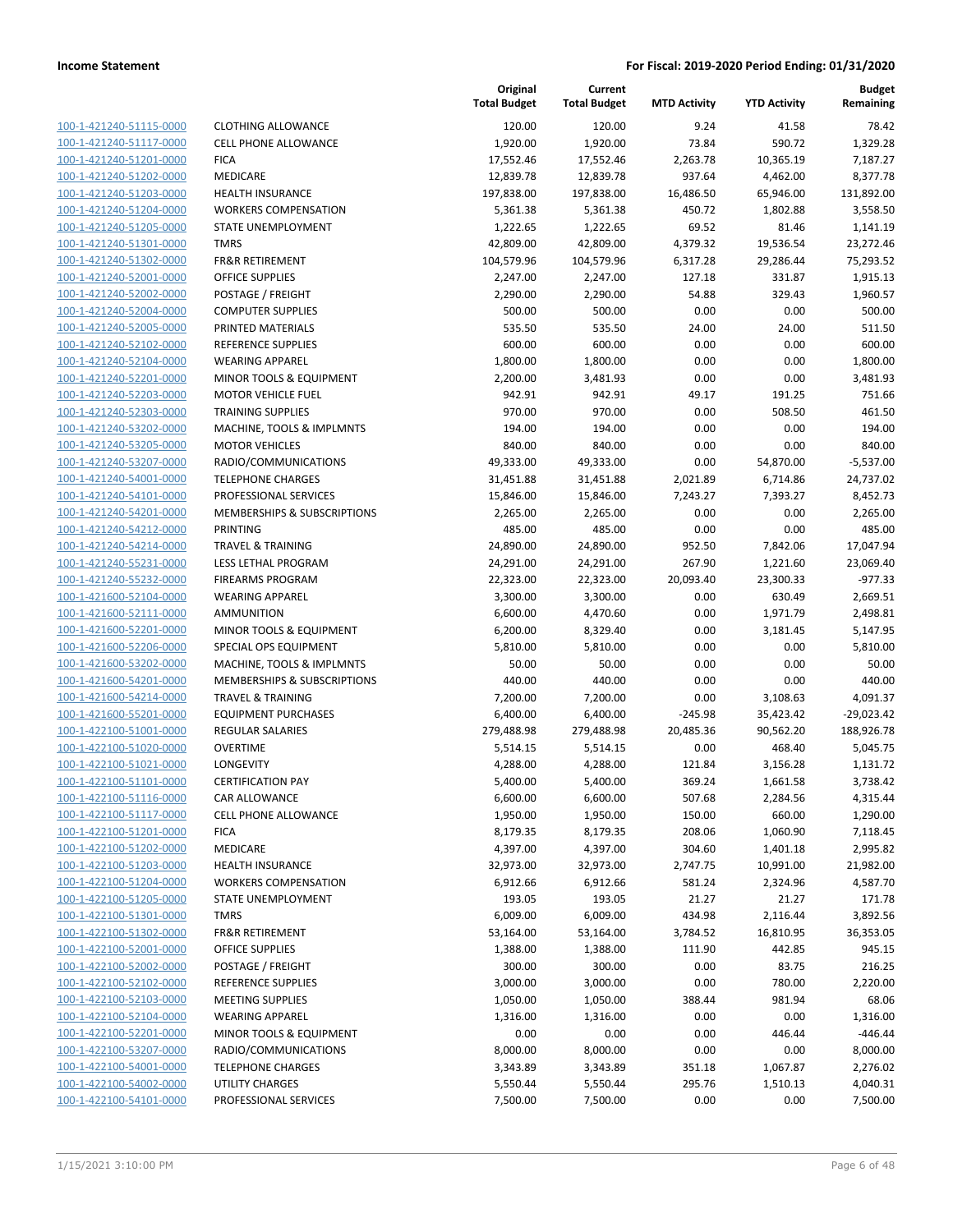|                         |                              | Original<br><b>Total Budget</b> | Current<br><b>Total Budget</b> | <b>MTD Activity</b> | <b>YTD Activity</b> | <b>Budget</b><br>Remaining |
|-------------------------|------------------------------|---------------------------------|--------------------------------|---------------------|---------------------|----------------------------|
| 100-1-422100-54201-0000 | MEMBERSHIPS & SUBSCRIPTIONS  | 6,475.00                        | 6,475.00                       | 95.94               | 4,055.14            | 2,419.86                   |
| 100-1-422100-54214-0000 | <b>TRAVEL &amp; TRAINING</b> | 5,700.00                        | 5,700.00                       | 0.00                | 181.88              | 5,518.12                   |
| 100-1-422100-54217-0000 | <b>AWARDS PROGRAM</b>        | 500.00                          | 500.00                         | 0.00                | 0.00                | 500.00                     |
| 100-1-422200-51001-0000 | <b>REGULAR SALARIES</b>      | 3,211,436.63                    | 3,211,436.63                   | 249,673.01          | 1,086,346.63        | 2,125,090.00               |
| 100-1-422200-51020-0000 | <b>OVERTIME</b>              | 407,672.43                      | 407,672.43                     | 34,098.04           | 164,311.37          | 243,361.06                 |
| 100-1-422200-51021-0000 | LONGEVITY                    | 53,900.00                       | 53,900.00                      | 282.44              | 52,497.87           | 1,402.13                   |
| 100-1-422200-51101-0000 | <b>CERTIFICATION PAY</b>     | 111,360.00                      | 111,360.00                     | 5,538.58            | 25,182.05           | 86,177.95                  |
| 100-1-422200-51102-0000 | <b>BILINGUAL PAY</b>         | 600.00                          | 600.00                         | 92.32               | 415.44              | 184.56                     |
| 100-1-422200-51117-0000 | <b>CELL PHONE ALLOWANCE</b>  | 2,340.00                        | 2,340.00                       | 180.00              | 779.53              | 1,560.47                   |
| 100-1-422200-51202-0000 | MEDICARE                     | 54,136.00                       | 54,136.00                      | 3,951.33            | 18,416.70           | 35,719.30                  |
| 100-1-422200-51203-0000 | <b>HEALTH INSURANCE</b>      | 527,568.00                      | 527,568.00                     | 43,963.99           | 175,855.97          | 351,712.03                 |
| 100-1-422200-51204-0000 | <b>WORKERS COMPENSATION</b>  | 100,858.72                      | 100,858.72                     | 8,474.73            | 33,898.92           | 66,959.80                  |
| 100-1-422200-51205-0000 | STATE UNEMPLOYMENT           | 3,181.46                        | 3,181.46                       | 288.84              | 288.84              | 2,892.62                   |
| 100-1-422200-51302-0000 | <b>FR&amp;R RETIREMENT</b>   | 806,696.83                      | 806,696.83                     | 61,741.10           | 280,305.04          | 526,391.79                 |
| 100-1-422200-51401-0000 | <b>CONTRA - SALARIES</b>     | 0.00                            | 0.00                           | $-10,408.00$        | $-16,186.00$        | 16,186.00                  |
| 100-1-422200-52001-0000 | <b>OFFICE SUPPLIES</b>       | 1,266.00                        | 1,266.00                       | 0.00                | 330.96              | 935.04                     |
| 100-1-422200-52101-0000 | <b>JANITORIAL SUPPLIES</b>   | 0.00                            | 0.00                           | 73.00               | 1,154.71            | $-1,154.71$                |
| 100-1-422200-52102-0000 | <b>REFERENCE SUPPLIES</b>    | 400.00                          | 400.00                         | 0.00                | 0.00                | 400.00                     |
| 100-1-422200-52104-0000 | <b>WEARING APPAREL</b>       | 21,460.00                       | 21,460.00                      | 172.96              | 192.96              | 21,267.04                  |
| 100-1-422200-52107-0000 | <b>BOTANICAL SUPPLIES</b>    | 1,000.00                        | 1,000.00                       | 0.00                | 0.00                | 1,000.00                   |
| 100-1-422200-52201-0000 | MINOR TOOLS & EQUIPMENT      | 13,900.00                       | 13,900.00                      | 965.79              | 1,654.58            | 12,245.42                  |
| 100-1-422200-52203-0000 | <b>MOTOR VEHICLE FUEL</b>    | 31,508.14                       | 31,508.14                      | 3,275.65            | 10,435.38           | 21,072.76                  |
| 100-1-422200-52205-0000 | FIRST RESPONDER SUPPLIES     | 19,500.00                       | 19,500.00                      | 92.32               | 1,618.93            | 17,881.07                  |
| 100-1-422200-52207-0000 | <b>BUNKER GEAR</b>           | 36,480.00                       | 36,480.00                      | 1,519.48            | 1,519.48            | 34,960.52                  |
| 100-1-422200-52208-0000 | <b>RESCUE EQUIPMENT</b>      | 5,025.00                        | 5,025.00                       | 0.00                | 0.00                | 5,025.00                   |
| 100-1-422200-52306-0000 | <b>HAZMAT SUPPLIES</b>       | 13,800.00                       | 13,800.00                      | 0.00                | 0.00                | 13,800.00                  |
| 100-1-422200-53202-0000 | MACHINE, TOOLS & IMPLMNTS    | 1,900.00                        | 1,900.00                       | 0.00                | 0.00                | 1,900.00                   |
| 100-1-422200-53205-0000 | <b>MOTOR VEHICLES</b>        | 50,000.00                       | 50,000.00                      | 24,044.03           | 28,495.52           | 21,504.48                  |
| 100-1-422200-53208-0000 | FIRE HOSE/NOZZLES            | 9,200.00                        | 9,200.00                       | 0.00                | 0.00                | 9,200.00                   |
| 100-1-422200-53213-0000 | <b>SCBA MAINTENANCE</b>      | 2,000.00                        | 2,000.00                       | 710.00              | 710.00              | 1,290.00                   |
| 100-1-422200-54001-0000 | <b>TELEPHONE CHARGES</b>     | 8,894.61                        | 8,894.61                       | 1,084.50            | 3,549.21            | 5,345.40                   |
| 100-1-422200-54002-0000 | UTILITY CHARGES              | 57,994.78                       | 57,994.78                      | 4,836.14            | 30,216.01           | 27,778.77                  |
| 100-1-422200-54109-0000 | INSPECTIONS/TESTING          | 9,820.00                        | 9,820.00                       | 3,832.45            | 3,832.45            | 5,987.55                   |
| 100-1-422200-54214-0000 | <b>TRAVEL &amp; TRAINING</b> | 20,400.00                       | 20,400.00                      | 1,449.03            | 7,434.46            | 12,965.54                  |
| 100-1-422200-55201-0000 | <b>EQUIPMENT PURCHASES</b>   | 4,100.00                        | 4,100.00                       | 0.00                | 0.00                | 4,100.00                   |
| 100-1-422200-55207-0000 | RADIO COMMUNICATION EQUIP    | 7,000.00                        | 7,000.00                       | 538.55              | 961.40              | 6,038.60                   |
| 100-1-422300-51001-0000 | REGULAR SALARIES             | 111,259.76                      | 111,259.76                     | 8,487.81            | 36,284.29           | 74,975.47                  |
| 100-1-422300-51020-0000 | <b>OVERTIME</b>              | 15,015.96                       | 15,015.96                      | 403.04              | 2,605.39            | 12,410.57                  |
| 100-1-422300-51021-0000 | <b>LONGEVITY</b>             | 1,744.00                        | 1,744.00                       | 0.00                | 1,744.00            | 0.00                       |
| 100-1-422300-51101-0000 | <b>CERTIFICATION PAY</b>     | 2,520.00                        | 2,520.00                       | 147.70              | 664.65              | 1,855.35                   |
| 100-1-422300-51117-0000 | <b>CELL PHONE ALLOWANCE</b>  | 780.00                          | 780.00                         | 60.00               | 263.08              | 516.92                     |
| 100-1-422300-51201-0000 | <b>FICA</b>                  | 8,141.82                        | 8,141.82                       | 0.00                | 0.00                | 8,141.82                   |
| 100-1-422300-51202-0000 | MEDICARE                     | 1,904.14                        | 1,904.14                       | 131.23              | 602.00              | 1,302.14                   |
| 100-1-422300-51203-0000 | <b>HEALTH INSURANCE</b>      | 10,991.00                       | 10,991.00                      | 915.92              | 3,663.68            | 7,327.32                   |
| 100-1-422300-51204-0000 | <b>WORKERS COMPENSATION</b>  | 3,547.52                        | 3,547.52                       | 298.08              | 1,192.32            | 2,355.20                   |
| 100-1-422300-51205-0000 | STATE UNEMPLOYMENT           | 64.35                           | 64.35                          | 9.00                | 9.00                | 55.35                      |
| 100-1-422300-51302-0000 | <b>FR&amp;R RETIREMENT</b>   | 27,971.10                       | 27,971.10                      | 1,937.99            | 8,771.78            | 19,199.32                  |
| 100-1-422300-52001-0000 | <b>OFFICE SUPPLIES</b>       | 981.00                          | 981.00                         | 65.00               | 101.80              | 879.20                     |
| 100-1-422300-52002-0000 | POSTAGE / FREIGHT            | 100.00                          | 100.00                         | 0.00                | 0.00                | 100.00                     |
| 100-1-422300-52005-0000 | PRINTED MATERIALS            | 455.00                          | 455.00                         | 0.00                | 0.00                | 455.00                     |
| 100-1-422300-52104-0000 | <b>WEARING APPAREL</b>       | 510.00                          | 510.00                         | 112.50              | 112.50              | 397.50                     |
| 100-1-422300-52201-0000 | MINOR TOOLS & EQUIPMENT      | 505.00                          | 505.00                         | 33.84               | 38.38               | 466.62                     |
| 100-1-422300-52203-0000 | <b>MOTOR VEHICLE FUEL</b>    | 366.39                          | 366.39                         | 64.92               | 354.66              | 11.73                      |
| 100-1-422300-52304-0000 | FIRE PREVENTION SUPPLIES     | 8,946.50                        | 8,946.50                       | 423.43              | 2,005.27            | 6,941.23                   |
| 100-1-422300-53205-0000 | <b>MOTOR VEHICLES</b>        | 425.00                          | 425.00                         | 0.00                | 10.00               | 415.00                     |
| 100-1-422300-54001-0000 | <b>TELEPHONE CHARGES</b>     | 362.67                          | 362.67                         | 36.23               | 144.97              | 217.70                     |
| 100-1-422300-54201-0000 | MEMBERSHIPS & SUBSCRIPTIONS  | 1,902.00                        | 1,902.00                       | 0.00                | 0.00                | 1,902.00                   |
| 100-1-422300-54208-0000 | <b>LABORATORY WORK</b>       | 660.00                          | 660.00                         | 0.00                | 0.00                | 660.00                     |
| 100-1-422300-54210-0000 | PHOTO PROCESSING             | 50.00                           | 50.00                          | 0.00                | 0.00                | 50.00                      |
|                         |                              |                                 |                                |                     |                     |                            |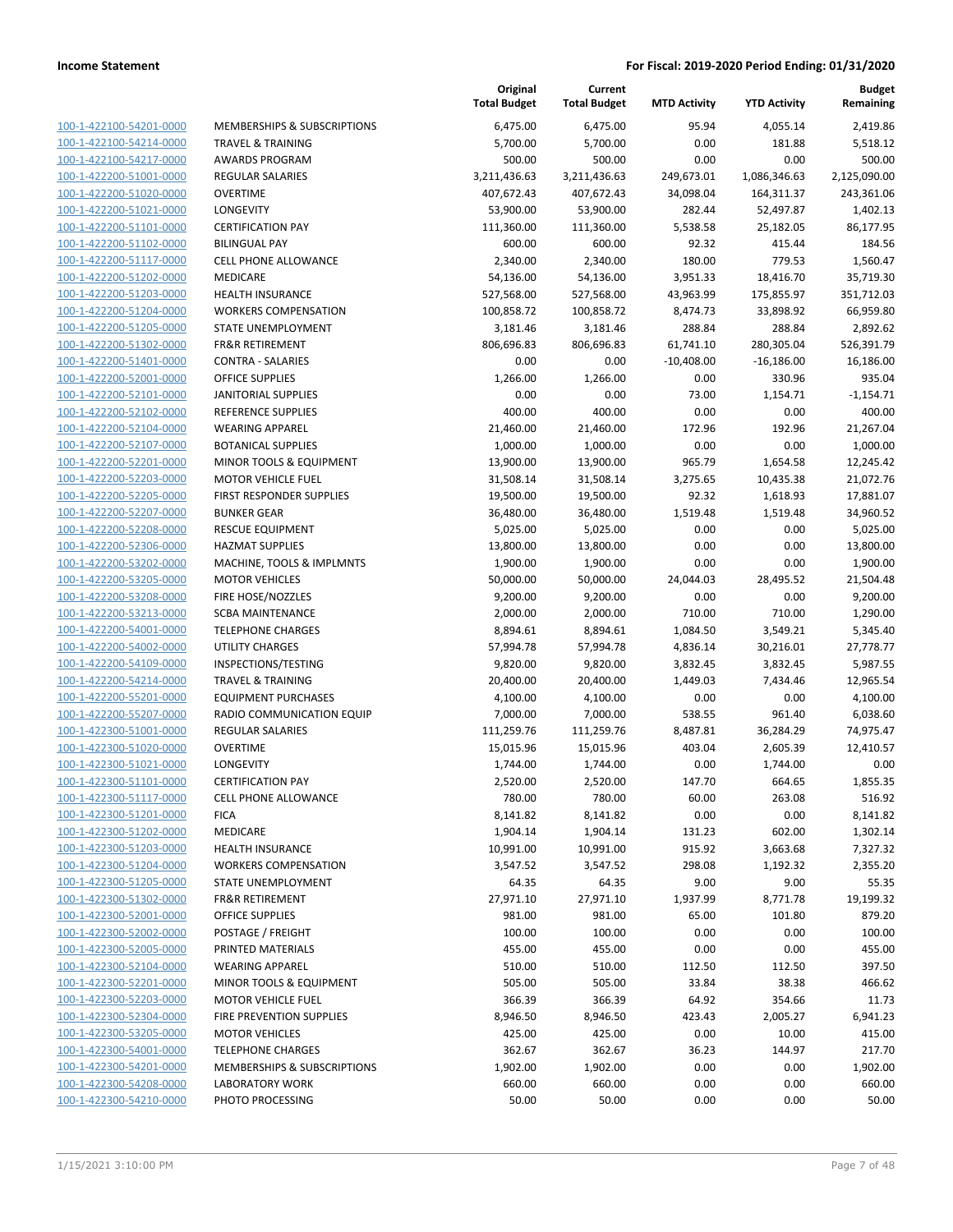| 100-1-422300-54214-0000         |
|---------------------------------|
| 100-1-422300-54217-0000         |
| 100-1-422400-53204-0000         |
| 100-1-422400-53209-0000         |
| 100-1-422400-54001-0000         |
| 100-1-422400-54201-0000         |
| 100-1-422400-54214-0000         |
| 100-1-431100-51001-0000         |
| 100-1-431100-51021-0000         |
|                                 |
| 100-1-431100-51116-0000         |
| 100-1-431100-51117-0000         |
| 100-1-431100-51201-0000         |
| 100-1-431100-51202-0000         |
| 100-1-431100-51203-0000         |
| 100-1-431100-51204-0000         |
| 100-1-431100-51205-0000         |
| 100-1-431100-51301-0000         |
| 100-1-431100-52001-0000         |
| 100-1-431100-52002-0000         |
|                                 |
| 100-1-431100-52103-0000         |
| 100-1-431100-52203-0000         |
| 100-1-431100-53201-0000         |
| 100-1-431100-53205-0000         |
| 100-1-431100-53207-0000         |
| 100-1-431100-54001-0000         |
| 100-1-431100-54002-0000         |
| 100-1-431100-54101-0000         |
| 100-1-431100-54201-0000         |
| 100-1-431100-54214-0000         |
| 100-1-431200-51001-0000         |
| 100-1-431200-51020-0000         |
|                                 |
| 100-1-431200-51021-0000         |
| 100-1-431200-51117-0000         |
| 100-1-431200-51201-0000         |
| 100-1-431200-51202-0000         |
| 100-1-431200-51203-0000         |
| 100-1-431200-51204-0000         |
| 100-1-431200-51205-0000         |
| 100-1-431200-51301-0000         |
| 100-1-431200-52001-0000         |
| -431200-52002-0000<br>$100 - 1$ |
| 100-1-431200-52103-0000         |
|                                 |
| <u>100-1-431200-52104-0000</u>  |
| <u>100-1-431200-52106-0000</u>  |
| 100-1-431200-52107-0000         |
| 100-1-431200-52201-0000         |
| 100-1-431200-52203-0000         |
| <u>100-1-431200-52302-0000</u>  |
| <u>100-1-431200-52303-0000</u>  |
| <u>100-1-431200-53202-0000</u>  |
| 100-1-431200-53205-0000         |
| 100-1-431200-53207-0000         |
| <u>100-1-431200-53301-0000</u>  |
|                                 |
| <u>100-1-431200-53303-0000</u>  |
| 100-1-431200-53305-0000         |
| 100-1-431200-53308-0000         |
| 100-1-431200-54001-0000         |
| <u>100-1-431200-54002-0000</u>  |
| <u>100-1-431200-54201-0000</u>  |

|                                |                                 | Original<br><b>Total Budget</b> | Current<br><b>Total Budget</b> | <b>MTD Activity</b> | <b>YTD Activity</b> | <b>Budget</b><br>Remaining |
|--------------------------------|---------------------------------|---------------------------------|--------------------------------|---------------------|---------------------|----------------------------|
| 100-1-422300-54214-0000        | <b>TRAVEL &amp; TRAINING</b>    | 4,035.00                        | 4,035.00                       | 75.00               | 1,158.00            | 2,877.00                   |
| 100-1-422300-54217-0000        | <b>AWARDS PROGRAM</b>           | 625.00                          | 625.00                         | 0.00                | 0.00                | 625.00                     |
| 100-1-422400-53204-0000        | <b>SIREN MAINTENANCE</b>        | 1,000.00                        | 1,000.00                       | 0.00                | 0.00                | 1,000.00                   |
| 100-1-422400-53209-0000        | HARDWARE/SOFTWARE               | 12,500.00                       | 12,500.00                      | 0.00                | 0.00                | 12,500.00                  |
| 100-1-422400-54001-0000        | <b>TELEPHONE CHARGES</b>        | 3,652.60                        | 3,652.60                       | 180.05              | 523.54              | 3,129.06                   |
| 100-1-422400-54201-0000        | MEMBERSHIPS & SUBSCRIPTIONS     | 3,150.00                        | 3,150.00                       | 0.00                | 0.00                | 3,150.00                   |
| 100-1-422400-54214-0000        | <b>TRAVEL &amp; TRAINING</b>    | 1,500.00                        | 1,500.00                       | 0.00                | 0.00                | 1,500.00                   |
| 100-1-431100-51001-0000        | <b>REGULAR SALARIES</b>         | 134,781.00                      | 134,781.00                     | 13,897.92           | 23,575.53           | 111,205.47                 |
| 100-1-431100-51021-0000        | <b>LONGEVITY</b>                | 630.00                          | 630.00                         | 0.00                | 234.00              | 396.00                     |
| 100-1-431100-51116-0000        | CAR ALLOWANCE                   | 4,200.00                        | 4,200.00                       | 323.08              | 323.08              | 3,876.92                   |
| 100-1-431100-51117-0000        | <b>CELL PHONE ALLOWANCE</b>     | 780.00                          | 780.00                         | 150.00              | 346.15              | 433.85                     |
| 100-1-431100-51201-0000        | <b>FICA</b>                     | 8,919.32                        | 8,919.32                       | 493.45              | 1,027.94            | 7,891.38                   |
| 100-1-431100-51202-0000        | <b>MEDICARE</b>                 | 2,035.67                        | 2,035.67                       | 115.41              | 240.39              | 1,795.28                   |
| 100-1-431100-51203-0000        | <b>HEALTH INSURANCE</b>         | 21,982.00                       | 21,982.00                      | 1,831.83            | 7,327.32            | 14,654.68                  |
| 100-1-431100-51204-0000        | <b>WORKERS COMPENSATION</b>     | 363.89                          | 363.89                         | 30.61               | 122.44              | 241.45                     |
| 100-1-431100-51205-0000        | STATE UNEMPLOYMENT              | 128.70                          | 128.70                         | 8.37                | 8.37                | 120.33                     |
| 100-1-431100-51301-0000        | <b>TMRS</b>                     | 15,727.30                       | 15,727.30                      | 941.75              | 2,059.64            | 13,667.66                  |
| 100-1-431100-52001-0000        | <b>OFFICE SUPPLIES</b>          | 600.00                          | 600.00                         | 0.00                | $-14.06$            | 614.06                     |
| 100-1-431100-52002-0000        | POSTAGE / FREIGHT               | 100.00                          | 100.00                         | 0.00                | 0.00                | 100.00                     |
| 100-1-431100-52103-0000        | <b>MEETING SUPPLIES</b>         | 50.00                           | 50.00                          | 0.00                | 0.00                | 50.00                      |
| 100-1-431100-52203-0000        | <b>MOTOR VEHICLE FUEL</b>       | 26.29                           | 26.29                          | 0.00                | 0.00                | 26.29                      |
| 100-1-431100-53201-0000        | FURNITURE & OFFICE EQUIPMENT    | 100.00                          | 2,100.00                       | 0.00                | 0.00                | 2,100.00                   |
| 100-1-431100-53205-0000        | <b>MOTOR VEHICLES</b>           | 200.00                          | 200.00                         | 0.00                | 0.00                | 200.00                     |
| 100-1-431100-53207-0000        | RADIO/COMMUNICATIONS            | 200.00                          | 200.00                         | 0.00                | 0.00                | 200.00                     |
| 100-1-431100-54001-0000        | <b>TELEPHONE CHARGES</b>        | 3,230.46                        | 3,230.46                       | 357.52              | 1,195.06            | 2,035.40                   |
| 100-1-431100-54002-0000        | <b>UTILITY CHARGES</b>          | 843.14                          | 843.14                         | 131.29              | 306.16              | 536.98                     |
| 100-1-431100-54101-0000        | PROFESSIONAL SERVICES           | 500.00                          | 500.00                         | 0.00                | 0.00                | 500.00                     |
| 100-1-431100-54201-0000        | MEMBERSHIPS & SUBSCRIPTIONS     | 600.00                          | 600.00                         | 194.29              | 194.29              | 405.71                     |
| 100-1-431100-54214-0000        | <b>TRAVEL &amp; TRAINING</b>    | 2,000.00                        | 0.00                           | 0.00                | 0.00                | 0.00                       |
| 100-1-431200-51001-0000        | REGULAR SALARIES                | 402,927.91                      | 402,927.91                     | 30,256.35           | 138,019.46          | 264,908.45                 |
| 100-1-431200-51020-0000        | <b>OVERTIME</b>                 | 15,964.43                       | 15,964.43                      | 370.89              | 3,910.02            | 12,054.41                  |
| 100-1-431200-51021-0000        | LONGEVITY                       | 7,634.00                        | 7,634.00                       | 0.00                | 7,592.00            | 42.00                      |
| 100-1-431200-51117-0000        | <b>CELL PHONE ALLOWANCE</b>     | 1,560.00                        | 1,560.00                       | 120.00              | 512.76              | 1,047.24                   |
| 100-1-431200-51201-0000        | <b>FICA</b>                     | 26,541.35                       | 26,541.35                      | 1,757.88            | 8,647.63            | 17,893.72                  |
| 100-1-431200-51202-0000        | MEDICARE                        | 6,207.25                        | 6,207.25                       | 411.12              | 2,022.43            | 4,184.82                   |
| 100-1-431200-51203-0000        | <b>HEALTH INSURANCE</b>         | 120,901.00                      | 120,901.00                     | 10,075.08           | 40,300.32           | 80,600.68                  |
| 100-1-431200-51204-0000        | <b>WORKERS COMPENSATION</b>     | 22,093.36                       | 22,093.36                      | 1,858.10            | 7,432.40            | 14,660.96                  |
| 100-1-431200-51205-0000        | STATE UNEMPLOYMENT              | 707.85                          | 707.85                         | 31.28               | 38.03               | 669.82                     |
| 100-1-431200-51301-0000        | <b>TMRS</b>                     | 47,956.37                       | 47,956.37                      | 3,518.45            | 16,711.57           | 31,244.80                  |
| <u>100-1-431200-52001-0000</u> | <b>OFFICE SUPPLIES</b>          | 382.50                          | 382.50                         | 0.00                | 0.00                | 382.50                     |
| 100-1-431200-52002-0000        | POSTAGE / FREIGHT               | 20.00                           | 20.00                          | 0.00                | 0.00                | 20.00                      |
| 100-1-431200-52103-0000        | <b>MEETING SUPPLIES</b>         | 715.52                          | 715.52                         | 0.00                | 0.00                | 715.52                     |
| 100-1-431200-52104-0000        | <b>WEARING APPAREL</b>          | 8,160.00                        | 8,160.00                       | 555.93              | 2,992.28            | 5,167.72                   |
| 100-1-431200-52106-0000        | <b>CHEMICAL SUPPLIES</b>        | 2,018.02                        | 2,018.02                       | 0.00                | 0.00                | 2,018.02                   |
| 100-1-431200-52107-0000        | <b>BOTANICAL SUPPLIES</b>       | 449.99                          | 449.99                         | 0.00                | 0.00                | 449.99                     |
| 100-1-431200-52201-0000        | MINOR TOOLS & EQUIPMENT         | 7,959.76                        | 7,959.76                       | 418.58              | 663.49              | 7,296.27                   |
| 100-1-431200-52203-0000        | <b>MOTOR VEHICLE FUEL</b>       | 38,815.82                       | 38,815.82                      | 3,430.01            | 11,431.61           | 27,384.21                  |
| 100-1-431200-52302-0000        | <b>MEDICAL SUPPLIES</b>         | 150.00                          | 150.00                         | 0.00                | 0.00                | 150.00                     |
| 100-1-431200-52303-0000        | <b>TRAINING SUPPLIES</b>        | 212.99                          | 212.99                         | 0.00                | 0.00                | 212.99                     |
| 100-1-431200-53202-0000        | MACHINE, TOOLS & IMPLMNTS       | 3,833.00                        | 3,833.00                       | 0.00                | 1,038.26            | 2,794.74                   |
| 100-1-431200-53205-0000        | <b>MOTOR VEHICLES</b>           | 26,900.00                       | 26,900.00                      | 5,563.44            | 9,887.86            | 17,012.14                  |
| 100-1-431200-53207-0000        | RADIO/COMMUNICATIONS            | 5,099.00                        | 5,099.00                       | 0.00                | 0.00                | 5,099.00                   |
| 100-1-431200-53301-0000        | SIDEWALKS, CURBS, & GUTTERS     | 20,014.80                       | 20,014.80                      | 216.00              | 432.00              | 19,582.80                  |
| 100-1-431200-53303-0000        | MAINT - STREET /ALLEY/APRN/RNWY | 52,514.00                       | 52,514.00                      | 10,421.28           | 14,311.82           | 38,202.18                  |
| 100-1-431200-53305-0000        | <b>BRIDGES &amp; CULVERTS</b>   | 7,777.00                        | 7,777.00                       | 0.00                | 4,073.59            | 3,703.41                   |
| 100-1-431200-53308-0000        | <b>STORM SEWERS</b>             | 5,070.00                        | 5,070.00                       | 0.00                | 0.00                | 5,070.00                   |
| 100-1-431200-54001-0000        | <b>TELEPHONE CHARGES</b>        | 1,824.07                        | 1,824.07                       | 96.24               | 385.02              | 1,439.05                   |
| 100-1-431200-54002-0000        | UTILITY CHARGES                 | 7,622.48                        | 7,622.48                       | 809.03              | 2,516.60            | 5,105.88                   |
| 100-1-431200-54201-0000        | MEMBERSHIPS & SUBSCRIPTIONS     | 353.00                          | 353.00                         | 0.00                | 0.00                | 353.00                     |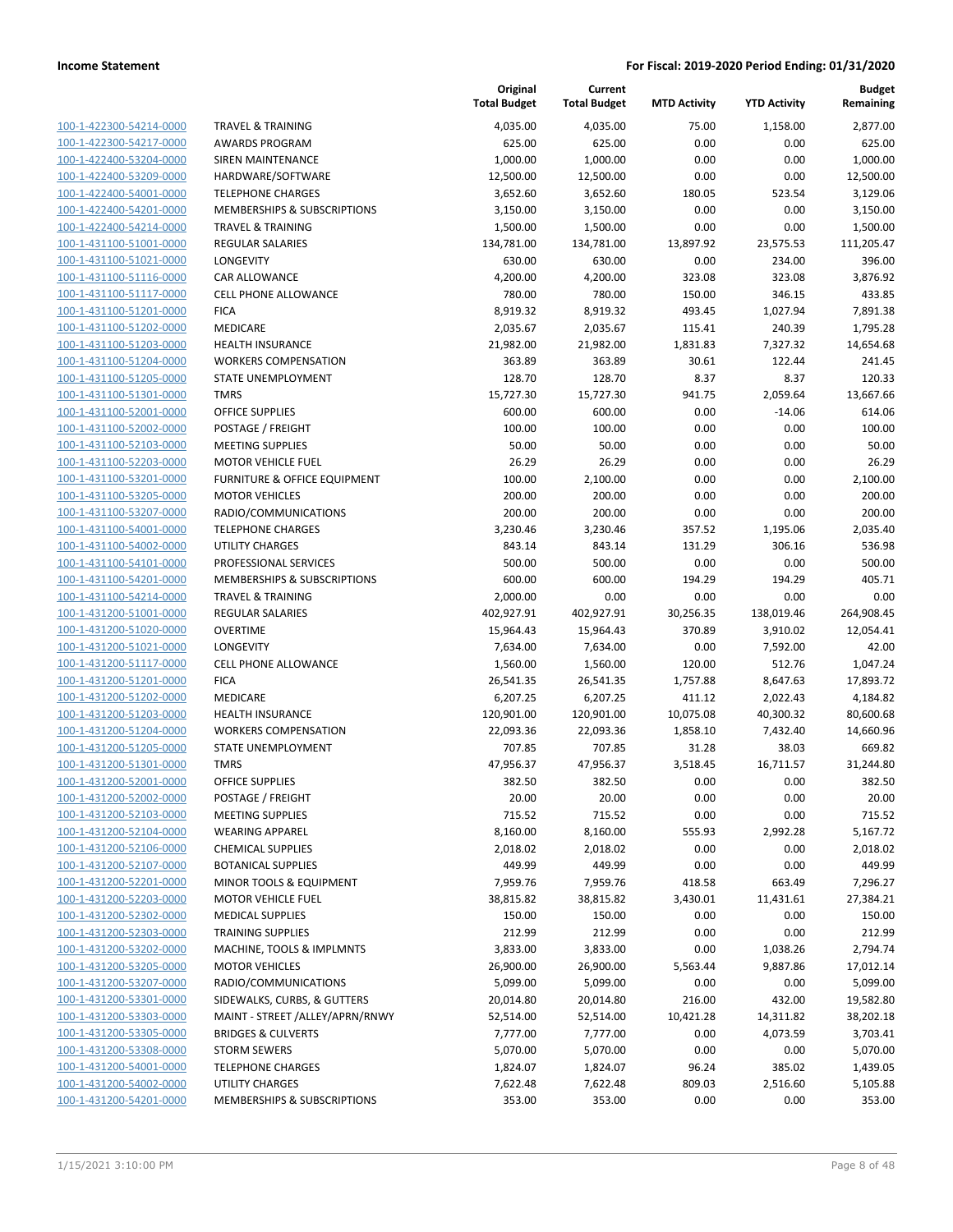100-1-431200-54214-0000 100-1-431600-51001-0000 100-1-431600-51020-0000 100-1-431600-51021-0000 100-1-431600-51101-0000 100-1-431600-51201-0000 100-1-431600-51202-0000 100-1-431600-51203-0000 100-1-431600-51204-0000 100-1-431600-51205-0000 100-1-431600-51301-0000 100-1-431600-52001-0000 100-1-431600-52104-0000 100-1-431600-52106-0000 100-1-431600-52201-0000 100-1-431600-52203-0000 100-1-431600-53202-0000 100-1-431600-53205-0000 100-1-431600-53207-0000 100-1-431600-53303-0000 100-1-431600-54001-0000 100-1-431600-54002-0000 100-1-431600-54214-0000 100-1-431700-51001-0000 100-1-431700-51020-0000 100-1-431700-51021-0000 100-1-431700-51117-0000 100-1-431700-51201-0000 100-1-431700-51202-0000 100-1-431700-51203-0000 100-1-431700-51204-0000 100-1-431700-51205-0000 100-1-431700-51301-0000 100-1-431700-52001-0000 100-1-431700-52002-0000 POSTAGE / FREIGHT 100.00 100.00 0.00 0.00 100.00 100-1-431700-52104-0000 100-1-431700-52201-0000 100-1-431700-52203-0000 100-1-431700-52303-0000 100-1-431700-53201-0000 100-1-431700-53205-0000 100-1-431700-53207-0000 100-1-431700-54001-0000 100-1-431700-54002-0000 100-1-431700-54201-0000 100-1-431700-54212-0000 100-1-431700-54214-0000 100-1-431700-54410-0000 100-1-441100-51001-0000 100-1-441100-51020-0000 100-1-441100-51021-0000 100-1-441100-51102-0000 100-1-441100-51117-0000 100-1-441100-51201-0000 100-1-441100-51202-0000 100-1-441100-51203-0000 100-1-441100-51204-0000 100-1-441100-51205-0000 100-1-441100-51301-0000

|                                 | Original<br><b>Total Budget</b> | Current<br><b>Total Budget</b> | <b>MTD Activity</b> | <b>YTD Activity</b> | <b>Budget</b><br>Remaining |
|---------------------------------|---------------------------------|--------------------------------|---------------------|---------------------|----------------------------|
| <b>TRAVEL &amp; TRAINING</b>    | 1,827.00                        | 1,827.00                       | 0.00                | 0.00                | 1,827.00                   |
| <b>REGULAR SALARIES</b>         | 71,468.22                       | 71,468.22                      | 5,858.56            | 26,664.43           | 44,803.79                  |
| <b>OVERTIME</b>                 | 8,084.64                        | 8,084.64                       | 302.26              | 3,394.03            | 4,690.61                   |
| LONGEVITY                       | 2,436.00                        | 2,436.00                       | 0.00                | 2,520.00            | $-84.00$                   |
| <b>CERTIFICATION PAY</b>        | 600.00                          | 600.00                         | 46.16               | 207.72              | 392.28                     |
| <b>FICA</b>                     | 5,120.51                        | 5,120.51                       | 366.02              | 1,974.11            | 3,146.40                   |
| <b>MEDICARE</b>                 | 1,197.54                        | 1,197.54                       | 85.60               | 461.69              | 735.85                     |
| <b>HEALTH INSURANCE</b>         | 21,982.00                       | 21,982.00                      | 1,831.83            | 7,327.32            | 14,654.68                  |
| <b>WORKERS COMPENSATION</b>     | 4,262.38                        | 4,262.38                       | 358.21              | 1,432.84            | 2,829.54                   |
| STATE UNEMPLOYMENT              | 128.70                          | 128.70                         | 6.21                | 6.21                | 122.49                     |
| <b>TMRS</b>                     | 9,252.02                        | 9,252.02                       | 698.28              | 3,637.97            | 5,614.05                   |
| <b>OFFICE SUPPLIES</b>          | 315.40                          | 315.40                         | 0.00                | 0.00                | 315.40                     |
| <b>WEARING APPAREL</b>          | 3,270.40                        | 3,270.40                       | 240.00              | 961.57              | 2,308.83                   |
| <b>CHEMICAL SUPPLIES</b>        | 402.66                          | 402.66                         | 0.00                | 0.00                | 402.66                     |
| MINOR TOOLS & EQUIPMENT         | 4,038.79                        | 4,038.79                       | 0.00                | 345.72              | 3,693.07                   |
| <b>MOTOR VEHICLE FUEL</b>       | 4,028.02                        | 4,028.02                       | 453.41              | 1,362.93            | 2,665.09                   |
| MACHINE, TOOLS & IMPLMNTS       | 4,445.00                        | 4,445.00                       | 105.50              | 176.00              | 4,269.00                   |
| <b>MOTOR VEHICLES</b>           | 4,689.00                        | 4,689.00                       | 64.00               | 98.09               | 4,590.91                   |
| RADIO/COMMUNICATIONS            | 1,190.00                        | 1,190.00                       | 0.00                | 0.00                | 1,190.00                   |
| MAINT - STREET /ALLEY/APRN/RNWY | 20,447.77                       | 20,447.77                      | 1,963.59            | 2,394.23            | 18,053.54                  |
| <b>TELEPHONE CHARGES</b>        | 1,142.02                        | 1,142.02                       | 160.51              | 401.38              | 740.64                     |
| <b>UTILITY CHARGES</b>          | 324,545.21                      | 324,545.21                     | 27,417.80           | 107,138.86          | 217,406.35                 |
| <b>TRAVEL &amp; TRAINING</b>    | 395.00                          | 395.00                         | 0.00                | 0.00                | 395.00                     |
| <b>REGULAR SALARIES</b>         | 116,997.75                      | 116,997.75                     | 9,515.16            | 44,595.71           | 72,402.04                  |
| <b>OVERTIME</b>                 | 356.09                          | 356.09                         | 0.00                | 0.00                | 356.09                     |
| LONGEVITY                       | 2,058.00                        | 2,058.00                       | 0.00                | 2,058.00            | 0.00                       |
| <b>CELL PHONE ALLOWANCE</b>     | 780.00                          | 780.00                         | 60.00               | 256.15              | 523.85                     |
| <b>FICA</b>                     | 7,451.89                        | 7,451.89                       | 548.60              | 2,740.02            | 4,711.87                   |
| MEDICARE                        | 1,742.78                        | 1,742.78                       | 128.30              | 640.79              | 1,101.99                   |
| <b>HEALTH INSURANCE</b>         | 21,982.00                       | 21,982.00                      | 1,831.83            | 7,327.32            | 14,654.68                  |
| <b>WORKERS COMPENSATION</b>     | 706.15                          | 706.15                         | 59.41               | 237.64              | 468.51                     |
| STATE UNEMPLOYMENT              | 128.70                          | 128.70                         | 9.57                | 13.13               | 115.57                     |
| <b>TMRS</b>                     | 13,464.49                       | 13,464.49                      | 1,077.20            | 4,812.41            | 8,652.08                   |
| OFFICE SUPPLIES                 | 1,900.00                        | 1,900.00                       | 0.00                | 0.00                | 1,900.00                   |
| POSTAGE / FREIGHT               | 100.00                          | 100.00                         | 0.00                | 0.00                | 100.00                     |
| <b>WEARING APPAREL</b>          | 1,000.00                        | 1,000.00                       | 0.00                | 119.99              | 880.01                     |
| MINOR TOOLS & EQUIPMENT         | 800.00                          | 800.00                         | 0.00                | 0.00                | 800.00                     |
| <b>MOTOR VEHICLE FUEL</b>       | 5,079.41                        | 5,079.41                       | 402.38              | 1,245.94            | 3,833.47                   |
| <b>TRAINING SUPPLIES</b>        | 350.00                          | 350.00                         | 97.93               | 97.93               | 252.07                     |
| FURNITURE & OFFICE EQUIPMENT    | 1,100.00                        | 1,100.00                       | 0.00                | 0.00                | 1,100.00                   |
| <b>MOTOR VEHICLES</b>           | 1,100.00                        | 1,100.00                       | 0.00                | 114.95              | 985.05                     |
| RADIO/COMMUNICATIONS            | 200.00                          | 200.00                         | 0.00                | 0.00                | 200.00                     |
| <b>TELEPHONE CHARGES</b>        | 1,811.88                        | 1,811.88                       | 287.98              | 1,033.31            | 778.57                     |
| <b>UTILITY CHARGES</b>          | 843.12                          | 843.12                         | 131.28              | 306.16              | 536.96                     |
| MEMBERSHIPS & SUBSCRIPTIONS     | 700.00                          | 700.00                         | 0.00                | 0.00                | 700.00                     |
| PRINTING                        | 200.00                          | 200.00                         | 0.00                | 0.00                | 200.00                     |
| <b>TRAVEL &amp; TRAINING</b>    | 1,500.00                        | 1,500.00                       | 0.00                | 0.00                | 1,500.00                   |
| PERMITS/FEES                    | 200.00                          | 200.00                         | 0.00                | 0.00                | 200.00                     |
| REGULAR SALARIES                | 138,324.08                      | 138,324.08                     | 10,887.67           | 48,766.55           | 89,557.53                  |
| <b>OVERTIME</b>                 | 1,135.58                        | 1,135.58                       | 0.00                | 102.68              | 1,032.90                   |
| <b>LONGEVITY</b>                | 966.00                          | 966.00                         | 0.00                | 906.00              | 60.00                      |
| <b>BILINGUAL PAY</b>            | 1,200.00                        | 1,200.00                       | 92.32               | 415.44              | 784.56                     |
| CELL PHONE ALLOWANCE            | 960.00                          | 960.00                         | 73.84               | 332.28              | 627.72                     |
| <b>FICA</b>                     | 8,840.31                        | 8,840.31                       | 643.86              | 2,982.88            | 5,857.43                   |
| MEDICARE                        | 2,067.49                        | 2,067.49                       | 150.58              | 697.63              | 1,369.86                   |
| <b>HEALTH INSURANCE</b>         | 32,973.00                       | 32,973.00                      | 2,747.75            | 10,991.00           | 21,982.00                  |
| <b>WORKERS COMPENSATION</b>     | 686.61                          | 686.61                         | 57.77               | 231.08              | 455.53                     |
| STATE UNEMPLOYMENT              | 193.05                          | 193.05                         | 11.06               | 11.06               | 181.99                     |
| <b>TMRS</b>                     | 15,973.16                       | 15,973.16                      | 1,243.56            | 5,608.86            | 10,364.30                  |
|                                 |                                 |                                |                     |                     |                            |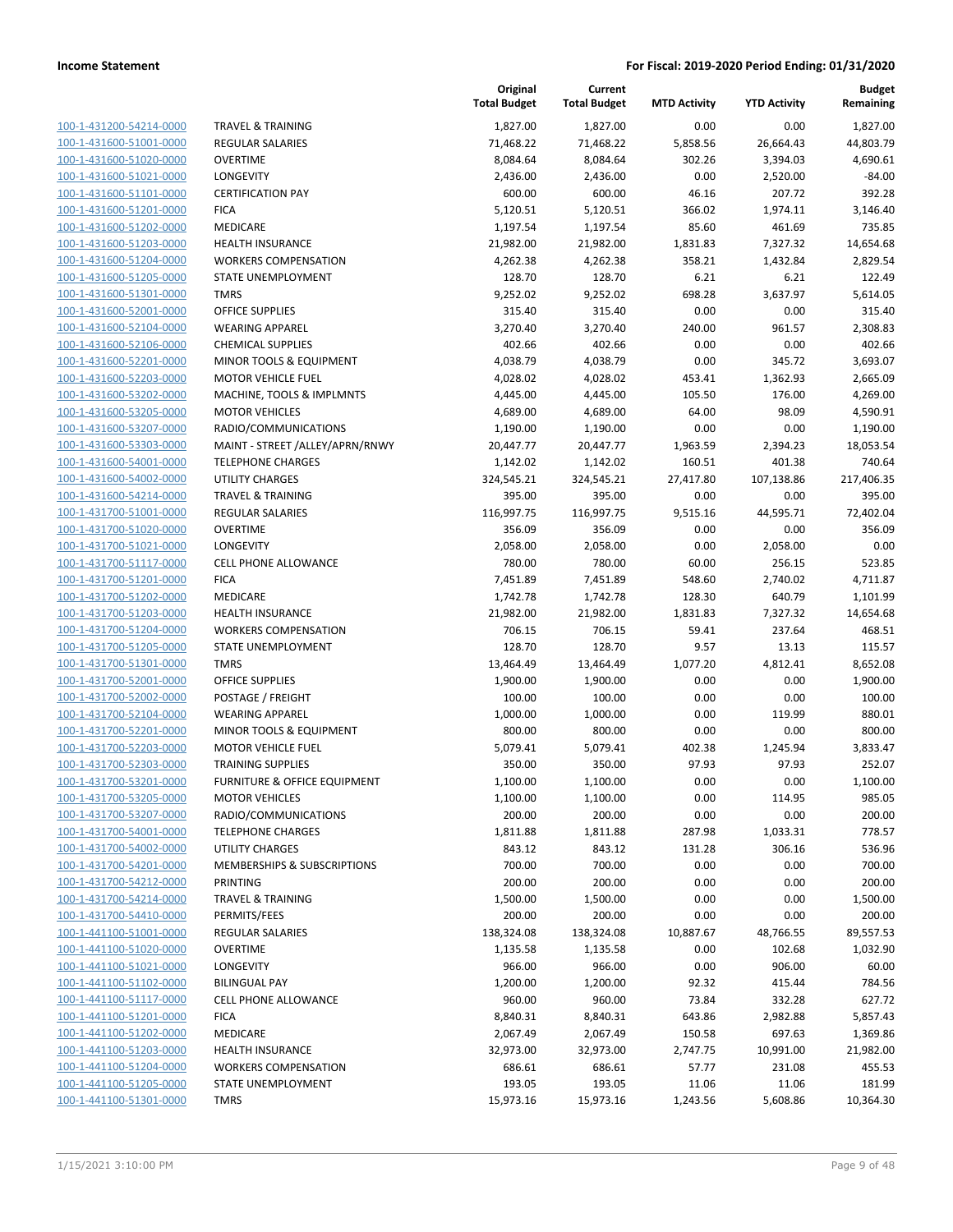| 100-1-441100-52001-0000        |
|--------------------------------|
| 100-1-441100-52002-0000        |
| 100-1-441100-52005-0000        |
| 100-1-441100-54001-0000        |
| 100-1-441100-54002-0000        |
| 100-1-441100-54214-0000        |
| 100-1-441200-51001-0000        |
| 100-1-441200-51021-0000        |
| 100-1-441200-51101-0000        |
| 100-1-441200-51117-0000        |
| 100-1-441200-51201-0000        |
| 100-1-441200-51202-0000        |
| 100-1-441200-51203-0000        |
| 100-1-441200-51204-0000        |
| 100-1-441200-51205-0000        |
|                                |
| 100-1-441200-51301-0000        |
| 100-1-441200-52102-0000        |
| 100-1-441200-52104-0000        |
| 100-1-441200-54201-0000        |
| 100-1-441200-54214-0000        |
| 100-1-441300-51001-0000        |
| 100-1-441300-51021-0000        |
| 100-1-441300-51101-0000        |
| 100-1-441300-51117-0000        |
| 100-1-441300-51201-0000        |
| 100-1-441300-51202-0000        |
| 100-1-441300-51203-0000        |
| 100-1-441300-51204-0000        |
| <u>100-1-441300-51205-0000</u> |
| 100-1-441300-51301-0000        |
|                                |
| 100-1-441300-52002-0000        |
| 100-1-441300-52005-0000        |
| 100-1-441300-52102-0000        |
| 100-1-441300-52104-0000        |
| 100-1-441300-52201-0000        |
| 100-1-441300-52203-0000        |
| 100-1-441300-53205-0000        |
| 100-1-441300-54001-0000        |
| 100-1-441300-54002-0000        |
| 100-1-441300-54201-0000        |
| 100-1-441300-54212-0000        |
| <u>100-1-441300-54214-0000</u> |
| <u>100-1-441300-54410-0000</u> |
| <u>100-1-442200-53205-0000</u> |
|                                |
| <u>100-1-443200-51001-0000</u> |
| <u>100-1-443200-51020-0000</u> |
| 100-1-443200-51021-0000        |
| 100-1-443200-51102-0000        |
| <u>100-1-443200-51117-0000</u> |
| <u>100-1-443200-51201-0000</u> |
| 100-1-443200-51202-0000        |
| 100-1-443200-51203-0000        |
| <u>100-1-443200-51204-0000</u> |
| <u>100-1-443200-51205-0000</u> |
| <u>100-1-443200-51301-0000</u> |
| <u>100-1-443200-52001-0000</u> |
| 100-1-443200-52002-0000        |
| <u>100-1-443200-52101-0000</u> |
| <u>100-1-443200-52104-0000</u> |
|                                |

|                                                    |                                                   | Original<br><b>Total Budget</b> | Current<br><b>Total Budget</b> | <b>MTD Activity</b> | <b>YTD Activity</b> | <b>Budget</b><br>Remaining |
|----------------------------------------------------|---------------------------------------------------|---------------------------------|--------------------------------|---------------------|---------------------|----------------------------|
| 100-1-441100-52001-0000                            | <b>OFFICE SUPPLIES</b>                            | 3,250.00                        | 3,250.00                       | 16.23               | 407.98              | 2,842.02                   |
| 100-1-441100-52002-0000                            | POSTAGE / FREIGHT                                 | 1,000.00                        | 1,000.00                       | 19.54               | 98.97               | 901.03                     |
| 100-1-441100-52005-0000                            | PRINTED MATERIALS                                 | 372.48                          | 372.48                         | 0.00                | 0.00                | 372.48                     |
| 100-1-441100-54001-0000                            | <b>TELEPHONE CHARGES</b>                          | 3,128.05                        | 3,128.05                       | 428.19              | 852.76              | 2,275.29                   |
| 100-1-441100-54002-0000                            | <b>UTILITY CHARGES</b>                            | 843.14                          | 843.14                         | 131.29              | 306.17              | 536.97                     |
| 100-1-441100-54214-0000                            | <b>TRAVEL &amp; TRAINING</b>                      | 1,000.00                        | 1,000.00                       | 0.00                | 283.20              | 716.80                     |
| 100-1-441200-51001-0000                            | <b>REGULAR SALARIES</b>                           | 55,161.60                       | 55,161.60                      | 4,278.40            | 19,193.60           | 35,968.00                  |
| 100-1-441200-51021-0000                            | LONGEVITY                                         | 366.00                          | 366.00                         | 0.00                | 366.00              | 0.00                       |
| 100-1-441200-51101-0000                            | <b>CERTIFICATION PAY</b>                          | 1,200.00                        | 1,200.00                       | 0.00                | 0.00                | 1,200.00                   |
| 100-1-441200-51117-0000                            | <b>CELL PHONE ALLOWANCE</b>                       | 432.00                          | 432.00                         | 0.00                | 0.00                | 432.00                     |
| 100-1-441200-51201-0000                            | <b>FICA</b>                                       | 3,543.90                        | 3,543.90                       | 240.00              | 1,080.31            | 2,463.59                   |
| 100-1-441200-51202-0000                            | MEDICARE                                          | 828.81                          | 828.81                         | 56.12               | 252.66              | 576.15                     |
| 100-1-441200-51203-0000                            | <b>HEALTH INSURANCE</b>                           | 10,991.00                       | 10,991.00                      | 915.92              | 3,663.68            | 7,327.32                   |
| 100-1-441200-51204-0000                            | <b>WORKERS COMPENSATION</b>                       | 335.82                          | 335.82                         | 28.25               | 113.00              | 222.82                     |
| 100-1-441200-51205-0000                            | STATE UNEMPLOYMENT                                | 64.35                           | 64.35                          | 4.28                | 4.28                | 60.07                      |
| 100-1-441200-51301-0000                            | <b>TMRS</b>                                       | 6,403.30                        | 6,403.30                       | 481.32              | 2,171.45            | 4,231.85                   |
| 100-1-441200-52102-0000                            | <b>BOOKS / REF SUPPLIES</b>                       | 750.00                          | 750.00                         | 0.00                | 0.00                | 750.00                     |
| 100-1-441200-52104-0000                            | <b>WEARING APPAREL</b>                            | 500.04                          | 500.04                         | 0.00                | 0.00                | 500.04                     |
| 100-1-441200-54201-0000                            | MEMBERSHIPS & SUBSCRIPTIONS                       | 250.00                          | 250.00                         | 0.00                | 0.00                | 250.00                     |
| 100-1-441200-54214-0000                            | <b>TRAVEL &amp; TRAINING</b>                      | 1,000.00                        | 1,000.00                       | 0.00                | 55.00               | 945.00                     |
| 100-1-441300-51001-0000                            | <b>REGULAR SALARIES</b>                           | 316,636.61                      | 316,636.61                     | 21,743.19           | 95,733.52           | 220,903.09                 |
| 100-1-441300-51021-0000                            | <b>LONGEVITY</b>                                  | 3,066.00                        | 3,066.00                       | 0.00                | 3,024.00            | 42.00                      |
| 100-1-441300-51101-0000                            | <b>CERTIFICATION PAY</b>                          | 2,400.00                        | 2,400.00                       | 184.62              | 830.79              | 1,569.21                   |
| 100-1-441300-51117-0000                            | <b>CELL PHONE ALLOWANCE</b>                       | 2,172.00                        | 2,172.00                       | 180.00              | 769.37              | 1,402.63                   |
| 100-1-441300-51201-0000                            | <b>FICA</b>                                       | 20,105.03                       | 20,105.03                      | 1,330.48            | 6,077.74            | 14,027.29                  |
| 100-1-441300-51202-0000                            | MEDICARE                                          | 4,701.98                        | 4,701.98                       | 311.16              | 1,421.42            | 3,280.56                   |
| 100-1-441300-51203-0000                            | <b>HEALTH INSURANCE</b>                           | 65,946.00                       | 65,946.00                      | 5,495.50            | 21,982.00           | 43,964.00                  |
| 100-1-441300-51204-0000                            | <b>WORKERS COMPENSATION</b>                       | 1,957.05                        | 1,957.05                       | 164.46              | 657.84              | 1,299.21                   |
| 100-1-441300-51205-0000                            | STATE UNEMPLOYMENT                                | 386.10                          | 386.10                         | 22.10               | 22.10               | 364.00                     |
| 100-1-441300-51301-0000                            | <b>TMRS</b>                                       | 36,326.86                       | 36,326.86                      | 2,487.14            | 11,141.55           | 25,185.31                  |
| 100-1-441300-52002-0000                            | POSTAGE / FREIGHT                                 | 6,000.00                        | 6,000.00                       | 205.02              | 755.50              | 5,244.50                   |
| 100-1-441300-52005-0000                            | PRINTED MATERIALS                                 | 1,490.40                        | 1,490.40                       | 0.00                | 0.00                | 1,490.40                   |
| 100-1-441300-52102-0000                            | <b>BOOKS / REF SUPPLIES</b>                       | 1,000.00                        | 1,000.00                       | 0.00                | 209.00              | 791.00                     |
| 100-1-441300-52104-0000                            | <b>WEARING APPAREL</b>                            | 2,800.00                        | 2,800.00                       | 0.00                | 45.21               | 2,754.79                   |
| 100-1-441300-52201-0000                            | MINOR TOOLS & EQUIPMENT                           | 500.00                          | 500.00                         | 0.00                | 0.00                | 500.00                     |
| 100-1-441300-52203-0000                            | <b>MOTOR VEHICLE FUEL</b>                         | 4,351.96                        | 4,351.96                       | 352.52              | 1,134.45            | 3,217.51                   |
| 100-1-441300-53205-0000                            | <b>MOTOR VEHICLES</b><br><b>TELEPHONE CHARGES</b> | 1,000.00                        | 1,000.00                       | 20.00               | 387.05              | 612.95                     |
| 100-1-441300-54001-0000<br>100-1-441300-54002-0000 | <b>UTILITY CHARGES</b>                            | 4,916.82<br>94.26               | 4,916.82<br>94.26              | 697.54<br>131.29    | 1,487.22<br>306.16  | 3,429.60<br>$-211.90$      |
| 100-1-441300-54201-0000                            |                                                   |                                 |                                | 0.00                |                     | 750.00                     |
| 100-1-441300-54212-0000                            | MEMBERSHIPS & SUBSCRIPTIONS<br><b>PRINTING</b>    | 750.00<br>0.00                  | 750.00<br>0.00                 | 24.00               | 0.00<br>24.00       | $-24.00$                   |
| 100-1-441300-54214-0000                            | <b>TRAVEL &amp; TRAINING</b>                      | 4,000.00                        | 4,000.00                       | 0.00                | 334.02              | 3,665.98                   |
| 100-1-441300-54410-0000                            | PERMITS/FEES                                      | 15,000.00                       | 15,000.00                      | 599.50              | 3,205.25            | 11,794.75                  |
| 100-1-442200-53205-0000                            | <b>MOTOR VEHICLES</b>                             | 0.00                            | 300.00                         | 225.18              | 193.18              | 106.82                     |
| 100-1-443200-51001-0000                            | <b>REGULAR SALARIES</b>                           | 211,315.60                      | 211,315.60                     | 15,107.40           | 74,993.21           | 136,322.39                 |
| 100-1-443200-51020-0000                            | <b>OVERTIME</b>                                   | 7,974.17                        | 7,974.17                       | 1,321.10            | 5,261.60            | 2,712.57                   |
| 100-1-443200-51021-0000                            | LONGEVITY                                         | 7,296.00                        | 7,296.00                       | 0.00                | 7,296.00            | 0.00                       |
| 100-1-443200-51102-0000                            | <b>BILINGUAL PAY</b>                              | 600.00                          | 600.00                         | 46.16               | 207.72              | 392.28                     |
| 100-1-443200-51117-0000                            | <b>CELL PHONE ALLOWANCE</b>                       | 1,170.00                        | 1,170.00                       | 90.00               | 376.61              | 793.39                     |
| 100-1-443200-51201-0000                            | <b>FICA</b>                                       | 14,158.06                       | 14,158.06                      | 919.28              | 5,465.63            | 8,692.43                   |
| 100-1-443200-51202-0000                            | MEDICARE                                          | 3,311.16                        | 3,311.16                       | 214.99              | 1,278.26            | 2,032.90                   |
| 100-1-443200-51203-0000                            | <b>HEALTH INSURANCE</b>                           | 65,946.00                       | 65,946.00                      | 5,495.50            | 21,982.00           | 43,964.00                  |
| 100-1-443200-51204-0000                            | <b>WORKERS COMPENSATION</b>                       | 8,220.81                        | 8,220.81                       | 691.28              | 2,765.12            | 5,455.69                   |
| 100-1-443200-51205-0000                            | STATE UNEMPLOYMENT                                | 386.10                          | 386.10                         | 16.56               | 16.56               | 369.54                     |
| 100-1-443200-51301-0000                            | <b>TMRS</b>                                       | 25,581.56                       | 25,581.56                      | 1,863.52            | 10,590.94           | 14,990.62                  |
| 100-1-443200-52001-0000                            | OFFICE SUPPLIES                                   | 1,200.00                        | 1,200.00                       | 335.72              | 608.20              | 591.80                     |
| 100-1-443200-52002-0000                            | POSTAGE / FREIGHT                                 | 40.00                           | 40.00                          | 0.00                | 0.00                | 40.00                      |
| 100-1-443200-52101-0000                            | <b>JANITORIAL SUPPLIES</b>                        | 2,000.00                        | 2,000.00                       | 80.58               | 356.92              | 1,643.08                   |
| 100-1-443200-52104-0000                            | <b>WEARING APPAREL</b>                            | 1,800.00                        | 1,800.00                       | 221.28              | 221.28              | 1,578.72                   |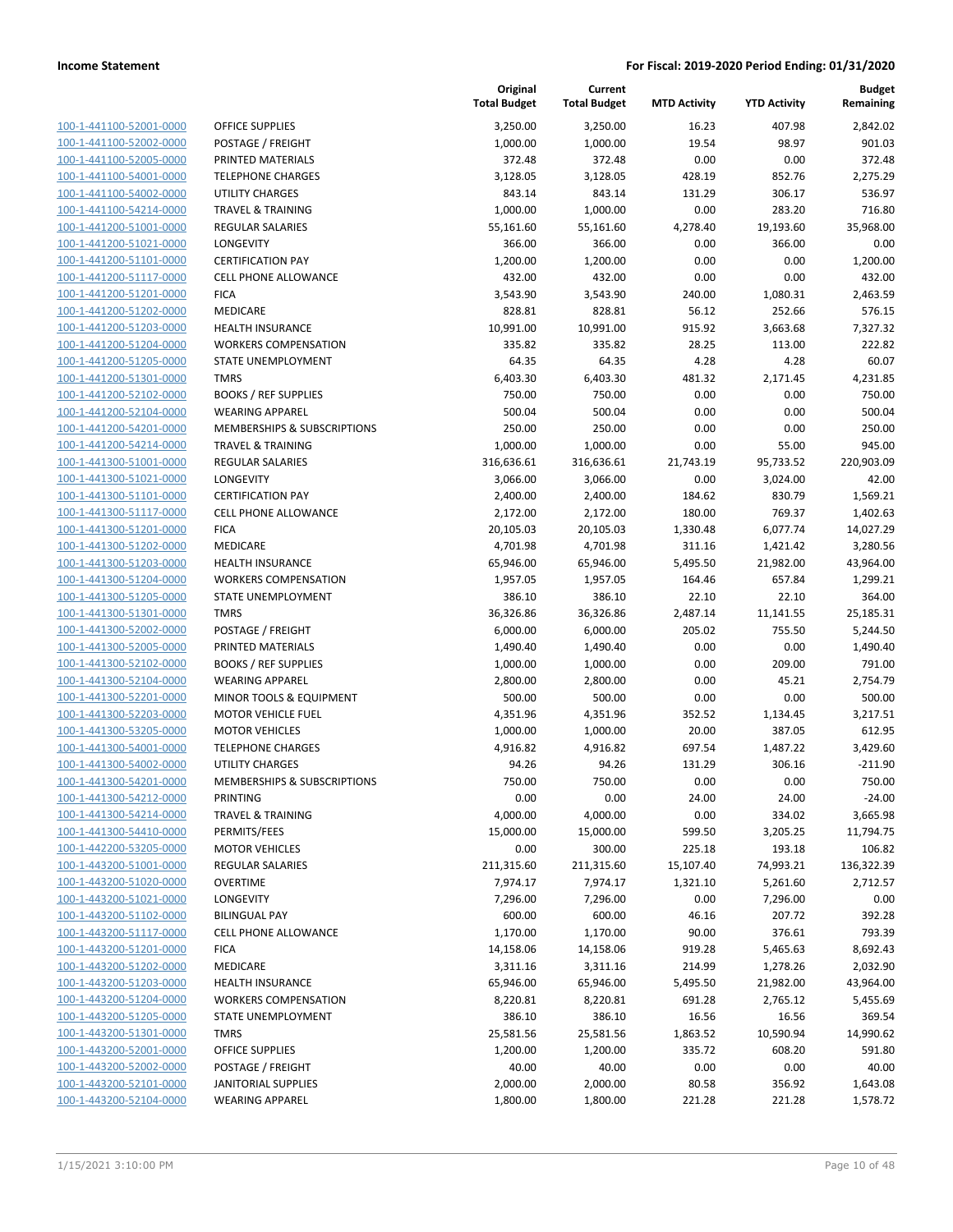**Current**

**Original**

**Budget Remaining**

| 100-1-443200-52106-0000<br>100-1-443200-52108-0000<br>100-1-443200-52201-0000<br>100-1-443200-52203-0000<br>100-1-443200-53202-0000<br>100-1-443200-53205-0000<br>100-1-443200-53207-0000<br>100-1-443200-54001-0000<br>100-1-443200-54002-0000<br>100-1-443200-54107-0000<br>100-1-443200-54108-0000<br>100-1-443200-54214-0000<br>100-1-451100-45310-0000<br>100-1-451100-51001-0000<br>100-1-451100-51020-0000<br>100-1-451100-51021-0000<br>100-1-451100-51101-0000<br>100-1-451100-51102-0000<br>100-1-451100-51116-0000<br>100-1-451100-51117-0000<br>100-1-451100-51201-0000<br>100-1-451100-51202-0000<br>100-1-451100-51203-0000<br>100-1-451100-51204-0000<br>100-1-451100-51205-0000<br>100-1-451100-51301-0000<br>100-1-451100-52001-0000<br>100-1-451100-52002-0000<br>100-1-451100-52101-0000<br>100-1-451100-52104-0000<br>100-1-451100-52106-0000<br>100-1-451100-52107-0000<br>100-1-451100-52201-0000<br>100-1-451100-52203-0000<br>100-1-451100-52401-0000<br>100-1-451100-53201-0000<br>100-1-451100-53202-0000<br>100-1-451100-53205-0000<br>100-1-451100-53207-0000<br>100-1-451100-53402-0000<br>100-1-451100-53707-0000<br><u>100-1-451100-53708-0000</u><br>100-1-451100-53710-0000<br>100-1-451100-54001-0000<br>100-1-451100-54002-0000<br>100-1-451100-54101-0000<br>100-1-451100-54201-0000<br><u>100-1-451100-54211-0000</u><br>100-1-451100-54212-0000<br>100-1-451100-54214-0000<br>100-1-451100-54301-0000<br><u>100-1-451100-54409-0000</u><br><u>100-1-455100-51001-0000</u><br><u>100-1-455100-51021-0000</u> |
|---------------------------------------------------------------------------------------------------------------------------------------------------------------------------------------------------------------------------------------------------------------------------------------------------------------------------------------------------------------------------------------------------------------------------------------------------------------------------------------------------------------------------------------------------------------------------------------------------------------------------------------------------------------------------------------------------------------------------------------------------------------------------------------------------------------------------------------------------------------------------------------------------------------------------------------------------------------------------------------------------------------------------------------------------------------------------------------------------------------------------------------------------------------------------------------------------------------------------------------------------------------------------------------------------------------------------------------------------------------------------------------------------------------------------------------------------------------------------------------------------------------------------------------------------|
|                                                                                                                                                                                                                                                                                                                                                                                                                                                                                                                                                                                                                                                                                                                                                                                                                                                                                                                                                                                                                                                                                                                                                                                                                                                                                                                                                                                                                                                                                                                                                   |
|                                                                                                                                                                                                                                                                                                                                                                                                                                                                                                                                                                                                                                                                                                                                                                                                                                                                                                                                                                                                                                                                                                                                                                                                                                                                                                                                                                                                                                                                                                                                                   |
|                                                                                                                                                                                                                                                                                                                                                                                                                                                                                                                                                                                                                                                                                                                                                                                                                                                                                                                                                                                                                                                                                                                                                                                                                                                                                                                                                                                                                                                                                                                                                   |
|                                                                                                                                                                                                                                                                                                                                                                                                                                                                                                                                                                                                                                                                                                                                                                                                                                                                                                                                                                                                                                                                                                                                                                                                                                                                                                                                                                                                                                                                                                                                                   |
|                                                                                                                                                                                                                                                                                                                                                                                                                                                                                                                                                                                                                                                                                                                                                                                                                                                                                                                                                                                                                                                                                                                                                                                                                                                                                                                                                                                                                                                                                                                                                   |
|                                                                                                                                                                                                                                                                                                                                                                                                                                                                                                                                                                                                                                                                                                                                                                                                                                                                                                                                                                                                                                                                                                                                                                                                                                                                                                                                                                                                                                                                                                                                                   |
|                                                                                                                                                                                                                                                                                                                                                                                                                                                                                                                                                                                                                                                                                                                                                                                                                                                                                                                                                                                                                                                                                                                                                                                                                                                                                                                                                                                                                                                                                                                                                   |
|                                                                                                                                                                                                                                                                                                                                                                                                                                                                                                                                                                                                                                                                                                                                                                                                                                                                                                                                                                                                                                                                                                                                                                                                                                                                                                                                                                                                                                                                                                                                                   |
|                                                                                                                                                                                                                                                                                                                                                                                                                                                                                                                                                                                                                                                                                                                                                                                                                                                                                                                                                                                                                                                                                                                                                                                                                                                                                                                                                                                                                                                                                                                                                   |
|                                                                                                                                                                                                                                                                                                                                                                                                                                                                                                                                                                                                                                                                                                                                                                                                                                                                                                                                                                                                                                                                                                                                                                                                                                                                                                                                                                                                                                                                                                                                                   |
|                                                                                                                                                                                                                                                                                                                                                                                                                                                                                                                                                                                                                                                                                                                                                                                                                                                                                                                                                                                                                                                                                                                                                                                                                                                                                                                                                                                                                                                                                                                                                   |
|                                                                                                                                                                                                                                                                                                                                                                                                                                                                                                                                                                                                                                                                                                                                                                                                                                                                                                                                                                                                                                                                                                                                                                                                                                                                                                                                                                                                                                                                                                                                                   |
|                                                                                                                                                                                                                                                                                                                                                                                                                                                                                                                                                                                                                                                                                                                                                                                                                                                                                                                                                                                                                                                                                                                                                                                                                                                                                                                                                                                                                                                                                                                                                   |
|                                                                                                                                                                                                                                                                                                                                                                                                                                                                                                                                                                                                                                                                                                                                                                                                                                                                                                                                                                                                                                                                                                                                                                                                                                                                                                                                                                                                                                                                                                                                                   |
|                                                                                                                                                                                                                                                                                                                                                                                                                                                                                                                                                                                                                                                                                                                                                                                                                                                                                                                                                                                                                                                                                                                                                                                                                                                                                                                                                                                                                                                                                                                                                   |
|                                                                                                                                                                                                                                                                                                                                                                                                                                                                                                                                                                                                                                                                                                                                                                                                                                                                                                                                                                                                                                                                                                                                                                                                                                                                                                                                                                                                                                                                                                                                                   |
|                                                                                                                                                                                                                                                                                                                                                                                                                                                                                                                                                                                                                                                                                                                                                                                                                                                                                                                                                                                                                                                                                                                                                                                                                                                                                                                                                                                                                                                                                                                                                   |
|                                                                                                                                                                                                                                                                                                                                                                                                                                                                                                                                                                                                                                                                                                                                                                                                                                                                                                                                                                                                                                                                                                                                                                                                                                                                                                                                                                                                                                                                                                                                                   |
|                                                                                                                                                                                                                                                                                                                                                                                                                                                                                                                                                                                                                                                                                                                                                                                                                                                                                                                                                                                                                                                                                                                                                                                                                                                                                                                                                                                                                                                                                                                                                   |
|                                                                                                                                                                                                                                                                                                                                                                                                                                                                                                                                                                                                                                                                                                                                                                                                                                                                                                                                                                                                                                                                                                                                                                                                                                                                                                                                                                                                                                                                                                                                                   |
|                                                                                                                                                                                                                                                                                                                                                                                                                                                                                                                                                                                                                                                                                                                                                                                                                                                                                                                                                                                                                                                                                                                                                                                                                                                                                                                                                                                                                                                                                                                                                   |
|                                                                                                                                                                                                                                                                                                                                                                                                                                                                                                                                                                                                                                                                                                                                                                                                                                                                                                                                                                                                                                                                                                                                                                                                                                                                                                                                                                                                                                                                                                                                                   |
|                                                                                                                                                                                                                                                                                                                                                                                                                                                                                                                                                                                                                                                                                                                                                                                                                                                                                                                                                                                                                                                                                                                                                                                                                                                                                                                                                                                                                                                                                                                                                   |
|                                                                                                                                                                                                                                                                                                                                                                                                                                                                                                                                                                                                                                                                                                                                                                                                                                                                                                                                                                                                                                                                                                                                                                                                                                                                                                                                                                                                                                                                                                                                                   |
|                                                                                                                                                                                                                                                                                                                                                                                                                                                                                                                                                                                                                                                                                                                                                                                                                                                                                                                                                                                                                                                                                                                                                                                                                                                                                                                                                                                                                                                                                                                                                   |
|                                                                                                                                                                                                                                                                                                                                                                                                                                                                                                                                                                                                                                                                                                                                                                                                                                                                                                                                                                                                                                                                                                                                                                                                                                                                                                                                                                                                                                                                                                                                                   |
|                                                                                                                                                                                                                                                                                                                                                                                                                                                                                                                                                                                                                                                                                                                                                                                                                                                                                                                                                                                                                                                                                                                                                                                                                                                                                                                                                                                                                                                                                                                                                   |
|                                                                                                                                                                                                                                                                                                                                                                                                                                                                                                                                                                                                                                                                                                                                                                                                                                                                                                                                                                                                                                                                                                                                                                                                                                                                                                                                                                                                                                                                                                                                                   |
|                                                                                                                                                                                                                                                                                                                                                                                                                                                                                                                                                                                                                                                                                                                                                                                                                                                                                                                                                                                                                                                                                                                                                                                                                                                                                                                                                                                                                                                                                                                                                   |
|                                                                                                                                                                                                                                                                                                                                                                                                                                                                                                                                                                                                                                                                                                                                                                                                                                                                                                                                                                                                                                                                                                                                                                                                                                                                                                                                                                                                                                                                                                                                                   |
|                                                                                                                                                                                                                                                                                                                                                                                                                                                                                                                                                                                                                                                                                                                                                                                                                                                                                                                                                                                                                                                                                                                                                                                                                                                                                                                                                                                                                                                                                                                                                   |
|                                                                                                                                                                                                                                                                                                                                                                                                                                                                                                                                                                                                                                                                                                                                                                                                                                                                                                                                                                                                                                                                                                                                                                                                                                                                                                                                                                                                                                                                                                                                                   |
|                                                                                                                                                                                                                                                                                                                                                                                                                                                                                                                                                                                                                                                                                                                                                                                                                                                                                                                                                                                                                                                                                                                                                                                                                                                                                                                                                                                                                                                                                                                                                   |
|                                                                                                                                                                                                                                                                                                                                                                                                                                                                                                                                                                                                                                                                                                                                                                                                                                                                                                                                                                                                                                                                                                                                                                                                                                                                                                                                                                                                                                                                                                                                                   |
|                                                                                                                                                                                                                                                                                                                                                                                                                                                                                                                                                                                                                                                                                                                                                                                                                                                                                                                                                                                                                                                                                                                                                                                                                                                                                                                                                                                                                                                                                                                                                   |
|                                                                                                                                                                                                                                                                                                                                                                                                                                                                                                                                                                                                                                                                                                                                                                                                                                                                                                                                                                                                                                                                                                                                                                                                                                                                                                                                                                                                                                                                                                                                                   |
|                                                                                                                                                                                                                                                                                                                                                                                                                                                                                                                                                                                                                                                                                                                                                                                                                                                                                                                                                                                                                                                                                                                                                                                                                                                                                                                                                                                                                                                                                                                                                   |
|                                                                                                                                                                                                                                                                                                                                                                                                                                                                                                                                                                                                                                                                                                                                                                                                                                                                                                                                                                                                                                                                                                                                                                                                                                                                                                                                                                                                                                                                                                                                                   |
|                                                                                                                                                                                                                                                                                                                                                                                                                                                                                                                                                                                                                                                                                                                                                                                                                                                                                                                                                                                                                                                                                                                                                                                                                                                                                                                                                                                                                                                                                                                                                   |
|                                                                                                                                                                                                                                                                                                                                                                                                                                                                                                                                                                                                                                                                                                                                                                                                                                                                                                                                                                                                                                                                                                                                                                                                                                                                                                                                                                                                                                                                                                                                                   |
|                                                                                                                                                                                                                                                                                                                                                                                                                                                                                                                                                                                                                                                                                                                                                                                                                                                                                                                                                                                                                                                                                                                                                                                                                                                                                                                                                                                                                                                                                                                                                   |
|                                                                                                                                                                                                                                                                                                                                                                                                                                                                                                                                                                                                                                                                                                                                                                                                                                                                                                                                                                                                                                                                                                                                                                                                                                                                                                                                                                                                                                                                                                                                                   |
|                                                                                                                                                                                                                                                                                                                                                                                                                                                                                                                                                                                                                                                                                                                                                                                                                                                                                                                                                                                                                                                                                                                                                                                                                                                                                                                                                                                                                                                                                                                                                   |
|                                                                                                                                                                                                                                                                                                                                                                                                                                                                                                                                                                                                                                                                                                                                                                                                                                                                                                                                                                                                                                                                                                                                                                                                                                                                                                                                                                                                                                                                                                                                                   |
|                                                                                                                                                                                                                                                                                                                                                                                                                                                                                                                                                                                                                                                                                                                                                                                                                                                                                                                                                                                                                                                                                                                                                                                                                                                                                                                                                                                                                                                                                                                                                   |
|                                                                                                                                                                                                                                                                                                                                                                                                                                                                                                                                                                                                                                                                                                                                                                                                                                                                                                                                                                                                                                                                                                                                                                                                                                                                                                                                                                                                                                                                                                                                                   |
|                                                                                                                                                                                                                                                                                                                                                                                                                                                                                                                                                                                                                                                                                                                                                                                                                                                                                                                                                                                                                                                                                                                                                                                                                                                                                                                                                                                                                                                                                                                                                   |
|                                                                                                                                                                                                                                                                                                                                                                                                                                                                                                                                                                                                                                                                                                                                                                                                                                                                                                                                                                                                                                                                                                                                                                                                                                                                                                                                                                                                                                                                                                                                                   |
|                                                                                                                                                                                                                                                                                                                                                                                                                                                                                                                                                                                                                                                                                                                                                                                                                                                                                                                                                                                                                                                                                                                                                                                                                                                                                                                                                                                                                                                                                                                                                   |
|                                                                                                                                                                                                                                                                                                                                                                                                                                                                                                                                                                                                                                                                                                                                                                                                                                                                                                                                                                                                                                                                                                                                                                                                                                                                                                                                                                                                                                                                                                                                                   |
|                                                                                                                                                                                                                                                                                                                                                                                                                                                                                                                                                                                                                                                                                                                                                                                                                                                                                                                                                                                                                                                                                                                                                                                                                                                                                                                                                                                                                                                                                                                                                   |
|                                                                                                                                                                                                                                                                                                                                                                                                                                                                                                                                                                                                                                                                                                                                                                                                                                                                                                                                                                                                                                                                                                                                                                                                                                                                                                                                                                                                                                                                                                                                                   |
|                                                                                                                                                                                                                                                                                                                                                                                                                                                                                                                                                                                                                                                                                                                                                                                                                                                                                                                                                                                                                                                                                                                                                                                                                                                                                                                                                                                                                                                                                                                                                   |
|                                                                                                                                                                                                                                                                                                                                                                                                                                                                                                                                                                                                                                                                                                                                                                                                                                                                                                                                                                                                                                                                                                                                                                                                                                                                                                                                                                                                                                                                                                                                                   |
|                                                                                                                                                                                                                                                                                                                                                                                                                                                                                                                                                                                                                                                                                                                                                                                                                                                                                                                                                                                                                                                                                                                                                                                                                                                                                                                                                                                                                                                                                                                                                   |
|                                                                                                                                                                                                                                                                                                                                                                                                                                                                                                                                                                                                                                                                                                                                                                                                                                                                                                                                                                                                                                                                                                                                                                                                                                                                                                                                                                                                                                                                                                                                                   |
|                                                                                                                                                                                                                                                                                                                                                                                                                                                                                                                                                                                                                                                                                                                                                                                                                                                                                                                                                                                                                                                                                                                                                                                                                                                                                                                                                                                                                                                                                                                                                   |
|                                                                                                                                                                                                                                                                                                                                                                                                                                                                                                                                                                                                                                                                                                                                                                                                                                                                                                                                                                                                                                                                                                                                                                                                                                                                                                                                                                                                                                                                                                                                                   |
|                                                                                                                                                                                                                                                                                                                                                                                                                                                                                                                                                                                                                                                                                                                                                                                                                                                                                                                                                                                                                                                                                                                                                                                                                                                                                                                                                                                                                                                                                                                                                   |
| 100-1-455100-51102-0000                                                                                                                                                                                                                                                                                                                                                                                                                                                                                                                                                                                                                                                                                                                                                                                                                                                                                                                                                                                                                                                                                                                                                                                                                                                                                                                                                                                                                                                                                                                           |
|                                                                                                                                                                                                                                                                                                                                                                                                                                                                                                                                                                                                                                                                                                                                                                                                                                                                                                                                                                                                                                                                                                                                                                                                                                                                                                                                                                                                                                                                                                                                                   |
| 100-1-455100-51116-0000                                                                                                                                                                                                                                                                                                                                                                                                                                                                                                                                                                                                                                                                                                                                                                                                                                                                                                                                                                                                                                                                                                                                                                                                                                                                                                                                                                                                                                                                                                                           |
| <u>100-1-455100-51117-0000</u>                                                                                                                                                                                                                                                                                                                                                                                                                                                                                                                                                                                                                                                                                                                                                                                                                                                                                                                                                                                                                                                                                                                                                                                                                                                                                                                                                                                                                                                                                                                    |
|                                                                                                                                                                                                                                                                                                                                                                                                                                                                                                                                                                                                                                                                                                                                                                                                                                                                                                                                                                                                                                                                                                                                                                                                                                                                                                                                                                                                                                                                                                                                                   |
| <u>100-1-455100-51201-0000</u><br>100-1-455100-51202-0000                                                                                                                                                                                                                                                                                                                                                                                                                                                                                                                                                                                                                                                                                                                                                                                                                                                                                                                                                                                                                                                                                                                                                                                                                                                                                                                                                                                                                                                                                         |

|                                |                                 | <b>Total Budget</b> | <b>Total Budget</b> | <b>MTD Activity</b> | <b>YTD Activity</b> | Remaining  |
|--------------------------------|---------------------------------|---------------------|---------------------|---------------------|---------------------|------------|
| 100-1-443200-52106-0000        | <b>CHEMICAL SUPPLIES</b>        | 13,000.00           | 13,000.00           | 142.62              | 2,500.39            | 10,499.61  |
| 100-1-443200-52108-0000        | <b>MENAGERIE SUPPLIES</b>       | 7,500.00            | 7,500.00            | 768.21              | 3,263.12            | 4,236.88   |
| 100-1-443200-52201-0000        | MINOR TOOLS & EQUIPMENT         | 1,600.00            | 1,600.00            | 94.36               | 340.00              | 1,260.00   |
| 100-1-443200-52203-0000        | <b>MOTOR VEHICLE FUEL</b>       | 5,151.65            | 5,151.65            | 484.67              | 1,618.25            | 3,533.40   |
| 100-1-443200-53202-0000        | MACHINE, TOOLS & IMPLMNTS       | 2,500.00            | 2,500.00            | 0.00                | 0.00                | 2,500.00   |
| 100-1-443200-53205-0000        | <b>MOTOR VEHICLES</b>           | 1,500.00            | 1,500.00            | 0.00                | 506.21              | 993.79     |
| 100-1-443200-53207-0000        | RADIO/COMMUNICATIONS            | 2,500.00            | 0.00                | 0.00                | 0.00                | 0.00       |
| 100-1-443200-54001-0000        | <b>TELEPHONE CHARGES</b>        | 1,927.48            | 4,427.48            | 160.20              | 640.89              | 3,786.59   |
| 100-1-443200-54002-0000        | <b>UTILITY CHARGES</b>          | 27,159.86           | 27,159.86           | 2,096.48            | 9,988.89            | 17,170.97  |
| 100-1-443200-54107-0000        | MEDICAL                         | 15,000.00           | 15,000.00           | 1,153.12            | 4,169.11            | 10,830.89  |
| 100-1-443200-54108-0000        | <b>VETERINARY SERVICES</b>      | 10,000.00           | 10,000.00           | $-1,865.00$         | $-3,124.00$         | 13,124.00  |
| 100-1-443200-54214-0000        | <b>TRAVEL &amp; TRAINING</b>    | 1,000.00            | 1,000.00            | 0.00                | 198.00              | 802.00     |
| 100-1-451100-45310-0000        | <b>REECY DAVIS SUPPLIES</b>     | 18,388.96           | 18,388.96           | 7,408.32            | 9,847.73            | 8,541.23   |
| 100-1-451100-51001-0000        | <b>REGULAR SALARIES</b>         | 644,944.85          | 644,944.85          | 47,378.03           | 208,477.29          | 436,467.56 |
| 100-1-451100-51020-0000        | <b>OVERTIME</b>                 | 23,292.08           | 23,292.08           | 403.62              | 3,085.78            | 20,206.30  |
| 100-1-451100-51021-0000        | LONGEVITY                       | 4,530.00            | 4,530.00            | 0.00                | 3,149.00            | 1,381.00   |
| 100-1-451100-51101-0000        | <b>CERTIFICATION PAY</b>        | 3,000.00            | 3,000.00            | 230.80              | 1,038.60            | 1,961.40   |
| 100-1-451100-51102-0000        | <b>BILINGUAL PAY</b>            | 600.00              | 600.00              | 46.16               | 207.72              | 392.28     |
| 100-1-451100-51116-0000        | CAR ALLOWANCE                   | 2,400.00            | 2,400.00            | 184.62              | 830.79              | 1,569.21   |
| 100-1-451100-51117-0000        | <b>CELL PHONE ALLOWANCE</b>     | 5,850.00            | 5,850.00            | 690.00              | 2,298.93            | 3,551.07   |
| 100-1-451100-51201-0000        | <b>FICA</b>                     | 42,446.25           | 42,446.25           | 2,930.28            | 13,306.25           | 29,140.00  |
| 100-1-451100-51202-0000        | MEDICARE                        | 9,926.95            | 9,926.95            | 685.31              | 3,111.95            | 6,815.00   |
| 100-1-451100-51203-0000        | <b>HEALTH INSURANCE</b>         | 164,865.00          | 164,865.00          | 14,654.67           | 58,618.68           | 106,246.32 |
| 100-1-451100-51204-0000        | <b>WORKERS COMPENSATION</b>     | 11,645.20           | 11,645.20           | 1,108.30            | 4,433.20            | 7,212.00   |
| 100-1-451100-51205-0000        | STATE UNEMPLOYMENT              | 1,190.48            | 1,190.48            | 49.36               | 87.00               | 1,103.48   |
| 100-1-451100-51301-0000        | <b>TMRS</b>                     | 75,550.08           | 75,550.08           | 5,554.01            | 24,846.31           | 50,703.77  |
| 100-1-451100-52001-0000        | <b>OFFICE SUPPLIES</b>          | 750.00              | 750.00              | 146.46              | 301.15              | 448.85     |
| 100-1-451100-52002-0000        | POSTAGE / FREIGHT               | 500.00              | 500.00              | 1.53                | 4.17                | 495.83     |
| 100-1-451100-52101-0000        | <b>JANITORIAL SUPPLIES</b>      | 7,500.00            | 7,500.00            | 0.00                | 957.36              | 6,542.64   |
| 100-1-451100-52104-0000        | <b>WEARING APPAREL</b>          | 12,335.00           | 12,335.00           | 4,021.31            | 6,141.23            | 6,193.77   |
| 100-1-451100-52106-0000        | SPLASH PAD SUPPLIES             | 7,670.00            | 7,670.00            | 280.00              | 280.00              | 7,390.00   |
| 100-1-451100-52107-0000        | <b>BOTANICAL SUPPLIES</b>       | 11,250.00           | 12,750.00           | 352.75              | 390.74              | 12,359.26  |
| 100-1-451100-52201-0000        | <b>REPAIR &amp; MAINTENANCE</b> | 12,800.00           | 17,000.00           | 2,589.67            | 5,272.23            | 11,727.77  |
| 100-1-451100-52203-0000        | <b>MOTOR VEHICLE FUEL</b>       | 25,570.39           | 25,570.39           | 1,319.79            | 4,235.55            | 21,334.84  |
| 100-1-451100-52401-0000        | RECREATIONAL SUPPLIES           | 500.00              | 500.00              | 24.40               | 41.68               | 458.32     |
| 100-1-451100-53201-0000        | FURNITURE & OFFICE EQUIPMENT    | 1,840.00            | 1,840.00            | 0.00                | 279.80              | 1,560.20   |
| 100-1-451100-53202-0000        | MACHINE, TOOLS & IMPLMNTS       | 3,801.00            | 3,801.00            | 311.42              | 467.41              | 3,333.59   |
| 100-1-451100-53205-0000        | <b>MOTOR VEHICLES</b>           | 8,000.00            | 8,000.00            | 38.92               | 1,604.70            | 6,395.30   |
| 100-1-451100-53207-0000        | RADIO/COMMUNICATIONS            | 1,380.00            | 1,140.00            | 0.00                | 0.00                | 1,140.00   |
| 100-1-451100-53402-0000        | <b>BUILDING MAINTENANCE</b>     | 900.00              | 900.00              | 0.00                | 1,427.09            | $-527.09$  |
| <u>100-1-451100-53707-0000</u> | <b>MAINT - GROUNDS</b>          | 16,150.00           | 16,150.00           | 1,924.54            | 2,142.87            | 14,007.13  |
| 100-1-451100-53708-0000        | <b>ATHLETIC FIELDS</b>          | 15,400.00           | 14,200.00           | 0.00                | 1,057.03            | 13,142.97  |
| 100-1-451100-53710-0000        | <b>PARK IMPROVEMENTS</b>        | 9,000.00            | 7,500.00            | 6,856.20            | 6,856.20            | 643.80     |
| 100-1-451100-54001-0000        | <b>TELEPHONE CHARGES</b>        | 8,169.68            | 8,169.68            | 1,005.47            | 2,486.11            | 5,683.57   |
| 100-1-451100-54002-0000        | UTILITY CHARGES                 | 154,391.56          | 154,391.56          | 10,475.03           | 44,494.36           | 109,897.20 |
| 100-1-451100-54101-0000        | PROFESSIONAL SERVICES           | 10,000.00           | 7,000.00            | 0.00                | 975.00              | 6,025.00   |
| 100-1-451100-54201-0000        | MEMBERSHIPS & SUBSCRIPTIONS     | 1,510.00            | 1,810.00            | 0.00                | 1,348.71            | 461.29     |
| 100-1-451100-54211-0000        | <b>ADVERTISING</b>              | 8,000.00            | 8,000.00            | 541.63              | 794.59              | 7,205.41   |
| 100-1-451100-54212-0000        | PRINTING                        | 0.00                | 144.00              | 144.00              | 144.00              | 0.00       |
| 100-1-451100-54214-0000        | <b>TRAVEL &amp; TRAINING</b>    | 3,600.00            | 2,856.00            | 591.00              | 591.00              | 2,265.00   |
| 100-1-451100-54301-0000        | <b>SPECIAL EVENTS</b>           | 57,750.00           | 57,750.00           | 7,621.29            | 14,332.15           | 43,417.85  |
| 100-1-451100-54409-0000        | <b>CEMETERY MAINTENANCE</b>     | 80,700.00           | 80,700.00           | 6,725.00            | 33,625.00           | 47,075.00  |
| 100-1-455100-51001-0000        | <b>REGULAR SALARIES</b>         | 323,051.02          | 323,051.02          | 24,064.84           | 105,581.67          | 217,469.35 |
| 100-1-455100-51021-0000        | LONGEVITY                       | 4,164.00            | 4,164.00            | 0.00                | 4,116.00            | 48.00      |
| 100-1-455100-51102-0000        | <b>BILINGUAL PAY</b>            | 600.00              | 600.00              | 46.16               | 207.72              | 392.28     |
| 100-1-455100-51116-0000        | CAR ALLOWANCE                   | 4,200.00            | 4,200.00            | 0.00                | 0.00                | 4,200.00   |
| 100-1-455100-51117-0000        | CELL PHONE ALLOWANCE            | 1,170.00            | 1,170.00            | 90.00               | 376.15              | 793.85     |
| 100-1-455100-51201-0000        | <b>FICA</b>                     | 20,657.47           | 20,657.47           | 1,478.73            | 6,640.21            | 14,017.26  |
| 100-1-455100-51202-0000        | MEDICARE                        | 4,831.18            | 4,831.18            | 345.83              | 1,552.95            | 3,278.23   |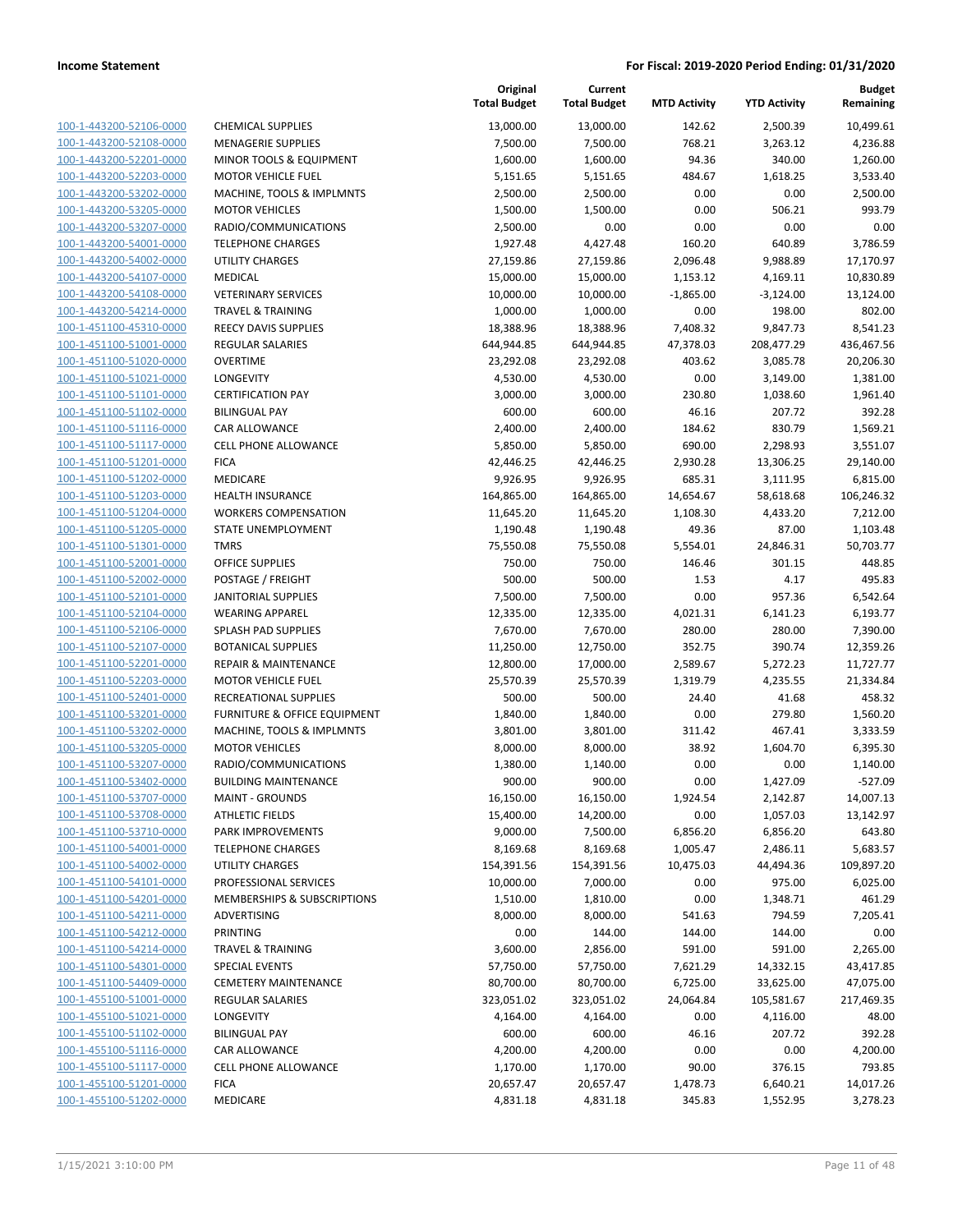| 100-1-455100-51203-0000                                          |
|------------------------------------------------------------------|
| 100-1-455100-51204-0000                                          |
| 100-1-455100-51205-0000                                          |
| 100-1-455100-51301-0000                                          |
| 100-1-455100-52001-0000                                          |
| 100-1-455100-52002-0000                                          |
| 100-1-455100-52004-0000                                          |
| 100-1-455100-52005-0000                                          |
| 100-1-455100-52115-0000                                          |
|                                                                  |
| 100-1-455100-52201-0000                                          |
| 100-1-455100-52402-0000                                          |
| 100-1-455100-53201-0000                                          |
| 100-1-455100-54001-0000                                          |
| 100-1-455100-54002-0000                                          |
| 100-1-455100-54201-0000                                          |
| 100-1-455100-54202-0000                                          |
| 100-1-455100-54211-0000                                          |
| 100-1-455100-54214-0000                                          |
| 100-1-455100-55203-0000                                          |
| 100-1-455100-55211-0000                                          |
| 100-1-456100-51001-0000                                          |
| 100-1-456100-51021-0000                                          |
| 100-1-456100-51116-0000                                          |
|                                                                  |
| 100-1-456100-51117-0000                                          |
| 100-1-456100-51201-0000                                          |
| 100-1-456100-51202-0000                                          |
| 100-1-456100-51203-0000                                          |
| <u>100-1-456100-51204-0000</u>                                   |
| 100-1-456100-51205-0000                                          |
| 100-1-456100-51301-0000                                          |
| 100-1-456100-52001-0000                                          |
| 100-1-456100-52002-0000                                          |
| 100-1-456100-52103-0000                                          |
| 100-1-456100-54001-0000                                          |
| 100-1-456100-54201-0000                                          |
| 100-1-456100-54205-0000                                          |
| 100-1-456100-54214-0000                                          |
| 100-1-456100-54301-0000                                          |
| 100-1-456100-54523-0000                                          |
| 100-1-480000-52003-0000                                          |
| 100-1-480000-52006-0000                                          |
|                                                                  |
| <u>100-1-480000-54002-0000</u>                                   |
| 100-1-480000-54105-0000                                          |
| <u>100-1-480000-54201-0000</u>                                   |
| <u>100-1-480000-54904-0000</u>                                   |
| 100-1-480000-56309-0000                                          |
| 100-1-480000-56309-0001                                          |
|                                                                  |
| 100-1-480000-57005-0000                                          |
| <u>100-1-480000-57007-0000</u>                                   |
| <u>100-1-480000-57008-0000</u>                                   |
| 100-1-480000-57015-0000                                          |
| 100-1-491000-58040-0000                                          |
|                                                                  |
| 100-1-491000-58204-0000                                          |
| 100-1-495000-58702-0000                                          |
| <u>100-1-495000-58703-0000</u>                                   |
| <u>100-1-495000-58704-0000</u>                                   |
| 100-1-495000-58705-0000                                          |
| <u>100-1-495000-58706-0000</u><br><u>100-1-495000-58712-0000</u> |

|                         |                                          | Original<br><b>Total Budget</b> | Current<br><b>Total Budget</b> | <b>MTD Activity</b> | <b>YTD Activity</b> | <b>Budget</b><br>Remaining |
|-------------------------|------------------------------------------|---------------------------------|--------------------------------|---------------------|---------------------|----------------------------|
| 100-1-455100-51203-0000 | <b>HEALTH INSURANCE</b>                  | 43,964.00                       | 43,964.00                      | 3,663.67            | 14,654.68           | 29,309.32                  |
| 100-1-455100-51204-0000 | <b>WORKERS COMPENSATION</b>              | 1,055.53                        | 1,055.53                       | 88.80               | 355.20              | 700.33                     |
| 100-1-455100-51205-0000 | STATE UNEMPLOYMENT                       | 777.21                          | 777.21                         | 24.54               | 31.77               | 745.44                     |
| 100-1-455100-51301-0000 | <b>TMRS</b>                              | 27,608.40                       | 27,608.40                      | 2,345.88            | 10,095.04           | 17,513.36                  |
| 100-1-455100-52001-0000 | OFFICE SUPPLIES                          | 2,590.00                        | 2,590.00                       | 26.09               | 230.91              | 2,359.09                   |
| 100-1-455100-52002-0000 | POSTAGE / FREIGHT                        | 60.00                           | 60.00                          | 0.00                | 0.00                | 60.00                      |
| 100-1-455100-52004-0000 | <b>COMPUTER SUPPLIES</b>                 | 75.00                           | 75.00                          | 0.00                | 0.00                | 75.00                      |
| 100-1-455100-52005-0000 | PRINTED MATERIALS                        | 72.00                           | 72.00                          | 0.00                | 24.00               | 48.00                      |
| 100-1-455100-52115-0000 | <b>CATALOGING SUPPLIES</b>               | 1,200.00                        | 1,200.00                       | 274.19              | 374.67              | 825.33                     |
| 100-1-455100-52201-0000 | MINOR TOOLS & EQUIPMENT                  | 75.00                           | 75.00                          | 0.00                | 0.00                | 75.00                      |
| 100-1-455100-52402-0000 | <b>BASIC PROGRAM EXPENSE</b>             | 4,100.00                        | 4,646.00                       | 131.37              | 955.02              | 3,690.98                   |
| 100-1-455100-53201-0000 | <b>FURNITURE &amp; OFFICE EQUIPMENT</b>  | 669.00                          | 669.00                         | 0.00                | 0.00                | 669.00                     |
| 100-1-455100-54001-0000 | <b>TELEPHONE CHARGES</b>                 | 5,686.82                        | 5,686.82                       | 392.22              | 1,569.10            | 4,117.72                   |
| 100-1-455100-54002-0000 | <b>UTILITY CHARGES</b>                   | 37,830.50                       | 37,830.50                      | 2,208.52            | 12,097.62           | 25,732.88                  |
| 100-1-455100-54201-0000 | MEMBERSHIPS & SUBSCRIPTIONS              | 12,923.00                       | 12,923.00                      | 1,326.96            | 10,179.01           | 2,743.99                   |
| 100-1-455100-54202-0000 | <b>LIBRARY PERIODICALS</b>               | 2,570.00                        | 2,570.00                       | 0.00                | 2,549.97            | 20.03                      |
| 100-1-455100-54211-0000 | ADVERTISING                              | 1,500.00                        | 1,500.00                       | 0.00                | 1,381.34            | 118.66                     |
| 100-1-455100-54214-0000 | <b>TRAVEL &amp; TRAINING</b>             | 2,960.00                        | 2,414.00                       | 340.00              | 539.00              | 1,875.00                   |
| 100-1-455100-55203-0000 | <b>FURNITURE/OFFICE EQUIP</b>            | 600.00                          | 600.00                         | 0.00                | 497.57              | 102.43                     |
| 100-1-455100-55211-0000 | <b>BOOKS</b>                             | 43,800.00                       | 43,800.00                      | 331.42              | 7,673.38            | 36,126.62                  |
| 100-1-456100-51001-0000 | <b>REGULAR SALARIES</b>                  | 66,968.30                       | 66,968.30                      | 5,151.20            | 22,806.32           | 44,161.98                  |
| 100-1-456100-51021-0000 | LONGEVITY                                | 1,680.00                        | 1,680.00                       | 0.00                | 1,680.00            | 0.00                       |
| 100-1-456100-51116-0000 | <b>CAR ALLOWANCE</b>                     | 3,600.00                        | 3,600.00                       | 276.92              | 1,246.14            | 2,353.86                   |
| 100-1-456100-51117-0000 | <b>CELL PHONE ALLOWANCE</b>              | 1,170.00                        | 1,170.00                       | 90.00               | 376.61              | 793.39                     |
| 100-1-456100-51201-0000 | <b>FICA</b>                              | 4,551.93                        | 4,551.93                       | 304.80              | 1,485.08            | 3,066.85                   |
| 100-1-456100-51202-0000 | MEDICARE                                 | 1,064.57                        | 1,064.57                       | 71.28               | 347.34              | 717.23                     |
| 100-1-456100-51203-0000 | <b>HEALTH INSURANCE</b>                  | 10,991.00                       | 10,991.00                      | 915.92              | 3,663.68            | 7,327.32                   |
| 100-1-456100-51204-0000 | <b>WORKERS COMPENSATION</b>              | 190.30                          | 190.30                         | 14.13               | 56.52               | 133.78                     |
| 100-1-456100-51205-0000 | STATE UNEMPLOYMENT                       | 64.35                           | 64.35                          | 5.52                | 5.52                | 58.83                      |
| 100-1-456100-51301-0000 | <b>TMRS</b>                              | 8,224.69                        | 8,224.69                       | 620.78              | 2,898.13            | 5,326.56                   |
| 100-1-456100-52001-0000 | <b>OFFICE SUPPLIES</b>                   | 50.00                           | 50.00                          | 13.64               | 13.64               | 36.36                      |
| 100-1-456100-52002-0000 | POSTAGE / FREIGHT                        | 75.00                           | 75.00                          | 0.00                | 0.00                | 75.00                      |
| 100-1-456100-52103-0000 | <b>MEETING SUPPLIES</b>                  | 50.00                           | 50.00                          | 0.00                | 0.00                | 50.00                      |
| 100-1-456100-54001-0000 | <b>TELEPHONE CHARGES</b>                 | 413.36                          | 413.36                         | 40.23               | 161.01              | 252.35                     |
| 100-1-456100-54201-0000 | MEMBERSHIPS & SUBSCRIPTIONS              | 1,255.00                        | 1,255.00                       | 535.00              | 535.00              | 720.00                     |
| 100-1-456100-54205-0000 | <b>BUSINESS MEALS</b>                    | 50.00                           | 50.00                          | 0.00                | 0.00                | 50.00                      |
| 100-1-456100-54214-0000 | <b>TRAVEL &amp; TRAINING</b>             | 1,000.00                        | 1,000.00                       | 0.00                | 0.00                | 1,000.00                   |
| 100-1-456100-54301-0000 | <b>SPECIAL EVENTS</b>                    | 9,800.00                        | 9,800.00                       | 749.35              | 4,894.20            | 4,905.80                   |
| 100-1-456100-54523-0000 | PROPOSED EVENTS                          | 75,000.00                       | 75,000.00                      | 583.50              | 44,883.50           | 30,116.50                  |
| 100-1-480000-52003-0000 | <b>COPIER CHARGES</b>                    | 60,000.00                       | 60,000.00                      | 4,983.79            | 18,654.76           | 41,345.24                  |
| 100-1-480000-52006-0000 | <b>COPIER PAPER</b>                      | 4,500.00                        | 4,500.00                       | 0.00                | 823.38              | 3,676.62                   |
| 100-1-480000-54002-0000 | UTILITY CHARGES                          | 585.55                          | 585.55                         | 48.01               | 192.04              | 393.51                     |
| 100-1-480000-54105-0000 | <b>MARKETING</b>                         | 6,000.00                        | 6,000.00                       | 0.00                | 3,500.00            | 2,500.00                   |
| 100-1-480000-54201-0000 | MEMBERSHIPS & SUBSCRIPTIONS              | 8,601.00                        | 8,601.00                       | 1,723.26            | 1,723.26            | 6,877.74                   |
| 100-1-480000-54904-0000 | POSTAGE METER RENTAL                     | 0.00                            | 0.00                           | $-177.85$           | $-711.40$           | 711.40                     |
| 100-1-480000-56309-0000 | PAYOUT ARRANGEMENT LOCAL SALES TAX       | 187,096.00                      | 187,096.00                     | 27,684.63           | 72,208.53           | 114,887.47                 |
| 100-1-480000-56309-0001 | PAYOUT ARRANGEMENT - 380 AGREEMENT       | 126,000.00                      | 126,000.00                     | 0.00                | 0.00                | 126,000.00                 |
| 100-1-480000-57005-0000 | <b>ACCRUED VAC &amp; SICK PAY</b>        | 160,000.00                      | 160,000.00                     | 963.35              | 120,314.92          | 39,685.08                  |
| 100-1-480000-57007-0000 | <b>COMMUNITY SERVICES</b>                | 25,000.00                       | 25,000.00                      | 3,500.00            | 3,500.00            | 21,500.00                  |
| 100-1-480000-57008-0000 | <b>BANK CHARGES</b>                      | 12,000.00                       | 12,000.00                      | 738.98              | 3,357.93            | 8,642.07                   |
| 100-1-480000-57015-0000 | <b>CONTINGENCY EXPENSE</b>               | 90,000.00                       | 90,000.00                      | 0.00                | 0.00                | 90,000.00                  |
| 100-1-491000-58040-0000 | <b>XFR - GENERAL CIP</b>                 | 2,139,686.00                    | 2,139,686.00                   | 178,307.17          | 713,228.68          | 1,426,457.32               |
| 100-1-491000-58204-0000 | XFR - VEHICLE/EQUIP RPLCMNT              | 460,000.00                      | 460,000.00                     | 38,333.33           | 153,333.32          | 306,666.68                 |
| 100-1-495000-58702-0000 | CA - GEN GOV TO CENTRAL SERVICE FUND     | 2,967.00                        | 2,967.00                       | 247.25              | 989.00              | 1,978.00                   |
| 100-1-495000-58703-0000 | CA - PUBLIC WORKS TO CENTRAL SERVICE FU  | 88,468.00                       | 88,468.00                      | 7,372.33            | 29,489.32           | 58,978.68                  |
| 100-1-495000-58704-0000 | CA - PUBLIC SAFETY TO CENTRAL SERVICE FU | 245,537.00                      | 245,537.00                     | 20,461.43           | 81,845.70           | 163,691.30                 |
| 100-1-495000-58705-0000 | CA - COM DEV TO CENTRAL SERVICE FUND     | 55,699.00                       | 55,699.00                      | 4,641.58            | 18,566.34           | 37,132.66                  |
| 100-1-495000-58706-0000 | CA - PARKS & REC TO CENTRAL SERVICE FUND | 200,188.00                      | 200,188.00                     | 16,682.33           | 66,729.32           | 133,458.68                 |
| 100-1-495000-58712-0000 | CA - GEN GOV TO INSURANCE FUND           | 1,939.00                        | 1,939.00                       | 161.58              | 646.32              | 1,292.68                   |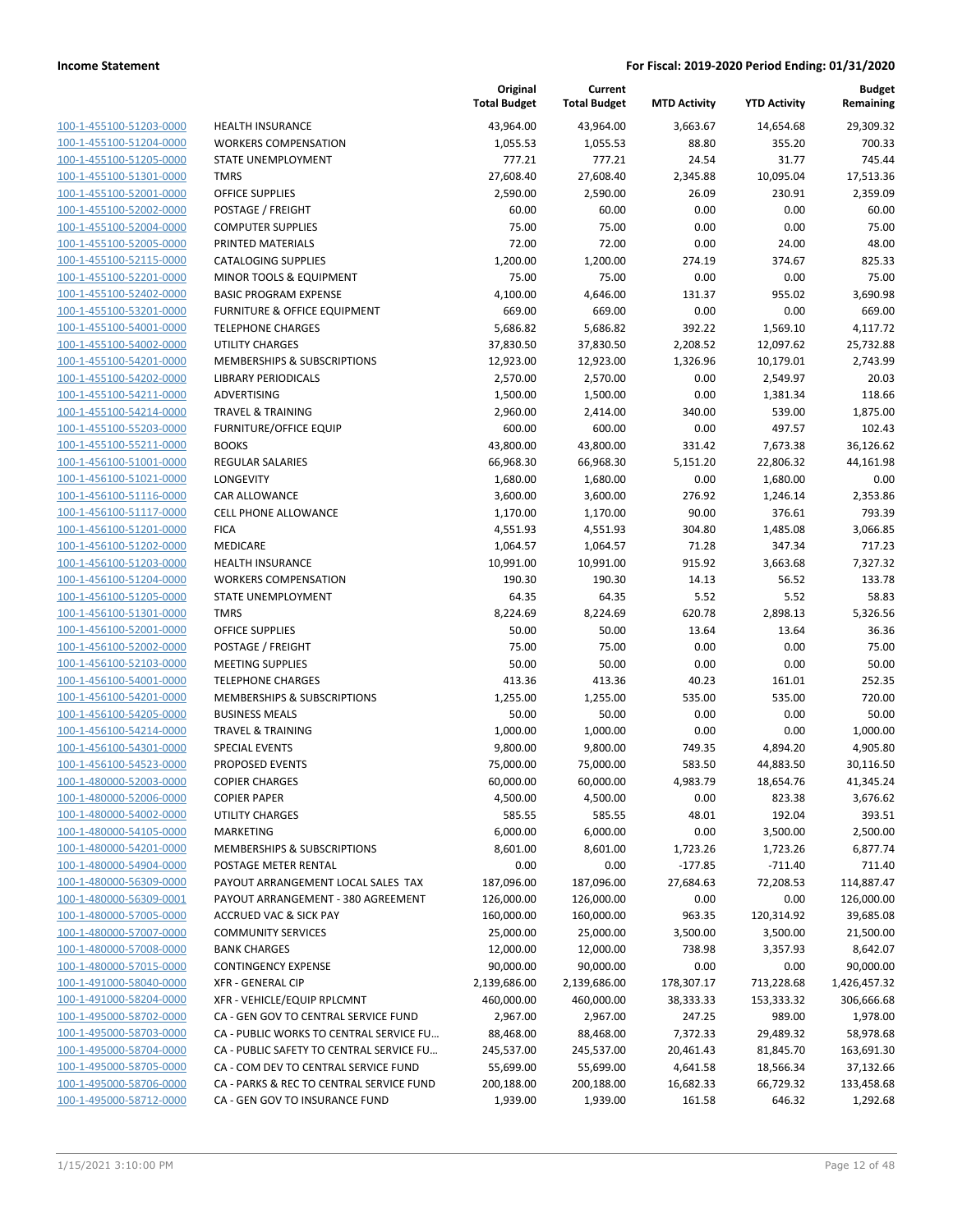|                                                          |                                                                       | Original<br><b>Total Budget</b> | Current<br><b>Total Budget</b> | <b>MTD Activity</b> | <b>YTD Activity</b> | <b>Budget</b><br>Remaining |
|----------------------------------------------------------|-----------------------------------------------------------------------|---------------------------------|--------------------------------|---------------------|---------------------|----------------------------|
| 100-1-495000-58713-0000                                  | CA - PUBLIC WORKS TO INSURANCE FUND                                   | 29,986.00                       | 29,986.00                      | 2,498.83            | 9,995.32            | 19,990.68                  |
| 100-1-495000-58714-0000                                  | CA - PUBLIC SAFETY TO INSURANCE FUND                                  | 109,404.00                      | 109,404.00                     | 9,117.01            | 36,468.02           | 72,935.98                  |
| 100-1-495000-58715-0000                                  | CA - COM DEV TO INSURANCE FUND                                        | 15,776.00                       | 15,776.00                      | 1,314.67            | 5,258.70            | 10,517.30                  |
| 100-1-495000-58716-0000                                  | CA - PARKS & REC TO INSURANCE FUND                                    | 42,364.00                       | 42,364.00                      | 3,530.33            | 14,121.32           | 28,242.68                  |
| 100-1-495000-58722-0000                                  | CA - GEN GOVERNMENT TO MIS FUND                                       | 16,011.00                       | 16,011.00                      | 1,334.25            | 5,337.00            | 10,674.00                  |
| 100-1-495000-58723-0000                                  | CA - PUBLIC WORKS TO MIS FUND                                         | 11,166.00                       | 11,166.00                      | 930.49              | 3,721.96            | 7,444.04                   |
| 100-1-495000-58724-0000                                  | CA - PUBLIC SAFETY TO MIS FUND                                        | 95,412.00                       | 95,412.00                      | 7,951.00            | 31,804.00           | 63,608.00                  |
| 100-1-495000-58725-0000                                  | CA - COM DEV TO MIS FUND                                              | 47,411.00                       | 47,411.00                      | 3,950.92            | 15,803.68           | 31,607.32                  |
| 100-1-495000-58726-0000                                  | CA - PARKS & REC TO MIS FUND                                          | 70,640.00                       | 70,640.00                      | 5,886.67            | 23,546.68           | 47,093.32                  |
|                                                          | <b>Expense Total:</b>                                                 | 26,072,457.79                   | 26,076,217.79                  | 2,021,859.89        | 8,835,079.09        | 17,241,138.70              |
|                                                          | Fund: 100 - GENERAL FUND Surplus (Deficit):                           | -670,510.62                     | -674,270.62                    | 2,268,802.72        | 2,472,103.86        |                            |
| Fund: 101 - MUNICIPAL COURT BUILDING SECURITY FEES       |                                                                       |                                 |                                |                     |                     |                            |
| Revenue                                                  |                                                                       |                                 |                                |                     |                     |                            |
| 101-1-318001-44101-0000                                  | MUNICIPAL COURT COST/FEES                                             | 0.00                            | 0.00                           | 246.75              | 1,388.65            | $-1,388.65$                |
| 101-1-318001-44101-0001                                  | LOCAL MUNICIPAL COURT COST/FEES                                       | 0.00                            | 0.00                           | 218.62              | 218.62              | $-218.62$                  |
| 101-1-319001-45401-0000                                  | <b>INTEREST REVENUES</b>                                              | 0.00                            | 0.00                           | 46.45               | 176.71              | $-176.71$                  |
|                                                          | <b>Revenue Total:</b>                                                 | 0.00                            | 0.00                           | 511.82              | 1,783.98            | $-1,783.98$                |
| <b>Expense</b><br>101-1-412100-54214-0000                | <b>TRAVEL &amp; TRAINING</b>                                          | 0.00                            | 0.00                           | 0.00                | $-15.00$            | 15.00                      |
| 101-1-480000-57008-0000                                  | <b>BANK CHARGES</b>                                                   | 0.00                            | 0.00                           | 1.31                | 5.26                | $-5.26$                    |
|                                                          | <b>Expense Total:</b>                                                 | 0.00                            | 0.00                           | 1.31                | $-9.74$             | 9.74                       |
|                                                          | Fund: 101 - MUNICIPAL COURT BUILDING SECURITY FEES Surplus (Deficit): | 0.00                            | 0.00                           | 510.51              | 1,793.72            |                            |
|                                                          |                                                                       |                                 |                                |                     |                     |                            |
| Fund: 102 - MUNICIPAL COURT TECH FUND<br>Revenue         |                                                                       |                                 |                                |                     |                     |                            |
| 102-1-318001-44101-0000                                  | MUNICIPAL COURT COST/FEES                                             | 0.00                            | 0.00                           | 319.53              | 1,842.05            | $-1,842.05$                |
| 102-1-318001-44101-0001                                  | LOCAL MUNICIPAL COURT COST/FEES                                       | 0.00                            | 0.00                           | 251.03              | 251.03              | $-251.03$                  |
| 102-1-319001-45401-0000                                  | <b>INTEREST REVENUES</b>                                              | 0.00                            | 0.00                           | 31.65               | 119.37              | $-119.37$                  |
|                                                          | <b>Revenue Total:</b>                                                 | 0.00                            | 0.00                           | 602.21              | 2,212.45            | $-2,212.45$                |
| Expense                                                  |                                                                       |                                 |                                |                     |                     |                            |
| 102-1-480000-57008-0000                                  | <b>BANK CHARGES</b>                                                   | 0.00                            | 0.00                           | 0.89                | 3.56                | $-3.56$                    |
|                                                          | <b>Expense Total:</b>                                                 | 0.00                            | 0.00                           | 0.89                | 3.56                | $-3.56$                    |
|                                                          | Fund: 102 - MUNICIPAL COURT TECH FUND Surplus (Deficit):              | 0.00                            | 0.00                           | 601.32              | 2,208.89            |                            |
| Fund: 103 - MUNICIPAL COURT CHILD SAFETY FUND            |                                                                       |                                 |                                |                     |                     |                            |
| Revenue                                                  |                                                                       |                                 |                                |                     |                     |                            |
| 103-1-318001-44101-0000                                  | MUNICIPAL COURT COST/FEES                                             | 100.00                          | 100.00                         | 0.00                | 56.95               | 43.05                      |
| 103-1-318001-44110-0000                                  | OPTIONAL COUNTY FEE - CHILD SAFETY                                    | 27,000.00                       | 27,000.00                      | 6,099.49            | 6,099.49            | 20,900.51                  |
| 103-1-319001-45401-0000                                  | <b>INTEREST REVENUES</b>                                              | 150.00                          | 150.00                         | 12.16               | 855.21              | $-705.21$                  |
|                                                          | <b>Revenue Total:</b>                                                 | 27,250.00                       | 27,250.00                      | 6,111.65            | 7,011.65            | 20,238.35                  |
| <b>Expense</b>                                           |                                                                       |                                 |                                |                     |                     |                            |
| 103-1-480000-57007-0000                                  | <b>COMMUNITY SERVICES</b>                                             | 25,000.00                       | 25,000.00                      | 0.00                | 7,379.76            | 17,620.24                  |
| 103-1-480000-57008-0000                                  | <b>BANK CHARGES</b>                                                   | 0.00                            | 0.00                           | 26.58               | 44.41               | $-44.41$                   |
|                                                          | <b>Expense Total:</b>                                                 | 25,000.00                       | 25,000.00                      | 26.58               | 7,424.17            | 17,575.83                  |
|                                                          | Fund: 103 - MUNICIPAL COURT CHILD SAFETY FUND Surplus (Deficit):      | 2,250.00                        | 2,250.00                       | 6,085.07            | $-412.52$           |                            |
| Fund: 110 - EXCHANGE BUILDING FUND                       |                                                                       |                                 |                                |                     |                     |                            |
| <b>Expense</b><br>110-1-463100-54001-0000                | <b>TELEPHONE CHARGES</b>                                              | 30.37                           | 30.37                          | 0.00                | 0.00                | 30.37                      |
|                                                          | <b>Expense Total:</b>                                                 | 30.37                           | 30.37                          | 0.00                | 0.00                | 30.37                      |
|                                                          | Fund: 110 - EXCHANGE BUILDING FUND Total:                             | 30.37                           | 30.37                          | 0.00                | 0.00                |                            |
|                                                          |                                                                       |                                 |                                |                     |                     |                            |
| <b>Fund: 111 - RECREATION ACTIVITIES FUND</b><br>Revenue |                                                                       |                                 |                                |                     |                     |                            |
| 111-1-319001-45401-0000                                  | <b>INTEREST REVENUES</b>                                              | 40.00                           | 40.00                          | 0.00                | 0.00                | 40.00                      |
| 111-1-319010-45306-0000                                  | PARK CONCESSIONS                                                      | 22,450.00                       | 22,450.00                      | $-12.50$            | 1,952.45            | 20,497.55                  |
| 111-1-319011-44507-0000                                  | <b>ADULT RECREATION FEES</b>                                          | 24,400.00                       | 24,400.00                      | 5,232.50            | 9,553.50            | 14,846.50                  |
| 111-1-319011-44508-0000                                  | YOUTH RECREATION FEES                                                 | 93,450.00                       | 93,450.00                      | 8,640.00            | 29,641.00           | 63,809.00                  |
| 111-1-319011-44511-0000                                  | REECY DAVIS MEMBERSHIPS                                               | 42,450.00                       | 42,450.00                      | 0.00                | 0.00                | 42,450.00                  |
|                                                          |                                                                       |                                 |                                |                     |                     |                            |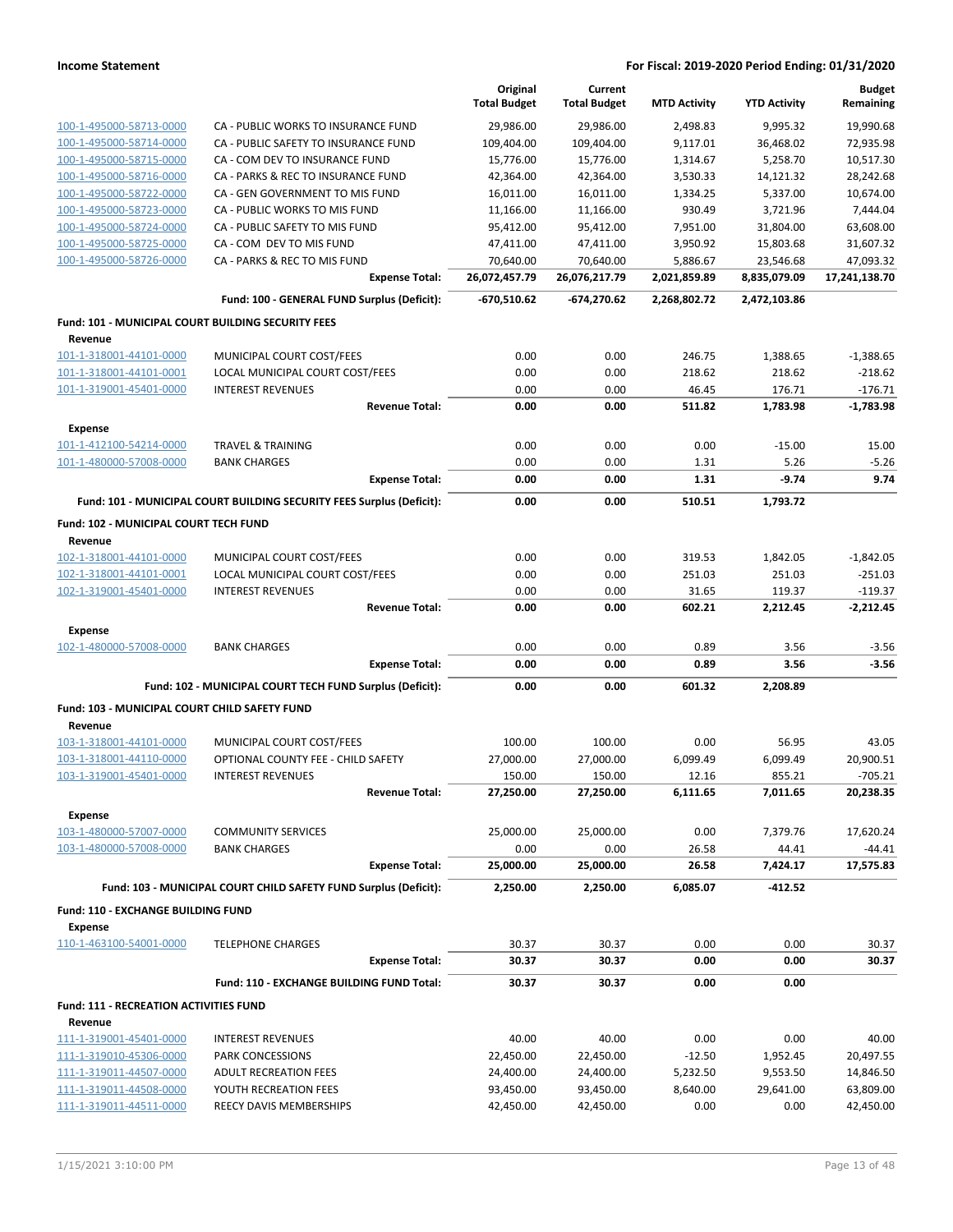|                                              |                                                           |                       | Original<br><b>Total Budget</b> | Current<br><b>Total Budget</b> | <b>MTD Activity</b> | <b>YTD Activity</b> | <b>Budget</b><br>Remaining |
|----------------------------------------------|-----------------------------------------------------------|-----------------------|---------------------------------|--------------------------------|---------------------|---------------------|----------------------------|
| 111-1-319012-44509-0000                      | SPECIAL EVENT FUNDING                                     |                       | 45,703.00                       | 45,703.00                      | 0.00                | 3.370.00            | 42,333.00                  |
| 111-1-319012-45504-0000                      | RECREATION FACILTY RENTAL                                 |                       | 39,942.50                       | 39,942.50                      | 0.00                | 0.00                | 39,942.50                  |
|                                              |                                                           | <b>Revenue Total:</b> | 268,435.50                      | 268,435.50                     | 13,860.00           | 44,516.95           | 223,918.55                 |
| Expense                                      |                                                           |                       |                                 |                                |                     |                     |                            |
| 111-1-451200-51001-0000                      | REGULAR SALARIES / PART TIME TEMPORARY                    |                       | 69,864.00                       | 69,864.00                      | 1,980.00            | 3,671.50            | 66,192.50                  |
| 111-1-451200-51201-0000                      | <b>FICA</b>                                               |                       | 4,331.57                        | 4,331.57                       | 141.11              | 268.92              | 4,062.65                   |
| 111-1-451200-51202-0000                      | <b>MEDICARE</b>                                           |                       | 1,013.03                        | 1,013.03                       | 33.00               | 62.90               | 950.13                     |
| 111-1-451200-51204-0000                      | <b>WORKERS COMPENSATION</b>                               |                       | 534.43                          | 534.43                         | 44.99               | 179.96              | 354.47                     |
| 111-1-451200-51205-0000                      | STATE UNEMPLOYMENT                                        |                       | 319.18                          | 319.18                         | 2.28                | 4.34                | 314.84                     |
| 111-1-451200-51301-0000                      | <b>TMRS</b>                                               |                       | 5,890.72                        | 5,890.72                       | 0.00                | 0.00                | 5,890.72                   |
| 111-1-451200-52001-0000                      | <b>OFFICE SUPPLIES</b>                                    |                       | 500.00                          | 500.00                         | 0.00                | 0.00                | 500.00                     |
| 111-1-451200-52101-0000                      | JANITORIAL SUPPLIES                                       |                       | 750.00                          | 750.00                         | 0.00                | 0.00                | 750.00                     |
| 111-1-451200-52401-0000                      | YOUTH SPORT SUPPLIES                                      |                       | 53,700.00                       | 53,700.00                      | 8,029.95            | 25,865.96           | 27,834.04                  |
| 111-1-451200-52403-0000                      | <b>RESALE ITEMS</b>                                       |                       | 22,812.00                       | 22,812.00                      | 21.15               | 1,086.12            | 21,725.88                  |
| 111-1-451200-52412-0000                      | <b>ADULT SPORT SUPPLIES</b>                               |                       | 11,450.00                       | 11,450.00                      | 5,850.50            | 10,270.83           | 1,179.17                   |
| 111-1-451200-54301-0000                      | <b>SPECIAL EVENTS</b>                                     |                       | 37,250.00                       | 34,723.12                      | 7,520.00            | 11,948.88           | 22,774.24                  |
| 111-1-451200-54303-0000                      | ADULT OFFICIALS / INSTRUCTORS                             |                       | 13,466.00                       | 13,466.00                      | 415.00              | 7,780.00            | 5,686.00                   |
| 111-1-451200-54305-0000                      | YOUTH OFFICALS/INSTRUCTORS                                |                       | 26,166.00                       | 26,166.00                      | 3,999.00            | 3,999.00            | 22,167.00                  |
| 111-1-480000-52003-0000                      | <b>COPIER CHARGES</b>                                     |                       | 2,050.00                        | 3,700.00                       | 201.82              | 953.52              | 2,746.48                   |
| 111-1-480000-57005-0000                      | <b>ACCRUED VACATION SICK</b>                              |                       | 0.00                            | 0.00                           | 296.00              | 666.00              | $-666.00$                  |
| 111-1-480000-57008-0000                      | <b>BANK CHARGES</b>                                       |                       | 2,200.00                        | 3,076.88                       | 482.95              | 1,438.10            | 1,638.78                   |
| 111-1-495000-58501-0000                      | CA - GENERAL FUND                                         |                       | 9,613.00                        | 9,613.00                       | 801.08              | 3,204.32            | 6,408.68                   |
| 111-1-495000-58701-0000                      | CA - CENTRAL SERVICE FUND                                 |                       | 562.00                          | 562.00                         | 46.83               | 187.32              | 374.68                     |
| 111-1-495000-58710-0000                      | CA - INSURANCE FUND                                       |                       | 124.00                          | 124.00                         | 10.33               | 41.32               | 82.68                      |
| 111-1-495000-58720-0000                      | CA - MIS FUN                                              |                       | 501.00                          | 501.00                         | 41.75               | 167.00              | 334.00                     |
|                                              |                                                           | <b>Expense Total:</b> | 263,096.93                      | 263,096.93                     | 29,917.74           | 71,795.99           | 191,300.94                 |
|                                              | Fund: 111 - RECREATION ACTIVITIES FUND Surplus (Deficit): |                       | 5,338.57                        | 5,338.57                       | -16,057.74          | -27,279.04          |                            |
|                                              |                                                           |                       |                                 |                                |                     |                     |                            |
| Fund: 112 - GUN RANGE FUND                   |                                                           |                       |                                 |                                |                     |                     |                            |
| Revenue                                      |                                                           |                       | 0.00                            |                                |                     |                     |                            |
| 112-1-319001-45401-0000                      | <b>INTEREST REVENUES</b>                                  |                       |                                 | 0.00                           | 0.83<br>210.00      | 3.05<br>630.00      | $-3.05$<br>870.00          |
| 112-1-319001-45601-0000                      | MISCELLANEOUS REVENUES                                    | <b>Revenue Total:</b> | 1,500.00<br>1,500.00            | 1,500.00<br>1,500.00           | 210.83              | 633.05              | 866.95                     |
|                                              |                                                           |                       |                                 |                                |                     |                     |                            |
| Expense                                      | <b>SPECIAL SERVICES</b>                                   |                       | 1,000.00                        |                                |                     | 324.75              |                            |
| 112-1-421700-54501-0000                      |                                                           |                       |                                 | 1,000.00                       | 108.25              |                     | 675.25                     |
| 112-1-480000-57008-0000                      | <b>BANK CHARGES</b>                                       |                       | 0.00                            | 0.00                           | 0.02                | 0.09                | $-0.09$                    |
|                                              |                                                           | <b>Expense Total:</b> | 1,000.00                        | 1,000.00                       | 108.27              | 324.84              | 675.16                     |
|                                              | Fund: 112 - GUN RANGE FUND Surplus (Deficit):             |                       | 500.00                          | 500.00                         | 102.56              | 308.21              |                            |
| Fund: 113 - HOTEL / MOTEL OCCUPANCY TAX FUND |                                                           |                       |                                 |                                |                     |                     |                            |
| Revenue                                      |                                                           |                       |                                 |                                |                     |                     |                            |
| 113-1-313005-41402-0000                      | HOTEL/MOTEL OCCUPANCY TAX                                 |                       | 573,097.00                      | 573,097.00                     | 46,297.20           | 182,390.24          | 390,706.76                 |
| 113-1-319001-45401-0000                      | <b>INTEREST REVENUES</b>                                  |                       | 5,000.00                        | 5,000.00                       | 312.08              | 1,177.55            | 3,822.45                   |
|                                              |                                                           | <b>Revenue Total:</b> | 578,097.00                      | 578,097.00                     | 46,609.28           | 183,567.79          | 394,529.21                 |
| <b>Expense</b>                               |                                                           |                       |                                 |                                |                     |                     |                            |
| 113-1-457100-54205-0000                      | <b>BUSINESS MEALS</b>                                     |                       | 500.00                          | 500.00                         | 0.00                | 20.00               | 480.00                     |
| 113-1-458100-51001-0000                      | <b>REGULAR</b>                                            |                       | 42,074.39                       | 42,074.39                      | 3,024.39            | 13,613.51           | 28,460.88                  |
| 113-1-458100-51020-0000                      | <b>OVERTIME</b>                                           |                       | 22.50                           | 22.50                          | 0.00                | 384.61              | $-362.11$                  |
| 113-1-458100-51021-0000                      | LONGEVITY                                                 |                       | 360.00                          | 360.00                         | 0.00                | 246.00              | 114.00                     |
| 113-1-458100-51116-0000                      | <b>CAR ALLOWANCE</b>                                      |                       | 1,200.00                        | 1,200.00                       | 92.30               | 415.35              | 784.65                     |
| 113-1-458100-51117-0000                      | CELL PHONE ALLOWANCE                                      |                       | 585.00                          | 585.00                         | 45.00               | 188.07              | 396.93                     |
| 113-1-458100-51201-0000                      | <b>FICA</b>                                               |                       | 2,743.00                        | 2,743.00                       | 190.30              | 894.79              | 1,848.21                   |
| 113-1-458100-51202-0000                      | <b>MEDICARE</b>                                           |                       | 641.51                          | 641.51                         | 44.51               | 209.27              | 432.24                     |
| 113-1-458100-51203-0000                      | <b>HEALTH INSURANCE</b>                                   |                       | 10,991.00                       | 10,991.00                      | 915.92              | 3,663.68            | 7,327.32                   |
| 113-1-458100-51204-0000                      | <b>WORKERS COMPENSATION</b>                               |                       | 699.03                          | 699.03                         | 58.85               | 235.40              | 463.63                     |
| 113-1-458100-51205-0000                      | UNEMPLOYMENT                                              |                       | 64.35                           | 64.35                          | 3.07                | 3.07                | 61.28                      |
| 113-1-458100-51301-0000                      | TMRS                                                      |                       | 4,956.20                        | 4,956.20                       | 345.31              | 1,602.03            | 3,354.17                   |
| 113-1-458100-52001-0000                      | OFFICE SUPPLIES                                           |                       | 400.00                          | 400.00                         | 0.00                | 77.75               | 322.25                     |
| 113-1-458100-52002-0000                      | POSTAGE / FREIGHT                                         |                       | 1,000.00                        | 1,000.00                       | 8.40                | 101.03              | 898.97                     |
|                                              |                                                           |                       |                                 |                                |                     |                     |                            |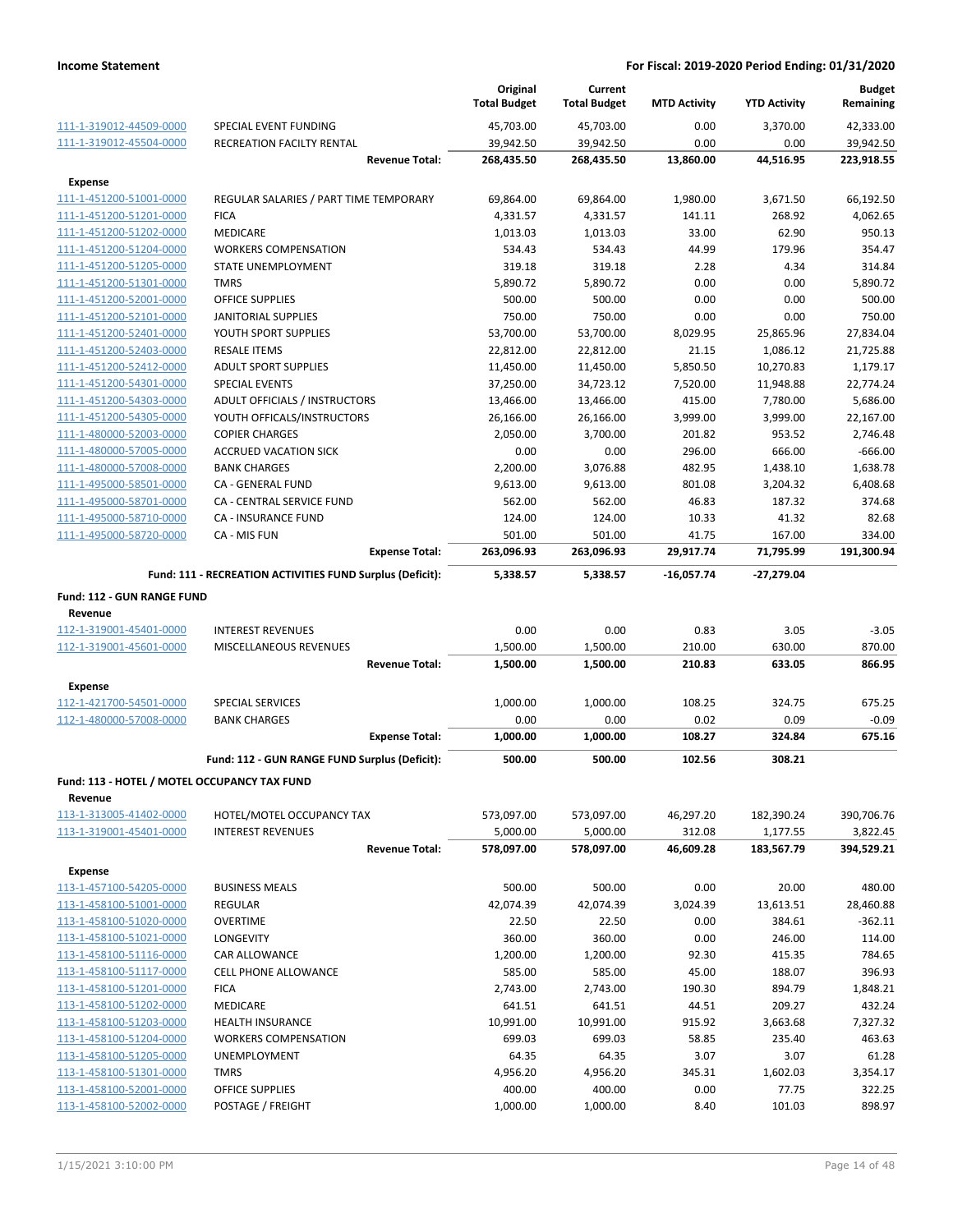|                                    |                                                                 | Original<br><b>Total Budget</b> | Current<br><b>Total Budget</b> | <b>MTD Activity</b> | <b>YTD Activity</b> | <b>Budget</b><br>Remaining |
|------------------------------------|-----------------------------------------------------------------|---------------------------------|--------------------------------|---------------------|---------------------|----------------------------|
| 113-1-458100-54101-0000            | PROFESSIONAL SERVICES                                           | 20,000.00                       | 20,000.00                      | 800.00              | 2,000.00            | 18,000.00                  |
| 113-1-458100-54105-0000            | <b>MARKETING</b>                                                | 10,000.00                       | 10,000.00                      | 0.00                | 170.25              | 9,829.75                   |
| 113-1-458100-54201-0000            | MEMBERSHIPS & SUBSCRIPTIONS                                     | 1,500.00                        | 1,500.00                       | 0.00                | 0.00                | 1,500.00                   |
| 113-1-458100-54211-0000            | ADVERTISING                                                     | 55,000.00                       | 55,000.00                      | 2,015.00            | 24,457.01           | 30,542.99                  |
| 113-1-458100-54212-0000            | PRINTING                                                        | 5,000.00                        | 5,000.00                       | 0.00                | 0.00                | 5,000.00                   |
| 113-1-458100-54214-0000            | TRAVEL/TRAINING EXPENSE                                         | 2,500.00                        | 2,500.00                       | 0.00                | 0.00                | 2,500.00                   |
| 113-1-458100-54301-0000            | <b>SPECIAL EVENTS</b>                                           | 15,000.00                       | 15,000.00                      | 183.00              | 8,968.00            | 6,032.00                   |
| 113-1-458100-55203-0000            | <b>FURNITURE/OFFICE EQUIP</b>                                   | 600.00                          | 600.00                         | 0.00                | 0.00                | 600.00                     |
| 113-1-480000-57008-0000            | <b>BANK CHARGES</b>                                             | 0.00                            | 0.00                           | 8.81                | 35.07               | $-35.07$                   |
| 113-1-491000-58001-0000            | <b>XFR - GENERAL FUND</b>                                       | 145,000.00                      | 145,000.00                     | 12,083.33           | 48,333.32           | 96,666.68                  |
| 113-1-491000-58014-0000            | <b>XFR - VENUE MGMT FUND</b>                                    | 160,000.00                      | 160,000.00                     | 13,333.33           | 53,333.32           | 106,666.68                 |
| 113-1-491000-58040-0000            | XFR - GENERAL CIP FUND                                          | 47,747.00                       | 47,747.00                      | 3,978.92            | 15,915.68           | 31,831.32                  |
| 113-1-491000-58101-0000            | <b>XFR - UTILITY FUND</b>                                       | 45,000.00                       | 45,000.00                      | 3,750.00            | 15,000.00           | 30,000.00                  |
|                                    | <b>Expense Total:</b>                                           | 573,583.98                      | 573,583.98                     | 40,880.44           | 189,867.21          | 383,716.77                 |
|                                    | Fund: 113 - HOTEL / MOTEL OCCUPANCY TAX FUND Surplus (Deficit): | 4,513.02                        | 4,513.02                       | 5,728.84            | $-6,299.42$         |                            |
| Fund: 114 - VENUE MANAGEMENT FUND  |                                                                 |                                 |                                |                     |                     |                            |
| Revenue<br>114-1-319010-45306-0000 | <b>CONCESSIONS</b>                                              | 1,008.00                        | 1,008.00                       | 53.93               | 183.00              | 825.00                     |
| 114-1-319030-45506-0000            | <b>AUDITORIUM RENTALS</b>                                       | 32,035.00                       | 32,035.00                      | 1,300.00            | 6,275.00            | 25,760.00                  |
| 114-1-319031-45505-0000            | <b>CIVIC CENTER RENTALS</b>                                     | 48,696.00                       | 48,696.00                      | 4,128.00            | 13,258.00           | 35,438.00                  |
| 114-1-319032-44509-0000            | SPECIAL EVENTS/SPONSORS                                         | 4,981.00                        | 4,981.00                       | 0.00                | 0.00                | 4,981.00                   |
| 114-1-319033-45307-0000            | <b>TICKET SALES</b>                                             | 95,000.00                       | 95,000.00                      | 0.00                | 0.00                | 95,000.00                  |
| 114-1-323001-46008-0000            | <b>XFR - TOURISM FUND</b>                                       | 160,000.00                      | 160,000.00                     | 13,333.33           | 53,333.32           | 106,666.68                 |
|                                    | <b>Revenue Total:</b>                                           | 341,720.00                      | 341,720.00                     | 18,815.26           | 73,049.32           | 268,670.68                 |
| <b>Expense</b>                     |                                                                 |                                 |                                |                     |                     |                            |
| 114-1-457100-51001-0000            | <b>REGULAR SALARIES</b>                                         | 26,474.39                       | 26,474.39                      | 2,036.56            | 9,334.68            | 17,139.71                  |
| 114-1-457100-51020-0000            | <b>OVERTIME</b>                                                 | 11,000.00                       | 11,000.00                      | 0.00                | 113.15              | 10,886.85                  |
| 114-1-457100-51021-0000            | LONGEVITY                                                       | 318.00                          | 318.00                         | 0.00                | 159.00              | 159.00                     |
| 114-1-457100-51116-0000            | CAR ALLOWANCE                                                   | 1,200.00                        | 1,200.00                       | 92.32               | 415.44              | 784.56                     |
| 114-1-457100-51117-0000            | <b>CELL PHONE ALLOWANCE</b>                                     | 585.00                          | 585.00                         | 45.00               | 188.08              | 396.92                     |
| 114-1-457100-51201-0000            | <b>FICA</b>                                                     | 1,771.80                        | 1,771.80                       | 137.06              | 636.10              | 1,135.70                   |
| 114-1-457100-51202-0000            | <b>MEDICARE</b>                                                 | 414.37                          | 414.37                         | 32.06               | 148.79              | 265.58                     |
| 114-1-457100-51203-0000            | <b>HEALTH INSURANCE</b>                                         | 5,495.50                        | 5,495.50                       | 458.00              | 1,832.00            | 3,663.50                   |
| 114-1-457100-51204-0000            | <b>WORKERS COMPENSATION</b>                                     | 658.42                          | 658.42                         | 55.37               | 221.48              | 436.94                     |
| 114-1-457100-51205-0000            | STATE UNEMPLOYMENT                                              | 32.18                           | 32.18                          | 2.26                | 2.26                | 29.92                      |
| 114-1-457100-51301-0000            | <b>TMRS</b>                                                     | 3,201.38                        | 3,201.38                       | 254.94              | 1,179.51            | 2,021.87                   |
| 114-1-457100-52001-0000            | <b>OFFICE SUPPLIES</b>                                          | 250.00                          | 250.00                         | 73.55               | 73.55               | 176.45                     |
| 114-1-457100-52002-0000            | POSTAGE / FREIGHT                                               | 200.00                          | 200.00                         | 0.00                | 12.12               | 187.88                     |
| 114-1-457100-52201-0000            | MINOR TOOLS & EQUIPMENT                                         | 2,500.00                        | 2,500.00                       | 198.00              | 332.16              | 2,167.84                   |
| 114-1-457100-52403-0000            | <b>RESALE ITEMS</b>                                             | 1,500.00                        | 1,500.00                       | 0.00                | 0.00                | 1,500.00                   |
| 114-1-457100-53702-0000            | AUDTIORIUM MAINTENANCE                                          | 10,000.00                       | 10,000.00                      | 0.00                | 21.99               | 9,978.01                   |
| 114-1-457100-53704-0000            | <b>CIVIC CENTER</b>                                             | 6,000.00                        | 6,000.00                       | 300.32              | 627.86              | 5,372.14                   |
| 114-1-457100-54001-0000            | <b>TELEPHONE CHARGES</b>                                        | 450.00                          | 450.00                         | 0.00                | 0.00                | 450.00                     |
| 114-1-457100-54005-0000            | <b>CIVIC CENTER UTILITY CHARGES</b>                             | 0.00                            | 0.00                           | 1,656.09            | 8,065.84            | $-8,065.84$                |
| 114-1-457100-54105-0000            | <b>MARKETING</b>                                                | 4,500.00                        | 4,500.00                       | 211.00              | 285.87              | 4,214.13                   |
| 114-1-457100-54201-0000            | MEMBERSHIPS & SUBSCRIPTIONS                                     | 2,000.00                        | 2,000.00                       | 919.00              | 919.00              | 1,081.00                   |
| 114-1-457100-54205-0000            | <b>BUSINESS MEALS</b>                                           | 250.00                          | 250.00                         | 0.00                | 0.00                | 250.00                     |
| 114-1-457100-54211-0000            | ADVERTISING                                                     | 30,000.00                       | 30,000.00                      | 840.00              | 8,671.77            | 21,328.23                  |
| 114-1-457100-54214-0000            | <b>TRAVEL &amp; TRAINING</b>                                    | 500.00                          | 500.00                         | 0.00                | 0.00                | 500.00                     |
| 114-1-457100-54301-0000            | <b>SPECIAL EVENTS</b>                                           | 78,500.00                       | 78,500.00                      | 0.00                | 36,487.20           | 42,012.80                  |
| 114-1-480000-52003-0000            | <b>COPIER CHARGES</b>                                           | 0.00                            | 0.00                           | 100.91              | 852.62              | $-852.62$                  |
| 114-1-480000-57008-0000            | <b>BANK CHARGES</b>                                             | 0.00                            | 0.00                           | 1,437.45            | 1,959.32            | $-1,959.32$                |
| 114-1-495000-58501-0000            | CA - GENERAL FUND                                               | 3,004.00                        | 3,004.00                       | 250.33              | 1,001.32            | 2,002.68                   |
| 114-1-495000-58701-0000            | CA - CENTRAL SERVICE FUND                                       | 258.00                          | 258.00                         | 21.50               | 86.00               | 172.00                     |
| 114-1-495000-58710-0000            | CA - INSURANCE FUND                                             | 253.00                          | 253.00                         | 21.08               | 84.32               | 168.68                     |
| 114-1-495000-58720-0000            | CA - MIS FUN                                                    | 1,385.00                        | 1,385.00                       | 115.42              | 461.68              | 923.32                     |
|                                    | <b>Expense Total:</b>                                           | 192,701.04                      | 192,701.04                     | 9,258.22            | 74,173.11           | 118,527.93                 |
|                                    | Fund: 114 - VENUE MANAGEMENT FUND Surplus (Deficit):            | 149,018.96                      | 149,018.96                     | 9,557.04            | $-1,123.79$         |                            |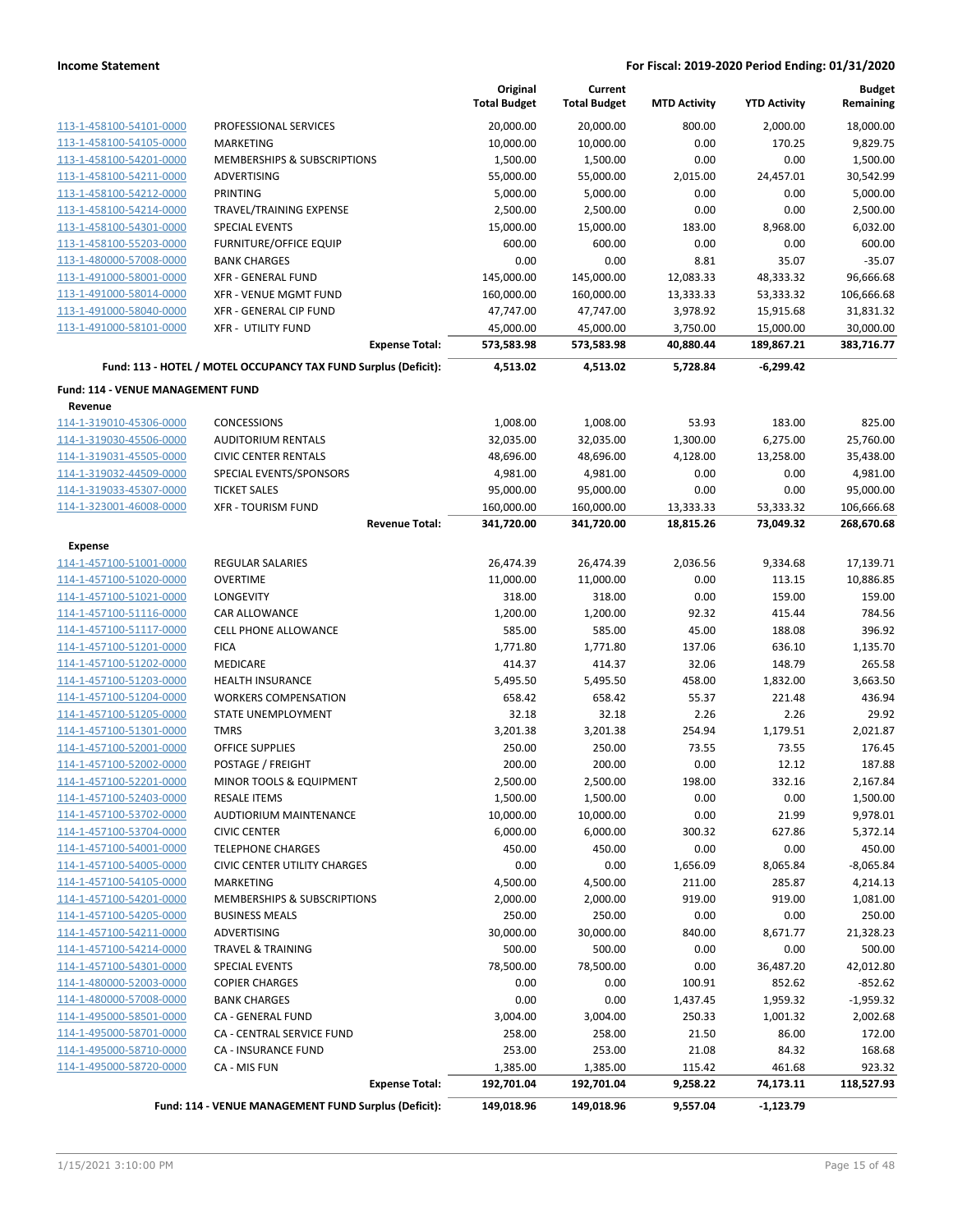|                                                         |                                                                               | Original<br><b>Total Budget</b> | Current<br><b>Total Budget</b> | <b>MTD Activity</b>  | <b>YTD Activity</b>  | <b>Budget</b><br>Remaining |
|---------------------------------------------------------|-------------------------------------------------------------------------------|---------------------------------|--------------------------------|----------------------|----------------------|----------------------------|
|                                                         | <b>Fund: 123 - PTRAIN - POLICE REIMBURSEMENT GRANTS &amp; CONT EDUCAT</b>     |                                 |                                |                      |                      |                            |
| Revenue<br>123-1-319001-45401-0000                      | <b>INTEREST REVENUES</b>                                                      | 0.00                            | 0.00                           | 3.33                 | 13.32                | $-13.32$                   |
|                                                         | <b>Revenue Total:</b>                                                         | 0.00                            | 0.00                           | 3.33                 | 13.32                | $-13.32$                   |
|                                                         |                                                                               |                                 |                                |                      |                      |                            |
| Expense                                                 |                                                                               |                                 |                                |                      |                      |                            |
| 123-1-421100-54214-0000                                 | <b>TRAVEL &amp; TRAINING</b>                                                  | 0.00                            | 0.00                           | $-60.00$             | $-60.00$             | 60.00                      |
| 123-1-421230-54214-0000                                 | <b>TRAVEL &amp; TRAINING</b>                                                  | 0.00                            | 0.00                           | 0.00                 | 285.00               | $-285.00$                  |
| 123-1-421240-54214-0000                                 | <b>TRAVEL &amp; TRAINING</b>                                                  | 0.00                            | 0.00                           | 45.00                | 45.00                | $-45.00$                   |
| 123-1-480000-57008-0000                                 | <b>BANK CHARGES</b><br><b>Expense Total:</b>                                  | 0.00<br>0.00                    | 0.00<br>0.00                   | 0.10<br>$-14.90$     | 0.39<br>270.39       | $-0.39$<br>$-270.39$       |
|                                                         | <b>Fund: 123 - PTRAIN - POLICE REIMBURSEMENT GRANTS &amp; CONT EDUCAT Sur</b> | 0.00                            | 0.00                           | 18.23                | $-257.07$            |                            |
| Fund: 124 - FIRE HAZMAT GRANT                           |                                                                               |                                 |                                |                      |                      |                            |
| <b>Expense</b>                                          |                                                                               |                                 |                                |                      |                      |                            |
| 124-1-480000-57008-0000                                 | <b>BANK CHARGES</b>                                                           | 0.00                            | 0.00                           | 0.02                 | 0.05                 | $-0.05$                    |
|                                                         | <b>Expense Total:</b>                                                         | 0.00                            | 0.00                           | 0.02                 | 0.05                 | $-0.05$                    |
|                                                         | Fund: 124 - FIRE HAZMAT GRANT Total:                                          | 0.00                            | 0.00                           | 0.02                 | 0.05                 |                            |
| Fund: 140 - DEBT SERVICE FUND                           |                                                                               |                                 |                                |                      |                      |                            |
| Revenue                                                 |                                                                               |                                 |                                |                      |                      |                            |
| 140-1-311001-41101-0000                                 | <b>REAL PROPERTY TAXES</b>                                                    | 5,148,330.00                    | 5,148,330.00                   | 1,923,663.24         | 3,758,726.15         | 1,389,603.85               |
| 140-1-311002-41102-0000                                 | <b>DELINQUENT TAXES</b>                                                       | 60,313.00                       | 60,313.00                      | 6,966.44             | 23,478.25            | 36,834.75                  |
| 140-1-319001-45401-0000                                 | <b>INTEREST REVENUES</b>                                                      | 20,084.00                       | 20,084.00                      | 2,136.10             | 5,415.95             | 14,668.05                  |
| 140-1-323001-46100-0000                                 | <b>XFR - UTILITY FUND</b>                                                     | 1,597,520.00                    | 1,597,520.00                   | 133,126.67           | 532,506.68           | 1,065,013.32               |
|                                                         | <b>Revenue Total:</b>                                                         | 6,826,247.00                    | 6,826,247.00                   | 2,065,892.45         | 4,320,127.03         | 2,506,119.97               |
|                                                         |                                                                               |                                 |                                |                      |                      |                            |
| <b>Expense</b>                                          |                                                                               |                                 |                                |                      |                      |                            |
| 140-1-471100-56105-0000                                 | 2010 CO - PRINCIPAL                                                           | 310,000.00                      | 310,000.00                     | 0.00                 | 0.00                 | 310,000.00                 |
| 140-1-471100-56106-0000                                 | 2013 CO PRINCIPAL                                                             | 265,000.00                      | 265,000.00                     | 265,000.00           | 265,000.00           | 0.00                       |
| 140-1-471100-56306-0000                                 | 2010 GO REFUND PRINCIPAL                                                      | 715,000.00                      | 715,000.00                     | 0.00                 | 0.00                 | 715,000.00                 |
| 140-1-471100-56308-0000                                 | 2011 GO REFUND PRINCIPAL                                                      | 1,125,000.00                    | 1,125,000.00                   | 0.00                 | 0.00                 | 1,125,000.00               |
| 140-1-471100-56310-0000                                 | 2014 GO REFUND PRINCIPAL                                                      | 186,000.00                      | 186,000.00                     | 209,360.00           | 209,360.00           | $-23,360.00$               |
| 140-1-471100-56311-0000                                 | 2014 GENERAL OBLIGATIONS PRINCIPAL                                            | 310,000.00                      | 310,000.00                     | 0.00                 | 0.00                 | 310,000.00                 |
| 140-1-471100-56312-0000                                 | 2015 GENERAL OBLIGATIONS PRINCIPAL                                            | 470,000.00                      | 470,000.00                     | 0.00                 | 0.00                 | 470,000.00                 |
| 140-1-471100-56313-0000                                 | 2017 GO REFUND PRINCIPAL                                                      | 1,775,000.00                    | 1,775,000.00                   | 0.00                 | 0.00                 | 1,775,000.00               |
| 140-1-471200-56205-0000                                 | 2010 CO - INTEREST                                                            | 167,737.50                      | 167,737.50                     | 0.00                 | 0.00                 | 167,737.50                 |
| 140-1-471200-56206-0000                                 | 2013 CO INTEREST                                                              | 17,043.50                       | 17,043.50                      | 9,701.00             | 9,701.00             | 7,342.50                   |
| 140-1-471200-56406-0000                                 | 2010 GO REFUND INTEREST                                                       | 271,048.00                      | 271,048.00                     | 0.00                 | 0.00                 | 271,048.00                 |
| 140-1-471200-56408-0000                                 | 2011 GO REFUND INTEREST                                                       | 80,145.00                       | 80,145.00                      | 0.00                 | 0.00                 | 80,145.00                  |
| 140-1-471200-56409-0000<br>140-1-471200-56410-0000      | 2014 GENERAL OBLIGATIONS - INTEREST<br>2015 GO - INTEREST                     | 94,622.00<br>132,136.40         | 94,622.00<br>132,136.40        | 0.00<br>0.00         | 0.00<br>0.00         | 94,622.00<br>132,136.40    |
|                                                         | 2014 GO REFUND INTEREST                                                       |                                 |                                |                      |                      | 33,180.00                  |
| 140-1-471200-56411-0000<br>140-1-471200-56413-0000      | 2017 GO REFUND INTEREST                                                       | 21,500.00<br>236,875.00         | 21,500.00<br>236,875.00        | $-11,680.00$<br>0.00 | $-11,680.00$<br>0.00 | 236,875.00                 |
| 140-1-471200-56414-0000                                 | 2019 GO AND REFUNDING INTEREST                                                | 568,743.00                      | 568,743.00                     | 568,460.13           | 568,460.13           | 282.87                     |
| 140-1-475100-56002-0000                                 | <b>AGENT FEE</b>                                                              | 1,500.00                        | 1,500.00                       | 850.00               | 850.00               | 650.00                     |
| 140-1-475100-56003-0000                                 | <b>ISSUANCE COSTS</b>                                                         | 0.00                            | 0.00                           | 0.00                 | $-62.69$             | 62.69                      |
| 140-1-475100-56005-0000                                 | ARBITRAGE                                                                     | 6,100.00                        | 6,100.00                       | 3,800.00             | 3,800.00             | 2,300.00                   |
| 140-1-480000-57008-0000                                 | <b>BANK CHARGES</b>                                                           | 150.00                          | 150.00                         | 46.40                | 144.54               | 5.46                       |
| 140-1-491000-58001-0000                                 | <b>XFR - GENERAL FUND</b>                                                     | 464,592.00                      | 464,592.00                     | 38,716.00            | 154,864.00           | 309,728.00                 |
|                                                         | <b>Expense Total:</b>                                                         | 7,218,192.40                    | 7,218,192.40                   | 1,084,253.53         | 1,200,436.98         | 6,017,755.42               |
|                                                         | Fund: 140 - DEBT SERVICE FUND Surplus (Deficit):                              | -391,945.40                     | $-391,945.40$                  | 981,638.92           | 3,119,690.05         |                            |
|                                                         |                                                                               |                                 |                                |                      |                      |                            |
| Fund: 160 - GENERAL CAPITAL IMPROVEMENT FUND<br>Revenue |                                                                               |                                 |                                |                      |                      |                            |
| 160-1-310002-45611-0000                                 | DONATIONS FOR PROJECTS                                                        | 0.00                            | 0.00                           | 0.00                 | 10,000.00            | $-10,000.00$               |
| 160-1-314004-41808-0000                                 | FRANCHISE FEES/CABLE-SICFA                                                    | 52,350.00                       | 52,350.00                      | 0.00                 | 7,899.50             | 44,450.50                  |
| 160-1-319001-45401-0000                                 | <b>INTEREST REVENUES</b>                                                      | 30,368.00                       | 30,368.00                      | 2,806.03             | 15,175.49            | 15,192.51                  |
| 160-1-319001-47201-0000                                 | <b>GO BOND PROCEEDS</b>                                                       | 15,000,000.00                   | 15,000,000.00                  | 0.00                 | 14,907,791.88        | 92,208.12                  |
| 160-1-323001-46001-0000                                 | <b>XFR - GENERAL FUND</b>                                                     | 2,139,686.00                    | 2,139,686.00                   | 178,307.17           | 713,228.68           | 1,426,457.32               |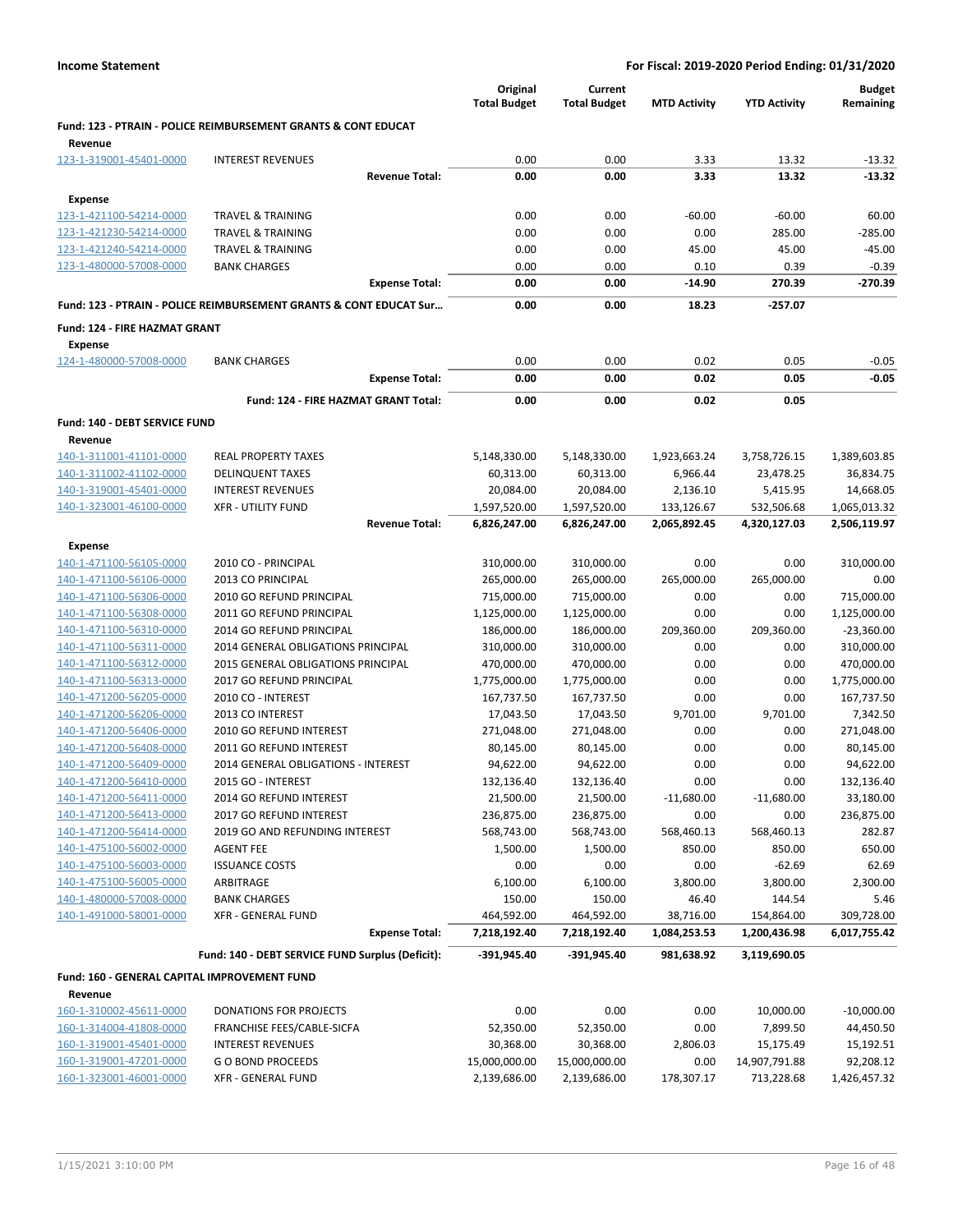|                                                    |                                                                 |                                 | Original                  | Current                   |                     |                     | <b>Budget</b>       |
|----------------------------------------------------|-----------------------------------------------------------------|---------------------------------|---------------------------|---------------------------|---------------------|---------------------|---------------------|
|                                                    |                                                                 |                                 | <b>Total Budget</b>       | <b>Total Budget</b>       | <b>MTD Activity</b> | <b>YTD Activity</b> | Remaining           |
| 160-1-323001-46008-0000                            | <b>XFR - TOURISM FUND</b>                                       |                                 | 47,747.00                 | 47,747.00                 | 3,978.92            | 15,915.68           | 31.831.32           |
|                                                    |                                                                 | <b>Revenue Total:</b>           | 17,270,151.00             | 17,270,151.00             | 185,092.12          | 15,670,011.23       | 1,600,139.77        |
| <b>Expense</b>                                     |                                                                 |                                 |                           |                           |                     |                     |                     |
| 160-1-000000-55098-0000                            | <b>GBOD INDUSTRIAL PROJECT - TRACKING ONLY</b>                  |                                 | 0.00                      | 0.00                      | 22,500.00           | 82,376.00           | $-82,376.00$        |
| 160-1-421240-55207-0000                            | RADIO COMMUNICATION EQUIP                                       |                                 | 0.00                      | 0.00                      | 2,345.28            | 3,455.28            | $-3,455.28$         |
| 160-1-431200-53304-0000                            | STREET IMPROV PROGRAM                                           |                                 | 2,000,000.00              | 2,000,000.00              | 123,689.70          | 216,140.87          | 1,783,859.13        |
| 160-1-431600-55102-0000                            | <b>STREETS</b>                                                  |                                 | 15,000,000.00             | 15,000,000.00             | 43,310.00           | 43,310.00           | 14,956,690.00       |
| 160-1-451100-55201-0000                            | <b>EQUIPMENT PURCHASES</b>                                      |                                 | 9,589.00                  | 9,589.00                  | 0.00                | 9,588.99            | 0.01                |
| 160-1-455100-55003-0000                            | <b>BUILDING IMPROVEMENTS</b>                                    |                                 | 10,737.00                 | 10,737.00                 | 0.00                | 10,737.00           | 0.00                |
| 160-1-456100-55204-0000                            | <b>OLD TOWN GREENVILLE</b>                                      |                                 | 7,500.00                  | 7,500.00                  | 0.00                | 0.00                | 7,500.00            |
| 160-1-457100-55203-0000                            | <b>FURNITURE/OFFICE EQUIP</b>                                   |                                 | 0.00                      | 0.00                      | 0.00                | 10,000.00           | $-10,000.00$        |
| 160-1-458100-55002-0000                            | <b>EQUIPMENT PURCHASES</b>                                      |                                 | 12,747.00                 | 12,747.00                 | 0.00                | 4,090.00            | 8,657.00            |
| 160-1-480000-54101-0000                            | PROFESSIONAL SERVICES                                           |                                 | 0.00                      | 33,232.00                 | 814.39              | 60,436.24           | $-27,204.24$        |
| 160-1-480000-55002-0000                            | <b>IMPROVEMENTS</b>                                             |                                 | 125,762.00                | 125,762.00                | 10,705.14           | 93,521.36           | 32,240.64           |
| 160-1-480000-55201-0000                            | <b>EQUIPMENT PURCHASES</b>                                      |                                 | 11,000.00                 | 11,000.00                 | 0.00                | 0.00                | 11,000.00           |
| 160-1-480000-55203-0000<br>160-1-480000-57008-0000 | <b>FURNITURE/OFFICE EQUIP</b><br><b>BANK CHARGES</b>            |                                 | 10,098.00                 | 10,098.00                 | 0.00<br>106.55      | 10,843.43<br>313.42 | $-745.43$<br>686.58 |
|                                                    |                                                                 | <b>Expense Total:</b>           | 1,000.00<br>17,188,433.00 | 1,000.00<br>17,221,665.00 | 203,471.06          | 544,812.59          | 16,676,852.41       |
|                                                    |                                                                 |                                 |                           |                           |                     |                     |                     |
|                                                    | Fund: 160 - GENERAL CAPITAL IMPROVEMENT FUND Surplus (Deficit): |                                 | 81,718.00                 | 48,486.00                 | $-18,378.94$        | 15,125,198.64       |                     |
| Fund: 161 - STREET CONSTRUCTION FUND               |                                                                 |                                 |                           |                           |                     |                     |                     |
| Revenue                                            |                                                                 |                                 |                           |                           |                     |                     |                     |
| 161-1-319001-45401-0000                            | <b>INTEREST REVENUES</b>                                        |                                 | 14,250.00                 | 14,250.00                 | 615.01              | 2,361.14            | 11,888.86           |
|                                                    |                                                                 | <b>Revenue Total:</b>           | 14,250.00                 | 14,250.00                 | 615.01              | 2,361.14            | 11,888.86           |
| <b>Expense</b>                                     |                                                                 |                                 |                           |                           |                     |                     |                     |
| 161-1-431200-55007-0000                            | ENG/ARCHITECTS/MGMT                                             |                                 | 0.00                      | 50,000.00                 | 0.00                | 0.00                | 50,000.00           |
| 161-1-480000-57008-0000                            | <b>BANK CHARGES</b>                                             |                                 | 400.00                    | 400.00                    | 17.45               | 70.60               | 329.40              |
|                                                    |                                                                 | <b>Expense Total:</b>           | 400.00                    | 50,400.00                 | 17.45               | 70.60               | 50,329.40           |
|                                                    | Fund: 161 - STREET CONSTRUCTION FUND Surplus (Deficit):         |                                 | 13,850.00                 | $-36,150.00$              | 597.56              | 2,290.54            |                     |
| Fund: 164 - 2013 CO CAPITAL FUND                   |                                                                 |                                 |                           |                           |                     |                     |                     |
| Revenue                                            |                                                                 |                                 |                           |                           |                     |                     |                     |
| 164-1-319001-45401-0000                            | <b>INTEREST REVENUES</b>                                        |                                 | 450.00                    | 450.00                    | 25.84               | 100.52              | 349.48              |
|                                                    |                                                                 | <b>Revenue Total:</b>           | 450.00                    | 450.00                    | 25.84               | 100.52              | 349.48              |
| <b>Expense</b>                                     |                                                                 |                                 |                           |                           |                     |                     |                     |
| 164-1-480000-57008-0000                            | <b>BANK CHARGES</b>                                             |                                 | 15.00                     | 15.00                     | 0.65                | 2.64                | 12.36               |
|                                                    |                                                                 | <b>Expense Total:</b>           | 15.00                     | 15.00                     | 0.65                | 2.64                | 12.36               |
|                                                    | Fund: 164 - 2013 CO CAPITAL FUND Surplus (Deficit):             |                                 | 435.00                    | 435.00                    | 25.19               | 97.88               |                     |
|                                                    |                                                                 |                                 |                           |                           |                     |                     |                     |
| <b>Fund: 165 - 2014 GO FUND</b>                    |                                                                 |                                 |                           |                           |                     |                     |                     |
| Revenue                                            |                                                                 |                                 |                           |                           |                     |                     |                     |
| 165-1-319001-45401-0000                            | <b>INTEREST REVENUES</b>                                        |                                 | 15,000.00                 | 15,000.00                 | 1,088.47            | 4,680.59            | 10,319.41           |
|                                                    |                                                                 | <b>Revenue Total:</b>           | 15,000.00                 | 15,000.00                 | 1,088.47            | 4,680.59            | 10,319.41           |
|                                                    |                                                                 | Fund: 165 - 2014 GO FUND Total: | 15,000.00                 | 15,000.00                 | 1,088.47            | 4,680.59            |                     |
| Fund: 171 - MAIN STREET SPECIAL REVENUE            |                                                                 |                                 |                           |                           |                     |                     |                     |
| Revenue                                            |                                                                 |                                 |                           |                           |                     |                     |                     |
| 171-1-310001-43104-0000                            | <b>GRANT REVENUE - OTHER</b>                                    |                                 | 0.00                      | 0.00                      | 25,000.00           | 25,000.00           | $-25,000.00$        |
|                                                    |                                                                 | <b>Revenue Total:</b>           | 0.00                      | 0.00                      | 25,000.00           | 25,000.00           | $-25,000.00$        |
| <b>Expense</b>                                     |                                                                 |                                 |                           |                           |                     |                     |                     |
| 171-1-456100-54111-0000                            | <b>GRANT MANAGEMENT</b>                                         |                                 | 0.00                      | 0.00                      | 0.00                | 2,200.00            | $-2,200.00$         |
| 171-1-456100-55012-0000                            | <b>CONSTRUCTION</b>                                             |                                 | 0.00                      | 0.00                      | 107,296.10          | 107,296.10          | $-107,296.10$       |
|                                                    |                                                                 | <b>Expense Total:</b>           | 0.00                      | 0.00                      | 107,296.10          | 109,496.10          | $-109,496.10$       |
|                                                    | Fund: 171 - MAIN STREET SPECIAL REVENUE Surplus (Deficit):      |                                 | 0.00                      | 0.00                      | -82,296.10          | -84,496.10          |                     |
|                                                    |                                                                 |                                 |                           |                           |                     |                     |                     |
| <b>Fund: 172 - MINOR GRANTS FUND</b>               |                                                                 |                                 |                           |                           |                     |                     |                     |
| Revenue                                            |                                                                 |                                 |                           |                           |                     |                     |                     |
| 172-1-310001-43108-0000                            | <b>GRANTS / LIBRARY GRANT</b>                                   |                                 | 0.00                      | 0.00                      | 1,464.00            | 3,660.00            | $-3,660.00$         |
|                                                    |                                                                 | <b>Revenue Total:</b>           | 0.00                      | 0.00                      | 1,464.00            | 3,660.00            | $-3,660.00$         |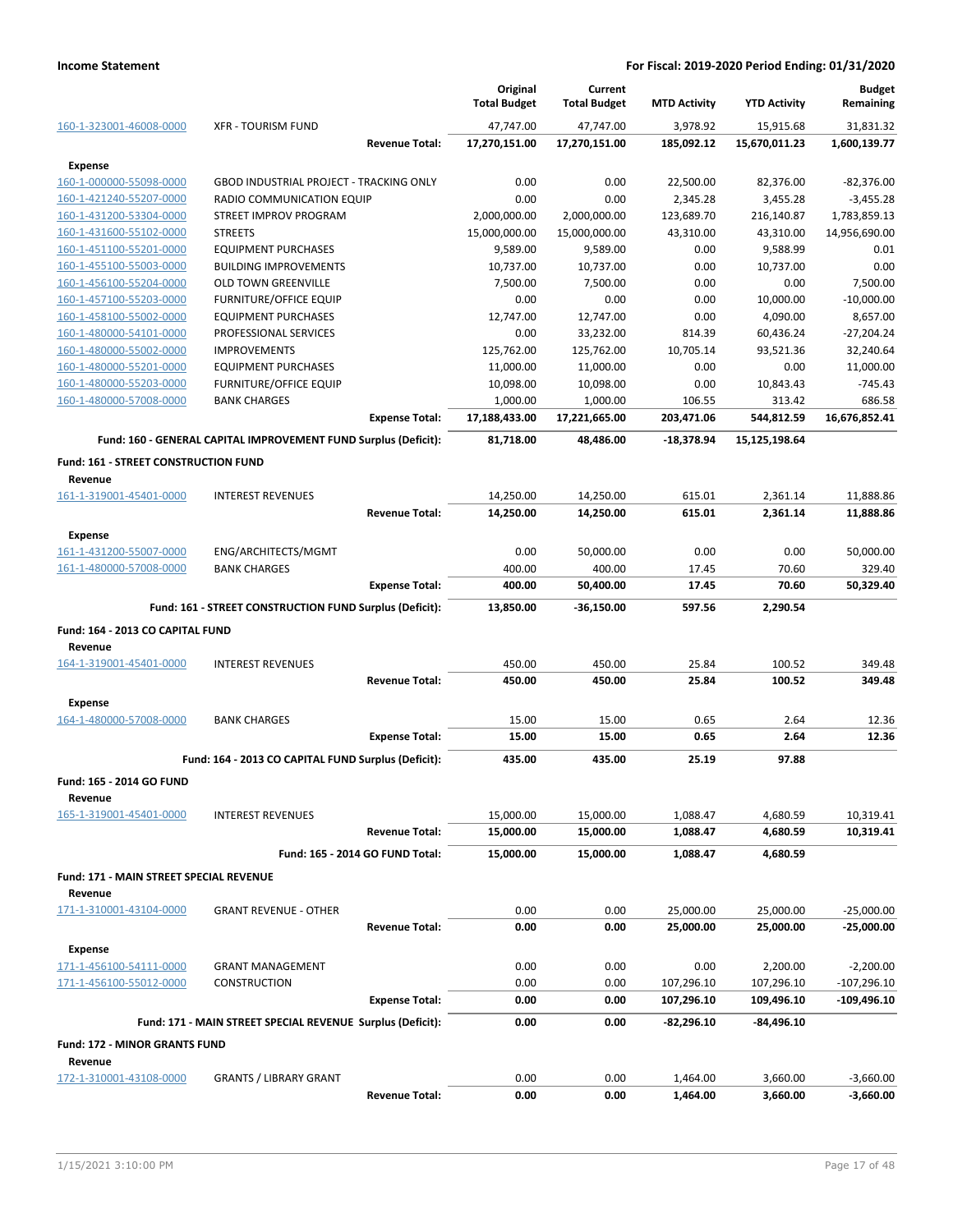|                                                    |                                                           | Original<br><b>Total Budget</b> | Current<br><b>Total Budget</b> | <b>MTD Activity</b> | <b>YTD Activity</b>    | <b>Budget</b><br>Remaining   |
|----------------------------------------------------|-----------------------------------------------------------|---------------------------------|--------------------------------|---------------------|------------------------|------------------------------|
| <b>Expense</b>                                     |                                                           |                                 |                                |                     |                        |                              |
| 172-1-455100-52402-0000                            | <b>BASIC PROGRAM EXPENSE</b><br><b>Expense Total:</b>     | 0.00<br>0.00                    | 0.00<br>0.00                   | 405.36<br>405.36    | 711.25<br>711.25       | $-711.25$<br>$-711.25$       |
|                                                    |                                                           |                                 |                                |                     |                        |                              |
|                                                    | Fund: 172 - MINOR GRANTS FUND Surplus (Deficit):          | 0.00                            | 0.00                           | 1,058.64            | 2,948.75               |                              |
| Fund: 175 - JUSTICE ASSISTANCE GRANT - JAG         |                                                           |                                 |                                |                     |                        |                              |
| Revenue                                            |                                                           |                                 |                                |                     |                        |                              |
| 175-1-310001-43102-0000                            | <b>GRANTS / GRANT REVENUE</b><br><b>Revenue Total:</b>    | 0.00<br>0.00                    | 0.00<br>0.00                   | 0.00<br>0.00        | 11,553.00<br>11,553.00 | $-11,553.00$<br>$-11,553.00$ |
|                                                    |                                                           |                                 |                                |                     |                        |                              |
|                                                    | Fund: 175 - JUSTICE ASSISTANCE GRANT - JAG Total:         | 0.00                            | 0.00                           | 0.00                | 11,553.00              |                              |
| Fund: 200 - WATER / WASTEWATER FUND                |                                                           |                                 |                                |                     |                        |                              |
| Revenue                                            |                                                           |                                 |                                |                     |                        |                              |
| 200-2-318003-42304-0000                            | <b>BACKFLOW INSPECTION FEES</b>                           | 6,674.00                        | 6,674.00                       | 1,530.35            | 1,530.35               | 5,143.65                     |
| 200-2-318003-44302-0000                            | WATER REVENUES / SERVICE CHARGES                          | 105,000.00                      | 105,000.00                     | 8,604.30            | 58,442.05              | 46,557.95                    |
| 200-2-318003-44305-0000                            | LATE CHARGES - WATER                                      | 42,000.00                       | 42,000.00                      | 3,728.46            | 17,921.10              | 24,078.90                    |
| 200-2-318003-44312-0000<br>200-2-318003-45103-0000 | <b>METER TAMPERING</b><br><b>GEUS RAW WATER CONSUMPTN</b> | 3,075.00<br>88,000.00           | 3,075.00                       | 0.00                | 125.00                 | 2,950.00<br>88,000.00        |
| 200-2-318004-42303-0000                            | <b>WASTE HAULER PERMITS</b>                               | 4,523.00                        | 88,000.00<br>4,523.00          | 0.00<br>150.00      | 0.00<br>1,050.00       | 3,473.00                     |
| 200-2-318004-44307-0000                            | <b>NEW SERVICES - SEWER</b>                               | 5,769.00                        | 5,769.00                       | 0.00                | 0.00                   | 5,769.00                     |
| 200-2-318004-44309-0000                            | SEWER REVENUES / SERVICE CHARGES                          | 44,446.00                       | 44,446.00                      | 3,901.53            | 16,441.75              | 28,004.25                    |
| 200-2-318004-44310-0000                            | LATE CHARGES - SEWER                                      | 39,760.00                       | 39,760.00                      | 4,220.03            | 17,271.27              | 22,488.73                    |
| 200-2-318004-44318-0000                            | LATE CHARGES - WASTEHAULERS                               | 4,185.00                        | 4,185.00                       | 798.75              | 1,289.55               | 2,895.45                     |
| 200-2-318004-45106-0000                            | L-3 COMM COD DISCHARGE                                    | 126,360.00                      | 126,360.00                     | 10,530.00           | 42,120.00              | 84,240.00                    |
| 200-2-318004-45201-0000                            | SEWER REV/ SEWER HAULER FEES                              | 416,486.00                      | 416,486.00                     | 0.00                | 0.00                   | 416,486.00                   |
| 200-2-319003-45101-0000                            | WATER REVENUES / METERED SALES                            | 7,035,000.00                    | 7,035,000.00                   | 483,464.86          | 2,341,802.12           | 4,693,197.88                 |
| 200-2-319004-45104-0000                            | SEWER COLLECTION FEES                                     | 6,314,917.00                    | 6,314,917.00                   | 478,158.09          | 2,090,351.80           | 4,224,565.20                 |
| 200-2-319004-45105-0000                            | SEWER REVENUES / EPA REVENUE                              | 0.00                            | 0.00                           | 20.49               | 100.90                 | $-100.90$                    |
| 200-2-320003-45305-0000                            | <b>AUCTION PROCEEDS</b>                                   | 5,000.00                        | 5,000.00                       | 0.00                | 0.00                   | 5,000.00                     |
| 200-2-320003-45401-0000                            | <b>INTEREST REVENUES</b>                                  | 85,915.00                       | 85,915.00                      | 2,763.93            | 21,014.66              | 64,900.34                    |
| 200-2-320003-45601-0000                            | MISCELLANEOUS REVENUES                                    | 1,000.00                        | 1,000.00                       | 0.00                | 0.00                   | 1,000.00                     |
| 200-2-323001-58013-0000                            | <b>XFR - TOURISM FUND</b>                                 | 45,000.00                       | 45,000.00                      | 3,750.00            | 15,000.00              | 30,000.00                    |
|                                                    | <b>Revenue Total:</b>                                     | 14,373,110.00                   | 14,373,110.00                  | 1,001,620.79        | 4,624,460.55           | 9,748,649.45                 |
| <b>Expense</b>                                     |                                                           |                                 |                                |                     |                        |                              |
| 200-2-436100-51001-0000                            | REGULAR SALARIES                                          | 75,085.13                       | 75,085.13                      | 5,839.20            | 26,383.63              | 48,701.50                    |
| 200-2-436100-51020-0000                            | <b>OVERTIME</b>                                           | 301.56                          | 301.56                         | 368.05              | 999.13                 | $-697.57$                    |
| 200-2-436100-51021-0000                            | LONGEVITY                                                 | 2,248.00                        | 2,248.00                       | 0.00                | 1,164.00               | 1,084.00                     |
| 200-2-436100-51101-0000                            | <b>CERTIFICATION PAY</b>                                  | 600.00                          | 600.00                         | 92.32               | 415.44                 | 184.56                       |
| 200-2-436100-51117-0000                            | <b>CELL PHONE ALLOWANCE</b>                               | 780.00                          | 780.00                         | 60.00               | 256.61                 | 523.39                       |
| 200-2-436100-51201-0000                            | <b>FICA</b>                                               | 4,898.91                        | 4,898.91                       | 391.96              | 1,793.11               | 3,105.80                     |
| 200-2-436100-51202-0000                            | MEDICARE                                                  | 1,145.71                        | 1,145.71                       | 91.67               | 419.37                 | 726.34                       |
| 200-2-436100-51203-0000                            | <b>HEALTH INSURANCE</b>                                   | 21,982.00                       | 21,982.00                      | 1,831.83            | 7,327.32               | 14,654.68                    |
| 200-2-436100-51204-0000                            | <b>WORKERS COMPENSATION</b>                               | 1,059.93                        | 1,059.93                       | 88.40               | 353.60                 | 706.33                       |
| 200-2-436100-51205-0000                            | <b>STATE UNEMPLOYMENT</b>                                 | 128.70                          | 128.70                         | 6.36                | 6.36                   | 122.34                       |
| 200-2-436100-51301-0000                            | <b>TMRS</b>                                               | 8,989.63                        | 8,989.63                       | 715.45              | 3,243.68               | 5,745.95                     |
| 200-2-436100-52001-0000                            | <b>OFFICE SUPPLIES</b>                                    | 750.00                          | 750.00                         | 0.00                | 126.68                 | 623.32                       |
| 200-2-436100-52002-0000                            | POSTAGE / FREIGHT                                         | 7,500.00                        | 7,500.00                       | 0.00                | 0.00                   | 7,500.00                     |
| 200-2-436100-52201-0000                            | MINOR TOOLS & EQUIPMENT                                   | 750.00                          | 750.00                         | 0.00                | 224.16                 | 525.84                       |
| 200-2-436100-52305-0000                            | PUBLIC EDUCATION                                          | 3,600.00                        | 3,600.00                       | 0.00                | 0.00                   | 3,600.00                     |
| 200-2-436100-53402-0000                            | <b>BUILDING MAINTENANCE</b>                               | 1,000.00                        | 1,000.00                       | 0.00                | 576.89                 | 423.11                       |
| 200-2-436100-54001-0000                            | <b>TELEPHONE CHARGES</b>                                  | 915.47                          | 915.47                         | 80.19               | 320.80                 | 594.67                       |
| 200-2-436100-54002-0000                            | <b>UTILITY CHARGES</b>                                    | 33,990.56                       | 33,990.56                      | 3,242.32            | 11,611.71              | 22,378.85                    |
| 200-2-436100-54101-0000                            | PROFESSIONAL SERVICES                                     | 2,000.00                        | 2,000.00                       | 0.00                | 0.00                   | 2,000.00                     |
| 200-2-436100-54201-0000                            | MEMBERSHIPS & SUBSCRIPTIONS                               | 350.00                          | 350.00                         | 0.00                | 0.00                   | 350.00                       |
| 200-2-436200-51001-0000                            | <b>REGULAR SALARIES</b>                                   | 390,920.55                      | 390,920.55                     | 30,150.65           | 133,437.48             | 257,483.07                   |
| 200-2-436200-51020-0000                            | <b>OVERTIME</b>                                           | 17,493.00                       | 17,493.00                      | 4,185.63            | 12,252.32              | 5,240.68                     |
| 200-2-436200-51021-0000                            | LONGEVITY                                                 | 4,398.00                        | 4,398.00                       | 0.00                | 3,990.00               | 408.00                       |
| 200-2-436200-51101-0000                            | <b>CERTIFICATION PAY</b>                                  | 3,000.00                        | 3,000.00                       | 230.78              | 1,038.51               | 1,961.49                     |
| 200-2-436200-51117-0000                            | <b>CELL PHONE ALLOWANCE</b>                               | 780.00                          | 780.00                         | 60.00               | 256.61                 | 523.39                       |
| 200-2-436200-51201-0000                            | <b>FICA</b>                                               | 25,828.68                       | 25,828.68                      | 2,005.74            | 8,757.17               | 17,071.51                    |
|                                                    |                                                           |                                 |                                |                     |                        |                              |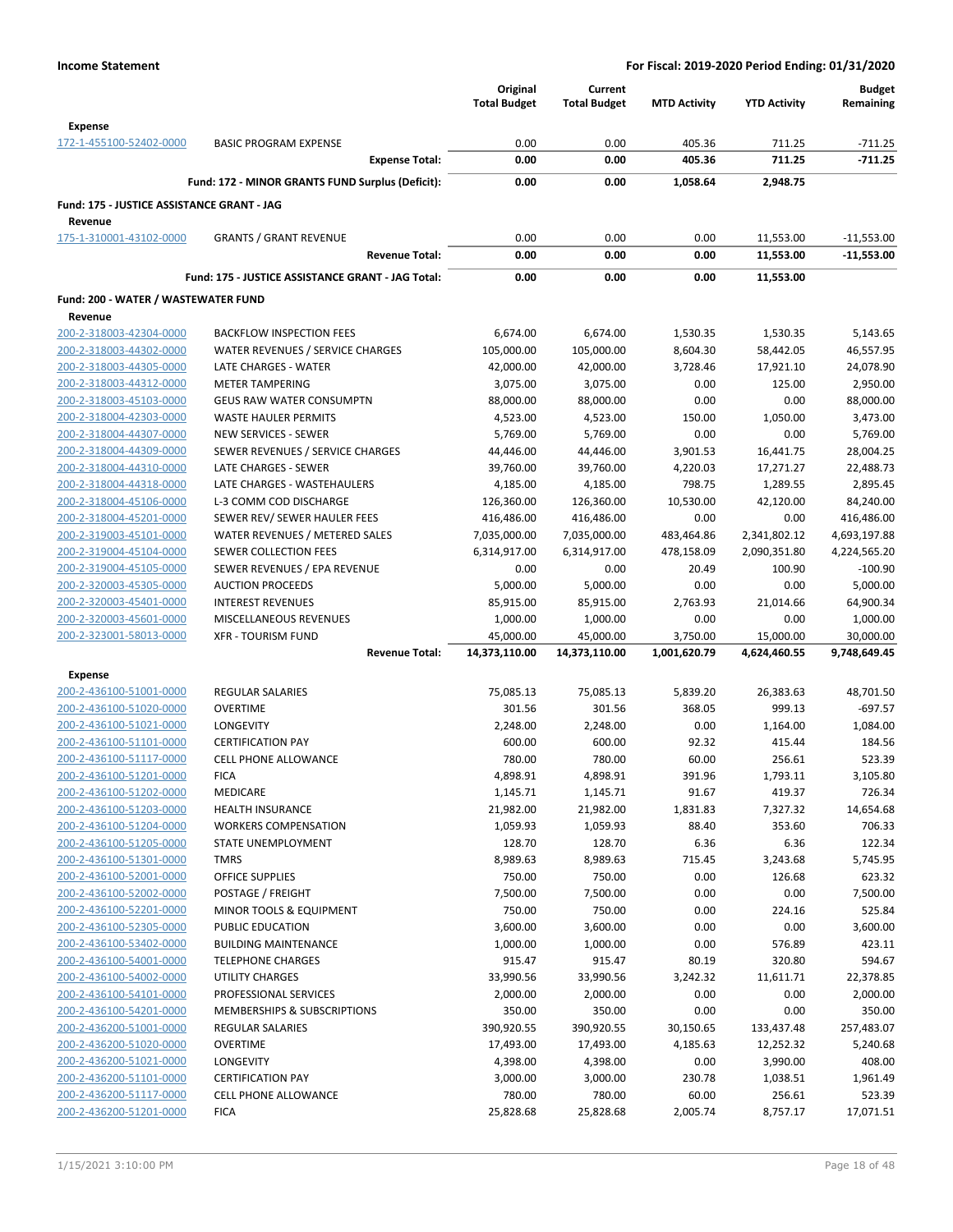|                         |                                      | Original<br><b>Total Budget</b> | Current<br><b>Total Budget</b> | <b>MTD Activity</b> | <b>YTD Activity</b> | Budget<br>Remaining |
|-------------------------|--------------------------------------|---------------------------------|--------------------------------|---------------------|---------------------|---------------------|
| 200-2-436200-51202-0000 | <b>MEDICARE</b>                      | 6,040.58                        | 6,040.58                       | 469.09              | 2,048.08            | 3,992.50            |
| 200-2-436200-51203-0000 | <b>HEALTH INSURANCE</b>              | 98,919.00                       | 98,919.00                      | 8,243.25            | 32,973.00           | 65,946.00           |
| 200-2-436200-51204-0000 | <b>WORKERS COMPENSATION</b>          | 12,285.78                       | 12,285.78                      | 998.35              | 3,993.40            | 8,292.38            |
| 200-2-436200-51205-0000 | STATE UNEMPLOYMENT                   | 643.50                          | 643.50                         | 34.63               | 35.13               | 608.37              |
| 200-2-436200-51301-0000 | <b>TMRS</b>                          | 45,535.76                       | 45,535.76                      | 3,834.81            | 16,647.17           | 28,888.59           |
| 200-2-436200-52001-0000 | OFFICE SUPPLIES                      | 541.00                          | 541.00                         | 0.00                | 207.38              | 333.62              |
| 200-2-436200-52002-0000 | POSTAGE / FREIGHT                    | 800.00                          | 800.00                         | 10.46               | 16.90               | 783.10              |
| 200-2-436200-52101-0000 | <b>JANITORIAL SUPPLIES</b>           | 956.00                          | 956.00                         | 0.00                | 0.00                | 956.00              |
| 200-2-436200-52104-0000 | <b>WEARING APPAREL</b>               | 6,500.00                        | 6,500.00                       | 717.33              | 1,851.40            | 4,648.60            |
| 200-2-436200-52105-0000 | <b>LABORATORY</b>                    | 14,405.00                       | 14,405.00                      | 1,388.74            | 3,860.61            | 10,544.39           |
| 200-2-436200-52106-0000 | <b>CHEMICAL SUPPLIES</b>             | 320,950.00                      | 320,950.00                     | 26,013.79           | 81,368.12           | 239,581.88          |
| 200-2-436200-52201-0000 | MINOR TOOLS & EQUIPMENT              | 1,490.00                        | 8,312.43                       | 1,221.62            | 2,009.84            | 6,302.59            |
| 200-2-436200-52202-0000 | <b>MECHANICAL SUPPLIES</b>           | 1,552.00                        | 1,552.00                       | 0.00                | 0.00                | 1,552.00            |
| 200-2-436200-52203-0000 | <b>MOTOR VEHICLE FUEL</b>            | 4,965.15                        | 4,965.15                       | 399.63              | 1,492.04            | 3,473.11            |
| 200-2-436200-52301-0000 | <b>SAFETY SUPPLIES</b>               | 0.00                            | 0.00                           | 23,935.30           | 24,163.99           | $-24,163.99$        |
| 200-2-436200-53201-0000 | FURNITURE & OFFICE EQUIPMENT         | 500.00                          | 500.00                         | 0.00                | 0.00                | 500.00              |
| 200-2-436200-53202-0000 | MACHINE, TOOLS & IMPLMNTS            | 5,236.00                        | 5,236.00                       | 0.00                | 470.54              | 4,765.46            |
| 200-2-436200-53203-0000 | <b>INSTRUMENTS &amp; APPARATUS</b>   | 6,553.00                        | 6,553.00                       | 0.00                | 0.00                | 6,553.00            |
| 200-2-436200-53205-0000 | <b>MOTOR VEHICLES</b>                | 1,580.00                        | 1,580.00                       | 0.00                | 0.00                | 1,580.00            |
| 200-2-436200-53310-0000 | RESVRS/STRG TANKS/ST PIPE            | 20,020.00                       | 13,197.57                      | 475.00              | 732.60              | 12,464.97           |
| 200-2-436200-53402-0000 | <b>BUILDING MAINTENANCE</b>          | 1,910.00                        | 1,910.00                       | 100.86              | 158.16              | 1,751.84            |
| 200-2-436200-53403-0000 | <b>HEATING &amp; COOLING SYSTEMS</b> | 3,381.00                        | 3,381.00                       | 0.00                | 39.98               | 3,341.02            |
| 200-2-436200-53404-0000 | STRUCTURES / EXTERIOR STRUCTURES     | 500.00                          | 500.00                         | 0.00                | 110.81              | 389.19              |
| 200-2-436200-53605-0000 | STRUCTURES / FILTRATION PLANT        | 37,075.00                       | 37,075.00                      | 9,846.51            | 21,040.47           | 16,034.53           |
| 200-2-436200-53606-0000 | <b>MAINT - GROUNDS</b>               | 340.00                          | 340.00                         | 0.00                | 0.00                | 340.00              |
| 200-2-436200-54001-0000 | <b>TELEPHONE CHARGES</b>             | 15,783.78                       | 15,783.78                      | 1,024.84            | 3,401.03            | 12,382.75           |
| 200-2-436200-54002-0000 | <b>UTILITY CHARGES</b>               | 459,761.22                      | 459,761.22                     | 39,844.51           | 136,848.14          | 322,913.08          |
| 200-2-436200-54201-0000 | MEMBERSHIPS & SUBSCRIPTIONS          | 1,201.00                        | 1,201.00                       | 0.00                | 0.00                | 1,201.00            |
| 200-2-436200-54208-0000 | <b>LABORATORY WORK</b>               | 56,875.00                       | 56,875.00                      | 3,406.25            | 9,682.15            | 47,192.85           |
| 200-2-436200-54212-0000 | <b>PRINTING</b>                      | 850.00                          | 850.00                         | 0.00                | 0.00                | 850.00              |
| 200-2-436200-54214-0000 | <b>TRAVEL &amp; TRAINING</b>         | 5,602.00                        | 5,602.00                       | 0.00                | 586.00              | 5,016.00            |
| 200-2-436200-54219-0000 | SABINE RIVER AUTHORITY               | 1,049,386.00                    | 1,049,386.00                   | 88,148.50           | 352,594.00          | 696,792.00          |
| 200-2-436200-54410-0000 | PERMITS/FEES                         | 26,000.00                       | 26,000.00                      | 0.00                | 25,793.60           | 206.40              |
| 200-2-436300-51001-0000 | REGULAR SALARIES                     | 560,867.24                      | 560,867.24                     | 47,166.36           | 198,681.56          | 362,185.68          |
| 200-2-436300-51020-0000 | <b>OVERTIME</b>                      | 56,500.47                       | 56,500.47                      | 6,555.01            | 47,122.77           | 9,377.70            |
| 200-2-436300-51021-0000 | LONGEVITY                            | 5,360.00                        | 5,360.00                       | 0.00                | 4,346.00            | 1,014.00            |
| 200-2-436300-51101-0000 | <b>CERTIFICATION PAY</b>             | 600.00                          | 600.00                         | 46.16               | 207.72              | 392.28              |
| 200-2-436300-51117-0000 | <b>CELL PHONE ALLOWANCE</b>          | 2,520.00                        | 2,520.00                       | 90.00               | 384.46              | 2,135.54            |
| 200-2-436300-51201-0000 | <b>FICA</b>                          | 38,802.74                       | 38,802.74                      | 3,106.85            | 14,848.55           | 23,954.19           |
| 200-2-436300-51202-0000 | MEDICARE                             | 9,074.84                        | 9,074.84                       | 726.60              | 3,472.63            | 5,602.21            |
| 200-2-436300-51203-0000 | <b>HEALTH INSURANCE</b>              | 186,847.00                      | 186,847.00                     | 15,570.58           | 62,282.32           | 124,564.68          |
| 200-2-436300-51204-0000 | <b>WORKERS COMPENSATION</b>          | 18,119.21                       | 18,119.21                      | 1,523.17            | 6,092.68            | 12,026.53           |
| 200-2-436300-51205-0000 | STATE UNEMPLOYMENT                   | 1,126.13                        | 1,126.13                       | 53.86               | 76.71               | 1,049.42            |
| 200-2-436300-51301-0000 | <b>TMRS</b>                          | 70,110.93                       | 70,110.93                      | 6,058.99            | 27,809.49           | 42,301.44           |
| 200-2-436300-51401-0000 | <b>CONTRA - SALARIES</b>             | 0.00                            | 0.00                           | 0.00                | $-1,980.93$         | 1,980.93            |
| 200-2-436300-52001-0000 | OFFICE SUPPLIES                      | 300.00                          | 300.00                         | 5.32                | 139.72              | 160.28              |
| 200-2-436300-52002-0000 | POSTAGE / FREIGHT                    | 50.00                           | 50.00                          | 0.00                | 0.00                | 50.00               |
| 200-2-436300-52005-0000 | PRINTED MATERIALS                    | 100.00                          | 100.00                         | 0.00                | 0.00                | 100.00              |
| 200-2-436300-52103-0000 | <b>MEETING SUPPLIES</b>              | 0.00                            | 0.00                           | 0.00                | 90.87               | $-90.87$            |
| 200-2-436300-52104-0000 | <b>WEARING APPAREL</b>               | 15,000.00                       | 15,000.00                      | 1,760.38            | 6,836.79            | 8,163.21            |
| 200-2-436300-52106-0000 | <b>CHEMICAL SUPPLIES</b>             | 500.00                          | 500.00                         | 0.00                | 0.00                | 500.00              |
| 200-2-436300-52201-0000 | MINOR TOOLS & EQUIPMENT              | 11,926.00                       | 11,926.00                      | 1,329.53            | 1,983.45            | 9,942.55            |
| 200-2-436300-52203-0000 | <b>MOTOR VEHICLE FUEL</b>            | 31,020.47                       | 31,020.47                      | 4,148.49            | 13,059.31           | 17,961.16           |
| 200-2-436300-52303-0000 | <b>TRAINING SUPPLIES</b>             | 300.00                          | 300.00                         | 0.00                | 0.00                | 300.00              |
| 200-2-436300-53201-0000 | FURNITURE & OFFICE EQUIPMENT         | 96.00                           | 96.00                          | 0.00                | 0.00                | 96.00               |
| 200-2-436300-53202-0000 | MACHINE, TOOLS & IMPLMNTS            | 4,998.00                        | 4,998.00                       | 312.96              | 1,967.06            | 3,030.94            |
| 200-2-436300-53205-0000 | <b>MOTOR VEHICLES</b>                | 18,000.00                       | 18,000.00                      | 1,664.58            | 9,888.40            | 8,111.60            |
| 200-2-436300-53207-0000 | RADIO/COMMUNICATIONS                 | 4,484.00                        | 4,484.00                       | 0.00                | 4,470.00            | 14.00               |
| 200-2-436300-53210-0000 | <b>FIRE HYDRANTS</b>                 | 8,000.00                        | 8,000.00                       | 456.96              | 456.96              |                     |
|                         |                                      |                                 |                                |                     |                     | 7,543.04            |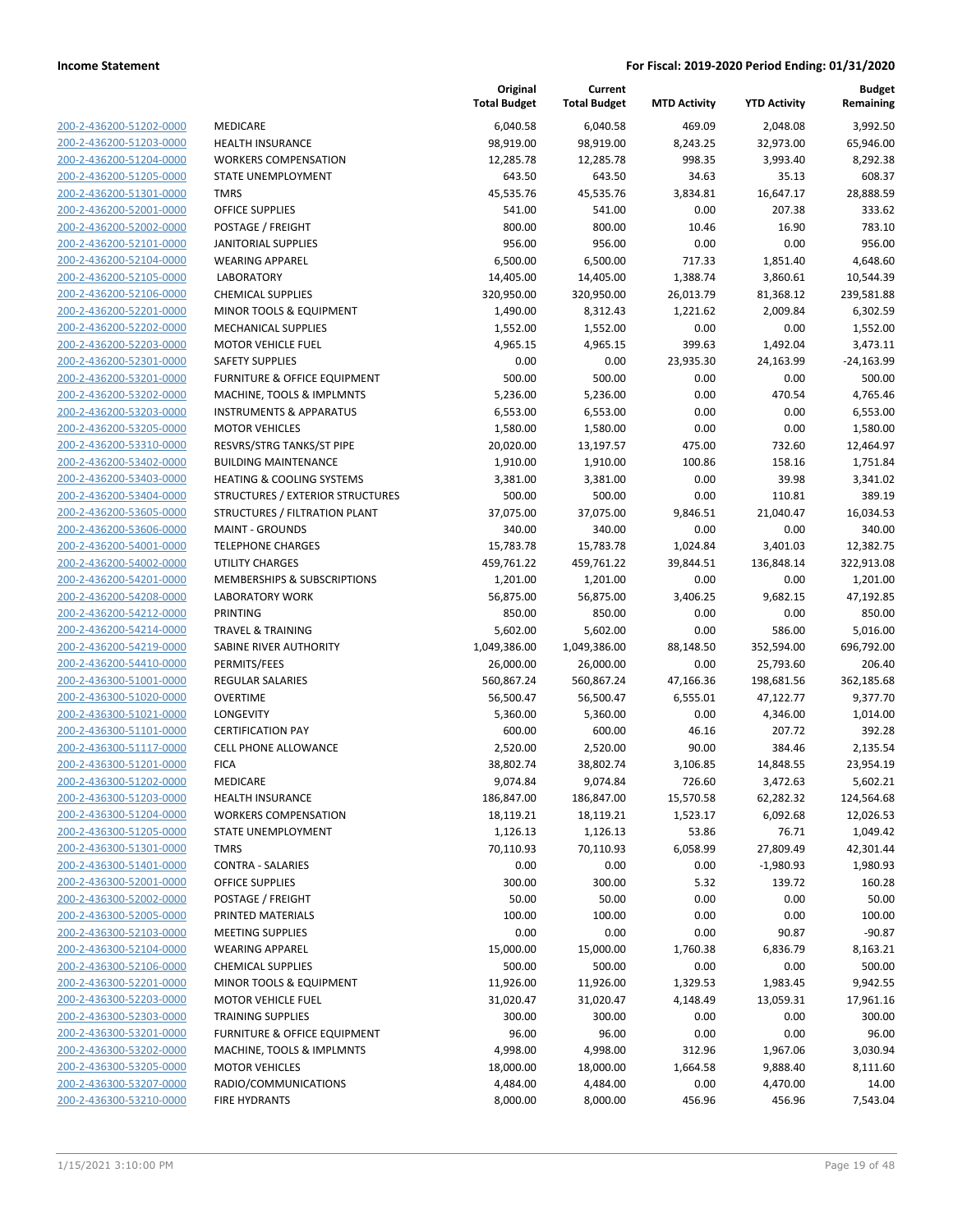| 200-2-436300-53211-0000                            | ľ                             |
|----------------------------------------------------|-------------------------------|
| 200-2-436300-53306-0000                            |                               |
| 200-2-436300-54001-0000                            | ٦                             |
| 200-2-436300-54201-0000                            | ľ                             |
| 200-2-436300-54214-0000                            | J                             |
| 200-2-437200-51001-0000                            | f                             |
| 200-2-437200-51020-0000                            | $\overline{\mathbf{C}}$       |
| 200-2-437200-51021-0000                            | l                             |
| 200-2-437200-51101-0000                            | O                             |
| 200-2-437200-51117-0000                            | $\overline{\phantom{a}}$      |
| 200-2-437200-51201-0000                            | F                             |
| 200-2-437200-51202-0000                            | ľ                             |
| 200-2-437200-51203-0000                            | ł                             |
| 200-2-437200-51204-0000                            | ١                             |
| 200-2-437200-51205-0000                            | S                             |
| 200-2-437200-51301-0000                            | J                             |
| 200-2-437200-52001-0000                            | $\overline{\mathbf{C}}$       |
|                                                    | ľ                             |
| 200-2-437200-52103-0000                            |                               |
| 200-2-437200-52104-0000<br>200-2-437200-52106-0000 | ١<br>$\overline{\phantom{a}}$ |
|                                                    |                               |
| 200-2-437200-52107-0000                            | E                             |
| 200-2-437200-52201-0000                            | ľ                             |
| 200-2-437200-52203-0000                            | ľ                             |
| 200-2-437200-52303-0000                            | ٦                             |
| 200-2-437200-53202-0000                            | ľ                             |
| 200-2-437200-53205-0000                            | ľ                             |
| 200-2-437200-53207-0000                            | F                             |
| 200-2-437200-53309-0000                            | S                             |
| 200-2-437200-53311-0000                            | l                             |
| 200-2-437200-54001-0000                            | J                             |
| 200-2-437200-54002-0000                            | ι                             |
| 200-2-437200-54214-0000                            | Ī                             |
| 200-2-437300-51001-0000                            | f                             |
| 200-2-437300-51020-0000                            | $\overline{\mathbf{C}}$       |
| 200-2-437300-51021-0000                            | l                             |
| 200-2-437300-51101-0000                            | O                             |
| 200-2-437300-51117-0000                            | O                             |
| 200-2-437300-51201-0000                            | f                             |
| 200-2-437300-51202-0000                            | ľ                             |
| 200-2-437300-51203-0000                            | ŀ                             |
| 200-2-437300-51204-0000                            | ١                             |
| 200-2-437300-51205-0000                            | ؟                             |
| 200-2-437300-51301-0000                            | ٦                             |
| 200-2-437300-51401-0000                            | (                             |
| 200-2-437300-52001-0000                            | O                             |
| 200-2-437300-52002-0000                            | F                             |
| 200-2-437300-52005-0000                            | F                             |
| 200-2-437300-52101-0000                            | J                             |
| 200-2-437300-52104-0000                            | ١                             |
| 200-2-437300-52105-0000                            | l                             |
| 200-2-437300-52106-0000                            | (                             |
| 200-2-437300-52107-0000                            | E                             |
| <u>200-2-437300-52201-0000</u>                     | ľ                             |
| 200-2-437300-52202-0000                            | ľ                             |
| 200-2-437300-52203-0000                            | ľ                             |
| 200-2-437300-52301-0000                            |                               |
| 200-2-437300-53202-0000                            | ľ                             |
| 200-2-437300-53203-0000                            | ı                             |
| 200-2-437300-53205-0000                            | ľ                             |
|                                                    |                               |
|                                                    |                               |

|                         |                                    | Original<br><b>Total Budget</b> | Current<br><b>Total Budget</b> | <b>MTD Activity</b> | <b>YTD Activity</b> | <b>Budget</b><br>Remaining |
|-------------------------|------------------------------------|---------------------------------|--------------------------------|---------------------|---------------------|----------------------------|
| 200-2-436300-53211-0000 | <b>METERS &amp; SETTINGS</b>       | 70,000.00                       | 70,000.00                      | 30,359.11           | 55,024.35           | 14,975.65                  |
| 200-2-436300-53306-0000 | <b>WATER MAINS</b>                 | 165,000.00                      | 165,000.00                     | 12,480.08           | 52,414.91           | 112,585.09                 |
| 200-2-436300-54001-0000 | <b>TELEPHONE CHARGES</b>           | 1,740.25                        | 1,740.25                       | 182.53              | 374.40              | 1,365.85                   |
| 200-2-436300-54201-0000 | MEMBERSHIPS & SUBSCRIPTIONS        | 0.00                            | 0.00                           | 370.10              | 370.10              | $-370.10$                  |
| 200-2-436300-54214-0000 | TRAVEL & TRAINING                  | 3,985.00                        | 3,985.00                       | 0.00                | 1,098.00            | 2,887.00                   |
| 200-2-437200-51001-0000 | REGULAR SALARIES                   | 394,347.10                      | 394,347.10                     | 28,844.50           | 133,569.66          | 260,777.44                 |
| 200-2-437200-51020-0000 | <b>OVERTIME</b>                    | 59,012.70                       | 59,012.70                      | 4,222.45            | 28,735.69           | 30,277.01                  |
| 200-2-437200-51021-0000 | LONGEVITY                          | 15,298.00                       | 15,298.00                      | 0.00                | 14,842.00           | 456.00                     |
| 200-2-437200-51101-0000 | <b>CERTIFICATION PAY</b>           | 1,200.00                        | 1,200.00                       | 92.30               | 415.35              | 784.65                     |
| 200-2-437200-51117-0000 | <b>CELL PHONE ALLOWANCE</b>        | 2,340.00                        | 2,340.00                       | 150.00              | 640.60              | 1,699.40                   |
| 200-2-437200-51201-0000 | <b>FICA</b>                        | 29,276.26                       | 29,276.26                      | 1,954.48            | 10,695.40           | 18,580.86                  |
| 200-2-437200-51202-0000 | MEDICARE                           | 6,846.87                        | 6,846.87                       | 457.10              | 2,501.35            | 4,345.52                   |
| 200-2-437200-51203-0000 | <b>HEALTH INSURANCE</b>            | 115,405.50                      | 115,405.50                     | 9,617.13            | 38,468.52           | 76,936.98                  |
| 200-2-437200-51204-0000 | <b>WORKERS COMPENSATION</b>        | 9,731.05                        | 9,731.05                       | 817.56              | 3,270.24            | 6,460.81                   |
| 200-2-437200-51205-0000 | STATE UNEMPLOYMENT                 | 675.68                          | 675.68                         | 33.31               | 40.97               | 634.71                     |
| 200-2-437200-51301-0000 | <b>TMRS</b>                        | 52,897.96                       | 52,897.96                      | 3,747.29            | 19,747.67           | 33,150.29                  |
| 200-2-437200-52001-0000 | <b>OFFICE SUPPLIES</b>             | 0.00                            | 0.00                           | 0.00                | 176.15              | $-176.15$                  |
| 200-2-437200-52103-0000 | <b>MEETING SUPPLIES</b>            | 300.00                          | 300.00                         | 0.00                | 0.00                | 300.00                     |
| 200-2-437200-52104-0000 | <b>WEARING APPAREL</b>             | 15,000.00                       | 15,000.00                      | 373.92              | 4,521.10            | 10,478.90                  |
| 200-2-437200-52106-0000 | <b>CHEMICAL SUPPLIES</b>           | 2,400.00                        | 2,400.00                       | 0.00                | 0.00                | 2,400.00                   |
| 200-2-437200-52107-0000 | <b>BOTANICAL SUPPLIES</b>          | 390.00                          | 390.00                         | 0.00                | 0.00                | 390.00                     |
| 200-2-437200-52201-0000 | MINOR TOOLS & EQUIPMENT            | 10,995.00                       | 10,995.00                      | 446.44              | 665.64              | 10,329.36                  |
| 200-2-437200-52203-0000 | <b>MOTOR VEHICLE FUEL</b>          | 19,741.35                       | 19,741.35                      | 1,991.92            | 6,006.45            | 13,734.90                  |
| 200-2-437200-52303-0000 | <b>TRAINING SUPPLIES</b>           | 275.00                          | 275.00                         | 0.00                | 0.00                | 275.00                     |
| 200-2-437200-53202-0000 | MACHINE, TOOLS & IMPLMNTS          | 4,963.00                        | 4,963.00                       | 0.00                | 560.00              | 4,403.00                   |
| 200-2-437200-53205-0000 | <b>MOTOR VEHICLES</b>              | 13,000.00                       | 13,000.00                      | 2,027.92            | 8,442.13            | 4,557.87                   |
| 200-2-437200-53207-0000 | RADIO/COMMUNICATIONS               | 3,000.00                        | 3,000.00                       | 0.00                | 3,000.00            | 0.00                       |
| 200-2-437200-53309-0000 | SANITARY SEWER & TCEQ SSO          | 84,998.87                       | 84,998.87                      | 5,922.70            | 20,085.27           | 64,913.60                  |
| 200-2-437200-53311-0000 | <b>LIFT STATIONS</b>               | 22,490.00                       | 22,490.00                      | 0.00                | 14.90               | 22,475.10                  |
| 200-2-437200-54001-0000 | <b>TELEPHONE CHARGES</b>           | 5,000.00                        | 5,000.00                       | 378.27              | 2,192.06            | 2,807.94                   |
| 200-2-437200-54002-0000 | <b>UTILITY CHARGES</b>             | 29,706.99                       | 29,706.99                      | 2,314.20            | 12,055.91           | 17,651.08                  |
| 200-2-437200-54214-0000 | <b>TRAVEL &amp; TRAINING</b>       | 2,800.00                        | 2,800.00                       | 0.00                | 0.00                | 2,800.00                   |
| 200-2-437300-51001-0000 | REGULAR SALARIES                   | 517.77                          | 517,377.62                     | 41,146.92           | 183,123.47          | 334,254.15                 |
| 200-2-437300-51020-0000 | <b>OVERTIME</b>                    | 41,777.41                       | 41,777.41                      | 4,353.91            | 14,121.06           | 27,656.35                  |
| 200-2-437300-51021-0000 | LONGEVITY                          | 12,838.00                       | 12,838.00                      | 0.00                | 12,790.00           | 48.00                      |
| 200-2-437300-51101-0000 | <b>CERTIFICATION PAY</b>           | 6,600.00                        | 6,600.00                       | 553.86              | 2,492.37            | 4,107.63                   |
| 200-2-437300-51117-0000 | CELL PHONE ALLOWANCE               | 1,644.00                        | 1,644.00                       | 60.00               | 256.61              | 1,387.39                   |
| 200-2-437300-51201-0000 | <b>FICA</b>                        | 35,974.70                       | 35,974.70                      | 2,706.23            | 12,566.71           | 23,407.99                  |
| 200-2-437300-51202-0000 | MEDICARE                           | 8,413.44                        | 8,413.44                       | 632.91              | 2,939.00            | 5,474.44                   |
| 200-2-437300-51203-0000 | <b>HEALTH INSURANCE</b>            | 131,892.00                      | 131,892.00                     | 10,991.00           | 43,964.00           | 87,928.00                  |
| 200-2-437300-51204-0000 | <b>WORKERS COMPENSATION</b>        | 11,898.11                       | 11,898.11                      | 1,068.69            | 4,274.76            | 7,623.35                   |
| 200-2-437300-51205-0000 | STATE UNEMPLOYMENT                 | 772.20                          | 772.20                         | 46.12               | 46.12               | 726.08                     |
| 200-2-437300-51301-0000 | <b>TMRS</b>                        | 65,001.05                       | 65,001.05                      | 5,187.91            | 23,621.48           | 41,379.57                  |
| 200-2-437300-51401-0000 | <b>CONTRA - SALARIES</b>           | 0.00                            | 0.00                           | $-20.20$            | $-533.30$           | 533.30                     |
| 200-2-437300-52001-0000 | OFFICE SUPPLIES                    | 600.00                          | 600.00                         | 104.99              | 291.86              | 308.14                     |
| 200-2-437300-52002-0000 | POSTAGE / FREIGHT                  | 600.00                          | 600.00                         | 24.85               | 363.25              | 236.75                     |
| 200-2-437300-52005-0000 | PRINTED MATERIALS                  | 1,280.00                        | 1,280.00                       | 0.00                | 0.00                | 1,280.00                   |
| 200-2-437300-52101-0000 | <b>JANITORIAL SUPPLIES</b>         | 1,650.00                        | 1,650.00                       | 0.00                | 23.00               | 1,627.00                   |
| 200-2-437300-52104-0000 | <b>WEARING APPAREL</b>             | 11,000.00                       | 11,000.00                      | 434.58              | 1,514.89            | 9,485.11                   |
| 200-2-437300-52105-0000 | LABORATORY                         | 15,000.00                       | 15,000.00                      | 1,308.08            | 2,115.36            | 12,884.64                  |
| 200-2-437300-52106-0000 | <b>CHEMICAL SUPPLIES</b>           | 54,660.00                       | 54,660.00                      | 9,307.98            | 13,965.66           | 40,694.34                  |
| 200-2-437300-52107-0000 | <b>BOTANICAL SUPPLIES</b>          | 900.00                          | 900.00                         | 0.00                | 0.00                | 900.00                     |
| 200-2-437300-52201-0000 | MINOR TOOLS & EQUIPMENT            | 6,300.00                        | 6,300.00                       | 252.79              | 1,466.20            | 4,833.80                   |
| 200-2-437300-52202-0000 | <b>MECHANICAL SUPPLIES</b>         | 18,400.00                       | 18,400.00                      | 938.52              | 1,887.50            | 16,512.50                  |
| 200-2-437300-52203-0000 | <b>MOTOR VEHICLE FUEL</b>          | 5,875.01                        | 5,875.01                       | 343.91              | 1,060.71            | 4,814.30                   |
| 200-2-437300-52301-0000 | <b>SAFETY SUPPLIES</b>             | 2,300.00                        | 2,300.00                       | 0.00                | 0.00                | 2,300.00                   |
| 200-2-437300-53202-0000 | MACHINE, TOOLS & IMPLMNTS          | 70,000.00                       | 70,000.00                      | 3,903.63            | 8,230.79            | 61,769.21                  |
| 200-2-437300-53203-0000 | <b>INSTRUMENTS &amp; APPARATUS</b> | 6,000.00                        | 6,000.00                       | 904.00              | 4,415.75            | 1,584.25                   |
| 200-2-437300-53205-0000 | <b>MOTOR VEHICLES</b>              | 5,300.00                        | 5,300.00                       | 5,271.38            | 1,545.95            | 3,754.05                   |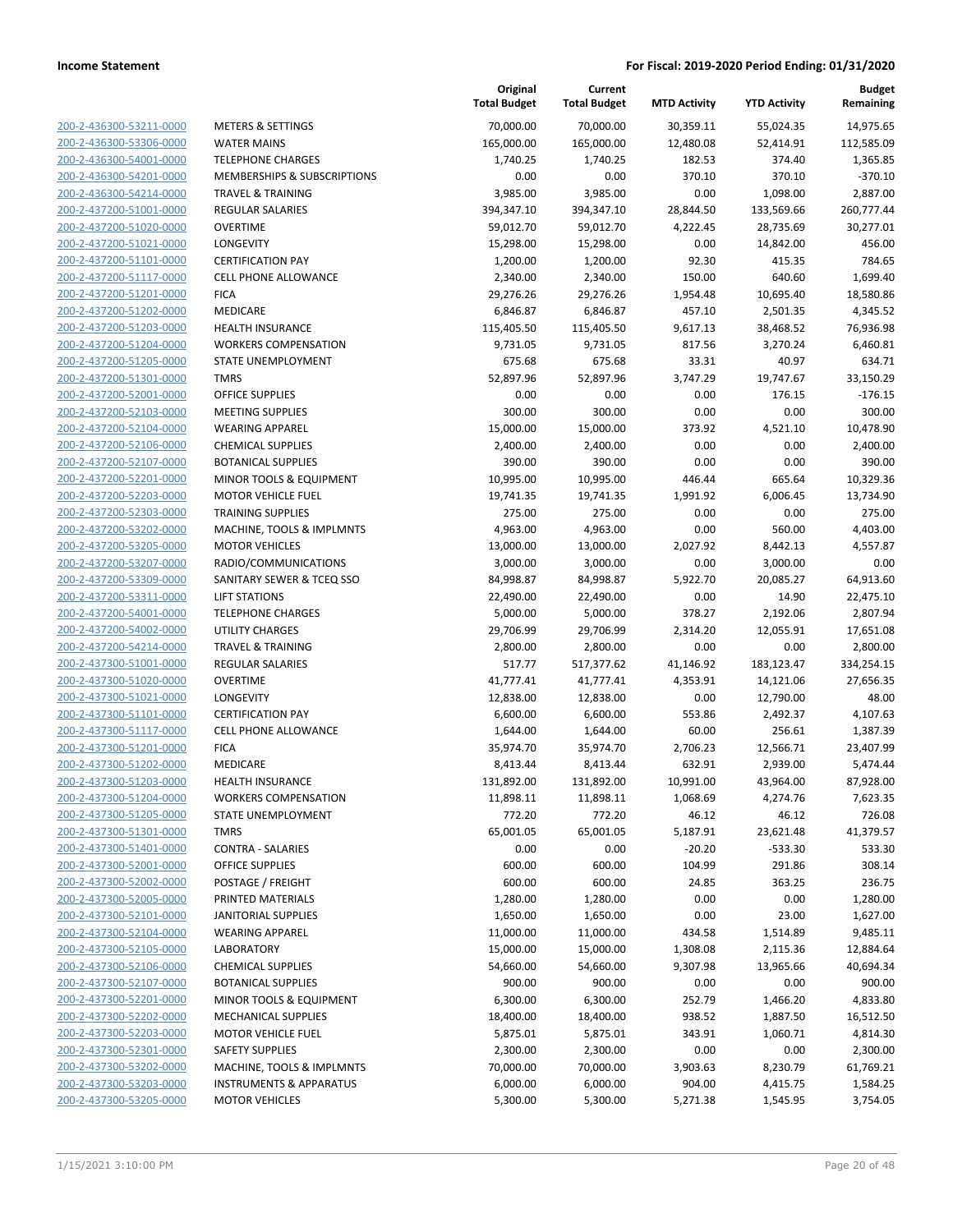|                               |                                                                  |                       | Original<br><b>Total Budget</b> | Current<br><b>Total Budget</b> | <b>MTD Activity</b>       | <b>YTD Activity</b>           | <b>Budget</b><br>Remaining |
|-------------------------------|------------------------------------------------------------------|-----------------------|---------------------------------|--------------------------------|---------------------------|-------------------------------|----------------------------|
| 200-2-437300-53402-0000       | <b>BUILDING MAINTENANCE</b>                                      |                       | 6,500.00                        | 6,500.00                       | 99.00                     | 574.23                        | 5,925.77                   |
| 200-2-437300-54001-0000       | <b>TELEPHONE CHARGES</b>                                         |                       | 5,237.33                        | 5,237.33                       | 464.49                    | 1,641.42                      | 3,595.91                   |
| 200-2-437300-54002-0000       | <b>UTILITY CHARGES</b>                                           |                       | 406,861.45                      | 406,861.45                     | 36,708.81                 | 132,163.34                    | 274,698.11                 |
| 200-2-437300-54201-0000       | MEMBERSHIPS & SUBSCRIPTIONS                                      |                       | 12,500.00                       | 12,500.00                      | 0.00                      | 4,391.95                      | 8,108.05                   |
| 200-2-437300-54208-0000       | <b>LABORATORY WORK</b>                                           |                       | 12,400.00                       | 12,400.00                      | 740.00                    | 2,829.25                      | 9,570.75                   |
| 200-2-437300-54214-0000       | <b>TRAVEL &amp; TRAINING</b>                                     |                       | 4,500.00                        | 4,500.00                       | 0.00                      | 0.00                          | 4,500.00                   |
| 200-2-437300-54410-0000       | PERMITS/FEES                                                     |                       | 74,000.00                       | 74,000.00                      | 111.00                    | 37,514.32                     | 36,485.68                  |
| 200-2-471100-56507-0000       | 08 REV BONDS - PRINCIPAL                                         |                       | 970,000.00                      | 970,000.00                     | 969,500.03                | 969,500.03                    | 499.97                     |
| 200-2-471100-56508-0000       | 09 TWDP REV BOND - PRINC                                         |                       | 15,000.00                       | 15,000.00                      | 15,000.00                 | 15,000.00                     | 0.00                       |
| 200-2-471100-56510-0000       | 2019 REVENUE BONDS PRINCIPAL                                     |                       | 110,000.00                      | 110,000.00                     | 110,000.00                | 110,000.00                    | 0.00                       |
| 200-2-471200-56607-0000       | 08 REV BONDS - INTEREST                                          |                       | 284,448.00                      | 284,448.00                     | 147,558.75                | 147,558.75                    | 136,889.25                 |
| 200-2-471200-56611-0000       | 2019 REVENUE BONDS INTEREST                                      |                       | 988,336.25                      | 988,336.25                     | 622,154.98                | 622,154.98                    | 366,181.27                 |
| 200-2-475100-56002-0000       | MISCELLANEOUS DEBT EXP / AGENT FEE                               |                       | 750.00                          | 750.00                         | 250.00                    | 250.00                        | 500.00                     |
| 200-2-475100-56005-0000       | ARBITRAGE                                                        |                       | 1,750.00                        | 1,750.00                       | 0.00                      | 0.00                          | 1,750.00                   |
| 200-2-480000-52003-0000       | <b>COPIER CHARGES</b>                                            |                       | 7,500.00                        | 7,500.00                       | 722.15                    | 2,584.02                      | 4,915.98                   |
| 200-2-480000-52006-0000       | <b>COPIER PAPER</b>                                              |                       | 250.00                          | 250.00                         | 0.00                      | 143.20                        | 106.80                     |
| 200-2-480000-54002-0000       | <b>UTILITY CHARGES</b>                                           |                       | 13,804.03                       | 13,804.03                      | 1,083.26                  | 4,405.19                      | 9,398.84                   |
| 200-2-480000-54226-0000       | <b>INSURANCE EXPENSE</b>                                         |                       | 64,000.00                       | 64,000.00                      | 0.00                      | 70,949.90                     | $-6,949.90$                |
| 200-2-480000-57002-0000       | <b>BAD DEBT EXPENSE</b>                                          |                       | 25,000.00                       | 25,000.00                      | 0.00                      | 0.00                          | 25,000.00                  |
| 200-2-480000-57005-0000       | <b>ACCRUED VAC &amp; SICK PAY</b>                                |                       | 40,000.00                       | 40,000.00                      | 0.00                      | 0.00                          | 40,000.00                  |
| 200-2-480000-57008-0000       | <b>BANK CHARGES</b>                                              |                       | 30,000.00                       | 30,000.00                      | 4,473.66                  | 10,037.05                     | 19,962.95                  |
| 200-2-480000-57015-0000       | <b>CONTINGENCY EXPENSE</b>                                       |                       | 50.000.00                       | 50,000.00                      | 0.00                      | 0.00                          | 50,000.00                  |
| 200-2-491000-58001-0000       | <b>XFR - GENERAL FUND</b>                                        |                       | 0.00                            | 627,424.00                     | 100,458.76                | 432,699.34                    | 194,724.66                 |
| 200-2-491000-58037-0000       | <b>XFR - DEBT SERVICE FUND</b>                                   |                       | 1,597,520.00                    | 1,597,520.00                   | 133,126.67                | 532,506.68                    | 1,065,013.32               |
| 200-2-491000-58120-0000       | <b>XFR - UTILITY CIP FUND</b>                                    |                       | 304,000.40                      | 304,000.40                     | 0.00                      | 0.00                          | 304,000.40                 |
| 200-2-495000-58580-0000       | CA - GENERAL FUND - GENERAL GOVERNMENT                           |                       | 408,115.00                      | 408,115.00                     | 34,009.58                 | 136,038.32                    | 272,076.68                 |
| 200-2-495000-58581-0000       | CA - GENERAL FUND - PUBLIC WORKS                                 |                       | 160,063.00                      | 160,063.00                     | 13,338.58                 | 53,354.32                     | 106,708.68                 |
| 200-2-495000-58701-0000       | CA - CENTRAL SERVICE FUND                                        |                       | 206,641.00                      | 206,641.00                     | 17,220.08                 | 68,880.32                     | 137,760.68                 |
| 200-2-495000-58710-0000       | CA - INSURANCE FUND                                              |                       | 87,018.00                       | 87,018.00                      | 7,251.50                  | 29,006.00                     | 58,012.00                  |
| 200-2-495000-58720-0000       | CA - MIS FUN                                                     |                       | 73,708.00                       | 73,708.00                      | 6,142.33                  | 24,569.32                     | 49,138.68                  |
| 200-2-495000-58900-0000       | <b>CA - ELECTRIC FUND</b>                                        |                       | 617,107.00                      | 617,107.00                     | 51,425.58                 | 205,702.32                    | 411,404.68                 |
|                               |                                                                  | <b>Expense Total:</b> | 12,100,356.36                   | 13,244,640.21                  | 2,818,274.40              | 5,710,241.91                  | 7,534,398.30               |
|                               | Fund: 200 - WATER / WASTEWATER FUND Surplus (Deficit):           |                       | 2,272,753.64                    | 1,128,469.79                   | $-1,816,653.61$           | -1,085,781.36                 |                            |
| Revenue                       | Fund: 212 - TX COMMUNITY DEV SWR SYSTEM IMPROV PROG GRANT        |                       |                                 |                                |                           |                               |                            |
| 212-2-310001-43105-0000       | MISCELLANEOUS / GRANTS                                           |                       | 0.00                            | 0.00                           | 0.00                      | 168,130.00                    | $-168,130.00$              |
|                               |                                                                  | <b>Revenue Total:</b> | 0.00                            | 0.00                           | 0.00                      | 168,130.00                    | $-168,130.00$              |
| <b>Expense</b>                |                                                                  |                       |                                 |                                |                           |                               |                            |
| 212-2-436300-55007-0000       | ENG/ARCHITECTS/MGMT                                              |                       | 0.00                            | 0.00                           | 0.00                      | 1,255.00                      | $-1,255.00$                |
|                               |                                                                  | <b>Expense Total:</b> | 0.00                            | 0.00                           | 0.00                      | 1,255.00                      | $-1,255.00$                |
|                               | Fund: 212 - TX COMMUNITY DEV SWR SYSTEM IMPROV PROG GRANT Surplu |                       | 0.00                            | 0.00                           | 0.00                      | 166,875.00                    |                            |
| Fund: 216 - UTILIITY CIP FUND |                                                                  |                       |                                 |                                |                           |                               |                            |
| Revenue                       |                                                                  |                       |                                 |                                |                           |                               |                            |
| 216-2-319001-45401-0000       | <b>INTEREST REVENUES</b>                                         |                       | 10,621.00                       | 10,621.00                      | 22,674.11                 | 99,592.87                     | -88,971.87                 |
| 216-2-320003-45305-0000       | AUCTION/OTHER PROCEEDS                                           |                       | 0.00                            | 0.00                           | 0.00                      | 13,500,000.00                 | $-13,500,000.00$           |
| 216-2-323001-46100-0000       | <b>XFR - UTILITY FUND</b>                                        |                       | 304,000.00                      | 304,000.00                     | 0.00                      | 0.00                          | 304,000.00                 |
|                               |                                                                  | <b>Revenue Total:</b> | 314,621.00                      | 314,621.00                     | 22,674.11                 | 13,599,592.87                 | -13,284,971.87             |
| <b>Expense</b>                |                                                                  |                       |                                 |                                |                           |                               |                            |
| 216-2-436200-53312-0000       | WATER LINE EASEMENTS                                             |                       | 0.00                            | 0.00                           | 0.00                      | 50,961.31                     | $-50,961.31$               |
| 216-2-436200-55002-0000       | <b>IMPROVEMENTS</b>                                              |                       | 254,000.00                      | 254,000.00                     | 151,118.01                | 270,171.47                    | $-16,171.47$               |
| 216-2-436200-55201-0000       | <b>EQUIPMENT PURCHASES</b>                                       |                       | 0.00                            | 0.00                           | 0.00                      | 31,000.00                     | $-31,000.00$               |
| 216-2-436300-55105-0000       |                                                                  |                       | 0.00                            | 200,000.00                     | 880,664.96                | 1,663,025.69                  | -1,463,025.69              |
| 216-2-437200-55002-0000       | <b>WATER MAINS</b>                                               |                       |                                 |                                |                           |                               |                            |
|                               | <b>IMPROVEMENTS</b>                                              |                       | 0.00                            | 0.00                           | 6,366.00                  | 6,366.00                      | $-6,366.00$                |
| 216-2-437300-55110-0000       | <b>LIFT STATIONS</b>                                             |                       | 50,000.00                       | 50,000.00                      | $-218,054.44$             | -218,054.44                   | 268,054.44                 |
| 216-2-480000-54101-0000       | PROFESSIONAL SERVICES                                            |                       | 150,000.00                      | 150,000.00                     | 0.00                      | 0.00                          | 150,000.00                 |
|                               | Fund: 216 - UTILIITY CIP FUND Surplus (Deficit):                 | <b>Expense Total:</b> | 454,000.00<br>$-139,379.00$     | 654,000.00<br>-339,379.00      | 820,094.53<br>-797,420.42 | 1,803,470.03<br>11,796,122.84 | -1,149,470.03              |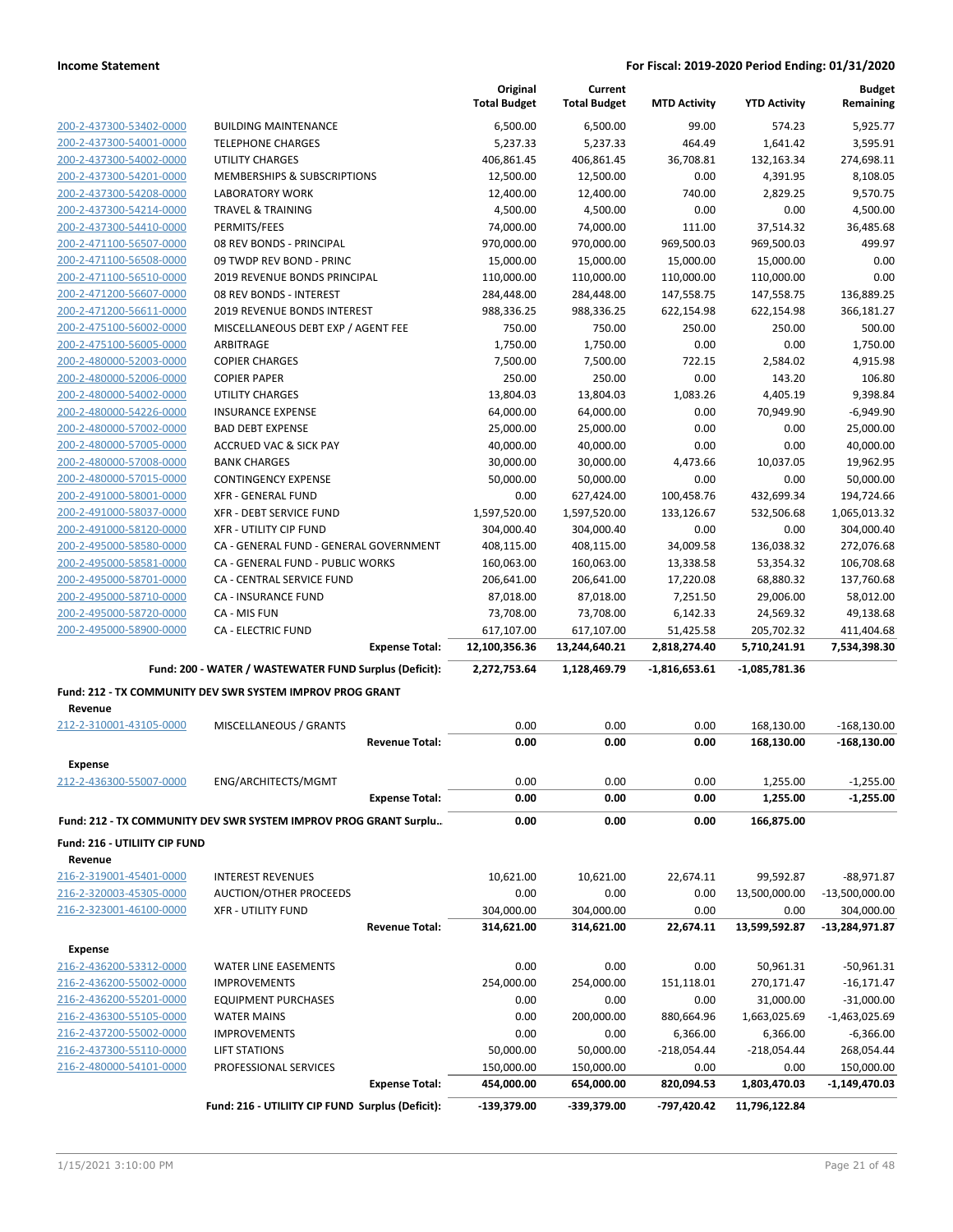|                                                |                                                       | Original<br><b>Total Budget</b> | Current<br><b>Total Budget</b> | <b>MTD Activity</b> | <b>YTD Activity</b> | <b>Budget</b><br>Remaining |
|------------------------------------------------|-------------------------------------------------------|---------------------------------|--------------------------------|---------------------|---------------------|----------------------------|
| <b>Fund: 217 - WASTEWATER RECLAMATION FUND</b> |                                                       |                                 |                                |                     |                     |                            |
| Revenue<br>217-2-319001-45401-0000             | <b>INTEREST REVENUES</b>                              | 14,000.00                       | 14,000.00                      | 1,055.94            | 4,540.70            | 9,459.30                   |
|                                                | <b>Revenue Total:</b>                                 | 14,000.00                       | 14,000.00                      | 1,055.94            | 4,540.70            | 9,459.30                   |
|                                                | <b>Fund: 217 - WASTEWATER RECLAMATION FUND Total:</b> | 14,000.00                       | 14,000.00                      | 1,055.94            | 4,540.70            |                            |
| Fund: 300 - AIRPORT FUND                       |                                                       |                                 |                                |                     |                     |                            |
| Revenue                                        |                                                       |                                 |                                |                     |                     |                            |
| 300-2-319001-44315-0000                        | <b>AIRPORT FUEL FEES</b>                              | 0.00                            | 0.00                           | 208.08              | 423.92              | $-423.92$                  |
| 300-2-319001-45401-0000                        | <b>INTEREST REVENUES</b>                              | 0.00                            | 0.00                           | 2,191.91            | 6,563.58            | $-6,563.58$                |
| 300-2-321001-45507-0000                        | L-3 COMM LEASE                                        | 639,217.00                      | 639,217.00                     | 106,536.16          | 266,340.40          | 372,876.60                 |
| 300-2-321001-45508-0000                        | AIR EVAC HANGAR FEES                                  | 8,101.80                        | 8,101.80                       | 0.00                | 2,025.27            | 6,076.53                   |
| 300-2-321001-45509-0000                        | BLUE SKY T-HANGAR & LA ND LEASES                      | 4,768.50                        | 4,768.50                       | 0.00                | 0.00                | 4,768.50                   |
| 300-2-321001-45510-0000                        | ARKOMA - HORIZONS AHEAD LEASE                         | 48,096.00                       | 48,096.00                      | 0.00                | 16,032.00           | 32,064.00                  |
| 300-2-321001-45513-0000                        | MAJORS FLYING CLUB LAND LEASE                         | 1,396.00                        | 1,396.00                       | 116.33              | 465.32              | 930.68                     |
| 300-2-321001-45515-0000                        | TEXSAN AVIATION LAND LEASE                            | 1,080.00                        | 1,080.00                       | 0.00                | 0.00                | 1,080.00                   |
| 300-2-321001-45516-0000                        | MFC PARTNERS LAND LEASE                               | 1,260.00                        | 1,260.00                       | 0.00                | 0.00                | 1,260.00                   |
| 300-2-321001-45517-0000                        | <b>INNOVATION FIRST MAINT HANGAR</b>                  | 17,618.00                       | 17,618.00                      | 0.00                | 0.00                | 17,618.00                  |
|                                                | <b>Revenue Total:</b>                                 | 721,537.30                      | 721,537.30                     | 109,052.48          | 291,850.49          | 429,686.81                 |
| Expense                                        |                                                       |                                 |                                |                     |                     |                            |
| 300-2-438100-51001-0000                        | REGULAR SALARIES                                      | 61,452.14                       | 61,452.14                      | 4,727.20            | 20,811.20           | 40,640.94                  |
| 300-2-438100-51021-0000                        | LONGEVITY                                             | 294.00                          | 294.00                         | 0.00                | 294.00              | 0.00                       |
| 300-2-438100-51117-0000                        | <b>CELL PHONE ALLOWANCE</b>                           | 1,170.00                        | 1,170.00                       | 90.00               | 376.62              | 793.38                     |
| 300-2-438100-51201-0000                        | <b>FICA</b>                                           | 3,900.80                        | 3,900.80                       | 298.82              | 1,332.49            | 2,568.31                   |
| 300-2-438100-51202-0000                        | <b>MEDICARE</b>                                       | 912.28                          | 912.28                         | 69.88               | 311.61              | 600.67                     |
| 300-2-438100-51203-0000                        | <b>HEALTH INSURANCE</b>                               | 10,991.00                       | 10,991.00                      | 915.92              | 3,663.68            | 7,327.32                   |
| 300-2-438100-51204-0000                        | <b>WORKERS COMPENSATION</b>                           | 1,206.78                        | 1,206.78                       | 83.77               | 335.08              | 871.70                     |
| 300-2-438100-51205-0000                        | STATE UNEMPLOYMENT                                    | 128.70                          | 128.70                         | 4.82                | 4.82                | 123.88                     |
| 300-2-438100-51301-0000                        | <b>TMRS</b>                                           | 7,048.18                        | 7,048.18                       | 541.94              | 2,385.04            | 4,663.14                   |
| 300-2-438100-52001-0000                        | <b>OFFICE SUPPLIES</b>                                | 400.00                          | 400.00                         | 11.78               | 11.78               | 388.22                     |
| 300-2-438100-52002-0000                        | POSTAGE / FREIGHT                                     | 100.00                          | 100.00                         | 0.00                | 29.00               | 71.00                      |
| 300-2-438100-52201-0000                        | MINOR TOOLS & EQUIPMENT                               | 225.00                          | 225.00                         | 0.00                | 0.00                | 225.00                     |
| 300-2-438100-53202-0000                        | MACHINE, TOOLS & IMPLMNTS                             | 1,500.00                        | 1,500.00                       | 0.00                | 1,493.46            | 6.54                       |
| 300-2-438100-53205-0000                        | <b>MOTOR VEHICLES</b>                                 | 500.00                          | 500.00                         | 0.00                | 47.98               | 452.02                     |
| 300-2-438100-53303-0000                        | MAINT - STREET /ALLEY/APRN/RNWY                       | 2,500.00                        | 2,500.00                       | 0.00                | 0.00                | 2,500.00                   |
| 300-2-438100-53402-0000                        | <b>BUILDING MAINTENANCE</b>                           | 12,000.00                       | 12,000.00                      | 134.58              | 530.36              | 11,469.64                  |
| 300-2-438100-54001-0000                        | <b>TELEPHONE CHARGES</b>                              | 1,810.85                        | 1,810.85                       | 170.47              | 595.08              | 1,215.77                   |
| 300-2-438100-54002-0000                        | UTILITY CHARGES                                       | 14,457.30                       | 14,457.30                      | 1,194.37            | 4,650.93            | 9,806.37                   |
| 300-2-438100-54105-0000                        | MARKETING                                             | 6,500.00                        | 6,500.00                       | 4,328.00            | 4,328.00            | 2,172.00                   |
| 300-2-438100-54110-0000                        | <b>AUDIT</b>                                          | 10,000.00                       | 10,000.00                      | 0.00                | 0.00                | 10,000.00                  |
| 300-2-438100-54201-0000                        | MEMBERSHIPS & SUBSCRIPTIONS                           | 515.00                          | 515.00                         | 275.00              | 275.00              | 240.00                     |
| 300-2-438100-54214-0000                        | <b>TRAVEL &amp; TRAINING</b>                          | 2,300.00                        | 2,300.00                       | 0.00                | 515.49              | 1,784.51                   |
| 300-2-438100-54408-0000                        | OTHER / INSURANCE EXPENSE                             | 0.00                            | 0.00                           | 0.00                | 7,629.03            | $-7,629.03$                |
| 300-2-438100-54410-0000                        | PERMITS/FEES                                          | 1,400.00                        | 1,400.00                       | 276.00              | 1,371.00            | 29.00                      |
| 300-2-480000-52003-0000                        | <b>COPIER CHARGES</b>                                 | 0.00                            | 0.00                           | 138.08              | 425.16              | $-425.16$                  |
| 300-2-480000-52006-0000                        | <b>COPIER PAPER</b>                                   | 75.00                           | 75.00                          | 0.00                | 0.00                | 75.00                      |
| 300-2-480000-57008-0000                        | <b>BANK CHARGES</b>                                   | 0.00                            | 0.00                           | 4.38                | 200.39              | $-200.39$                  |
|                                                | <b>Expense Total:</b>                                 | 141,387.03                      | 141,387.03                     | 13,265.01           | 51,617.20           | 89,769.83                  |
|                                                | Fund: 300 - AIRPORT FUND Surplus (Deficit):           | 580,150.27                      | 580,150.27                     | 95,787.47           | 240,233.29          |                            |
| Fund: 360 - AIRPORT CAPITAL FUND               |                                                       |                                 |                                |                     |                     |                            |
| Revenue<br>360-2-319001-45401-0000             | <b>INTEREST REVENUES</b>                              | 68,598.00                       | 68,598.00                      | 5,538.12            | 21,443.68           | 47,154.32                  |
|                                                | <b>Revenue Total:</b>                                 | 68,598.00                       | 68,598.00                      | 5,538.12            | 21,443.68           | 47,154.32                  |
| <b>Expense</b>                                 |                                                       |                                 |                                |                     |                     |                            |
| 360-2-438100-55006-0000                        | <b>AQUISITION</b>                                     | 0.00                            | 0.00                           | 0.00                | 168,338.46          | $-168,338.46$              |
| 360-2-438100-55012-0000                        | <b>CONSTRUCTION</b>                                   | 219,381.00                      | 219,381.00                     | 0.00                | 0.00                | 219,381.00                 |
|                                                |                                                       |                                 |                                |                     |                     |                            |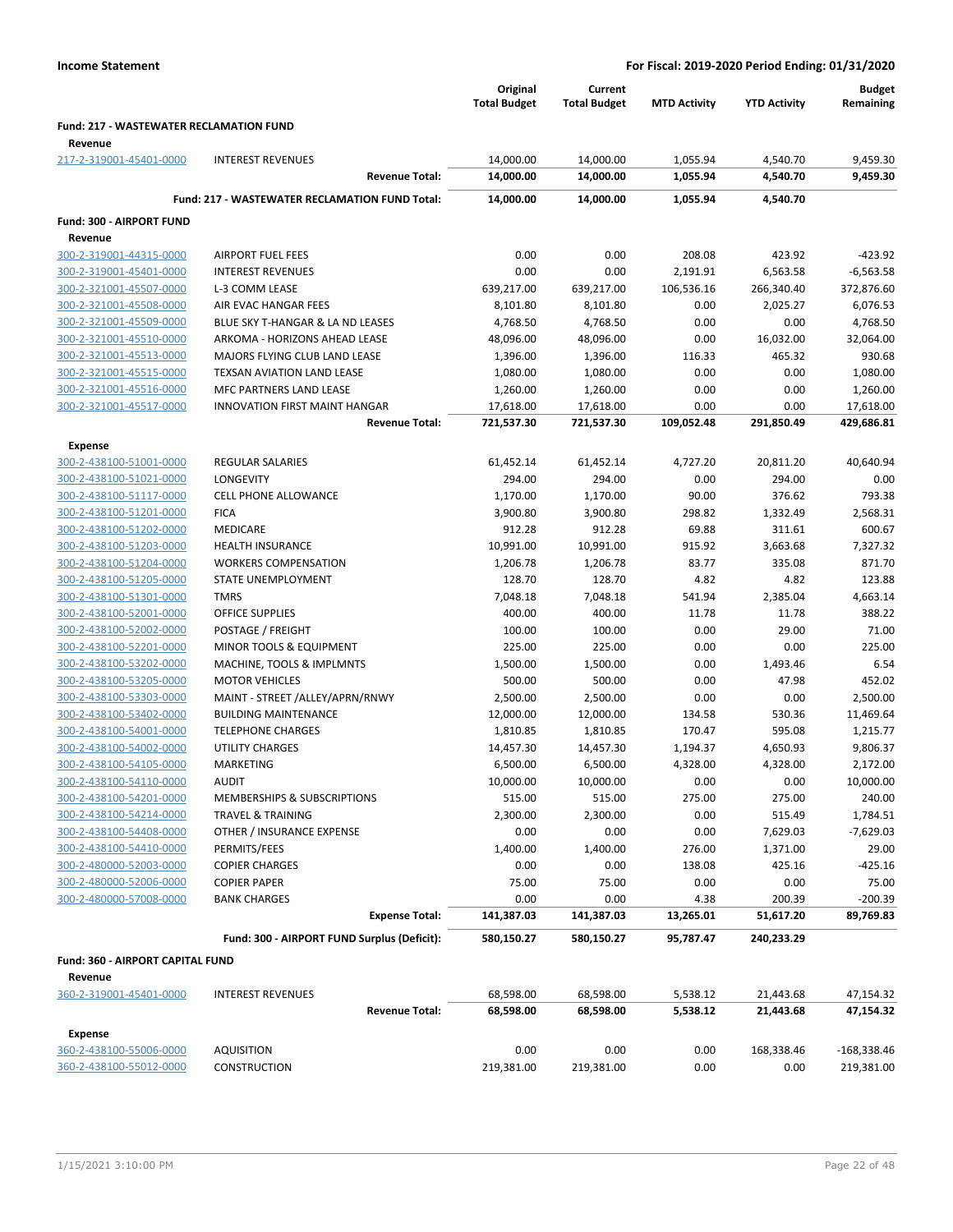|                                    |                                                     | Original<br><b>Total Budget</b> | Current<br><b>Total Budget</b> | <b>MTD Activity</b> | <b>YTD Activity</b>  | <b>Budget</b><br>Remaining |
|------------------------------------|-----------------------------------------------------|---------------------------------|--------------------------------|---------------------|----------------------|----------------------------|
| 360-2-480000-57008-0000            | <b>BANK CHARGES</b>                                 | 2,000.00                        | 2,000.00                       | 156.65              | 641.74               | 1,358.26                   |
|                                    | <b>Expense Total:</b>                               | 221,381.00                      | 221,381.00                     | 156.65              | 168,980.20           | 52,400.80                  |
|                                    | Fund: 360 - AIRPORT CAPITAL FUND Surplus (Deficit): | $-152,783.00$                   | $-152,783.00$                  | 5,381.47            | $-147,536.52$        |                            |
| Fund: 362 - AIRPORT FBO FUEL       |                                                     |                                 |                                |                     |                      |                            |
| Revenue                            |                                                     |                                 |                                |                     |                      |                            |
| 362-2-319001-44315-0000            | <b>AIRPORT - FUEL FEES</b>                          | 0.00                            | 0.00                           | 31,063.19           | 180,188.94           | $-180,188.94$              |
| 362-2-319001-44316-0000            | AIRPORT - PARKING, TIE DOWNS, & RAMP FE             | 0.00                            | 0.00                           | 90.00               | 1,071.25             | $-1,071.25$                |
| 362-2-319001-44320-0000            | AIRPORT - OIL                                       | 0.00                            | 0.00                           | 247.72              | 1,231.66             | $-1,231.66$                |
| 362-2-319001-44322-0000            | <b>AIRPORT - PILOT SUPPLIES</b>                     | 0.00                            | 0.00                           | 27.70               | 72.45                | $-72.45$                   |
| 362-2-319001-45401-0000            | <b>INTEREST REVENUES</b><br><b>Revenue Total:</b>   | 0.00<br>0.00                    | 0.00<br>0.00                   | 189.50              | 656.85               | $-656.85$                  |
|                                    |                                                     |                                 |                                | 31,618.11           | 183,221.15           | $-183,221.15$              |
| <b>Expense</b>                     |                                                     |                                 |                                |                     |                      |                            |
| 362-2-438100-52221-0000            | <b>AIRPORT - FUEL FEES</b>                          | 0.00                            | 0.00                           | 7,028.10            | 7,028.10             | $-7,028.10$                |
| 362-2-438100-52222-0000            | AIRPORT - OIL                                       | 0.00                            | 0.00                           | 0.00                | 862.52               | $-862.52$                  |
| 362-2-438100-52422-0000            | AIRPORT - PILOT SUPPLIES                            | 0.00                            | 0.00                           | 0.00                | 231.27               | $-231.27$                  |
| 362-2-438100-57003-0000            | <b>CREDIT CARD FEES</b>                             | 0.00                            | 0.00                           | 964.10              | 6,346.67             | $-6,346.67$                |
| 362-2-480000-57008-0000            | <b>BANK CHARGES</b>                                 | 0.00<br>0.00                    | 0.00<br>0.00                   | 4.72<br>7,996.92    | 18.68<br>14,487.24   | $-18.68$<br>-14,487.24     |
|                                    | <b>Expense Total:</b>                               |                                 |                                |                     |                      |                            |
|                                    | Fund: 362 - AIRPORT FBO FUEL Surplus (Deficit):     | 0.00                            | 0.00                           | 23,621.19           | 168,733.91           |                            |
| Fund: 400 - GOLF FUND              |                                                     |                                 |                                |                     |                      |                            |
| Revenue<br>400-2-319001-45604-0000 | OTHER REVENUE / OVER/SHORT                          | 28.00                           | 28.00                          | 0.05                | 1.30                 | 26.70                      |
| 400-2-319005-44510-0000            | <b>GREENS FEES</b>                                  | 98,030.00                       |                                | 3,466.00            |                      |                            |
| 400-2-319006-45308-0000            |                                                     |                                 | 98,030.00                      |                     | 19,516.00            | 78,514.00                  |
| 400-2-319007-45309-0000            | PRO SHOP CONCESSIONS<br><b>MERCHANDISE SALES</b>    | 9,841.00<br>7,940.00            | 9,841.00<br>7,940.00           | 314.39<br>308.93    | 1,998.15<br>1,709.56 | 7,842.85<br>6,230.44       |
| 400-2-319008-45511-0000            | <b>CART RENTALS</b>                                 | 61,464.00                       | 61,464.00                      | 1,970.00            | 10,799.50            | 50,664.50                  |
| 400-2-319009-45512-0000            | <b>GOLF LEASES / MEMBERSHIPS</b>                    | 67,095.00                       | 67,095.00                      | 1,064.04            | 4,889.69             | 62,205.31                  |
|                                    | <b>Revenue Total:</b>                               | 244,398.00                      | 244,398.00                     | 7,123.41            | 38,914.20            | 205,483.80                 |
| <b>Expense</b>                     |                                                     |                                 |                                |                     |                      |                            |
| 400-2-451250-51001-0000            | <b>REGULAR SALARIES</b>                             | 111,803.87                      | 111,803.87                     | 7,019.77            | 35,721.98            | 76,081.89                  |
| 400-2-451250-51020-0000            | <b>OVERTIME</b>                                     | 5,375.04                        | 5,375.04                       | 227.27              | 1,260.14             | 4,114.90                   |
| 400-2-451250-51021-0000            | LONGEVITY                                           | 6,656.00                        | 6,656.00                       | 0.00                | 6,530.00             | 126.00                     |
| 400-2-451250-51101-0000            | <b>CERTIFICATION PAY</b>                            | 600.00                          | 600.00                         | 46.16               | 207.72               | 392.28                     |
| 400-2-451250-51117-0000            | <b>CELL PHONE ALLOWANCE</b>                         | 780.00                          | 780.00                         | 60.00               | 266.77               | 513.23                     |
| 400-2-451250-51201-0000            | <b>FICA</b>                                         | 7,763.32                        | 7,763.32                       | 439.53              | 2,768.32             | 4,995.00                   |
| 400-2-451250-51202-0000            | MEDICARE                                            | 1,815.62                        | 1,815.62                       | 102.79              | 647.43               | 1,168.19                   |
| 400-2-451250-51203-0000            | <b>HEALTH INSURANCE</b>                             | 10,991.00                       | 10,991.00                      | 983.67              | 3,934.68             | 7,056.32                   |
| 400-2-451250-51204-0000            | <b>WORKERS COMPENSATION</b>                         | 3,231.15                        | 3,231.15                       | 271.62              | 1,086.48             | 2,144.67                   |
| 400-2-451250-51205-0000            | STATE UNEMPLOYMENT                                  | 364.01                          | 364.01                         | 7.35                | 13.35                | 350.66                     |
| 400-2-451250-51301-0000            | <b>TMRS</b>                                         | 11,348.55                       | 11,348.55                      | 688.27              | 4,253.11             | 7,095.44                   |
| 400-2-451250-52001-0000            | <b>OFFICE SUPPLIES</b>                              | 450.00                          | 450.00                         | 0.00                | 0.00                 | 450.00                     |
| 400-2-451250-52101-0000            | <b>JANITORIAL SUPPLIES</b>                          | 600.00                          | 600.00                         | 0.00                | 57.95                | 542.05                     |
| 400-2-451250-52104-0000            | <b>WEARING APPAREL</b>                              | 500.00                          | 500.00                         | 0.00                | 0.00                 | 500.00                     |
| 400-2-451250-52107-0000            | <b>BOTANICAL SUPPLIES</b>                           | 6,600.00                        | 6,600.00                       | 0.00                | 0.00                 | 6,600.00                   |
| 400-2-451250-52201-0000            | MINOR TOOLS & EQUIPMENT                             | 600.00                          | 600.00                         | 0.00                | 64.39                | 535.61                     |
| 400-2-451250-52203-0000            | MOTOR VEHICLE FUEL                                  | 1,632.77                        | 1,632.77                       | 28.27               | 239.89               | 1,392.88                   |
| 400-2-451250-52401-0000            | RECREATIONAL SUPPLIES                               | 500.00                          | 500.00                         | 0.00                | 0.00                 | 500.00                     |
| 400-2-451250-52403-0000            | <b>RESALE ITEMS</b>                                 | 15,000.00                       | 15,000.00                      | 179.75              | 1,540.74             | 13,459.26                  |
| 400-2-451250-53202-0000            | MACHINE, TOOLS & IMPLMNTS                           | 6,000.00                        | 6,000.00                       | 131.77              | 452.27               | 5,547.73                   |
| 400-2-451250-53205-0000            | <b>MOTOR VEHICLES</b>                               | 400.00                          | 400.00                         | 0.00                | 0.00                 | 400.00                     |
| 400-2-451250-53307-0000            | <b>IRRIGATION</b>                                   | 1,500.00                        | 1,500.00                       | 0.00                | 398.46               | 1,101.54                   |
| 400-2-451250-53402-0000            | <b>BUILDING MAINTENANCE</b>                         | 1,450.00                        | 1,450.00                       | 0.00                | 299.00               | 1,151.00                   |
| 400-2-451250-54001-0000            | <b>TELEPHONE CHARGES</b>                            | 716.96                          | 716.96                         | 64.23               | 256.96               | 460.00                     |
| 400-2-451250-54002-0000            | UTILITY CHARGES                                     | 10,688.09                       | 10,688.09                      | 849.64              | 3,373.27             | 7,314.82                   |
| 400-2-451250-54201-0000            | MEMBERSHIPS & SUBSCRIPTIONS                         | 785.00                          | 785.00                         | 0.00                | 128.07               | 656.93                     |
| 400-2-451250-54214-0000            | <b>TRAVEL &amp; TRAINING</b>                        | 2,100.00                        | 2,100.00                       | 591.00              | 591.00               | 1,509.00                   |
| 400-2-451250-54226-0000            | <b>INSURANCE EXPENSE</b>                            | 500.00                          | 500.00                         | 0.00                | 3,051.61             | $-2,551.61$                |
|                                    |                                                     |                                 |                                |                     |                      |                            |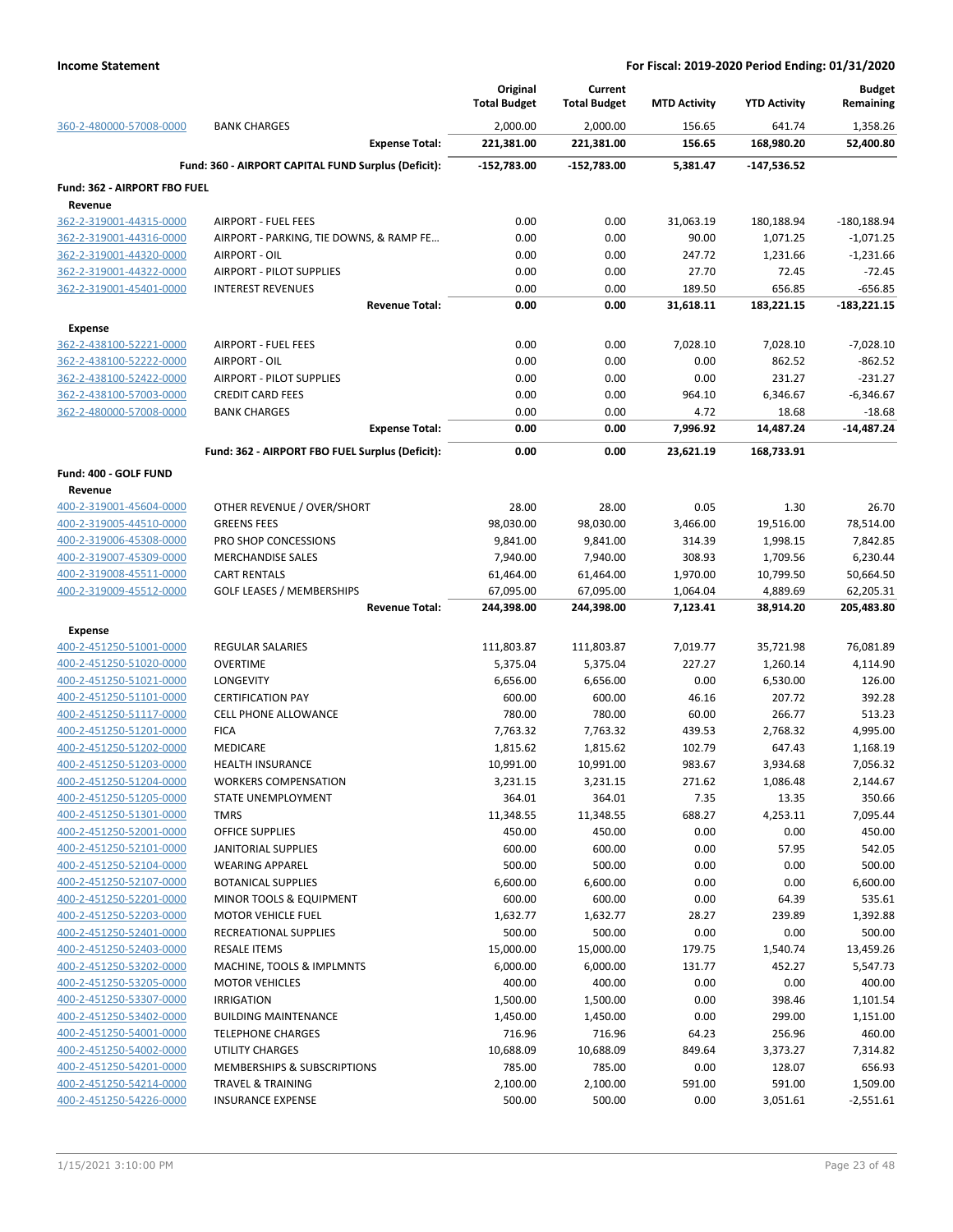|                                    |                                                | Original            | Current              |                     |                     | <b>Budget</b> |
|------------------------------------|------------------------------------------------|---------------------|----------------------|---------------------|---------------------|---------------|
|                                    |                                                | <b>Total Budget</b> | <b>Total Budget</b>  | <b>MTD Activity</b> | <b>YTD Activity</b> | Remaining     |
| 400-2-451250-54909-0000            | <b>GOLF CART LEASE EXPENSE</b>                 | 31,000.00           | 31,000.00            | 2,250.00            | 6,750.00            | 24,250.00     |
| 400-2-480000-52003-0000            | <b>COPIER CHARGES</b>                          | 1,525.00            | 1,525.00             | 128.48              | 387.50              | 1,137.50      |
| 400-2-480000-57005-0000            | <b>ACCRUED VAC &amp; SICK PAY</b>              | 0.00                | 0.00                 | 0.00                | 1,586.58            | $-1,586.58$   |
| 400-2-480000-57008-0000            | <b>BANK CHARGES</b>                            | 4,500.00            | 4,500.00             | 135.10              | 708.28              | 3,791.72      |
|                                    | <b>Expense Total:</b>                          | 247,776.38          | 247,776.38           | 14,204.67           | 76,575.95           | 171,200.43    |
|                                    | Fund: 400 - GOLF FUND Surplus (Deficit):       | $-3,378.38$         | $-3,378.38$          | $-7,081.26$         | -37,661.75          |               |
| <b>Fund: 500 - SANITATION FUND</b> |                                                |                     |                      |                     |                     |               |
| Revenue                            |                                                |                     |                      |                     |                     |               |
| 500-2-318001-44314-0000            | LATE CHARGES                                   | 101,636.00          | 101,636.00           | 10,784.70           | 45,702.64           | 55,933.36     |
| 500-2-319001-45401-0000            | <b>INTEREST REVENUES</b>                       | 31,250.00           | 31,250.00            | 1,304.38            | 5,238.48            | 26,011.52     |
| 500-2-319020-44313-0000            | <b>FUEL SURCHARGE</b>                          | 76,888.00           | 76,888.00            | 6,608.97            | 27,395.70           | 49,492.30     |
| 500-2-319020-45107-0000            | <b>COLLECTION CHARGES</b>                      | 4,182,011.00        | 4,182,011.00         | 356,850.86          | 1,489,567.45        | 2,692,443.55  |
| 500-2-319021-45108-0000            | <b>DISPOSAL CHARGES</b>                        | 380,000.00          | 380,000.00           | 29,294.87           | 144,659.72          | 235,340.28    |
| 500-2-319022-45612-0000            | REG HH HAZ WASTE COL CTR                       | 13,923.00           | 13,923.00            | 0.00                | 14,886.45           | $-963.45$     |
| 500-2-324001-46612-0000            | CA - SANITATION FD COL & FUEL                  | 183,000.00          | 183,000.00           | 15,144.16           | 46,836.58           | 136,163.42    |
|                                    | <b>Revenue Total:</b>                          | 4,968,708.00        | 4,968,708.00         | 419,987.94          | 1,774,287.02        | 3,194,420.98  |
| <b>Expense</b>                     |                                                |                     |                      |                     |                     |               |
| 500-2-432300-54412-0000            | <b>COLLECTION CHARGES</b>                      | 4,559,104.00        | 4,559,104.00         | 392,672.97          | 1,162,023.21        | 3,397,080.79  |
| 500-2-432500-54002-0000            | <b>UTILITY CHARGES</b>                         | 2,290.34            | 2,290.34             | 205.08              | 788.41              | 1,501.93      |
| 500-2-432500-54403-0000            | <b>DISPOSAL CHARGES</b>                        | 24,500.00           | 24,500.00            | 0.00                | 0.00                | 24,500.00     |
| 500-2-442200-51001-0000            | <b>REGULAR SALARIES</b>                        | 141,214.33          | 141,214.33           | 9,799.53            | 44,603.21           | 96,611.12     |
| 500-2-442200-51021-0000            | LONGEVITY                                      | 3,242.00            | 3,242.00             | 0.00                | 2,846.00            | 396.00        |
| 500-2-442200-51101-0000            | <b>CERTIFICATION PAY</b>                       | 1,200.00            |                      | 92.30               | 415.35              | 784.65        |
| 500-2-442200-51201-0000            | <b>FICA</b>                                    | 9,030.69            | 1,200.00<br>9,030.69 | 612.85              | 2,978.90            | 6,051.79      |
| 500-2-442200-51202-0000            | <b>MEDICARE</b>                                | 2,112.02            | 2,112.02             | 143.32              | 696.66              | 1,415.36      |
| 500-2-442200-51203-0000            | <b>HEALTH INSURANCE</b>                        | 10,991.00           | 10,991.00            | 915.92              | 3,663.68            | 7,327.32      |
| 500-2-442200-51204-0000            | <b>WORKERS COMPENSATION</b>                    | 3,355.92            | 3,355.92             | 282.32              | 1,129.28            | 2,226.64      |
| 500-2-442200-51205-0000            | STATE UNEMPLOYMENT                             | 514.80              | 514.80               | 9.89                | 10.11               | 504.69        |
| 500-2-442200-51301-0000            | <b>TMRS</b>                                    | 16,317.15           | 16,317.15            | 1,112.81            | 5,335.97            | 10,981.18     |
| 500-2-442200-52104-0000            | <b>WEARING APPAREL</b>                         | 3,646.00            | 3,646.00             | 0.00                | 773.93              | 2,872.07      |
| 500-2-442200-52203-0000            | <b>MOTOR VEHICLE FUEL</b>                      | 2,311.41            | 2,311.41             | 526.80              | 1,586.59            | 724.82        |
| 500-2-442200-53202-0000            | MACHINE, TOOLS & IMPLMNTS                      | 1,600.00            | 1,600.00             | 74.17               | 235.62              | 1,364.38      |
| 500-2-442200-53205-0000            | <b>MOTOR VEHICLES</b>                          | 900.00              | 900.00               | 0.00                | 160.20              | 739.80        |
| 500-2-480000-54413-0000            | <b>BULK WASTE PICK-UP</b>                      | 68,000.00           | 68,000.00            | 0.00                | 0.00                | 68,000.00     |
| 500-2-480000-54901-0000            | <b>RENTALS / LEASES</b>                        | 53,692.13           | 53,692.13            | 10,639.52           | 51,837.49           | 1,854.64      |
| 500-2-480000-57005-0000            | <b>ACCRUED VAC &amp; SICK PAY</b>              | 0.00                | 0.00                 | 0.00                | 211.14              | $-211.14$     |
| 500-2-480000-57007-0000            | <b>COMMUNITY SERVICES</b>                      | 42,400.00           | 42,400.00            | 0.00                | 2,950.00            | 39,450.00     |
| 500-2-480000-57008-0000            | <b>BANK CHARGES</b>                            | 10,000.00           | 10,000.00            | 1,855.47            | 3,842.24            | 6,157.76      |
| <u>500-2-491000-58001-0000</u>     | XFR - GENERAL FUND                             | 285,000.00          | 285,000.00           | 46,466.24           | 165,254.87          | 119,745.13    |
| 500-2-495000-58501-0000            | CA - GENERAL FUND                              | 33,493.00           | 33,493.00            | 2,791.08            | 11,164.32           | 22,328.68     |
| 500-2-495000-58701-0000            | CA - CENTRAL SERVICE FUND                      | 2,428.00            | 2,428.00             | 202.33              | 809.32              | 1,618.68      |
| 500-2-495000-58710-0000            | <b>CA - INSURANCE FUND</b>                     | 484.00              | 484.00               | 40.33               | 161.32              | 322.68        |
| 500-2-495000-58720-0000            | CA - MIS FUN                                   | 5,141.00            | 5,141.00             | 428.42              | 1,713.68            | 3,427.32      |
| 500-2-495000-58900-0000            | <b>CA - ELECTRIC FUND</b>                      | 109,481.00          | 109,481.00           | 9,123.42            | 36,493.68           | 72,987.32     |
|                                    | <b>Expense Total:</b>                          | 5,392,448.79        | 5,392,448.79         | 477,994.77          | 1,501,685.18        | 3,890,763.61  |
|                                    | Fund: 500 - SANITATION FUND Surplus (Deficit): | -423,740.79         | -423,740.79          | -58,006.83          | 272,601.84          |               |
|                                    |                                                |                     |                      |                     |                     |               |
| Fund: 601 - CENTRAL SERVICE FUND   |                                                |                     |                      |                     |                     |               |
| Revenue                            |                                                |                     |                      |                     |                     |               |
| 601-2-324001-46501-0000            | CA - GENERAL FUND                              | 592,859.00          | 592,859.00           | 49,404.92           | 197,619.68          | 395,239.32    |
| 601-2-324001-46506-0000            | <b>CA - RECREATION FUND</b>                    | 562.00              | 562.00               | 46.83               | 187.32              | 374.68        |
| 601-2-324001-46509-0000            | CA - VENUE MGMT FUND                           | 258.00              | 258.00               | 21.50               | 86.00               | 172.00        |
| 601-2-324001-46611-0000            | CA - UTILITY FUND                              | 206,641.00          | 206,641.00           | 17,220.08           | 68,880.32           | 137,760.68    |
| 601-2-324001-46614-0000            | CA - SANITATION FUND COLLECTION                | 2,428.00            | 2,428.00             | 202.33              | 809.32              | 1,618.68      |
| 601-2-324009-46901-0000            | CA - ELECTRIC UTILITY                          | 82,159.00           | 82,159.00            | 6,846.58            | 27,386.32           | 54,772.68     |
| 601-2-324009-46906-0000            | CA - CABLE UTILITY                             | 12,622.00           | 12,622.00            | 1,051.83            | 4,207.32            | 8,414.68      |
|                                    | <b>Revenue Total:</b>                          | 897,529.00          | 897,529.00           | 74,794.07           | 299,176.28          | 598,352.72    |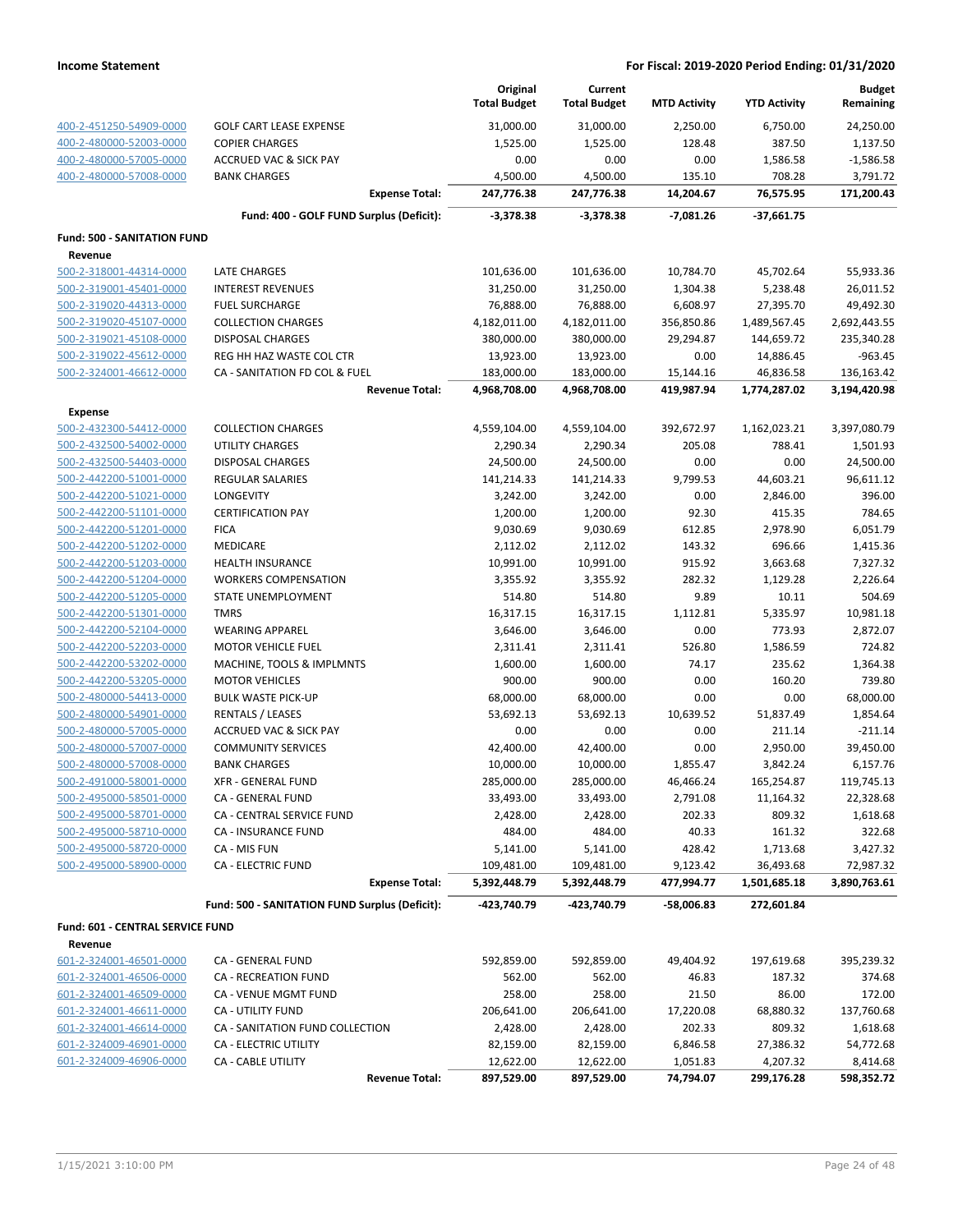|                                                    |                                               | Original<br><b>Total Budget</b> | Current<br><b>Total Budget</b> | <b>MTD Activity</b> | <b>YTD Activity</b>  | Budget<br>Remaining  |
|----------------------------------------------------|-----------------------------------------------|---------------------------------|--------------------------------|---------------------|----------------------|----------------------|
| Expense                                            |                                               |                                 |                                |                     |                      |                      |
| 601-2-461100-51001-0000                            | <b>REGULAR SALARIES</b>                       | 272,623.83                      | 272,623.83                     | 20,250.62           | 87,887.24            | 184,736.59           |
| 601-2-461100-51020-0000                            | <b>OVERTIME</b>                               | 10,811.64                       | 10,811.64                      | 506.48              | 5,414.98             | 5,396.66             |
| 601-2-461100-51021-0000                            | LONGEVITY                                     | 5,996.00                        | 5,996.00                       | 0.00                | 5,648.00             | 348.00               |
| 601-2-461100-51101-0000                            | <b>CERTIFICATION PAY</b>                      | 1,200.00                        | 1,200.00                       | 92.32               | 415.44               | 784.56               |
| 601-2-461100-51117-0000                            | <b>CELL PHONE ALLOWANCE</b>                   | 780.00                          | 780.00                         | 60.00               | 256.61               | 523.39               |
| 601-2-461100-51201-0000                            | <b>FICA</b>                                   | 18,067.51                       | 18,067.51                      | 1,228.53            | 5,900.81             | 12,166.70            |
| 601-2-461100-51202-0000                            | MEDICARE                                      | 4,225.47                        | 4,225.47                       | 287.32              | 1,380.02             | 2,845.45             |
| 601-2-461100-51203-0000                            | <b>HEALTH INSURANCE</b>                       | 93,423.50                       | 93,423.50                      | 7,785.29            | 31,141.16            | 62,282.34            |
| 601-2-461100-51204-0000                            | <b>WORKERS COMPENSATION</b>                   | 8,841.22                        | 8,841.22                       | 743.51              | 2,974.04             | 5,867.18             |
| 601-2-461100-51205-0000                            | <b>STATE UNEMPLOYMENT</b>                     | 611.33                          | 611.33                         | 20.90               | 22.48                | 588.85               |
| 601-2-461100-51301-0000                            | <b>TMRS</b>                                   | 31,228.07                       | 31,228.07                      | 2,217.86            | 10,429.87            | 20,798.20            |
| 601-2-461100-51401-0000                            | <b>CONTRA - SALARIES</b>                      | $-5,000.00$                     | $-5,000.00$                    | $-849.85$           | $-2,156.65$          | $-2,843.35$          |
| 601-2-461100-52001-0000                            | <b>OFFICE SUPPLIES</b>                        | 160.00                          | 160.00                         | 0.00                | 16.07                | 143.93               |
| 601-2-461100-52002-0000                            | POSTAGE / FREIGHT                             | 20.00                           | 20.00                          | 0.00                | 0.00                 | 20.00                |
| 601-2-461100-52101-0000<br>601-2-461100-52104-0000 | JANITORIAL/CLEANING<br><b>WEARING APPAREL</b> | 26,000.00                       | 26,000.00                      | 1,378.73            | 3,963.16<br>1,497.14 | 22,036.84            |
| 601-2-461100-52201-0000                            | MINOR TOOLS & EQUIPMENT                       | 4,500.00<br>1,500.00            | 4,500.00<br>1,500.00           | 418.68<br>330.43    | 575.74               | 3,002.86<br>924.26   |
| 601-2-461100-52203-0000                            | <b>MOTOR VEHICLE FUEL</b>                     | 2,899.48                        | 2,899.48                       | 354.81              | 1,217.22             | 1,682.26             |
| 601-2-461100-53201-0000                            | FURNITURE & OFFICE EQUIPMENT                  | 0.00                            | 0.00                           | 11.25               | 11.25                | $-11.25$             |
| 601-2-461100-53205-0000                            | <b>MOTOR VEHICLES</b>                         | 1,100.00                        | 1,137.43                       | 0.00                | 30.00                | 1,107.43             |
| 601-2-461100-53302-0000                            | <b>WALKS &amp; PARKING LOTS</b>               | 9,100.00                        | 9,100.00                       | 92.40               | 778.84               | 8,321.16             |
| 601-2-461100-53406-0000                            | <b>CITY HALL</b>                              | 33,000.00                       | 33,000.00                      | 3,279.20            | 13,479.27            | 19,520.73            |
| 601-2-461100-53407-0000                            | <b>ANIMAL SHELTER</b>                         | 5,000.00                        | 5,000.00                       | 353.04              | 1,446.87             | 3,553.13             |
| 601-2-461100-53408-0000                            | <b>FLEET MAINTENANCE</b>                      | 2,000.00                        | 2,000.00                       | 0.00                | 25.78                | 1,974.22             |
| 601-2-461100-53501-0000                            | POLICE & COURTS BLDG                          | 30,000.00                       | 30,000.00                      | 1,024.78            | 17,019.08            | 12,980.92            |
| 601-2-461100-53503-0000                            | FIRE ADMINISTRATION                           | 750.00                          | 750.00                         | 69.90               | 143.35               | 606.65               |
| 601-2-461100-53504-0000                            | <b>FIRE STATION 1</b>                         | 1,350.00                        | 1,350.00                       | 535.80              | 3,920.75             | $-2,570.75$          |
| 601-2-461100-53505-0000                            | <b>FIRE STATION 2</b>                         | 19,500.00                       | 19,500.00                      | 260.30              | 542.25               | 18,957.75            |
| 601-2-461100-53506-0000                            | <b>FIRE STATION 3</b>                         | 19,800.00                       | 19,800.00                      | 719.65              | 2,823.04             | 16,976.96            |
| 601-2-461100-53507-0000                            | <b>FIRE STATION 4</b>                         | 19,500.00                       | 19,500.00                      | 337.90              | 462.85               | 19,037.15            |
| 601-2-461100-53601-0000                            | ANNEX                                         | 2,000.00                        | 2,000.00                       | 3,319.07            | 4,184.95             | $-2,184.95$          |
| 601-2-461100-53602-0000                            | <b>SERVICE CENTER</b>                         | 6,000.00                        | 6,000.00                       | 266.60              | 1,278.01             | 4,721.99             |
| 601-2-461100-53603-0000                            | WATER TREATMENT BLDG                          | 400.00                          | 400.00                         | 0.00                | 0.00                 | 400.00               |
| 601-2-461100-53604-0000                            | <b>WASTEWATER TRTMNT BLDG</b>                 | 300.00                          | 300.00                         | 0.00                | 0.00                 | 300.00               |
| 601-2-461100-53701-0000                            | LIBRARY                                       | 17,000.00                       | 17,000.00                      | 3,265.43            | 3,803.89             | 13,196.11            |
| 601-2-461100-53703-0000                            | REECY DAVIS REC CENTER                        | 12,000.00                       | 12,000.00                      | 4,051.84            | 13,265.96            | $-1,265.96$          |
| 601-2-461100-53704-0000                            | <b>CIVIC CENTER</b>                           | 7,500.00                        | 7,500.00                       | 0.00                | 0.00                 | 7,500.00             |
| 601-2-461100-53706-0000                            | SPORTSPARK                                    | 28,000.00                       | 28,000.00                      | 721.00              | 1,674.21             | 26,325.79            |
| 601-2-461100-54001-0000                            | <b>TELEPHONE CHARGES</b>                      | 4,606.48                        | 4,606.48                       | 452.60              | 1,316.25             | 3,290.23             |
| 601-2-461100-54002-0000                            | UTILITY CHARGES                               | 107,250.16                      | 107,250.16                     | 10,214.30           | 37,879.50            | 69,370.66            |
| 601-2-461100-54112-0000                            | <b>ALARM MONITOR SERVICE</b>                  | 300.00                          | 300.00                         | 0.00                | 0.00                 | 300.00               |
| 601-2-461200-51001-0000                            | <b>REGULAR SALARIES</b>                       | 154,376.10                      | 154,376.10                     | 11,870.77           | 53,461.49            | 100,914.61           |
| 601-2-461200-51020-0000                            | <b>OVERTIME</b>                               | 6,548.76                        | 6,548.76                       | 122.92              | 2,681.23             | 3,867.53             |
| 601-2-461200-51021-0000                            | LONGEVITY<br><b>CERTIFICATION PAY</b>         | 2,824.00                        | 2,824.00                       | 0.00                | 2,824.00             | 0.00                 |
| 601-2-461200-51101-0000<br>601-2-461200-51117-0000 | <b>CELL PHONE ALLOWANCE</b>                   | 1,800.00<br>2,520.00            | 1,800.00<br>2,520.00           | 138.48<br>193.84    | 623.16<br>851.51     | 1,176.84<br>1,668.49 |
| 601-2-461200-51201-0000                            | <b>FICA</b>                                   | 10,420.27                       | 10,420.27                      | 705.15              | 3,522.87             | 6,897.40             |
| 601-2-461200-51202-0000                            | MEDICARE                                      | 2,437.00                        | 2,437.00                       | 164.91              | 823.89               | 1,613.11             |
| 601-2-461200-51203-0000                            | HEALTH INSURANCE                              | 43,964.00                       | 43,964.00                      | 3,663.67            | 14,654.68            | 29,309.32            |
| 601-2-461200-51204-0000                            | <b>WORKERS COMPENSATION</b>                   | 7,657.49                        | 7,657.49                       | 643.87              | 2,575.48             | 5,082.01             |
| 601-2-461200-51205-0000                            | STATE UNEMPLOYMENT                            | 257.40                          | 257.40                         | 12.33               | 12.33                | 245.07               |
| 601-2-461200-51301-0000                            | <b>TMRS</b>                                   | 18,827.91                       | 18,827.91                      | 1,386.68            | 6,708.23             | 12,119.68            |
| 601-2-461200-52001-0000                            | <b>OFFICE SUPPLIES</b>                        | 100.00                          | 100.00                         | 0.00                | 0.00                 | 100.00               |
| 601-2-461200-52002-0000                            | POSTAGE / FREIGHT                             | 50.00                           | 50.00                          | 0.00                | 0.00                 | 50.00                |
| 601-2-461200-52104-0000                            | <b>WEARING APPAREL</b>                        | 4,200.00                        | 4,200.00                       | 240.00              | 1,160.00             | 3,040.00             |
| 601-2-461200-52106-0000                            | <b>CHEMICAL SUPPLIES</b>                      | 250.00                          | 250.00                         | 0.00                | 0.00                 | 250.00               |
| 601-2-461200-52201-0000                            | MINOR TOOLS & EQUIPMENT                       | 3,000.00                        | 3,000.00                       | 27.59               | 693.57               | 2,306.43             |
| 601-2-461200-52202-0000                            | <b>MECHANICAL SUPPLIES</b>                    | 12,000.00                       | 12,000.00                      | 598.61              | 3,045.10             | 8,954.90             |
|                                                    |                                               |                                 |                                |                     |                      |                      |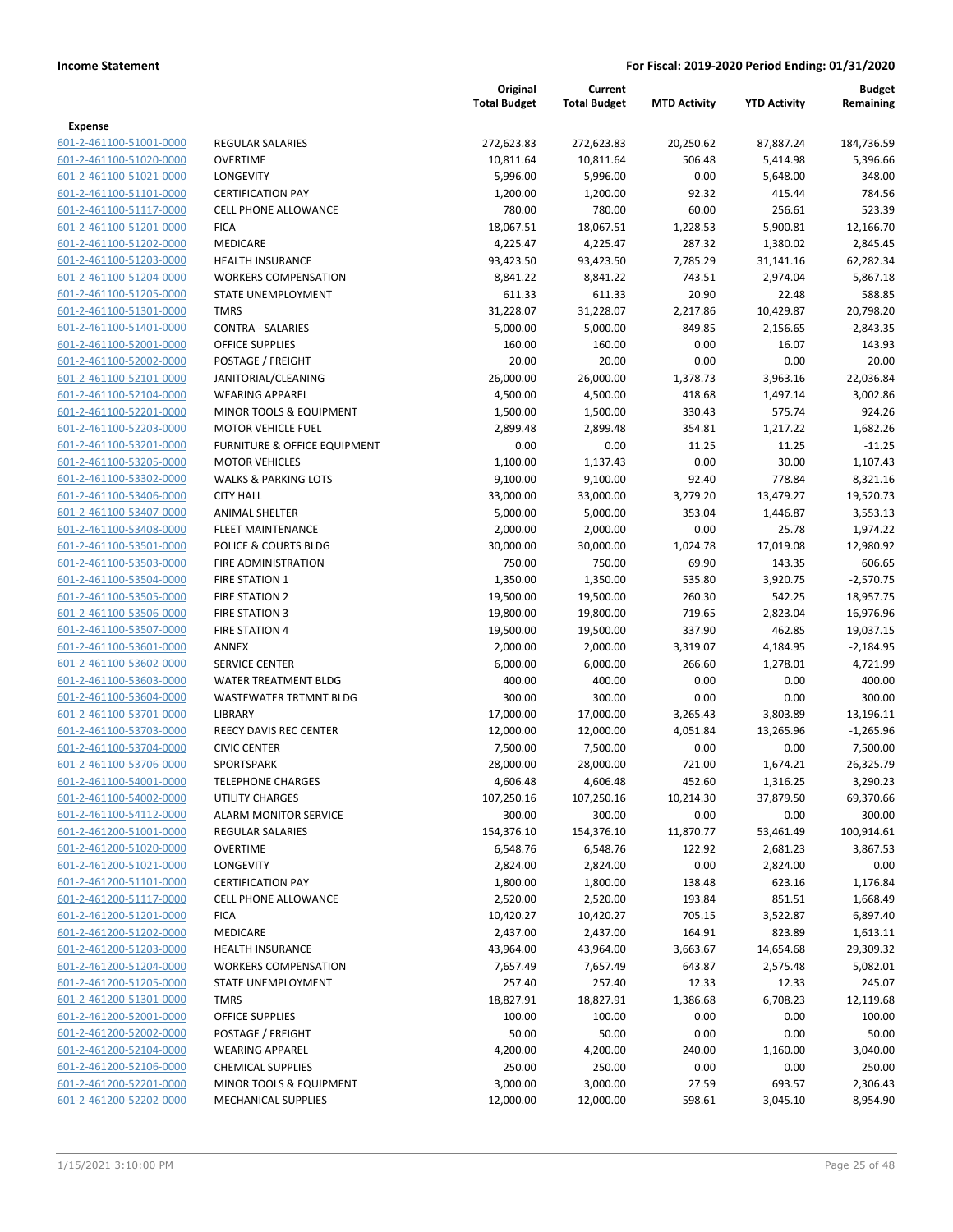|                            |                                                     | Original<br><b>Total Budget</b> | Current<br><b>Total Budget</b> | <b>MTD Activity</b>  | <b>YTD Activity</b>    | <b>Budget</b><br>Remaining |
|----------------------------|-----------------------------------------------------|---------------------------------|--------------------------------|----------------------|------------------------|----------------------------|
| 601-2-461200-52203-0000    | <b>MOTOR VEHICLE FUEL</b>                           | 4,249.31                        | 4,249.31                       | 433.76               | 2,208.01               | 2,041.30                   |
| 601-2-461200-53202-0000    | MACHINE, TOOLS & IMPLMNTS                           | 2,000.00                        | 2,000.00                       | 0.00                 | 0.00                   | 2,000.00                   |
| 601-2-461200-53205-0000    | <b>MOTOR VEHICLES</b>                               | 800.00                          | 800.00                         | 0.00                 | 3.14                   | 796.86                     |
| 601-2-461200-53402-0000    | <b>BUILDING MAINTENANCE</b>                         | 250.00                          | 250.00                         | 0.00                 | 117.96                 | 132.04                     |
| 601-2-461200-54001-0000    | <b>TELEPHONE CHARGES</b>                            | 1,483.43                        | 1,483.43                       | 132.50               | 480.87                 | 1,002.56                   |
| 601-2-461200-54002-0000    | UTILITY CHARGES                                     | 11,601.12                       | 11,601.12                      | 1,195.30             | 4,015.41               | 7,585.71                   |
| 601-2-461200-54201-0000    | MEMBERSHIPS & SUBSCRIPTIONS                         | 1,500.00                        | 1,500.00                       | 0.00                 | 0.00                   | 1,500.00                   |
| 601-2-461200-54214-0000    | <b>TRAVEL &amp; TRAINING</b>                        | 2,000.00                        | 2,000.00                       | 224.96               | 322.89                 | 1,677.11                   |
| 601-2-480000-57004-0000    | <b>INVENTORY LOSS/GAIN</b>                          | 0.00                            | 0.00                           | $-13.83$             | $-950.68$              | 950.68                     |
|                            | <b>Expense Total:</b>                               | 1,099,461.48                    | 1,099,498.91                   | 85,542.20            | 360,504.57             | 738,994.34                 |
|                            | Fund: 601 - CENTRAL SERVICE FUND Surplus (Deficit): | $-201,932.48$                   | -201,969.91                    | $-10,748.13$         | $-61,328.29$           |                            |
| Fund: 602 - INSURANCE FUND |                                                     |                                 |                                |                      |                        |                            |
| Revenue                    |                                                     |                                 |                                |                      |                        |                            |
| 602-2-319001-43211-0000    | PRIOR YEAR INS REIMB                                | 4,560.00                        | 4,560.00                       | 0.00                 | 0.00                   | 4,560.00                   |
| 602-2-319001-45401-0000    | <b>INTEREST REVENUES</b>                            | 2,410.00                        | 2,410.00                       | 279.54               | 1,593.66               | 816.34                     |
| 602-2-322001-43201-0000    | <b>EMPLOYEE PORTION</b>                             | 656,109.00                      | 656,109.00                     | 43,184.18            | 187,589.85             | 468,519.15                 |
| 602-2-322001-43202-0000    | <b>CITY PORTION-HEALTH</b>                          | 2,946,401.50                    | 2,946,401.50                   | 247,494.52           | 989,613.70             | 1,956,787.80               |
| 602-2-322001-43203-0000    | <b>CITY PORTION-WORK COMP</b>                       | 367,317.38                      | 367,317.38                     | 30,678.00            | 122,712.00             | 244,605.38                 |
| 602-2-322001-43204-0000    | <b>CITY PORTION-TWC FUTA</b>                        | 231.00                          | 231.00                         | 19.26                | 77.04                  | 153.96                     |
| 602-2-322001-43205-0000    | <b>GEUS EMPLOYEE PORTION</b>                        | 302,563.00                      | 302,563.00                     | 22,164.42            | 88,348.05              | 214,214.95                 |
| 602-2-322001-43206-0000    | <b>GEUS PORTION-HEALTH</b>                          | 1,396,823.00                    | 1,396,823.00                   | 116,401.92           | 465,607.68             | 931,215.32                 |
| 602-2-322001-43207-0000    | <b>GEUS PORTION-WORK COMP</b>                       | 150,442.00                      | 150,442.00                     | 12,536.83            | 50,147.32              | 100,294.68                 |
| 602-2-322001-48610-0000    | OTHER REV / CITY EMPL-DEPENDENT CARE                | 26,199.00                       | 26,199.00                      | 2,659.40             | 9,020.48               | 17,178.52                  |
| 602-2-324001-46501-0000    | <b>CA - GENERAL FUND</b>                            | 199,469.00                      | 199,469.00                     | 16,622.42            | 66,489.68              | 132,979.32                 |
| 602-2-324001-46506-0000    | <b>CA - RECREATION FUND</b>                         | 124.00                          | 124.00                         | 10.33                | 41.32                  | 82.68                      |
| 602-2-324001-46509-0000    | CA - VENUE MGMT FUND                                | 253.00                          | 253.00                         | 21.08                | 84.32                  | 168.68                     |
| 602-2-324001-46611-0000    | CA - UTILITY FUND                                   | 87,018.00                       | 87,018.00                      | 7,251.50             | 29,006.00              | 58,012.00                  |
| 602-2-324001-46614-0000    | CA - SANITATION FUND COLLECTION                     | 484.00                          | 484.00                         | 40.33                | 161.32                 | 322.68                     |
| 602-2-324009-46612-0000    | <b>CA - ELECTRIC UTILITY</b>                        | 19,890.00                       | 19,890.00                      | 1,657.50             | 6,630.00               | 13,260.00                  |
| 602-2-324009-46613-0000    | <b>CA - CABLE UTILITY</b><br><b>Revenue Total:</b>  | 2,993.00<br>6,163,286.88        | 2,993.00<br>6,163,286.88       | 249.42<br>501,270.65 | 997.68<br>2,018,120.10 | 1,995.32<br>4,145,166.78   |
| <b>Expense</b>             |                                                     |                                 |                                |                      |                        |                            |
| 602-2-462100-54101-0000    | PROFESSIONAL SERVICES                               | 29,000.00                       | 29,000.00                      | 6,250.00             | 10,029.32              | 18,970.68                  |
| 602-2-462100-54801-0000    | <b>WELLNESS PROGRAM</b>                             | 10,000.00                       | 10,000.00                      | 0.00                 | 2,725.00               | 7,275.00                   |
| 602-2-462100-54809-0000    | HEALTH AND DENTAL / PREMIUMS                        | 5,703,297.00                    | 5,703,297.00                   | 435,193.75           | 1,536,689.26           | 4,166,607.74               |
| 602-2-462100-54810-0000    | RETIREE INSURANCE PREMIUM                           | 100,000.00                      | 100,000.00                     | 4,182.94             | 14,190.06              | 85,809.94                  |
| 602-2-462100-54812-0000    | LONG TERM DISABILITY                                | 53,500.00                       | 53,500.00                      | 4,086.91             | 16,240.10              | 37,259.90                  |
| 602-2-462100-54813-0000    | LIFE / AD & D INSURANCE                             | 28,000.00                       | 28,000.00                      | 1,751.61             | 7,081.56               | 20,918.44                  |
| 602-2-462100-54820-0000    | AIR EVAC PREMIUMS                                   | 21,000.00                       | 21,000.00                      | 308.00               | 19,486.00              | 1,514.00                   |
| 602-2-462100-54821-0000    | <b>WORKERS' COMPENSATION</b>                        | 470,850.00                      | 470,850.00                     | 0.00                 | 368,135.04             | 102,714.96                 |
| 602-2-462100-54822-0000    | STATE UNEMPLOYMENT INS.                             | 0.00                            | 0.00                           | $-0.04$              | $-0.30$                | 0.30                       |
| 602-2-462100-54823-0000    | HEALTH CARE-125 FLEX PLAN & HSA                     | 16,000.00                       | 16,000.00                      | 5,433.41             | $-26,000.51$           | 42,000.51                  |
| 602-2-480000-54101-0000    | PROFESSIONAL SERVICES                               | 129,711.00                      | 129,711.00                     | 11,678.29            | 22,755.81              | 106,955.19                 |
| 602-2-480000-54226-0000    | PROP INSURANCE EXP                                  | 285,000.00                      | 285,000.00                     | 4,688.28             | 346,757.03             | $-61,757.03$               |
| 602-2-480000-57008-0000    | <b>BANK CHARGES</b>                                 | 175.00                          | 175.00                         | 9.87                 | 51.37                  | 123.63                     |
|                            | <b>Expense Total:</b>                               | 6,846,533.00                    | 6,846,533.00                   | 473,583.02           | 2,318,139.74           | 4,528,393.26               |
|                            | Fund: 602 - INSURANCE FUND Surplus (Deficit):       | $-683,246.12$                   | -683,246.12                    | 27,687.63            | $-300,019.64$          |                            |
| Fund: 604 - MIS FUND       |                                                     |                                 |                                |                      |                        |                            |
| Revenue                    |                                                     |                                 |                                |                      |                        |                            |
| 604-2-323001-46401-0000    | <b>XFR - ELECTRIC FUND</b>                          | 105,000.00                      | 105,000.00                     | 8,750.00             | 35,000.00              | 70,000.00                  |
| 604-2-324001-46501-0000    | CA - GENERAL FUND                                   | 240,640.00                      | 240,640.00                     | 20,053.33            | 80,213.32              | 160,426.68                 |
| 604-2-324001-46506-0000    | CA - RECREATION FUND                                | 501.00                          | 501.00                         | 41.75                | 167.00                 | 334.00                     |
| 604-2-324001-46509-0000    | CA - VENUE MGMT FUND                                | 1,385.00                        | 1,385.00                       | 115.42               | 461.68                 | 923.32                     |
| 604-2-324001-46611-0000    | CA - UTILITY FUND                                   | 73,708.00                       | 73,708.00                      | 6,142.33             | 24,569.32              | 49,138.68                  |
| 604-2-324001-46614-0000    | CA - SANITATION FUND COLLECTION                     | 5,141.00                        | 5,141.00                       | 428.42               | 1,713.68               | 3,427.32                   |
| 604-2-324009-46901-0000    | CA - ELECTRIC UTILITY                               | 65,953.00                       | 65,953.00                      | 5,496.08             | 21,984.32              | 43,968.68                  |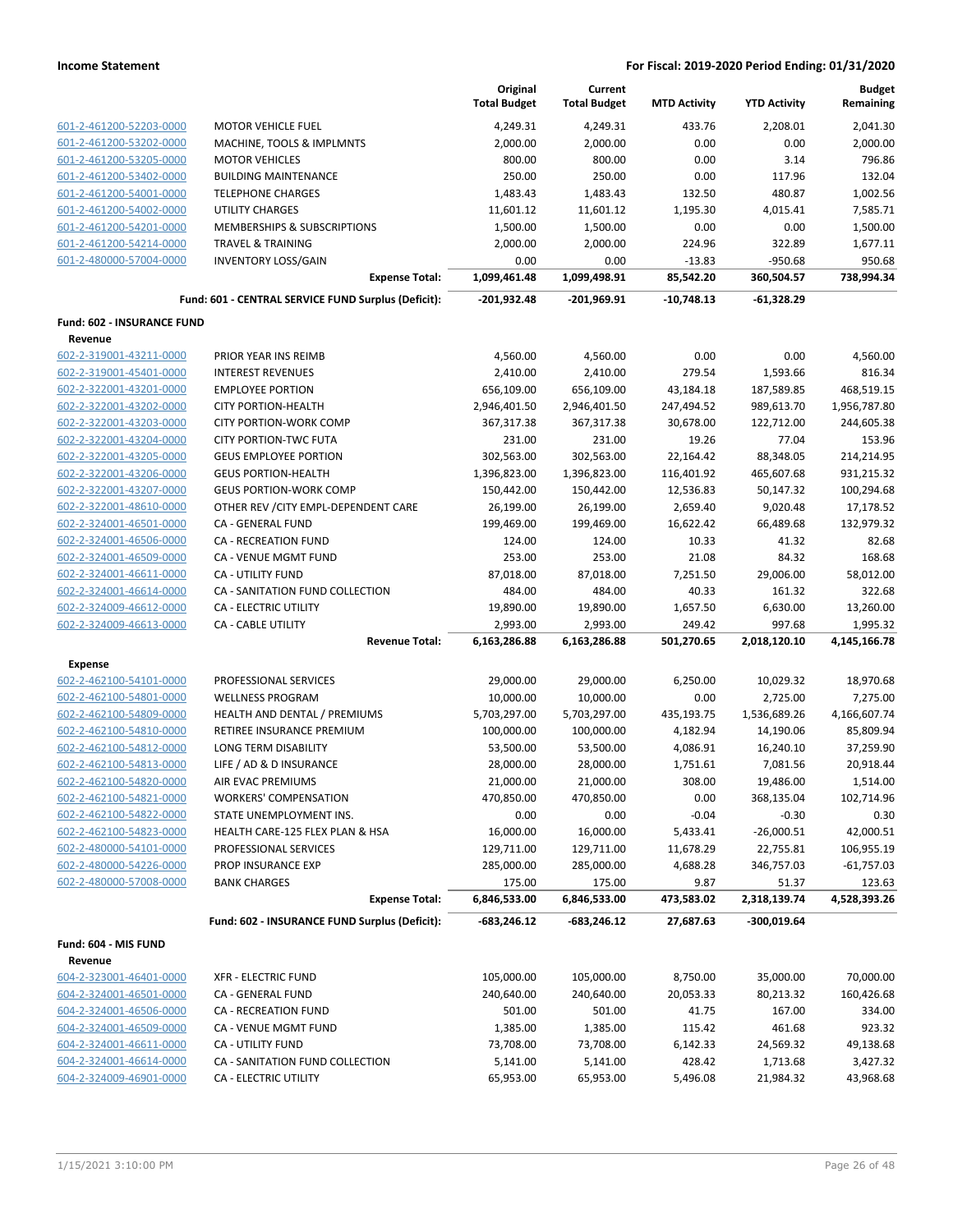|                                                    |                                                         |                       | Original<br><b>Total Budget</b> | Current<br><b>Total Budget</b> | <b>MTD Activity</b> | <b>YTD Activity</b> | <b>Budget</b><br>Remaining |
|----------------------------------------------------|---------------------------------------------------------|-----------------------|---------------------------------|--------------------------------|---------------------|---------------------|----------------------------|
| 604-2-324009-46906-0000                            | <b>CA - CABLE UTILITY</b>                               |                       | 9.986.00                        | 9.986.00                       | 832.17              | 3,328.68            | 6,657.32                   |
|                                                    |                                                         | <b>Revenue Total:</b> | 502,314.00                      | 502,314.00                     | 41,859.50           | 167,438.00          | 334,876.00                 |
| <b>Expense</b>                                     |                                                         |                       |                                 |                                |                     |                     |                            |
| 604-2-441400-54001-0000                            | <b>TELEPHONE CHARGES</b>                                |                       | 362.77                          | 362.77                         | 36.23               | 144.94              | 217.83                     |
| 604-2-441400-54002-0000                            | <b>UTILITY CHARGES</b>                                  |                       | 843.15                          | 843.15                         | 131.28              | 306.14              | 537.01                     |
| 604-2-465100-51001-0000                            | <b>REGULAR SALARIES</b>                                 |                       | 236,042.88                      | 236,042.88                     | 16,910.40           | 75,039.53           | 161,003.35                 |
| 604-2-465100-51020-0000                            | <b>OVERTIME</b>                                         |                       | 5,739.09                        | 5,739.09                       | 410.45              | 4,592.80            | 1,146.29                   |
| 604-2-465100-51021-0000                            | <b>LONGEVITY</b>                                        |                       | 4,582.00                        | 4,582.00                       | 0.00                | 4,510.00            | 72.00                      |
| 604-2-465100-51116-0000                            | <b>CAR ALLOWANCE</b>                                    |                       | 1,800.00                        | 1,800.00                       | 276.92              | 1,246.14            | 553.86                     |
| 604-2-465100-51117-0000                            | <b>CELL PHONE ALLOWANCE</b>                             |                       | 1,440.00                        | 1,440.00                       | 221.52              | 996.84              | 443.16                     |
| 604-2-465100-51201-0000                            | <b>FICA</b>                                             |                       | 15,475.45                       | 15,475.45                      | 1,027.43            | 5,037.91            | 10.437.54                  |
| 604-2-465100-51202-0000                            | MEDICARE                                                |                       | 3,619.26                        | 3,619.26                       | 240.29              | 1,178.23            | 2,441.03                   |
| 604-2-465100-51203-0000                            | <b>HEALTH INSURANCE</b>                                 |                       | 32,973.00                       | 32,973.00                      | 2,747.75            | 10,991.00           | 21,982.00                  |
| 604-2-465100-51204-0000                            | <b>WORKERS COMPENSATION</b>                             |                       | 646.97                          | 646.97                         | 54.38               | 217.52              | 429.45                     |
| 604-2-465100-51205-0000                            | STATE UNEMPLOYMENT                                      |                       | 96.53                           | 96.53                          | 17.82               | 17.82               | 78.71                      |
| 604-2-465100-51301-0000                            | <b>TMRS</b>                                             |                       | 27,961.88                       | 27,961.88                      | 2,004.66            | 9,588.06            | 18,373.82                  |
| 604-2-465100-52001-0000                            | <b>OFFICE SUPPLIES</b>                                  |                       | 150.00                          | 4,150.00                       | 0.00                | 37.97               | 4,112.03                   |
| 604-2-465100-52002-0000                            | POSTAGE / FREIGHT                                       |                       | 25.00                           | 25.00                          | 0.00                | 0.00                | 25.00                      |
| 604-2-465100-52004-0000                            | <b>COMPUTER SUPPLIES</b>                                |                       | 1,000.00                        | 1,000.00                       | 0.00                | 0.00                | 1,000.00                   |
| 604-2-465100-52201-0000                            | MINOR TOOLS & EQUIPMENT                                 |                       | 250.00                          | 250.00                         | 0.00                | 22.97               | 227.03                     |
| 604-2-465100-52203-0000                            | <b>MOTOR VEHICLE FUEL</b>                               |                       | 291.78                          | 291.78                         | 40.21               | 75.57               | 216.21                     |
| 604-2-465100-53205-0000                            | <b>MOTOR VEHICLES</b>                                   |                       | 800.00                          | 800.00                         | 0.00                | 8.02                | 791.98                     |
| 604-2-465100-53209-0000                            | HARDWARE/SOFTWARE                                       |                       | 704,703.00                      | 700,943.00                     | 19,275.02           | 211,411.30          | 489,531.70                 |
| 604-2-465100-54001-0000                            | <b>TELEPHONE CHARGES</b>                                |                       | 10,797.30                       | 10,797.30                      | 1,433.45            | 3,442.61            | 7,354.69                   |
| 604-2-465100-54101-0000                            | PROFESSIONAL SERVICES                                   |                       | 5,000.00                        | 5,000.00                       | 0.00                | 0.00                | 5,000.00                   |
| 604-2-465100-54214-0000                            | <b>TRAVEL &amp; TRAINING</b>                            |                       | 5,000.00                        | 5,000.00                       | 5,518.13            | 5,518.13            | $-518.13$                  |
| 604-2-465100-54901-0000                            | <b>RENTALS / LEASES</b>                                 |                       | 25,000.00                       | 25,000.00                      | 1,780.03            | 7,163.62            | 17,836.38                  |
| 604-2-465100-54908-0000                            | LEASE PURCHASE PAYMENTS                                 |                       | 25,000.00                       | 25,000.00                      | 0.00                | 23,938.14           | 1,061.86                   |
| 604-2-465100-55205-0000                            | COMPUTER EQUIPMENT / SOFTWARE                           |                       | 8,250.00                        | 8,250.00                       | 0.00                | 0.00                | 8,250.00                   |
| 604-2-480000-55205-0000                            | <b>COMPUTER EQUIPMENT</b>                               |                       | 50,000.00                       | 50,000.00                      | 0.00                | 21,279.99           | 28,720.01                  |
|                                                    |                                                         | <b>Expense Total:</b> | 1,167,850.06                    | 1,168,090.06                   | 52,125.97           | 386,765.25          | 781,324.81                 |
|                                                    | Fund: 604 - MIS FUND Surplus (Deficit):                 |                       | $-665,536.06$                   | -665,776.06                    | $-10,266.47$        | -219,327.25         |                            |
| Fund: 660 - VEHICLE REPLACEMENT FUND               |                                                         |                       |                                 |                                |                     |                     |                            |
| Revenue                                            |                                                         |                       |                                 |                                |                     |                     |                            |
| 660-2-319001-45401-0000                            | <b>INTEREST REVENUES</b>                                |                       | 17,000.00                       | 17,000.00                      | 1,343.21            | 6,049.78            | 10,950.22                  |
| 660-2-323001-46001-0000                            | <b>XFR - GENERAL FUND</b>                               |                       | 210,000.00                      | 210,000.00                     | 38,333.33           | 153,333.32          | 56,666.68                  |
|                                                    |                                                         | <b>Revenue Total:</b> | 227,000.00                      | 227,000.00                     | 39,676.54           | 159,383.10          | 67,616.90                  |
| <b>Expense</b>                                     |                                                         |                       |                                 |                                |                     |                     |                            |
| 660-2-421210-55202-0000                            | <b>VEHICLES</b>                                         |                       | 3,500.00                        | 3,500.00                       | 0.00                | 0.00                | 3,500.00                   |
| 660-2-421230-55202-0000                            | <b>VEHICLES</b>                                         |                       | 75,800.00                       | 75,800.00                      | 0.00                | 0.00                | 75,800.00                  |
| 660-2-422200-55202-0000                            | <b>VEHICLES</b>                                         |                       | 250,000.00                      | 250,000.00                     | 722,735.00          | 728,896.15          | -478,896.15                |
| 660-2-431200-55201-0000                            | <b>EQUIPMENT PURCHASES</b>                              |                       | 0.00                            | 0.00                           | 0.00                | 0.00                | 0.00                       |
| 660-2-431200-55202-0000                            | <b>VEHICLES</b>                                         |                       | 19,500.00                       | 19,500.00                      | 0.00                | 0.00                | 19,500.00                  |
| 660-2-431600-55202-0000                            | <b>VEHICLES</b>                                         |                       | 40,000.00                       | 40,000.00                      | 0.00                | 0.00                | 40,000.00                  |
| 660-2-431700-55202-0000                            | <b>VEHICLES</b>                                         |                       | 15,500.00                       | 15,500.00                      | 0.00                | 0.00                | 15,500.00                  |
| 660-2-441300-55201-0000                            | <b>EQUIPMENT PURCHASES</b>                              |                       | 11,200.00                       | 11,200.00                      | 0.00                | 0.00                | 11,200.00                  |
|                                                    |                                                         |                       |                                 | 0.00                           | 0.00                | 0.00                |                            |
| 660-2-441300-55202-0000<br>660-2-443200-55202-0000 | <b>VEHICLES</b><br><b>VEHICLES</b>                      |                       | 0.00<br>8,500.00                | 8,500.00                       | 0.00                | 0.00                | 0.00<br>8,500.00           |
| 660-2-451100-55202-0000                            | <b>VEHICLES</b>                                         |                       |                                 | 22,000.00                      | 0.00                | 0.00                | 22,000.00                  |
|                                                    |                                                         |                       | 22,000.00<br>14,000.00          |                                |                     |                     |                            |
| 660-2-461100-55201-0000<br>660-2-461200-55201-0000 | <b>EQUIPMENT PURCHASES</b>                              |                       |                                 | 13,962.57                      | 0.00                | 0.00                | 13,962.57                  |
| 660-2-480000-57008-0000                            | <b>EQUIPMENT PURCHASES</b><br><b>BANK CHARGES</b>       |                       | 0.00<br>0.00                    | 0.00<br>0.00                   | 0.00<br>21.23       | 0.00<br>34.75       | 0.00<br>$-34.75$           |
|                                                    |                                                         | <b>Expense Total:</b> | 460,000.00                      | 459,962.57                     | 722,756.23          | 728,930.90          | -268,968.33                |
|                                                    | Fund: 660 - VEHICLE REPLACEMENT FUND Surplus (Deficit): |                       | $-233,000.00$                   | $-232,962.57$                  | -683,079.69         | -569,547.80         |                            |
|                                                    |                                                         |                       |                                 |                                |                     |                     |                            |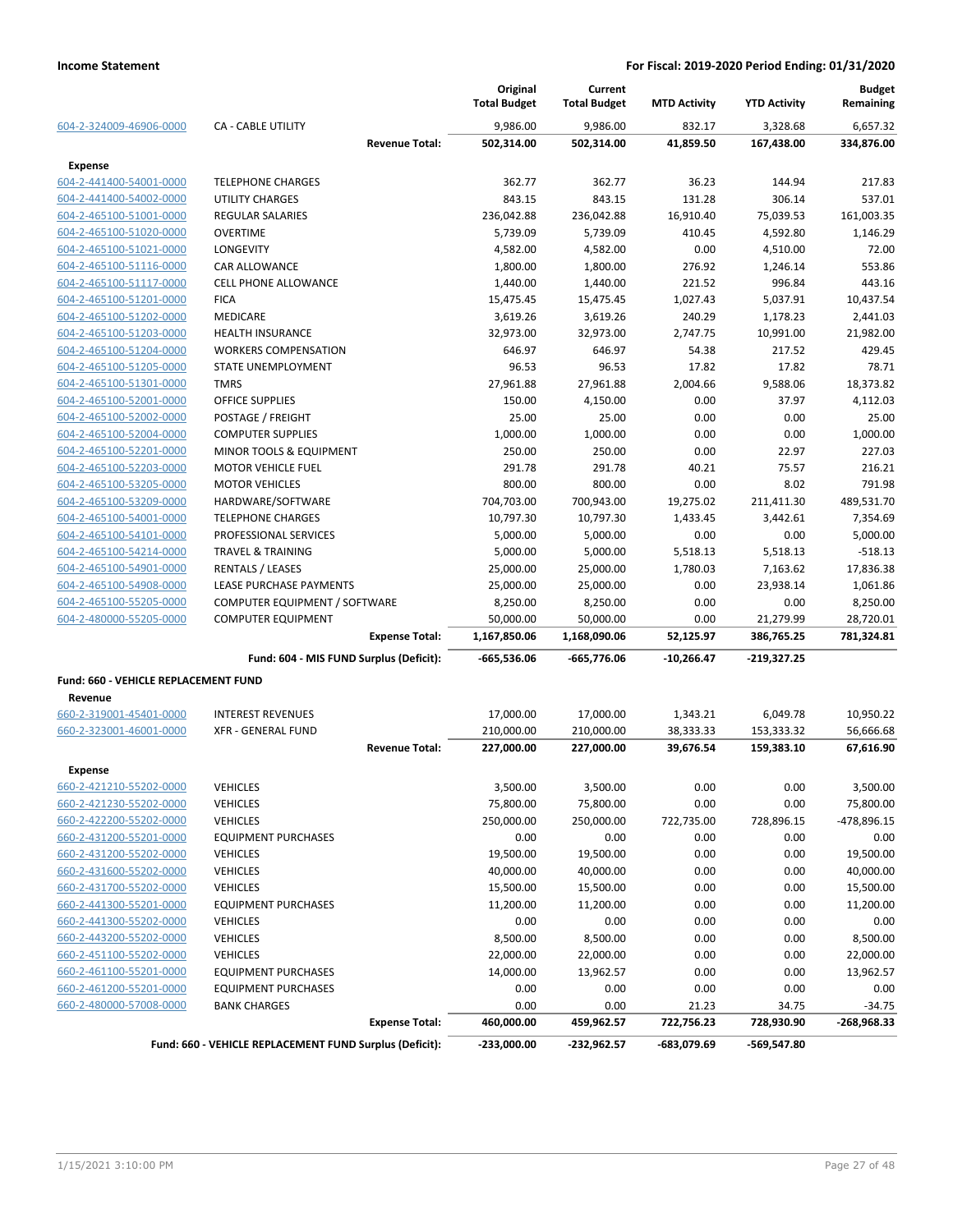| <b>Income Statement</b>                            |                                                            |                                 |                                |                     | For Fiscal: 2019-2020 Period Ending: 01/31/2020 |                              |
|----------------------------------------------------|------------------------------------------------------------|---------------------------------|--------------------------------|---------------------|-------------------------------------------------|------------------------------|
|                                                    |                                                            | Original<br><b>Total Budget</b> | Current<br><b>Total Budget</b> | <b>MTD Activity</b> | <b>YTD Activity</b>                             | <b>Budget</b><br>Remaining   |
| Fund: 800 - SPENCE FUND<br>Revenue                 |                                                            |                                 |                                |                     |                                                 |                              |
| 800-3-319001-45401-0000                            | <b>INTEREST REVENUES</b>                                   | 10,210.00                       | 10,210.00                      | 817.37              | 3,514.80                                        | 6,695.20                     |
|                                                    | <b>Revenue Total:</b>                                      | 10,210.00                       | 10,210.00                      | 817.37              | 3,514.80                                        | 6,695.20                     |
| Expense                                            |                                                            |                                 |                                |                     |                                                 |                              |
| 800-3-495000-58501-0000                            | CA - GENERAL FUND                                          | 600.00                          | 600.00                         | 50.00               | 200.00                                          | 400.00                       |
|                                                    | <b>Expense Total:</b>                                      | 600.00                          | 600.00                         | 50.00               | 200.00                                          | 400.00                       |
|                                                    | Fund: 800 - SPENCE FUND Surplus (Deficit):                 | 9.610.00                        | 9,610.00                       | 767.37              | 3.314.80                                        |                              |
| Fund: 801 - JONES LIBRARY TRUST                    |                                                            |                                 |                                |                     |                                                 |                              |
| Revenue<br>801-3-319001-45401-0000                 | <b>INTEREST REVENUES</b>                                   | 0.00                            | 0.00                           | 11.21               | 43.04                                           | $-43.04$                     |
|                                                    | <b>Revenue Total:</b>                                      | 0.00                            | 0.00                           | 11.21               | 43.04                                           | -43.04                       |
| Expense                                            |                                                            |                                 |                                |                     |                                                 |                              |
| 801-3-480000-57008-0000                            | <b>BANK CHARGES</b>                                        | 0.00                            | 0.00                           | 0.32                | 1.28                                            | $-1.28$                      |
|                                                    | <b>Expense Total:</b>                                      | 0.00                            | 0.00                           | 0.32                | 1.28                                            | $-1.28$                      |
|                                                    | Fund: 801 - JONES LIBRARY TRUST Surplus (Deficit):         | 0.00                            | 0.00                           | 10.89               | 41.76                                           |                              |
| Fund: 809 - GREENVILLE IDC (L-3)                   |                                                            |                                 |                                |                     |                                                 |                              |
| Revenue                                            |                                                            |                                 |                                |                     |                                                 |                              |
| 809-3-319001-45609-0000                            | INTERGOVERNMENTAL / IDC GREENVILLE                         | 0.00                            | 0.00                           | 0.00                | 1,053,669.29                                    | $-1,053,669.29$              |
|                                                    | <b>Revenue Total:</b>                                      | 0.00                            | 0.00                           | 0.00                | 1,053,669.29                                    | -1,053,669.29                |
| <b>Expense</b>                                     |                                                            |                                 |                                |                     |                                                 |                              |
| 809-3-438100-55320-0000                            | <b>CONSTRUCTION PROJECTS</b><br><b>Expense Total:</b>      | 0.00<br>0.00                    | 0.00<br>0.00                   | 0.00<br>0.00        | 173,054.24<br>173,054.24                        | $-173,054.24$<br>-173,054.24 |
|                                                    | Fund: 809 - GREENVILLE IDC (L-3) Surplus (Deficit):        | 0.00                            | 0.00                           | 0.00                | 880,615.05                                      |                              |
|                                                    |                                                            |                                 |                                |                     |                                                 |                              |
| Fund: 810 - SEIZURE FUNDS - STATE RULES<br>Revenue |                                                            |                                 |                                |                     |                                                 |                              |
| 810-3-319001-45401-0000                            | <b>INTEREST REVENUES</b>                                   | 3,000.00                        | 3,000.00                       | 190.42              | 755.72                                          | 2,244.28                     |
| 810-3-322001-46802-0000                            | HB65 SEIZURES-CONTRIBUTNS                                  | 0.00                            | 0.00                           | 0.00                | $-7,700.00$                                     | 7,700.00                     |
|                                                    | <b>Revenue Total:</b>                                      | 3,000.00                        | 3,000.00                       | 190.42              | $-6,944.28$                                     | 9,944.28                     |
| <b>Expense</b>                                     |                                                            |                                 |                                |                     |                                                 |                              |
| 810-3-421210-54214-0000                            | <b>TRAVEL &amp; TRAINING</b>                               | 0.00                            | 0.00                           | 0.00                | 150.00                                          | $-150.00$                    |
| 810-3-421230-55201-0000                            | <b>EQUIPMENT PURCHASES</b>                                 | 0.00                            | 0.00                           | 18,050.00           | 18,050.00                                       | $-18,050.00$                 |
| 810-3-480000-57008-0000                            | <b>BANK CHARGES</b><br><b>Expense Total:</b>               | 220.00<br>220.00                | 220.00<br>220.00               | 5.62<br>18,055.62   | 22.84<br>18,222.84                              | 197.16<br>-18,002.84         |
|                                                    |                                                            |                                 |                                |                     |                                                 |                              |
|                                                    | Fund: 810 - SEIZURE FUNDS - STATE RULES Surplus (Deficit): | 2,780.00                        | 2,780.00                       | $-17,865.20$        | $-25,167.12$                                    |                              |
| Fund: 811 - SEIZURE FUNDS - FED RULES<br>Revenue   |                                                            |                                 |                                |                     |                                                 |                              |
| 811-3-319001-45401-0000                            | <b>INTEREST REVENUES</b>                                   | 3,900.00                        | 3,900.00                       | 155.65              | 644.44                                          | 3,255.56                     |
| 811-3-322001-46803-0000                            | FED SEIZURES-CONTRIBUTION                                  | 0.00                            | 0.00                           | 0.00                | 773.27                                          | $-773.27$                    |
|                                                    | <b>Revenue Total:</b>                                      | 3,900.00                        | 3,900.00                       | 155.65              | 1,417.71                                        | 2,482.29                     |
| <b>Expense</b>                                     |                                                            |                                 |                                |                     |                                                 |                              |
| 811-3-421230-55201-0000                            | <b>EQUIPMENT PURCHASES</b>                                 | 0.00                            | 0.00                           | 0.00                | 29,750.00                                       | $-29,750.00$                 |
| 811-3-480000-57008-0000                            | <b>BANK CHARGES</b>                                        | 125.00                          | 125.00                         | 4.63                | 19.63                                           | 105.37                       |
|                                                    | <b>Expense Total:</b>                                      | 125.00                          | 125.00                         | 4.63                | 29,769.63                                       | $-29,644.63$                 |
|                                                    | Fund: 811 - SEIZURE FUNDS - FED RULES Surplus (Deficit):   | 3,775.00                        | 3,775.00                       | 151.02              | $-28,351.92$                                    |                              |
|                                                    | Fund: 820 - TIRZ FUND (Tax Increment Reinvestment Zone)    |                                 |                                |                     |                                                 |                              |
| Revenue<br>820-3-311001-41101-0000                 | REAL PROPERTY TAXES - CITY                                 | 479,286.82                      | 479,286.82                     | 105,582.15          | 182,423.15                                      | 296,863.67                   |
| 820-3-311001-41111-0000                            | REAL PROPERTY TAXES - COUNTY                               | 191,031.58                      | 191,031.58                     | 0.00                | 6,409.89                                        | 184,621.69                   |
| 820-3-311001-41112-0000                            | REAL PROPERTY TAXES - HOSPITAL                             | 87,910.52                       | 87,910.52                      | 0.00                | 0.00                                            | 87,910.52                    |
| 820-3-311002-41102-0000                            | <b>DELINQUENT TAXES</b>                                    | 8,000.00                        | 8,000.00                       | 319.14              | 137.12                                          | 7,862.88                     |
| 820-3-319001-45401-0000                            | <b>INTEREST REVENUES</b>                                   | 8,000.00                        | 8,000.00                       | 1,648.70            | 6,193.06                                        | 1,806.94                     |
|                                                    | <b>Revenue Total:</b>                                      | 774,228.92                      | 774,228.92                     | 107,549.99          | 195,163.22                                      | 579,065.70                   |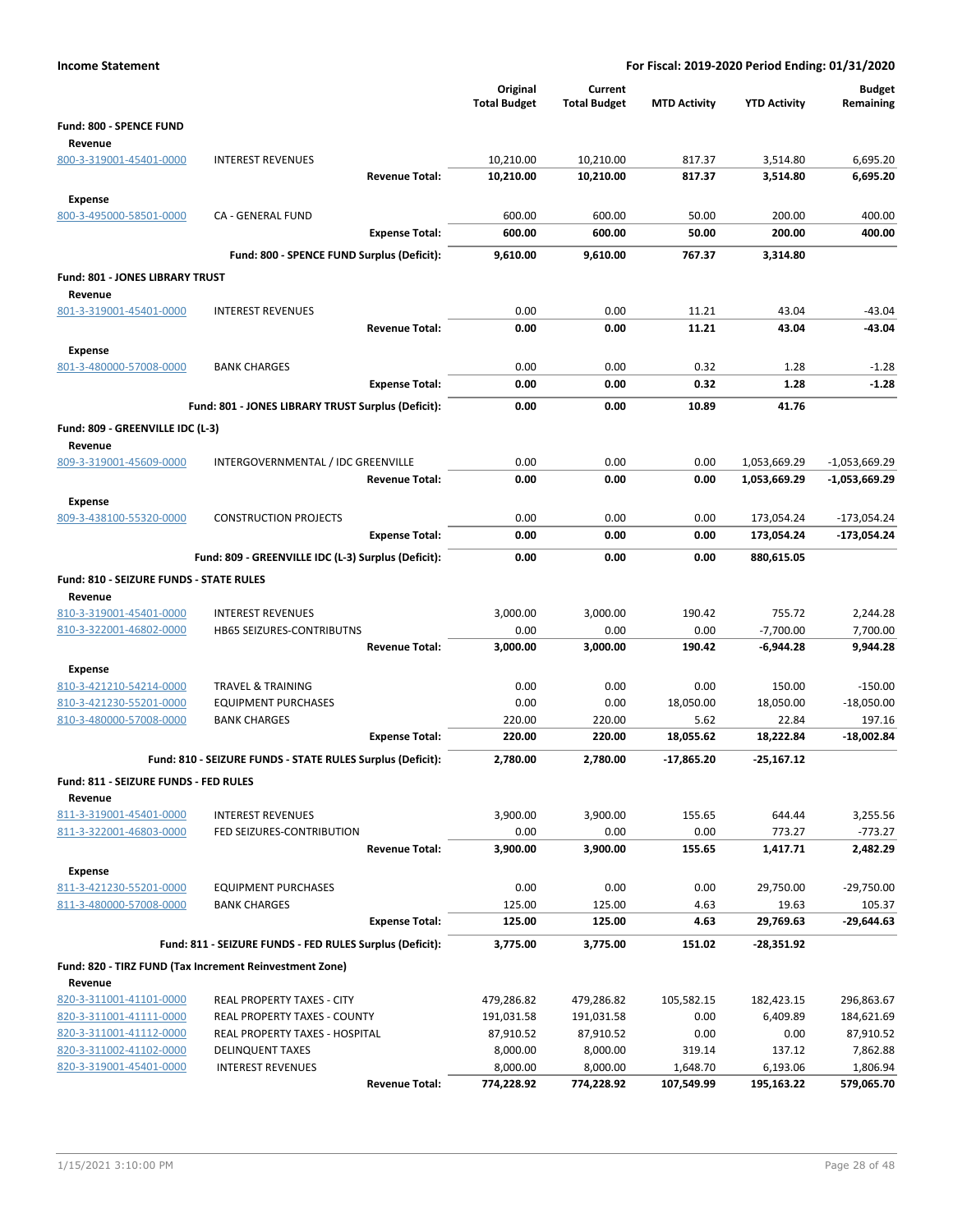|                                            |                                                                            | Original<br><b>Total Budget</b> | Current<br><b>Total Budget</b> | <b>MTD Activity</b> | <b>YTD Activity</b> | <b>Budget</b><br>Remaining |
|--------------------------------------------|----------------------------------------------------------------------------|---------------------------------|--------------------------------|---------------------|---------------------|----------------------------|
| <b>Expense</b>                             |                                                                            |                                 |                                |                     |                     |                            |
| 820-3-416100-54101-0000                    | PROFESSIONAL SERVICES                                                      | 8,500.00                        | 8,500.00                       | 0.00                | 6,849.50            | 1,650.50                   |
| 820-3-416100-55002-0000                    | <b>IMPROVEMENTS</b>                                                        | 135,000.00                      | 135,000.00                     | 0.00                | 0.00                | 135,000.00                 |
| 820-3-480000-57008-0000                    | <b>BANK CHARGES</b>                                                        | 725.00                          | 725.00                         | 46.07               | 184.28              | 540.72                     |
|                                            | <b>Expense Total:</b>                                                      | 144,225.00                      | 144,225.00                     | 46.07               | 7,033.78            | 137,191.22                 |
|                                            | Fund: 820 - TIRZ FUND (Tax Increment Reinvestment Zone) Surplus (Deficit): | 630,003.92                      | 630,003.92                     | 107,503.92          | 188,129.44          |                            |
| <b>Fund: 910 - ELECTRIC OPERATING FUND</b> |                                                                            |                                 |                                |                     |                     |                            |
| Revenue                                    |                                                                            |                                 |                                |                     |                     |                            |
| 910-9-000000-49001-4400                    | METERED SALES - RESIDENTIAL                                                | 12,663,696.00                   | 12,663,696.00                  | 952,749.95          | 4,064,568.35        | 8,599,127.65               |
| 910-9-000000-49010-4421                    | METERED SALES - GS-NO DEMAND                                               | 797,380.00                      | 797,380.00                     | 61,674.80           | 258,768.03          | 538,611.97                 |
| 910-9-000000-49020-4422                    | METERED SALES - GS-DEMAND                                                  | 18,252,573.00                   | 18,252,573.00                  | 1,248,523.81        | 5,701,774.90        | 12,550,798.10              |
| 910-9-000000-49030-4424                    | METERED SALES - GS-PRIMARY                                                 | 375,005.00                      | 375,005.00                     | 22,562.01           | 108,836.74          | 266,168.26                 |
| 910-9-000000-49040-4440                    | METERED SALES - STREET LIGHTS                                              | 228,307.00                      | 228,307.00                     | 19,536.36           | 76,884.74           | 151,422.26                 |
| 910-9-000000-49050-4400                    | <b>FUEL ADJUSTMENT</b>                                                     | 19,781,707.00                   | 19,781,707.00                  | 1,217,420.98        | 5,557,448.46        | 14,224,258.54              |
| 910-9-000000-49057-4490                    | POWER COST RECOVERY                                                        | $-756.00$                       | $-756.00$                      | 0.04                | $-369.84$           | $-386.16$                  |
| 910-9-000000-49058-4400                    | <b>REGULATORY CHARGE</b>                                                   | 3,242,423.00                    | 3,242,423.00                   | 58,001.62           | 249,336.75          | 2,993,086.25               |
| 910-9-000000-49140-4490                    | <b>VAPOR LIGHT REVENUES</b>                                                | 156,609.00                      | 156,609.00                     | 13,165.73           | 52,269.15           | 104,339.85                 |
| 910-9-000000-49201-4510                    | <b>LATE CHARGES</b>                                                        | 236,013.00                      | 236,013.00                     | 43,136.13           | 145,874.39          | 90,138.61                  |
| 910-9-000000-49209-4511                    | SERVICE CHARGES - CLEARING                                                 | 988.00                          | 988.00                         | 0.00                | 60.00               | 928.00                     |
| 910-9-000000-49210-4511                    | <b>ELECTRIC SERVICE CHARGES</b>                                            | 81,068.00                       | 81,068.00                      | 6,197.21            | 26,089.17           | 54,978.83                  |
| 910-9-000000-49211-4511                    | VAPOR LIGHT SERVICE CHARGES                                                | 421.00                          | 421.00                         | 100.00              | 200.00              | 221.00                     |
| 910-9-000000-49212-4511                    | <b>SAW POLES SERVICE CHARGES</b>                                           | 1,369.00                        | 1,369.00                       | 80.00               | 860.00              | 509.00                     |
| 910-9-000000-49213-4511                    | <b>AMPY SERVICE CHARGES</b>                                                | 40,394.00                       | 40,394.00                      | 231.78              | 1,646.02            | 38,747.98                  |
| 910-9-000000-49220-4512                    | <b>RE-READ CHARGES</b>                                                     | 51.00                           | 51.00                          | 10.00               | 10.00               | 41.00                      |
| 910-9-000000-49301-4490                    | METERED SALES - 5% XFER to GENERAL FUND                                    | 2,833,866.00                    | 2,833,866.00                   | 179,636.89          | 803,340.95          | 2,030,525.05               |
| 910-9-000000-49307-4490                    | METERED SALES - 1% XFER to GBOD                                            | 566,773.00                      | 566,773.00                     | 35,929.84           | 160,677.52          | 406,095.48                 |
| 910-9-000000-49410-4564                    | <b>CUSTOMER AID TO CONSTRUCTION</b>                                        | 129,203.00                      | 129,203.00                     | 0.00                | 950.00              | 128,253.00                 |
| 910-9-000000-49420-4564                    | UNDERGROUND SERVICE                                                        | 23,870.00                       | 23,870.00                      | 32,401.47           | 40,838.34           | $-16,968.34$               |
| 910-9-000000-49430-4564                    | <b>RELOCATION OF SERVICE</b>                                               | 7,429.00                        | 7,429.00                       | 0.00                | 0.00                | 7,429.00                   |
| 910-9-000000-49450-4564                    | <b>ACCIDENTS</b>                                                           | 12,427.00                       | 12,427.00                      | 0.00                | 14,701.51           | $-2,274.51$                |
| 910-9-000000-49455-4564                    | <b>INSURANCE REIMBURSEMENTS</b>                                            | 235,136.00                      | 235,136.00                     | 0.00                | 0.00                | 235,136.00                 |
| 910-9-000000-49460-4564                    | <b>METER DAMAGE</b>                                                        | 195.00                          | 195.00                         | 0.00                | 0.00                | 195.00                     |
| 910-9-000000-49470-4564                    | OTHER REIMBURSEMENTS                                                       | 8,407.00                        | 8,407.00                       | 0.00                | 7,456.60            | 950.40                     |
| 910-9-000000-49480-4564                    | <b>METER BASES</b>                                                         | 4,189.00                        | 4,189.00                       | 118.62              | 424.27              | 3,764.73                   |
| 910-9-000000-49490-4564                    | <b>MATERIAL SALES</b>                                                      | 15,108.00                       | 15,108.00                      | 0.00                | 3,298.92            | 11,809.08                  |
| 910-9-000000-49520-4470                    | <b>ENERGY SALES</b>                                                        | 5,689,160.00                    | 5,689,160.00                   | 680,863.40          | 2,101,722.23        | 3,587,437.77               |
| 910-9-000000-49521-4470                    | <b>RUC REVENUES</b>                                                        | 715.00                          | 715.00                         | 6.76                | 1,098.11            | $-383.11$                  |
| 910-9-000000-49523-4470                    | RENEWABLE ENERGY CREDITS                                                   | 42,360.00                       | 42,360.00                      | 25,597.64           | 25,597.64           | 16,762.36                  |
| 910-9-000000-49530-4572                    | TCR AUCTION PROCEEDS                                                       | 675,831.00                      | 675,831.00                     | 53,688.62           | 271.203.82          | 404,627.18                 |
| 910-9-000000-49540-4572                    | <b>BLACK START REVENUES</b>                                                | 128,308.00                      | 128,308.00                     | $-835.04$           | 128,735.07          | $-427.07$                  |
| 910-9-000000-49560-4571                    | <b>TCOS REVENUES</b>                                                       | 176,482.00                      | 176,482.00                     | 14,596.43           | 58,020.30           | 118,461.70                 |
| 910-9-000000-49601-4540                    | POLE USE REVENUES                                                          | 49,879.00                       | 49,879.00                      | 177.50              | 355.00              | 49,524.00                  |
| 910-9-000000-49602-4118                    | EPA ALLOWANCE SALES                                                        | 1.00                            | 1.00                           | 0.00                | 0.00                | 1.00                       |
| 910-9-000000-49699-4116                    | OTHER GAINS/LOSSES                                                         | 19,259.00                       | 19,259.00                      | 0.00                | 0.00                | 19,259.00                  |
| 910-9-000000-49701-4567                    | XFER FROM COG - GEN FUND                                                   | 726,588.00                      | 726,588.00                     | 60,549.00           | 242,196.00          | 484,392.00                 |
| 910-9-000000-49754-4994                    | XFER FROM 950 - BILLING                                                    | 61,828.00                       | 61,828.00                      | 5,152.33            | 20,609.32           | 41,218.68                  |
| 910-9-000000-49755-4995                    | XFER FROM 950 - CASHIERS                                                   | 78,306.00                       | 78,306.00                      | 6,525.50            | 26,102.00           | 52,204.00                  |
| 910-9-000000-49759-4545                    | XFER FROM 950 FOR POLE USE                                                 | 30,000.00                       | 30,000.00                      | 30,000.00           | 30,000.00           | 0.00                       |
| 910-9-000000-49801-4190                    | <b>INTEREST INCOME</b>                                                     | 69,489.00                       | 69,489.00                      | 24,781.07           | 161,461.23          | $-91,972.23$               |
| 910-9-000000-49809-4190                    | INTEREST ON ERCOT COLLATERAL                                               | 61.00                           | 61.00                          | 0.00                | 0.00                | 61.00                      |
|                                            | <b>Revenue Total:</b>                                                      | 67,442,118.00                   | 67,442,118.00                  | 4,792,580.45        | 20,343,045.69       | 47,099,072.31              |
| Expense                                    |                                                                            |                                 |                                |                     |                     |                            |
| 910-9-901000-51001-5000                    | REGULAR SALARIES                                                           | 455,441.00                      | 455,441.00                     | 34,926.90           | 154,213.17          | 301,227.83                 |
| 910-9-901000-51020-5000                    | <b>OVERTIME</b>                                                            | 61,296.00                       | 61,296.00                      | 7,862.10            | 24,910.68           | 36,385.32                  |
| 910-9-901000-51115-5000                    | <b>CLOTHING ALLOWANCE</b>                                                  | 2,052.00                        | 2,052.00                       | 0.00                | 0.00                | 2,052.00                   |
| 910-9-901000-51116-5000                    | CAR ALLOWANCE                                                              | 975.00                          | 975.00                         | 150.00              | 675.00              | 300.00                     |
| 910-9-901000-51117-5000                    | CELL PHONE ALLOWANCE                                                       | 623.00                          | 623.00                         | 47.92               | 215.64              | 407.36                     |
| 910-9-901000-51201-5000                    | <b>FICA</b>                                                                | 32,137.00                       | 32,137.00                      | 2,294.07            | 9,903.65            | 22,233.35                  |
|                                            |                                                                            |                                 |                                |                     |                     |                            |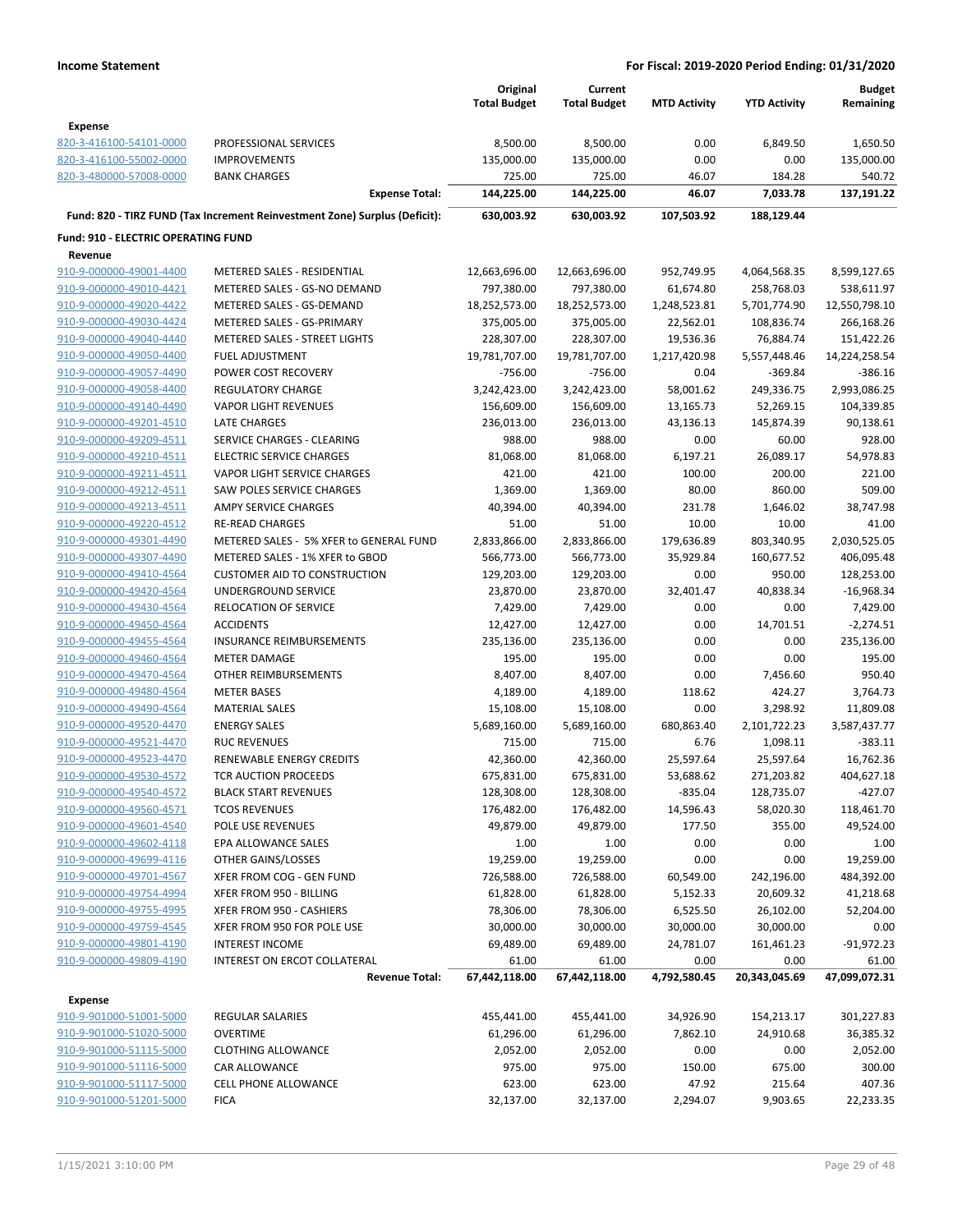| 910-9-901000-51202-5000                            |
|----------------------------------------------------|
| 910-9-901000-51203-5000                            |
| 910-9-901000-51204-5000                            |
| 910-9-901000-51205-5000                            |
| 910-9-901000-51301-5000                            |
| 910-9-901001-59020-5010                            |
| <u>910-9-901008-59110-5080</u>                     |
| 910-9-901008-59112-5080                            |
| 910-9-901008-59121-5080                            |
| 910-9-901008-59122-5080                            |
| 910-9-901008-59125-5080                            |
| <u>910-9-901008-59141-5080</u>                     |
| 910-9-901008-59144-5080                            |
| 910-9-901008-59145-5080                            |
| 910-9-901008-59146-5080                            |
| 910-9-901008-59148-5080                            |
| 910-9-901015-51001-5150                            |
| 910-9-901015-51020-5150                            |
| 910-9-901015-51115-5150                            |
| 910-9-901015-51116-5150                            |
| 910-9-901015-51117-5150                            |
| 910-9-901015-51201-5150                            |
| 910-9-901015-51202-5150                            |
| 910-9-901015-51203-5150                            |
| 910-9-901015-51204-5150                            |
| 910-9-901015-51205-5150                            |
| 910-9-901015-51301-5150                            |
| 910-9-901015-59201-5150                            |
| 910-9-901015-59205-5150                            |
| 910-9-901015-59290-5150                            |
| 910-9-901015-59291-5150                            |
| 910-9-901015-59292-5150                            |
| 910-9-901015-59293-5150                            |
| 910-9-901090-59312-9900                            |
| 910-9-901090-59315-9900                            |
| 910-9-901146-51001-5460                            |
| <u>910-9-901146-51020-5460</u>                     |
| 910-9-901146-51115-5460                            |
| 910-9-901146-51116-5460                            |
| 910-9-901146-51117-5460                            |
| 910-9-901146-51201-5460                            |
| 910-9-901146-51202-5460                            |
| 910-9-901146-51203-5460                            |
| 910-9-901146-51204-5460                            |
| 910-9-901146-51205-5460                            |
| 910-9-901146-51301-5460                            |
| 910-9-901147-59020-5470                            |
| 910-9-901151-59110-5501                            |
| 910-9-901151-59112-5501<br>910-9-901151-59121-5501 |
|                                                    |
| <u>910-9-901151-59122-5501</u>                     |
| 910-9-901151-59125-5501<br>910-9-901151-59141-5501 |
| 910-9-901151-59144-5501                            |
| 910-9-901151-59145-5501                            |
| <u>910-9-901151-59146-5501</u>                     |
| 910-9-901154-51001-5541                            |
| 910-9-901154-51011-5541                            |
| 910-9-901154-51020-5541                            |
|                                                    |

|                         |                                     | Original<br><b>Total Budget</b> | Current<br><b>Total Budget</b> | <b>MTD Activity</b> | <b>YTD Activity</b> | <b>Budget</b><br>Remaining |
|-------------------------|-------------------------------------|---------------------------------|--------------------------------|---------------------|---------------------|----------------------------|
| 910-9-901000-51202-5000 | <b>MEDICARE</b>                     | 7,516.00                        | 7,516.00                       | 536.51              | 2,316.17            | 5,199.83                   |
| 910-9-901000-51203-5000 | <b>HEALTH INSURANCE</b>             | 70,428.00                       | 70,428.00                      | 5,869.00            | 23,476.00           | 46,952.00                  |
| 910-9-901000-51204-5000 | <b>WORKERS COMPENSATION</b>         | 9,121.00                        | 9,121.00                       | 760.08              | 3,040.32            | 6,080.68                   |
| 910-9-901000-51205-5000 | UNEMPLOYMENT                        | 1,080.00                        | 1,080.00                       | 42.99               | 42.99               | 1,037.01                   |
| 910-9-901000-51301-5000 | <b>TMRS</b>                         | 58,066.00                       | 58,066.00                      | 4,836.01            | 19,991.30           | 38,074.70                  |
| 910-9-901001-59020-5010 | <b>NATURAL GAS</b>                  | 347,981.00                      | 347,981.00                     | 3,981.42            | 41,577.07           | 306,403.93                 |
| 910-9-901008-59110-5080 | <b>GEUS OPERATIONS</b>              | 23,450.00                       | 23,450.00                      | 1,294.85            | 6,184.67            | 17,265.33                  |
| 910-9-901008-59112-5080 | <b>SAFETY</b>                       | 10,250.00                       | 10,250.00                      | 0.00                | 902.79              | 9,347.21                   |
| 910-9-901008-59121-5080 | MECHANICAL SUPPLIES                 | 10,250.00                       | 15,250.00                      | 120.04              | 8,159.94            | 7,090.06                   |
| 910-9-901008-59122-5080 | <b>ELECTRICAL SUPPLIES</b>          | 10,250.00                       | 10,250.00                      | 35.00               | 626.05              | 9,623.95                   |
| 910-9-901008-59125-5080 | CHEMICAL & LABORATORY SUPPLIES      | 45,500.00                       | 45,500.00                      | 656.60              | 2,583.83            | 42,916.17                  |
| 910-9-901008-59141-5080 | <b>UTILITY BILLS</b>                | 250,000.00                      | 250,000.00                     | 12,642.99           | 40,056.56           | 209,943.44                 |
| 910-9-901008-59144-5080 | MISCELLANEOUS SERVICES              | 60,250.00                       | 60,250.00                      | 0.00                | 28,478.80           | 31,771.20                  |
| 910-9-901008-59145-5080 | <b>ENVIRONMENTAL SERVICES</b>       | 159,400.00                      | 159,400.00                     | 1,085.00            | 38,091.22           | 121,308.78                 |
| 910-9-901008-59146-5080 | TRAINING AND/OR TRAVEL              | 26,000.00                       | 26,000.00                      | 0.00                | 500.00              | 25,500.00                  |
| 910-9-901008-59148-5080 | <b>FUEL</b>                         | 2,000.00                        | 2,000.00                       | 0.00                | 130.40              | 1,869.60                   |
| 910-9-901015-51001-5150 | REGULAR SALARIES                    | 248,778.00                      | 248,778.00                     | 19,601.86           | 83,450.33           | 165,327.67                 |
| 910-9-901015-51020-5150 | <b>OVERTIME</b>                     | 30,339.00                       | 30,339.00                      | 391.22              | 5,319.64            | 25,019.36                  |
| 910-9-901015-51115-5150 | <b>CLOTHING ALLOWANCE</b>           | 2,269.00                        | 2,269.00                       | 0.00                | 0.00                | 2,269.00                   |
| 910-9-901015-51116-5150 | <b>CAR ALLOWANCE</b>                | 975.00                          | 975.00                         | 0.00                | 375.00              | 600.00                     |
| 910-9-901015-51117-5150 | <b>CELL PHONE ALLOWANCE</b>         | 216.00                          | 216.00                         | 0.00                | 41.55               | 174.45                     |
| 910-9-901015-51201-5150 | <b>FICA</b>                         | 17,379.00                       | 17,379.00                      | 1,074.96            | 6,088.13            | 11,290.87                  |
| 910-9-901015-51202-5150 | MEDICARE                            | 4,064.00                        | 4,064.00                       | 251.40              | 1,423.85            | 2,640.15                   |
| 910-9-901015-51203-5150 | <b>HEALTH INSURANCE</b>             | 41,083.00                       | 41,083.00                      | 3,423.58            | 13,694.32           | 27,388.68                  |
| 910-9-901015-51204-5150 | <b>WORKERS COMPENSATION</b>         | 5,215.00                        | 5,215.00                       | 434.58              | 1,738.32            | 3,476.68                   |
| 910-9-901015-51205-5150 | <b>UNEMPLOYMENT</b>                 | 630.00                          | 630.00                         | 19.36               | 21.72               | 608.28                     |
| 910-9-901015-51301-5150 | <b>TMRS</b>                         | 31,402.00                       | 31,402.00                      | 1,950.49            | 11,368.41           | 20,033.59                  |
| 910-9-901015-59201-5150 | <b>BUILDING MAINTENANCE</b>         | 20,000.00                       | 20,000.00                      | 718.12              | 6,696.43            | 13,303.57                  |
| 910-9-901015-59205-5150 | <b>EQUIPMENT MAINTENANCE</b>        | 7,100.00                        | 7,100.00                       | 301.00              | 372.49              | 6,727.51                   |
| 910-9-901015-59290-5150 | GENERAL PLANT EQUIPMENT MAINTENANCE | 27,500.00                       | 27,500.00                      | 0.00                | 924.94              | 26,575.06                  |
| 910-9-901015-59291-5150 | <b>UNIT 1 MAINTENANCE</b>           | 17,300.00                       | 17,300.00                      | 10,291.05           | 10,323.05           | 6,976.95                   |
| 910-9-901015-59292-5150 | <b>UNIT 2 MAINTENANCE</b>           | 207,100.00                      | 202,100.00                     | 17,526.18           | 22,458.91           | 179,641.09                 |
| 910-9-901015-59293-5150 | UNIT 3 MAINTENANCE                  | 251,100.00                      | 251,100.00                     | 38,048.59           | 46,110.33           | 204,989.67                 |
| 910-9-901090-59312-9900 | <b>BOILER PLANT EQUIPMENT</b>       | 0.00                            | 1,380,454.58                   | 0.00                | 0.00                | 1,380,454.58               |
| 910-9-901090-59315-9900 | <b>ACCESSORY ELECTRIC EQUIPMENT</b> | 240,000.00                      | 240,000.00                     | 0.00                | 0.00                | 240,000.00                 |
| 910-9-901146-51001-5460 | REGULAR SALARIES                    | 455,441.00                      | 455,441.00                     | 34,926.89           | 154,213.12          | 301,227.88                 |
| 910-9-901146-51020-5460 | <b>OVERTIME</b>                     | 61,296.00                       | 61,296.00                      | 7,862.10            | 24,910.66           | 36,385.34                  |
| 910-9-901146-51115-5460 | <b>CLOTHING ALLOWANCE</b>           | 2,056.00                        | 2,056.00                       | 0.00                | 0.00                | 2,056.00                   |
| 910-9-901146-51116-5460 | <b>CAR ALLOWANCE</b>                | 975.00                          | 975.00                         | 0.00                | 0.00                | 975.00                     |
| 910-9-901146-51117-5460 | CELL PHONE ALLOWANCE                | 623.00                          | 623.00                         | 47.88               | 215.46              | 407.54                     |
| 910-9-901146-51201-5460 | <b>FICA</b>                         | 32,137.00                       | 32,137.00                      | 2,655.88            | 11,119.02           | 21,017.98                  |
| 910-9-901146-51202-5460 | MEDICARE                            | 7,516.00                        | 7,516.00                       | 621.14              | 2,600.43            | 4,915.57                   |
| 910-9-901146-51203-5460 | <b>HEALTH INSURANCE</b>             | 70,428.00                       | 70,428.00                      | 5,869.00            | 23,476.00           | 46,952.00                  |
| 910-9-901146-51204-5460 | <b>WORKERS COMPENSATION</b>         | 9,121.00                        | 9,121.00                       | 760.08              | 3,040.32            | 6,080.68                   |
| 910-9-901146-51205-5460 | UNEMPLOYMENT                        | 1,080.00                        | 1,080.00                       | 42.83               | 42.83               | 1,037.17                   |
| 910-9-901146-51301-5460 | <b>TMRS</b>                         | 58,066.00                       | 58,066.00                      | 4,819.13            | 19,916.37           | 38,149.63                  |
| 910-9-901147-59020-5470 | <b>NATURAL GAS</b>                  | 773,944.00                      | 773,944.00                     | 13,478.83           | 125,984.55          | 647,959.45                 |
| 910-9-901151-59110-5501 | <b>GEUS OPERATIONS</b>              | 4,500.00                        | 4,500.00                       | 0.00                | 517.48              | 3,982.52                   |
| 910-9-901151-59112-5501 | SAFETY PROGRAM                      | 2,350.00                        | 2,350.00                       | 0.00                | 700.33              | 1,649.67                   |
| 910-9-901151-59121-5501 | MECHANICAL SUPPLIES                 | 7,500.00                        | 7,500.00                       | 0.00                | 5,267.36            | 2,232.64                   |
| 910-9-901151-59122-5501 | <b>ELECTRICAL SUPPLIES</b>          | 3,000.00                        | 3,000.00                       | 0.00                | 0.00                | 3,000.00                   |
| 910-9-901151-59125-5501 | <b>CHEMICAL &amp; LABORATORY</b>    | 17,500.00                       | 17,500.00                      | 0.00                | 0.00                | 17,500.00                  |
| 910-9-901151-59141-5501 | UTILITY BILLS                       | 200.00                          | 200.00                         | 9.09                | 27.28               | 172.72                     |
| 910-9-901151-59144-5501 | MISCELLANEOUS SERVICES              | 6,750.00                        | 6,750.00                       | 0.00                | 225.00              | 6,525.00                   |
| 910-9-901151-59145-5501 | <b>ENVIRONMENTAL SERVICES</b>       | 29,500.00                       | 29,500.00                      | 0.00                | 2,205.00            | 27,295.00                  |
| 910-9-901151-59146-5501 | TRAINING AND/OR TRAVEL              | 26,000.00                       | 26,000.00                      | 0.00                | 0.00                | 26,000.00                  |
| 910-9-901154-51001-5541 | <b>REGULAR SALARIES</b>             | 248,778.00                      | 248,778.00                     | 19,601.86           | 83,052.24           | 165,725.76                 |
| 910-9-901154-51011-5541 | PART TIME TEMPORARY                 | 0.00                            | 0.00                           | 0.00                | 198.12              | $-198.12$                  |
| 910-9-901154-51020-5541 | <b>OVERTIME</b>                     | 30,339.00                       | 30,339.00                      | 391.20              | 5,319.59            | 25,019.41                  |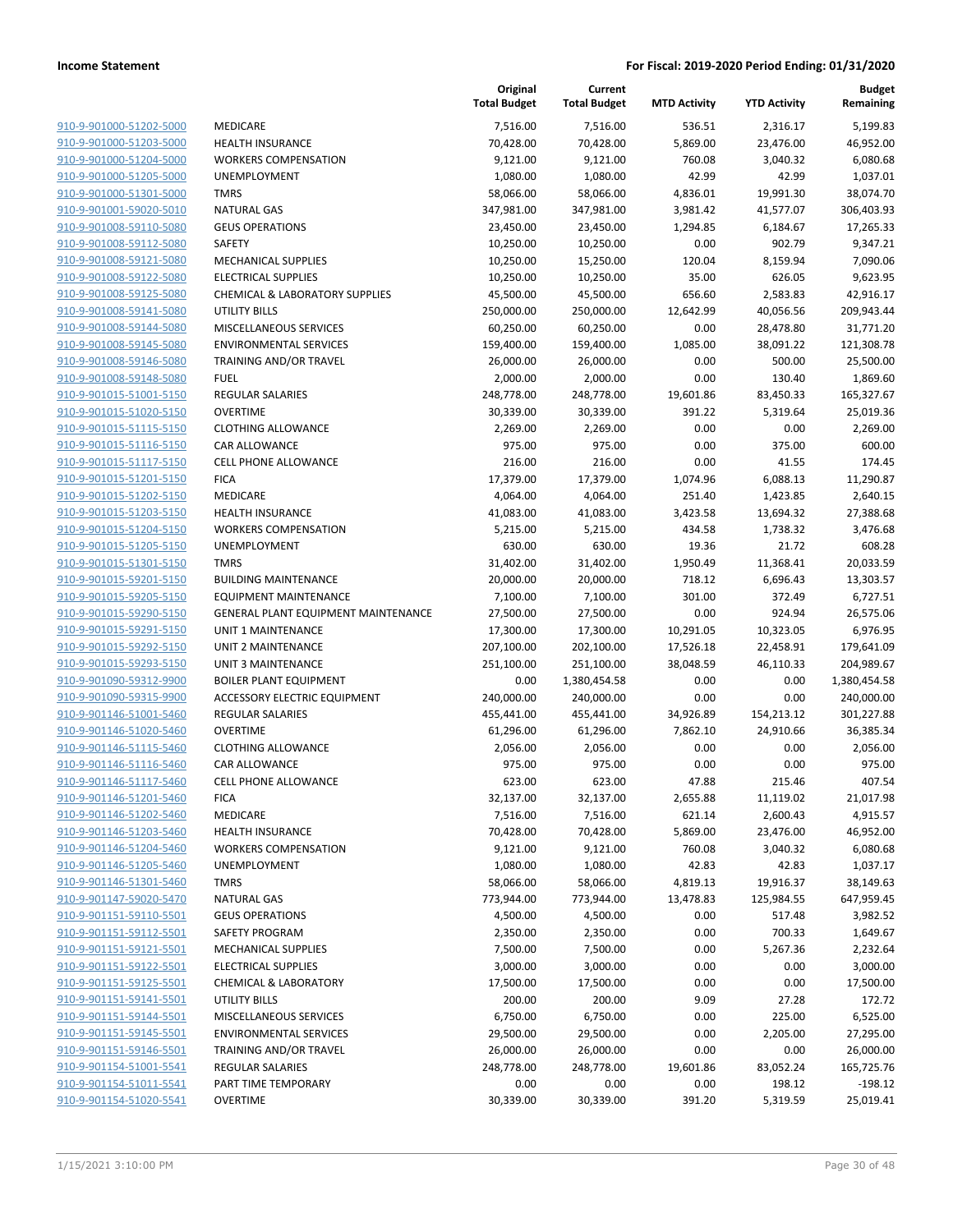|                                                    |                                            | Original<br><b>Total Budget</b> | Current<br><b>Total Budget</b> | <b>MTD Activity</b> | <b>YTD Activity</b> | <b>Budget</b><br>Remaining |
|----------------------------------------------------|--------------------------------------------|---------------------------------|--------------------------------|---------------------|---------------------|----------------------------|
| 910-9-901154-51115-5541                            | <b>CLOTHING ALLOWANCE</b>                  | 2,266.00                        | 2,266.00                       | 0.00                | 0.00                | 2,266.00                   |
| 910-9-901154-51116-5541                            | CAR ALLOWANCE                              | 975.00                          | 975.00                         | 0.00                | 0.00                | 975.00                     |
| 910-9-901154-51117-5541                            | <b>CELL PHONE ALLOWANCE</b>                | 216.00                          | 216.00                         | 0.00                | 41.50               | 174.50                     |
| 910-9-901154-51201-5541                            | <b>FICA</b>                                | 17,379.00                       | 17,379.00                      | 1,200.67            | 5,369.54            | 12,009.46                  |
| 910-9-901154-51202-5541                            | MEDICARE                                   | 4,064.00                        | 4,064.00                       | 280.80              | 1,255.79            | 2,808.21                   |
| 910-9-901154-51203-5541                            | <b>HEALTH INSURANCE</b>                    | 41,083.00                       | 41,083.00                      | 3,423.58            | 13,694.32           | 27,388.68                  |
| 910-9-901154-51204-5541                            | <b>WORKERS COMPENSATION</b>                | 5,215.00                        | 5,215.00                       | 434.58              | 1,738.32            | 3,476.68                   |
| 910-9-901154-51205-5541                            | <b>UNEMPLOYMENT</b>                        | 630.00                          | 630.00                         | 19.36               | 21.72               | 608.28                     |
| 910-9-901154-51301-5541                            | <b>TMRS</b>                                | 31,402.00                       | 31,402.00                      | 1,950.49            | 9,176.92            | 22,225.08                  |
| 910-9-901154-59201-5541                            | <b>BUILDINGS MAINTENANCE</b>               | 33,100.00                       | 33,100.00                      | 0.00                | 0.00                | 33,100.00                  |
| 910-9-901154-59205-5541                            | <b>EQUIPMENT MAINTENANCE</b>               | 14,500.00                       | 14,500.00                      | 596.73              | 947.87              | 13,552.13                  |
| 910-9-901154-59206-5541                            | <b>GENERATOR MAINTENANCE</b>               | 2,500.00                        | 2,500.00                       | 0.00                | 0.00                | 2,500.00                   |
| 910-9-901154-59290-5541                            | GENERAL PLANT EQUIPMENT MAINTENANCE        | 68,000.00                       | 68,000.00                      | 1,014.38            | 2,186.19            | 65,813.81                  |
| 910-9-901154-59291-5541                            | UNIT 1 MAINTENANCE                         | 105,500.00                      | 105,500.00                     | 9,262.25            | 9,294.25            | 96,205.75                  |
| 910-9-901154-59292-5541                            | UNIT 2 MAINTENANCE                         | 105,500.00                      | 105,500.00                     | 8,252.53            | 8,284.53            | 97,215.47                  |
| 910-9-901154-59293-5541                            | <b>UNIT 3 MAINTENANCE</b>                  | 105,500.00                      | 105,500.00                     | 8,269.51            | 9,241.39            | 96,258.61                  |
| 910-9-901190-59344-9900                            | <b>ENGINE PLANT GENERATORS</b>             | 760,000.00                      | 7,690.00                       | 0.00                | 0.00                | 7,690.00                   |
| 910-9-901190-59345-9900                            | EP ACCESSORY ELEC EQUIPMENT                | 0.00                            | 0.00                           | 0.00                | 145,090.40          | $-145,090.40$              |
| 910-9-901500-59040-5550                            | TMPA FIXED COST                            | 1,611,541.00                    | 1,611,541.00                   | 133,327.87          | 533,311.48          | 1,078,229.52               |
| 910-9-901500-59050-5550                            | DUKE WIND ENERGY                           | 3,129,447.00                    | 3,129,447.00                   | 277,498.04          | 997,537.15          | 2,131,909.85               |
| 910-9-901500-59051-5550                            | <b>SOLAR ENERGY</b>                        | 1,321,375.00                    | 1,321,375.00                   | 160,254.62          | 348,715.38          | 972,659.62                 |
| 910-9-901500-59052-5550                            | OFF-SYSTEM NET PURCHASES                   | 12,224,851.00                   | 11,590,396.42                  | 1,829,744.80        | 3,722,810.60        | 7,867,585.82               |
| 910-9-901500-59053-5550                            | <b>ERCOT BALANCING ENERGY</b>              | 6,567,679.00                    | 6,567,679.00                   | 370,946.46          | 2,011,150.49        | 4,556,528.51               |
| 910-9-901500-59054-5550                            | <b>ANCILLARY SERVICES</b>                  | 489,578.00                      | 489,578.00                     | 18,337.57           | 42,468.52           | 447,109.48                 |
| 910-9-901500-59055-5550                            | <b>CONTROL CENTER COSTS</b>                | 237,000.00                      | 237,000.00                     | 39,500.00           | 79,000.00           | 158,000.00                 |
| 910-9-901500-59057-5550                            | <b>ERCOT UPLIFT</b>                        | 421,580.00                      | 421,580.00                     | 32,108.83           | 120,658.97          | 300,921.03                 |
| 910-9-901500-59059-5550                            | <b>EILS</b>                                | 80,000.00                       | 80,000.00                      | $-0.45$             | $-0.45$             | 80,000.45                  |
| 910-9-901500-59063-5550                            | <b>ERCOT CONGESTION RIGHTS</b>             | $-30,329.00$                    | $-30,329.00$                   | $-1,500.51$         | $-11,730.16$        | $-18,598.84$               |
| 910-9-901500-59099-5550                            | GARLAND CLEARING ACCOUNT                   | 0.00                            | 0.00                           | 109,665.71          | 284,998.99          | -284,998.99                |
| 910-9-901600-51001-5750                            | <b>REGULAR SALARIES</b>                    | 198,058.00                      | 198,058.00                     | 15,235.20           | 84,829.00           | 113,229.00                 |
| 910-9-901600-51020-5750                            | <b>OVERTIME</b>                            | 0.00                            | 0.00                           | 0.00                | 43.81               | $-43.81$                   |
| 910-9-901600-51116-5750                            | CAR ALLOWANCE                              | 1,950.00                        | 1,950.00                       | 150.00              | 675.00              | 1,275.00                   |
| 910-9-901600-51117-5750                            | <b>CELL PHONE ALLOWANCE</b>                | 1,272.00                        | 1,272.00                       | 97.84               | 532.09              | 739.91                     |
| 910-9-901600-51201-5750                            | <b>FICA</b>                                | 11,728.00                       | 11,728.00                      | 957.86              | 4,831.88            | 6,896.12                   |
| 910-9-901600-51202-5750                            | MEDICARE                                   | 2,919.00                        | 2,919.00                       | 224.02              | 1,185.00            | 1,734.00                   |
| 910-9-901600-51203-5750                            | <b>HEALTH INSURANCE</b>                    | 23,476.00                       | 23,476.00                      | 1,956.33            | 7,825.32            | 15,650.68                  |
| 910-9-901600-51204-5750                            | <b>WORKERS COMPENSATION</b>                | 3,745.00                        | 3,745.00                       | 312.08              | 1,248.32            | 2,496.68                   |
| 910-9-901600-51205-5750                            | UNEMPLOYMENT                               | 540.00                          | 540.00                         | 13.67               | 22.68               | 517.32                     |
| 910-9-901600-51301-5750                            | <b>TMRS</b>                                | 22,548.00                       | 22,548.00                      | 1,741.84            | 9,354.78            | 13,193.22                  |
| 910-9-901600-59110-5750                            | <b>GEUS OPERATIONS</b>                     | 53,100.00<br>3,000.00           | 67,100.00                      | 1,500.00            | 2,415.00            | 64,685.00                  |
| 910-9-901600-59146-5750                            | TRAINING AND/OR TRAVEL                     | 125,000.00                      | 3,000.00                       | 364.23<br>0.00      | 1,932.32            | 1,067.68                   |
| 910-9-901690-59303-9900<br>910-9-910120-51001-9200 | MISC INTANGIBLE<br><b>REGULAR SALARIES</b> | 269,909.00                      | 125,000.00<br>269,909.00       |                     | 0.00                | 125,000.00<br>185,045.99   |
| 910-9-910120-51020-9200                            | <b>OVERTIME</b>                            | 0.00                            | 0.00                           | 18,497.84<br>248.63 | 84,863.01<br>248.63 | $-248.63$                  |
| 910-9-910120-51115-9200                            | <b>CLOTHING ALLOWANCE</b>                  | 256.00                          | 256.00                         | 0.00                | 0.00                | 256.00                     |
| 910-9-910120-51116-9200                            | CAR ALLOWANCE                              | 5,600.00                        | 5,600.00                       | 538.46              | 2,423.07            | 3,176.93                   |
| 910-9-910120-51117-9200                            | CELL PHONE ALLOWANCE                       | 1,208.00                        | 1,208.00                       | 80.72               | 363.24              | 844.76                     |
| 910-9-910120-51201-9200                            | <b>FICA</b>                                | 13,855.00                       | 13,855.00                      | 1,149.71            | 2,859.93            | 10,995.07                  |
| 910-9-910120-51202-9200                            | MEDICARE                                   | 4,012.00                        | 4,012.00                       | 268.88              | 1,264.49            | 2,747.51                   |
| 910-9-910120-51203-9200                            | <b>HEALTH INSURANCE</b>                    | 35,214.00                       | 35,214.00                      | 2,934.50            | 11,738.00           | 23,476.00                  |
| 910-9-910120-51204-9200                            | <b>WORKERS COMPENSATION</b>                | 5,543.00                        | 5,543.00                       | 461.92              | 1,847.68            | 3,695.32                   |
| 910-9-910120-51205-9200                            | UNEMPLOYMENT                               | 540.00                          | 540.00                         | 14.56               | 15.34               | 524.66                     |
| 910-9-910120-51301-9200                            | <b>TMRS</b>                                | 30,999.00                       | 30,999.00                      | 2,178.63            | 10,093.73           | 20,905.27                  |
| 910-9-910121-59110-9210                            | <b>GEUS OPERATIONS</b>                     | 6,700.00                        | 6,700.00                       | 211.30              | 1,904.56            | 4,795.44                   |
| 910-9-910121-59116-9210                            | <b>BUILDING OPERATIONS</b>                 | 4,000.00                        | 4,000.00                       | 600.99              | 1,302.36            | 2,697.64                   |
| 910-9-910121-59141-9210                            | UTILITY BILLS                              | 81,000.00                       | 81,000.00                      | 5,927.42            | 27,176.12           | 53,823.88                  |
| 910-9-910121-59143-9210                            | PROFESSIONAL SERVICES                      | 186,000.00                      | 186,000.00                     | 4,712.50            | 15,519.31           | 170,480.69                 |
| 910-9-910121-59144-9210                            | MISCELLANEOUS SERVICES                     | 16,000.00                       | 16,000.00                      | 311.26              | 5,779.14            | 10,220.86                  |
| 910-9-910121-59148-9210                            | <b>FUEL</b>                                | 500.00                          | 500.00                         | 25.54               | 76.49               | 423.51                     |
|                                                    |                                            |                                 |                                |                     |                     |                            |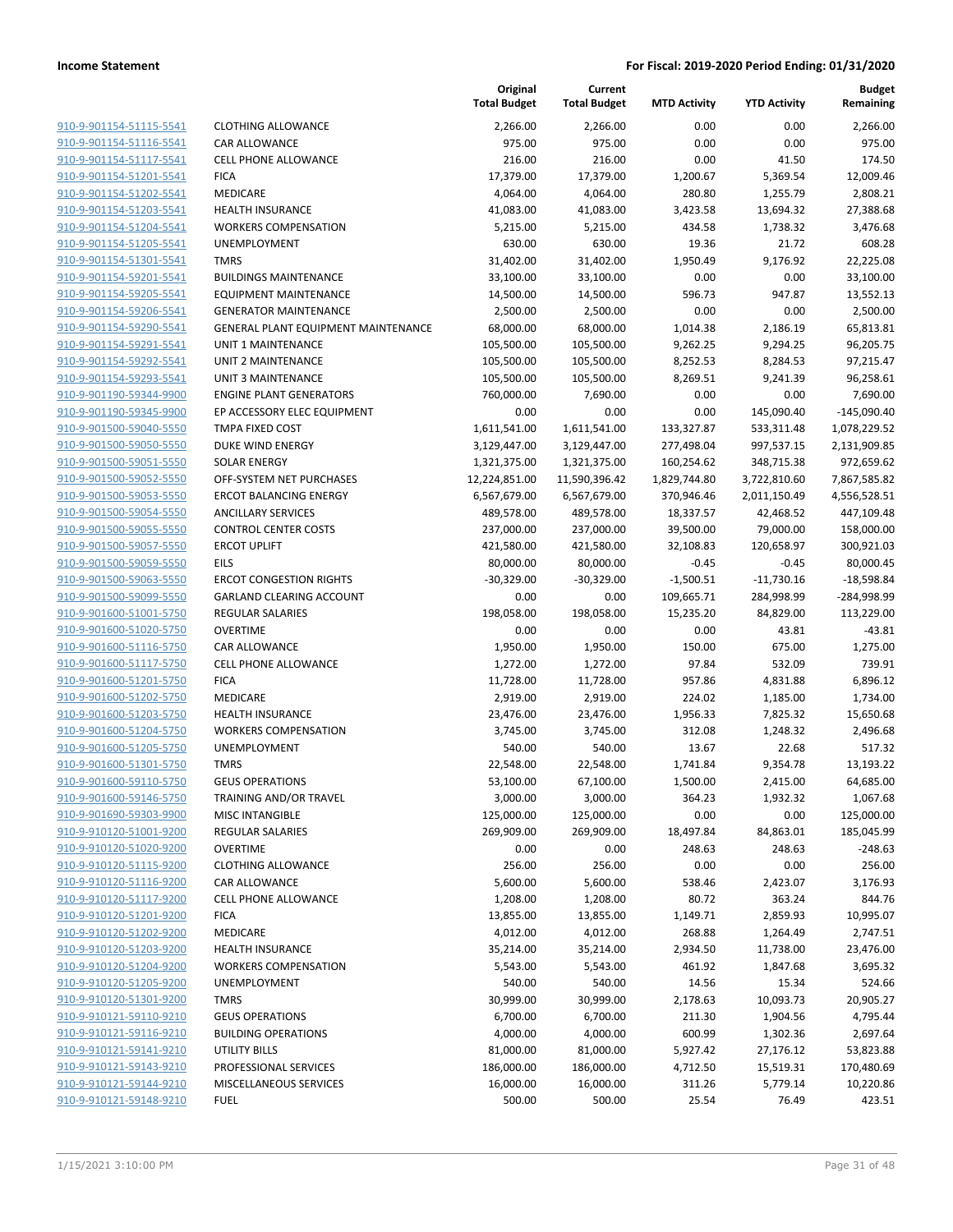| 910-9-910121-59193-9210<br><b>GEUS INTERNET SERVICE</b><br>38,000.00<br>38,000.00                                     |                                                           |
|-----------------------------------------------------------------------------------------------------------------------|-----------------------------------------------------------|
|                                                                                                                       | 38,000.00<br>38,000.00<br>0.00                            |
| 910-9-910121-59198-9210<br><b>COLOCATION CHARGES</b><br>10,189.00<br>10,189.00                                        | 0.00<br>10,189.00<br>10,189.00                            |
| 910-9-910132-59110-9302<br><b>GEUS OPERATIONS</b><br>10,000.00<br>10,000.00                                           | 546.59<br>2,524.97<br>7,475.03                            |
| 910-9-910132-59142-9302<br><b>MEMBERSHIP FEES</b><br>59,850.00<br>59,850.00                                           | 0.00<br>2,000.00<br>57,850.00                             |
| 910-9-910132-59146-9302<br>TRAINING AND/OR TRAVEL<br>6,000.00<br>6,000.00                                             | 0.00<br>69.02<br>5,930.98                                 |
| 910-9-910135-59200-9350<br>LANDSCAPING MAINTENANCE<br>18,500.00<br>18,500.00                                          | 800.00<br>3,200.00<br>15,300.00                           |
| 910-9-910135-59201-9350<br><b>BUILDING MAINTENANCE</b><br>33,500.00<br>33,500.00                                      | 1,593.06<br>3,146.47<br>30,353.53                         |
| 910-9-910135-59205-9350<br>500.00<br>500.00<br><b>EQUIPMENT MAINTENANCE</b>                                           | 497.34<br>2.66<br>2.66                                    |
| 910-9-910190-59390-9900<br><b>STRUCTURES &amp; IMPROVEMENTS</b><br>85,000.00<br>85,000.00                             | 32,100.00<br>73,100.00<br>11,900.00                       |
| 910-9-911120-51001-9201<br>REGULAR SALARIES<br>394,108.00<br>394,108.00                                               | 30,263.98<br>134,876.26<br>259,231.74                     |
| 910-9-911120-51020-9201<br><b>OVERTIME</b><br>518.00<br>518.00                                                        | 0.00<br>0.00<br>518.00                                    |
| 910-9-911120-51102-9201<br><b>BILINGUAL PAY</b><br>1,872.00<br>1,872.00                                               | 46.16<br>207.72<br>1,664.28                               |
| 910-9-911120-51115-9201<br><b>CLOTHING ALLOWANCE</b><br>410.00<br>410.00                                              | 0.00<br>3.93<br>406.07                                    |
| 910-9-911120-51116-9201<br>0.00<br>CAR ALLOWANCE<br>0.00                                                              | 150.00<br>600.00<br>$-600.00$                             |
| 910-9-911120-51117-9201<br>CELL PHONE ALLOWANCE<br>1,435.00<br>1,435.00                                               | 110.38<br>496.71<br>938.29                                |
| 910-9-911120-51201-9201<br><b>FICA</b><br>23,988.00<br>23,988.00                                                      | 1,811.08<br>8,120.70<br>15,867.30                         |
| 910-9-911120-51202-9201<br>MEDICARE<br>5,770.00<br>5,770.00                                                           | 423.56<br>1,899.20<br>3,870.80                            |
| 910-9-911120-51203-9201<br><b>HEALTH INSURANCE</b><br>82,166.00<br>82,166.00                                          | 6,847.17<br>27,388.68<br>54,777.32                        |
| 910-9-911120-51204-9201<br><b>WORKERS COMPENSATION</b><br>8,029.00<br>8,029.00                                        | 669.08<br>2,676.32<br>5,352.68                            |
| 910-9-911120-51205-9201<br>UNEMPLOYMENT<br>1,260.00<br>1,260.00                                                       | 28.80<br>28.80<br>1,231.20                                |
| 910-9-911120-51301-9201<br><b>TMRS</b><br>44,578.00<br>44,578.00<br>910-9-911121-59110-9211<br><b>GEUS OPERATIONS</b> | 3,439.20<br>15,120.14<br>29,457.86<br>759.90<br>10,997.63 |
| 28,200.00<br>28,200.00<br>910-9-911121-59142-9211<br><b>MEMBERSHIP FEES</b><br>4,260.00<br>4,260.00                   | 17,202.37<br>515.00<br>1,108.00<br>3,152.00               |
| 910-9-911121-59146-9211<br>TRAINING AND/OR TRAVEL<br>8,500.00<br>8,500.00                                             | 0.00<br>2,980.87<br>5,519.13                              |
| 910-9-911121-59148-9211<br><b>FUEL</b><br>500.00<br>500.00                                                            | 50.98<br>105.17<br>394.83                                 |
| 910-9-911135-59205-9351<br><b>EQUIPMENT MAINTENANCE</b><br>6,000.00<br>6,000.00                                       | 0.00<br>212.36<br>5,787.64                                |
| 910-9-911190-59393-9900<br><b>WAREHOUSE EQUIPMENT</b><br>5,000.00<br>5,000.00                                         | 0.00<br>0.00<br>5,000.00                                  |
| 910-9-913101-51001-9301<br><b>REGULAR SALARIES</b><br>212,118.00<br>212,118.00                                        | 16,633.60<br>74,678.00<br>137,440.00                      |
| 910-9-913101-51020-9301<br><b>OVERTIME</b><br>0.00<br>0.00                                                            | 7.09<br>42.53<br>$-42.53$                                 |
| 910-9-913101-51115-9301<br><b>CLOTHING ALLOWANCE</b><br>318.00<br>318.00                                              | 0.00<br>0.00<br>318.00                                    |
| 910-9-913101-51117-9301<br><b>CELL PHONE ALLOWANCE</b><br>1,068.00<br>1,068.00                                        | 97.84<br>464.74<br>603.26                                 |
| 910-9-913101-51201-9301<br><b>FICA</b><br>13,218.00<br>13,218.00                                                      | 998.24<br>4,455.75<br>8,762.25                            |
| 910-9-913101-51202-9301<br>MEDICARE<br>3,091.00<br>3,091.00                                                           | 233.46<br>1,042.05<br>2,048.95                            |
| 910-9-913101-51203-9301<br><b>HEALTH INSURANCE</b><br>41,083.00<br>41,083.00                                          | 3,423.58<br>13,694.32<br>27,388.68                        |
| 910-9-913101-51204-9301<br><b>WORKERS COMPENSATION</b><br>5,030.00<br>5,030.00                                        | 419.17<br>1,676.68<br>3,353.32                            |
| 910-9-913101-51205-9301<br>UNEMPLOYMENT<br>630.00<br>630.00                                                           | 16.74<br>16.74<br>613.26                                  |
| 910-9-913101-51301-9301<br><b>TMRS</b><br>23,882.00<br>23,882.00                                                      | 1,883.08<br>8,344.59<br>15,537.41                         |
| 910-9-913101-59110-9301<br><b>GEUS OPERATIONS</b><br>13,980.00<br>13,980.00                                           | $-3,130.19$<br>8,562.09<br>5,417.91                       |
| 910-9-913101-59112-9301<br><b>SAFETY</b><br>3,175.00<br>3,175.00                                                      | 0.00<br>60.00<br>3,115.00                                 |
| 910-9-913101-59131-9301<br>NON-BAD DEBT WRITE OFFS<br>3,000.00<br>3,000.00                                            | 0.00<br>15.01<br>2,984.99                                 |
| 910-9-913101-59146-9301<br><b>TRAINING AND/OR TRAVEL</b><br>2,000.00<br>2,000.00                                      | 0.00<br>266.20<br>1,733.80                                |
| 910-9-913101-59160-9301<br>49,800.00<br>ADVERTISING<br>49,800.00                                                      | 13,589.70<br>4,248.07<br>36,210.30                        |
| 910-9-913101-59164-9301<br><b>CONSUMER INFORMATION</b><br>0.00<br>0.00                                                | 0.00<br>0.00<br>0.00                                      |
| 910-9-913101-59167-9301<br><b>ENERGY EFFICIENCY OPERATIONS</b><br>10,000.00<br>10,000.00                              | 62.41<br>687.90<br>9,312.10                               |
| 910-9-913101-59195-9301<br>PUBLIC SERVICE BY GEUS C/I<br>15,000.00<br>15,000.00                                       | 15,000.00<br>15,000.00<br>0.00                            |
| 910-9-913102-51001-9020<br>REGULAR SALARIES<br>309,333.00<br>309,333.00                                               | 19,147.96<br>94,916.21<br>214,416.79                      |
| 910-9-913102-51020-9020<br><b>OVERTIME</b><br>21,384.00<br>21,384.00                                                  | 1,878.73<br>7,604.94<br>13,779.06                         |
| 910-9-913102-51115-9020<br><b>CLOTHING ALLOWANCE</b><br>3,255.00<br>3,255.00                                          | 0.00<br>3,255.00<br>0.00                                  |
| 910-9-913102-51117-9020<br><b>CELL PHONE ALLOWANCE</b><br>1,296.00<br>1,296.00                                        | 99.66<br>448.47<br>847.53                                 |
| 910-9-913102-51201-9020<br><b>FICA</b><br>20,585.00<br>20,585.00                                                      | 14,852.21<br>1,142.07<br>5,732.79                         |
| 910-9-913102-51202-9020<br>MEDICARE<br>4,814.00<br>4,814.00                                                           | 267.10<br>1,340.73<br>3,473.27                            |
| 910-9-913102-51203-9020<br><b>HEALTH INSURANCE</b><br>93,904.00<br>93,904.00                                          | 7,825.33<br>62,602.65<br>31,301.35                        |
| 910-9-913102-51204-9020<br>5,939.00<br><b>WORKERS COMPENSATION</b><br>5,939.00                                        | 494.92<br>1,979.68<br>3,959.32                            |
| 910-9-913102-51205-9020<br>UNEMPLOYMENT<br>1,440.00<br>1,440.00                                                       | 21.12<br>23.89<br>1,416.11                                |
| 910-9-913102-51301-9020<br><b>TMRS</b><br>37,194.00<br>37,194.00                                                      | 2,376.71<br>11,428.62<br>25,765.38                        |
| 910-9-913102-59110-9020<br><b>GEUS OPERATIONS</b><br>38,000.00<br>38,000.00                                           | 1,433.87<br>5,069.46<br>32,930.54                         |
| 910-9-913102-59148-9020<br><b>FUEL</b><br>16,000.00<br>16,000.00                                                      | 754.49<br>2,513.23<br>13,486.77                           |
| 910-9-913102-59169-9020<br>PRE PAID METER COSTS<br>5,100.00<br>5,100.00                                               | 0.00<br>1,591.28<br>3,508.72                              |
| 910-9-913130-51001-9030<br>REGULAR SALARIES<br>298,704.00<br>298,704.00                                               | 22,009.37<br>100,848.32<br>197,855.68                     |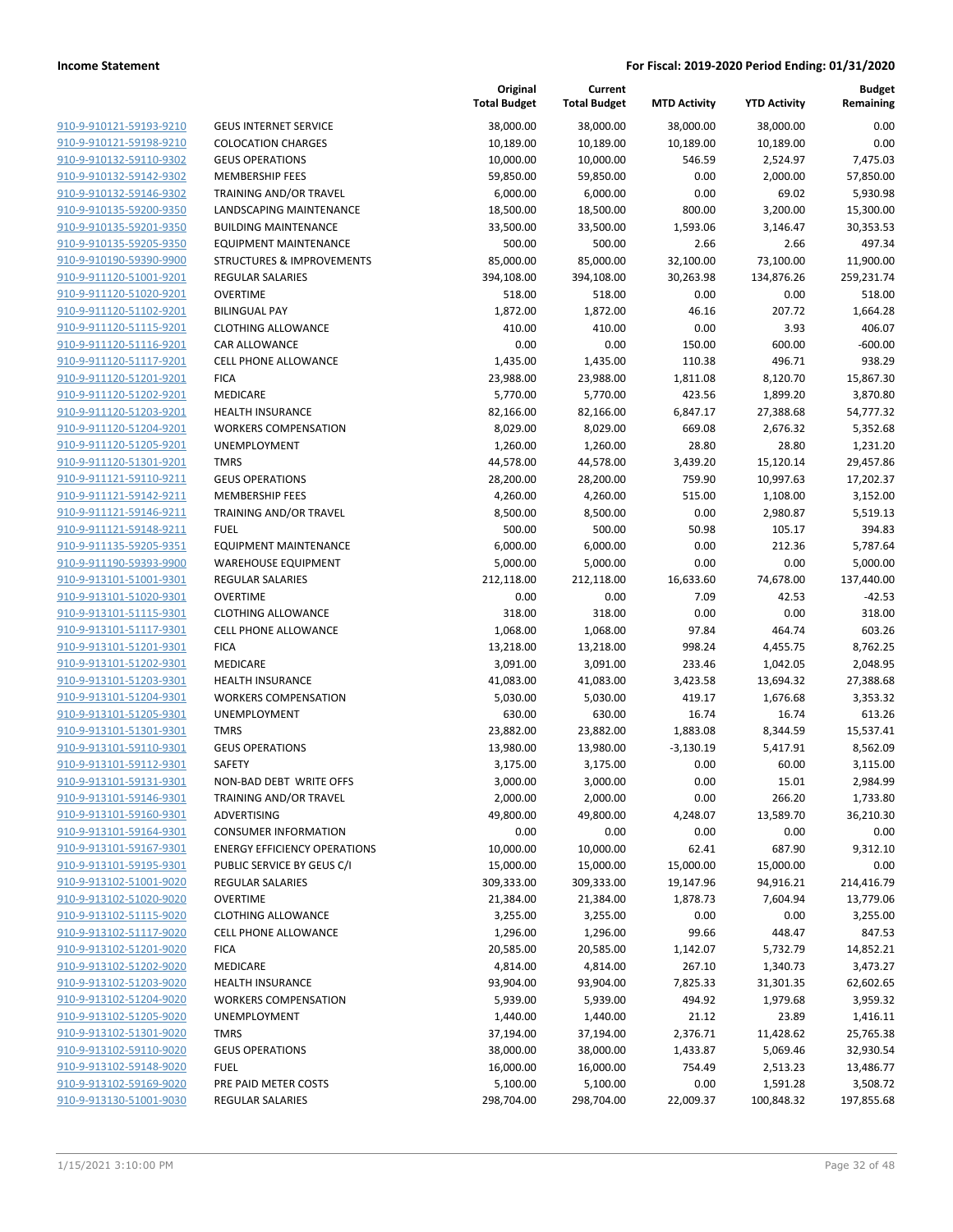| <u>910-9-913130-51010-9030</u>                     |
|----------------------------------------------------|
| 910-9-913130-51020-9030                            |
| 910-9-913130-51102-9030                            |
| 910-9-913130-51201-9030                            |
| 910-9-913130-51202-9030                            |
| <u>910-9-913130-51203-9030</u>                     |
| 910-9-913130-51204-9030                            |
| 910-9-913130-51205-9030                            |
| 910-9-913130-51301-9030                            |
| 910-9-913130-59110-9030                            |
| 910-9-913130-59146-9030                            |
| 910-9-913130-59166-9030                            |
| 910-9-913131-51001-9031                            |
| 910-9-913131-51020-9031                            |
|                                                    |
| 910-9-913131-51102-9031                            |
| <u>910-9-913131-51201-9031</u>                     |
| 910-9-913131-51202-9031                            |
| 910-9-913131-51203-9031                            |
| 910-9-913131-51204-9031                            |
| 910-9-913131-51205-9031                            |
| 910-9-913131-51301-9031                            |
| 910-9-913131-59110-9031                            |
| 910-9-913131-59146-9031                            |
| 910-9-913134-51001-9034                            |
| 910-9-913134-51020-9034                            |
| <u>910-9-913134-51201-9034</u>                     |
| 910-9-913134-51202-9034                            |
| 910-9-913134-51203-9034                            |
| 910-9-913134-51204-9034                            |
| 910-9-913134-51205-9034                            |
| <u>910-9-913134-51301-9034</u>                     |
| <u>910-9-913134-59110-9034</u>                     |
| 910-9-913134-59146-9034                            |
| 910-9-913135-51001-9035                            |
|                                                    |
| 910-9-913135-51020-9035                            |
| <u>910-9-913135-51102-9035</u>                     |
| 910-9-913135-51201-9035                            |
| 910-9-913135-51202-9035                            |
| 910-9-913135-51203-9035                            |
| 910-9-913135-51204-9035                            |
| 910-9-913135-51205-9035                            |
| 910-9-913135-51301-9035                            |
| 910-9-913135-59146-9035                            |
| 910-9-913135-59170-9035                            |
| 910-9-913135-59172-9035                            |
| 910-9-913135-59173-9035                            |
| 910-9-913135-59174-9035                            |
|                                                    |
| 910-9-913135-59175-9035                            |
|                                                    |
| 910-9-913136-51001-9036                            |
| 910-9-913136-51020-9036                            |
| <u>910-9-913136-51115-9036</u>                     |
| 910-9-913136-51201-9036                            |
| 910-9-913136-51202-9036                            |
| 910-9-913136-51203-9036                            |
| 910-9-913136-51204-9036                            |
| 910-9-913136-51205-9036                            |
| <u>910-9-913136-51301-9036</u>                     |
| 910-9-913136-59110-9036<br>910-9-913136-59141-9036 |

|                         |                                  | Original<br><b>Total Budget</b> | Current<br><b>Total Budget</b> | <b>MTD Activity</b> | <b>YTD Activity</b> | <b>Budget</b><br>Remaining |
|-------------------------|----------------------------------|---------------------------------|--------------------------------|---------------------|---------------------|----------------------------|
| 910-9-913130-51010-9030 | PART TIME REGULAR                | 57,741.00                       | 57,741.00                      | 0.00                | 0.00                | 57,741.00                  |
| 910-9-913130-51020-9030 | <b>OVERTIME</b>                  | 3,975.00                        | 3,975.00                       | 154.64              | 542.66              | 3,432.34                   |
| 910-9-913130-51102-9030 | <b>BILINGUAL PAY</b>             | 3,000.00                        | 3,000.00                       | 184.64              | 946.28              | 2,053.72                   |
| 910-9-913130-51201-9030 | <b>FICA</b>                      | 22,532.00                       | 22,532.00                      | 1,308.57            | 6,017.60            | 16,514.40                  |
| 910-9-913130-51202-9030 | MEDICARE                         | 5,270.00                        | 5,270.00                       | 306.04              | 1,407.34            | 3,862.66                   |
| 910-9-913130-51203-9030 | <b>HEALTH INSURANCE</b>          | 93,904.00                       | 93,904.00                      | 7,825.34            | 31,301.35           | 62,602.65                  |
| 910-9-913130-51204-9030 | <b>WORKERS COMPENSATION</b>      | 7,023.00                        | 7,023.00                       | 585.25              | 2,341.00            | 4,682.00                   |
| 910-9-913130-51205-9030 | UNEMPLOYMENT                     | 1,800.00                        | 1,800.00                       | 22.35               | 23.01               | 1,776.99                   |
| 910-9-913130-51301-9030 | <b>TMRS</b>                      | 40,712.00                       | 40,712.00                      | 2,514.24            | 11,394.44           | 29,317.56                  |
| 910-9-913130-59110-9030 | <b>GEUS OPERATIONS</b>           | 15,800.00                       | 15,800.00                      | 727.81              | 5,010.37            | 10,789.63                  |
| 910-9-913130-59146-9030 | <b>TRAINING AND/OR TRAVEL</b>    | 3,000.00                        | 3,000.00                       | 1,341.75            | 1,341.75            | 1,658.25                   |
| 910-9-913130-59166-9030 | LOW INCOME ASSISTANCE            | 15,000.00                       | 15,000.00                      | 1,175.00            | 4,150.00            | 10,850.00                  |
| 910-9-913131-51001-9031 | <b>REGULAR SALARIES</b>          | 47,133.00                       | 47,133.00                      | 3,625.60            | 16,312.40           | 30,820.60                  |
| 910-9-913131-51020-9031 | <b>OVERTIME</b>                  | 102.00                          | 102.00                         | 0.00                | 0.00                | 102.00                     |
| 910-9-913131-51102-9031 | <b>BILINGUAL PAY</b>             | 600.00                          | 600.00                         | 46.16               | 207.72              | 392.28                     |
| 910-9-913131-51201-9031 | <b>FICA</b>                      | 2,966.00                        | 2,966.00                       | 218.34              | 992.94              | 1,973.06                   |
| 910-9-913131-51202-9031 | MEDICARE                         | 694.00                          | 694.00                         | 51.06               | 232.20              | 461.80                     |
| 910-9-913131-51203-9031 | <b>HEALTH INSURANCE</b>          | 11,738.00                       | 11,738.00                      | 978.17              | 3,912.68            | 7,825.32                   |
| 910-9-913131-51204-9031 | <b>WORKERS COMPENSATION</b>      | 890.00                          | 890.00                         | 74.17               | 296.68              | 593.32                     |
| 910-9-913131-51205-9031 | UNEMPLOYMENT                     | 180.00                          | 180.00                         | 3.68                | 3.68                | 176.32                     |
| 910-9-913131-51301-9031 | <b>TMRS</b>                      | 5,359.00                        | 5,359.00                       | 413.08              | 1,834.12            | 3,524.88                   |
| 910-9-913131-59110-9031 | <b>GEUS OPERATIONS</b>           | 15,700.00                       | 15,700.00                      | 1,244.59            | 4,089.07            | 11,610.93                  |
| 910-9-913131-59146-9031 | TRAINING AND/OR TRAVEL           | 750.00                          | 750.00                         | 0.00                | 0.00                | 750.00                     |
| 910-9-913134-51001-9034 | <b>REGULAR SALARIES</b>          | 146,582.00                      | 146,582.00                     | 8,750.52            | 39,260.14           | 107,321.86                 |
| 910-9-913134-51020-9034 | <b>OVERTIME</b>                  | 1,386.00                        | 1,386.00                       | 34.78               | 65.17               | 1,320.83                   |
| 910-9-913134-51201-9034 | <b>FICA</b>                      | 9,174.00                        | 9,174.00                       | 533.16              | 2,357.58            | 6,816.42                   |
| 910-9-913134-51202-9034 | MEDICARE                         | 2,146.00                        | 2,146.00                       | 124.69              | 551.39              | 1,594.61                   |
| 910-9-913134-51203-9034 | <b>HEALTH INSURANCE</b>          | 41,083.00                       | 41,083.00                      | 3,423.58            | 13,694.32           | 27,388.68                  |
| 910-9-913134-51204-9034 | <b>WORKERS COMPENSATION</b>      | 2,991.00                        | 2,991.00                       | 249.25              | 997.00              | 1,994.00                   |
| 910-9-913134-51205-9034 | UNEMPLOYMENT                     | 630.00                          | 630.00                         | 9.25                | 9.25                | 620.75                     |
| 910-9-913134-51301-9034 | <b>TMRS</b>                      | 16,576.00                       | 16,576.00                      | 1,039.88            | 4,417.61            | 12,158.39                  |
| 910-9-913134-59110-9034 | <b>GEUS OPERATIONS</b>           | 106,048.68                      | 106,048.68                     | 7,687.22            | 24,679.48           | 81,369.20                  |
| 910-9-913134-59146-9034 | TRAINING AND/OR TRAVEL           | 3,500.00                        | 3,500.00                       | 0.00                | 0.00                | 3,500.00                   |
| 910-9-913135-51001-9035 | <b>REGULAR SALARIES</b>          | 162,282.00                      | 162,282.00                     | 10,584.23           | 52,273.81           | 110,008.19                 |
| 910-9-913135-51020-9035 | <b>OVERTIME</b>                  | 4,588.00                        | 4,588.00                       | 271.48              | 1,903.09            | 2,684.91                   |
| 910-9-913135-51102-9035 | <b>BILINGUAL PAY</b>             | 600.00                          | 600.00                         | 46.16               | 207.72              | 392.28                     |
| 910-9-913135-51201-9035 | <b>FICA</b>                      | 10,383.00                       | 10,383.00                      | 633.29              | 3,301.10            | 7,081.90                   |
| 910-9-913135-51202-9035 | MEDICARE                         | 2,428.00                        | 2,428.00                       | 148.11              | 772.03              | 1,655.97                   |
| 910-9-913135-51203-9035 | <b>HEALTH INSURANCE</b>          | 46,952.00                       | 46,952.00                      | 3,912.67            | 15,650.68           | 31,301.32                  |
| 910-9-913135-51204-9035 | <b>WORKERS COMPENSATION</b>      | 3,116.00                        | 3,116.00                       | 259.67              | 1,038.68            | 2,077.32                   |
| 910-9-913135-51205-9035 | UNEMPLOYMENT                     | 720.00                          | 720.00                         | 10.90               | 12.61               | 707.39                     |
| 910-9-913135-51301-9035 | <b>TMRS</b>                      | 18,761.00                       | 18,761.00                      | 1,146.04            | 6,177.11            | 12,583.89                  |
| 910-9-913135-59146-9035 | TRAINING AND/OR TRAVEL           | 1,500.00                        | 1,500.00                       | 425.00              | 425.00              | 1,075.00                   |
| 910-9-913135-59170-9035 | <b>CREDIT CARD FEES</b>          | 90,000.00                       | 90,000.00                      | 17,232.05           | 34,947.29           | 55,052.71                  |
| 910-9-913135-59172-9035 | <b>LOCKBOX OVER/SHORT</b>        | 500.00                          | 500.00                         | 0.00                | 0.00                | 500.00                     |
| 910-9-913135-59173-9035 | <b>ONLINE PAYMENT OVER/SHORT</b> | 500.00                          | 500.00                         | 0.00                | 0.00                | 500.00                     |
| 910-9-913135-59174-9035 | <b>BANK RECS OVER/SHORT</b>      | 100.00                          | 100.00                         | 178.21              | 0.00                | 100.00                     |
| 910-9-913135-59175-9035 | <b>CASHIERS OVER/SHORT</b>       | 100.00                          | 100.00                         | 14,000.00           | 14,376.57           | $-14,276.57$               |
| 910-9-913136-51001-9036 | <b>REGULAR SALARIES</b>          | 31,866.00                       | 31,866.00                      | 2,451.20            | 11,018.40           | 20,847.60                  |
| 910-9-913136-51020-9036 | <b>OVERTIME</b>                  | 115.00                          | 115.00                         | 0.00                | 0.00                | 115.00                     |
| 910-9-913136-51115-9036 | <b>CLOTHING ALLOWANCE</b>        | 256.00                          | 256.00                         | 0.00                | 0.00                | 256.00                     |
| 910-9-913136-51201-9036 | <b>FICA</b>                      | 1,983.00                        | 1,983.00                       | 119.02              | 553.38              | 1,429.62                   |
| 910-9-913136-51202-9036 | MEDICARE                         | 464.00                          | 464.00                         | 27.84               | 129.41              | 334.59                     |
| 910-9-913136-51203-9036 | <b>HEALTH INSURANCE</b>          | 11,738.00                       | 11,738.00                      | 978.17              | 3,912.68            | 7,825.32                   |
| 910-9-913136-51204-9036 | <b>WORKERS COMPENSATION</b>      | 595.00                          | 595.00                         | 49.58               | 198.32              | 396.68                     |
| 910-9-913136-51205-9036 | UNEMPLOYMENT                     | 180.00                          | 180.00                         | 2.46                | 2.46                | 177.54                     |
| 910-9-913136-51301-9036 | <b>TMRS</b>                      | 3,583.00                        | 3,583.00                       | 275.76              | 1,223.28            | 2,359.72                   |
| 910-9-913136-59110-9036 | <b>GEUS OPERATIONS</b>           | 21,755.00                       | 21,755.00                      | 1,088.85            | 4,859.42            | 16,895.58                  |
| 910-9-913136-59141-9036 | <b>UTILITY BILLS</b>             | 51,000.00                       | 51,000.00                      | 3,931.51            | 16,534.02           | 34,465.98                  |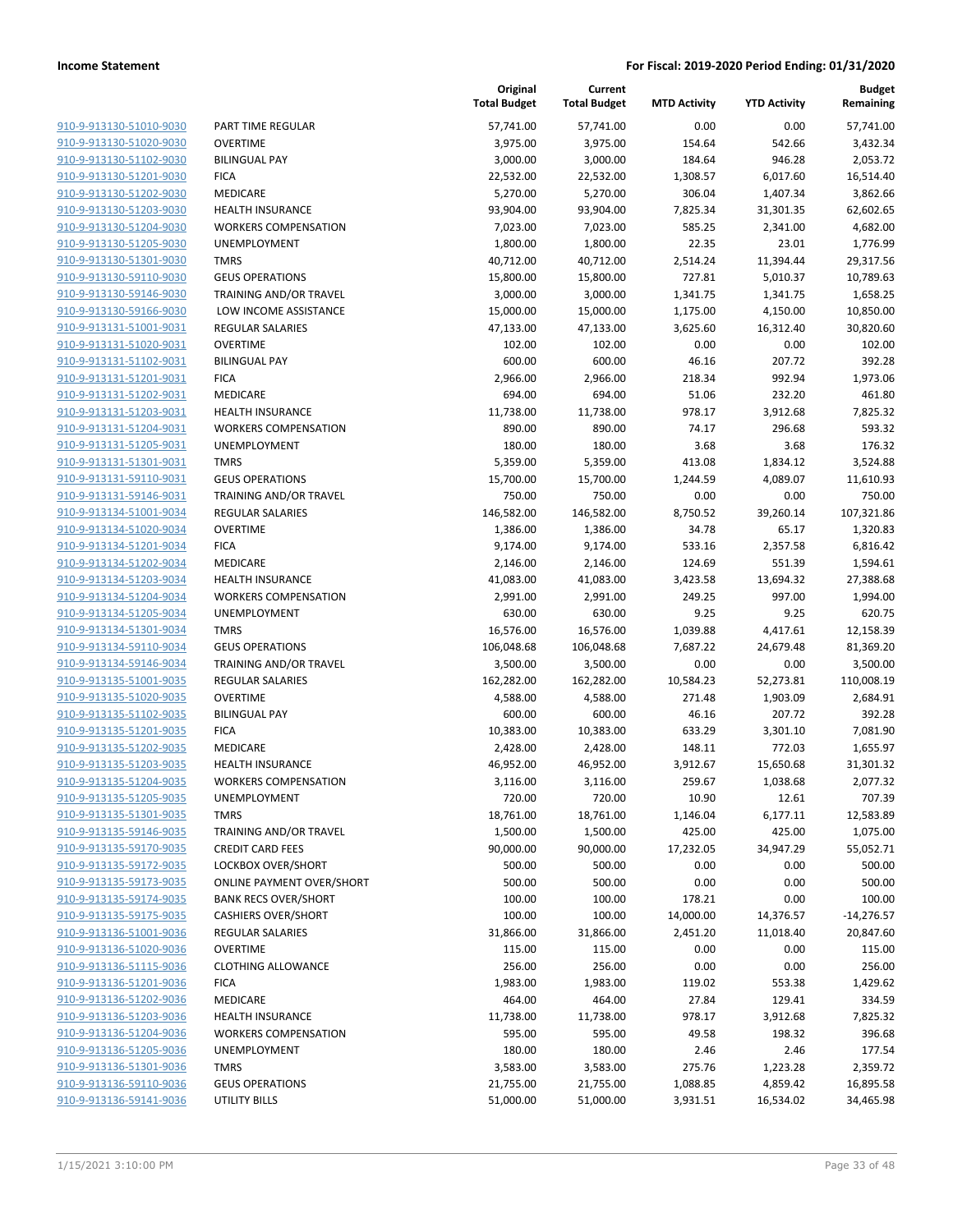|                                                    |                              | Original<br><b>Total Budget</b> | Current<br><b>Total Budget</b> | <b>MTD Activity</b> | <b>YTD Activity</b> | <b>Budget</b><br>Remaining |
|----------------------------------------------------|------------------------------|---------------------------------|--------------------------------|---------------------|---------------------|----------------------------|
| 910-9-913139-59780-9240                            | PROPERTY INSURANCE           | 9,466.00                        | 9,466.00                       | 0.00                | 7,565.54            | 1,900.46                   |
| 910-9-913139-59781-9250                            | <b>LIABILITY INSURANCE</b>   | 4,559.00                        | 4,559.00                       | 0.00                | 7,842.69            | $-3,283.69$                |
| 910-9-913139-59902-9301                            | XFER to COG - ADMIN EXPENSES | 84,001.00                       | 84,001.00                      | 7,000.08            | 28,000.32           | 56,000.68                  |
| 910-9-913139-59926-9301                            | XFER to COG - GARAGE         | 19,276.00                       | 19,276.00                      | 1,606.33            | 6,425.32            | 12,850.68                  |
| 910-9-913139-59927-9301                            | XFER to COG - INSURANCE      | 4,667.00                        | 4,667.00                       | 388.92              | 1,555.68            | 3,111.32                   |
| 910-9-913139-59928-9301                            | XFER to COG - IT             | 15,474.00                       | 15,474.00                      | 7,134.50            | 28,538.00           | $-13,064.00$               |
| 910-9-913159-59200-9353                            | LANDSCAPING MAINTENANCE      | 2,500.00                        | 2,500.00                       | 192.00              | 768.00              | 1,732.00                   |
| 910-9-913159-59201-9353                            | <b>BUILDINGS MAINTENANCE</b> | 19,500.00                       | 19,500.00                      | 3,844.50            | 4,179.46            | 15,320.54                  |
| 910-9-913159-59205-9353                            | <b>EQUIPMENT MAINTENANCE</b> | 4,000.00                        | 4,000.00                       | 0.00                | 834.39              | 3,165.61                   |
| 910-9-913190-59390-9900                            | STRUCTURES & IMPROVEMENTS    | 43,500.00                       | 35,810.00                      | 0.00                | 0.00                | 35,810.00                  |
| 910-9-913190-59391-9900                            | FURNITURE & OFFICE EQUIPMENT | 7,000.00                        | 7,000.00                       | 0.00                | 1,600.00            | 5,400.00                   |
| 910-9-930000-59060-5650                            | <b>TRANSMISSION COSTS</b>    | 3,418,905.00                    | 3,418,905.00                   | 331,187.60          | 1,229,449.28        | 2,189,455.72               |
| 910-9-930000-59110-5600                            | <b>GEUS OPERATIONS</b>       | 100,800.00                      | 100,800.00                     | 11,979.71           | 14,161.35           | 86,638.65                  |
| 910-9-930161-51001-5610                            | <b>REGULAR SALARIES</b>      | 257,306.00                      | 257,306.00                     | 19,782.60           | 88,027.37           | 169,278.63                 |
| 910-9-930161-51020-5610                            | <b>OVERTIME</b>              | 18,768.00                       | 18,768.00                      | 5,374.06            | 14,424.39           | 4,343.61                   |
| 910-9-930161-51116-5610                            | CAR ALLOWANCE                | 1,950.00                        | 1,950.00                       | 150.00              | 675.00              | 1,275.00                   |
| 910-9-930161-51117-5610                            | <b>CELL PHONE ALLOWANCE</b>  | 432.00                          | 432.00                         | 33.22               | 149.49              | 282.51                     |
| 910-9-930161-51201-5610                            | <b>FICA</b>                  | 17,264.00                       | 17,264.00                      | 1,467.21            | 5,976.48            | 11,287.52                  |
| 910-9-930161-51202-5610                            | MEDICARE                     | 4,038.00                        | 4,038.00                       | 343.14              | 1,397.74            | 2,640.26                   |
| 910-9-930161-51203-5610                            | <b>HEALTH INSURANCE</b>      | 39,616.00                       | 39,616.00                      | 3,301.33            | 13,205.32           | 26,410.68                  |
| 910-9-930161-51204-5610                            | <b>WORKERS COMPENSATION</b>  | 5,181.00                        | 5,181.00                       | 431.75              | 1,727.00            | 3,454.00                   |
| 910-9-930161-51205-5610                            | <b>UNEMPLOYMENT</b>          | 608.00                          | 608.00                         | 25.34               | 25.34               | 582.66                     |
| 910-9-930161-51301-5610                            | <b>TMRS</b>                  | 31,194.00                       | 31,194.00                      | 2,850.74            | 11,470.54           | 19,723.46                  |
| 910-9-930161-59110-5610                            | <b>GEUS OPERATIONS</b>       | 16,900.00                       | 16,900.00                      | 164.01              | 1,364.72            | 15,535.28                  |
| 910-9-930161-59146-5610                            | TRAINING AND/OR TRAVEL       | 44,000.00                       | 44,000.00                      | 4,505.71            | 9,631.18            | 34,368.82                  |
| 910-9-930181-51001-5810                            | REGULAR SALARIES             | 153,347.00                      | 153,347.00                     | 11,786.48           | 52,044.89           | 101,302.11                 |
| 910-9-930181-51020-5810                            | <b>OVERTIME</b>              | 18,768.00                       | 18,768.00                      | 5,374.04            | 14,424.37           | 4,343.63                   |
| 910-9-930181-51201-5810<br>910-9-930181-51202-5810 | <b>FICA</b><br>MEDICARE      | 10,671.00<br>2,496.00           | 10,671.00<br>2,496.00          | 1,063.95<br>248.82  | 4,121.11<br>963.80  | 6,549.89<br>1,532.20       |
| 910-9-930181-51203-5810                            | <b>HEALTH INSURANCE</b>      | 27,878.00                       | 27,878.00                      | 2,323.17            | 9,292.68            | 18,585.32                  |
| 910-9-930181-51204-5810                            | <b>WORKERS COMPENSATION</b>  | 3,202.00                        | 3,202.00                       | 266.83              | 1,067.32            | 2,134.68                   |
| 910-9-930181-51205-5810                            | UNEMPLOYMENT                 | 428.00                          | 428.00                         | 17.16               | 17.16               | 410.84                     |
| 910-9-930181-51301-5810                            | <b>TMRS</b>                  | 19,281.00                       | 19,281.00                      | 1,930.55            | 7,384.12            | 11,896.88                  |
| 910-9-930181-59110-5810                            | <b>GEUS OPERATIONS</b>       | 12,500.00                       | 12,500.00                      | 98.47               | 415.58              | 12,084.42                  |
| 910-9-930190-59391-9900                            | FURNITURE & OFFICE EQUIPMENT | 100,000.00                      | 100,000.00                     | 0.00                | 0.00                | 100,000.00                 |
| 910-9-931080-51001-5800                            | REGULAR SALARIES             | 681,691.00                      | 681,691.00                     | 54,956.25           | 215,961.91          | 465,729.09                 |
| 910-9-931080-51010-5800                            | PART TIME REGULAR            | 75,490.00                       | 75,490.00                      | 0.00                | 0.00                | 75,490.00                  |
| 910-9-931080-51020-5800                            | <b>OVERTIME</b>              | 1,980.00                        | 1,980.00                       | 0.00                | 0.00                | 1,980.00                   |
| 910-9-931080-51115-5800                            | <b>CLOTHING ALLOWANCE</b>    | 513.00                          | 513.00                         | 0.00                | 0.00                | 513.00                     |
| 910-9-931080-51116-5800                            | CAR ALLOWANCE                | 3,900.00                        | 3,900.00                       | 300.00              | 1,350.00            | 2,550.00                   |
| 910-9-931080-51117-5800                            | <b>CELL PHONE ALLOWANCE</b>  | 4,070.00                        | 4,070.00                       | 313.08              | 1,237.64            | 2,832.36                   |
| 910-9-931080-51201-5800                            | <b>FICA</b>                  | 44,660.00                       | 44,660.00                      | 3,300.45            | 12,415.25           | 32,244.75                  |
| 910-9-931080-51202-5800                            | MEDICARE                     | 11,123.00                       | 11,123.00                      | 771.88              | 3,034.89            | 8,088.11                   |
| 910-9-931080-51203-5800                            | <b>HEALTH INSURANCE</b>      | 93,904.00                       | 93,904.00                      | 7,825.34            | 31,301.34           | 62,602.66                  |
| 910-9-931080-51204-5800                            | <b>WORKERS COMPENSATION</b>  | 15,317.00                       | 15,317.00                      | 1,276.42            | 5,105.68            | 10,211.32                  |
| 910-9-931080-51205-5800                            | UNEMPLOYMENT                 | 1,800.00                        | 1,800.00                       | 50.20               | 50.20               | 1,749.80                   |
| 910-9-931080-51301-5800                            | <b>TMRS</b>                  | 85,938.00                       | 85,938.00                      | 5,664.65            | 22,556.21           | 63,381.79                  |
| 910-9-931080-59110-5800                            | <b>GEUS OPERATIONS</b>       | 8,780.00                        | 8,780.00                       | 748.91              | 4,586.57            | 4,193.43                   |
| 910-9-931080-59146-5800                            | TRAINING AND/OR TRAVEL       | 14,600.00                       | 14,600.00                      | 95.56               | 951.87              | 13,648.13                  |
| 910-9-931080-59148-5800                            | <b>FUEL</b>                  | 4,000.00                        | 4,000.00                       | 369.86              | 1,202.33            | 2,797.67                   |
| 910-9-931080-59205-5800                            | <b>EQUIPMENT MAINTENANCE</b> | 3,550.00                        | 3,550.00                       | 60.88               | 60.88               | 3,489.12                   |
| 910-9-931088-51001-5880                            | <b>REGULAR SALARIES</b>      | 43,846.00                       | 43,846.00                      | 6,880.88            | 30,614.52           | 13,231.48                  |
| 910-9-931088-51117-5880                            | <b>CELL PHONE ALLOWANCE</b>  | 0.00                            | 0.00                           | 36.92               | 36.92               | $-36.92$                   |
| 910-9-931088-51201-5880                            | <b>FICA</b>                  | 2,718.00                        | 2,718.00                       | 383.59              | 1,705.96            | 1,012.04                   |
| 910-9-931088-51202-5880                            | MEDICARE                     | 636.00                          | 636.00                         | 89.71               | 398.98              | 237.02                     |
| 910-9-931088-51203-5880                            | <b>HEALTH INSURANCE</b>      | 11,738.00                       | 11,738.00                      | 978.17              | 3,912.68            | 7,825.32                   |
| 910-9-931088-51204-5880                            | <b>WORKERS COMPENSATION</b>  | 816.00                          | 816.00                         | 68.00               | 272.00              | 544.00                     |
| 910-9-931088-51205-5880                            | UNEMPLOYMENT                 | 180.00                          | 180.00                         | 6.92                | 6.92                | 173.08                     |
| 910-9-931088-51301-5880                            | <b>TMRS</b>                  | 4,912.00                        | 4,912.00                       | 778.26              | 3,403.21            | 1,508.79                   |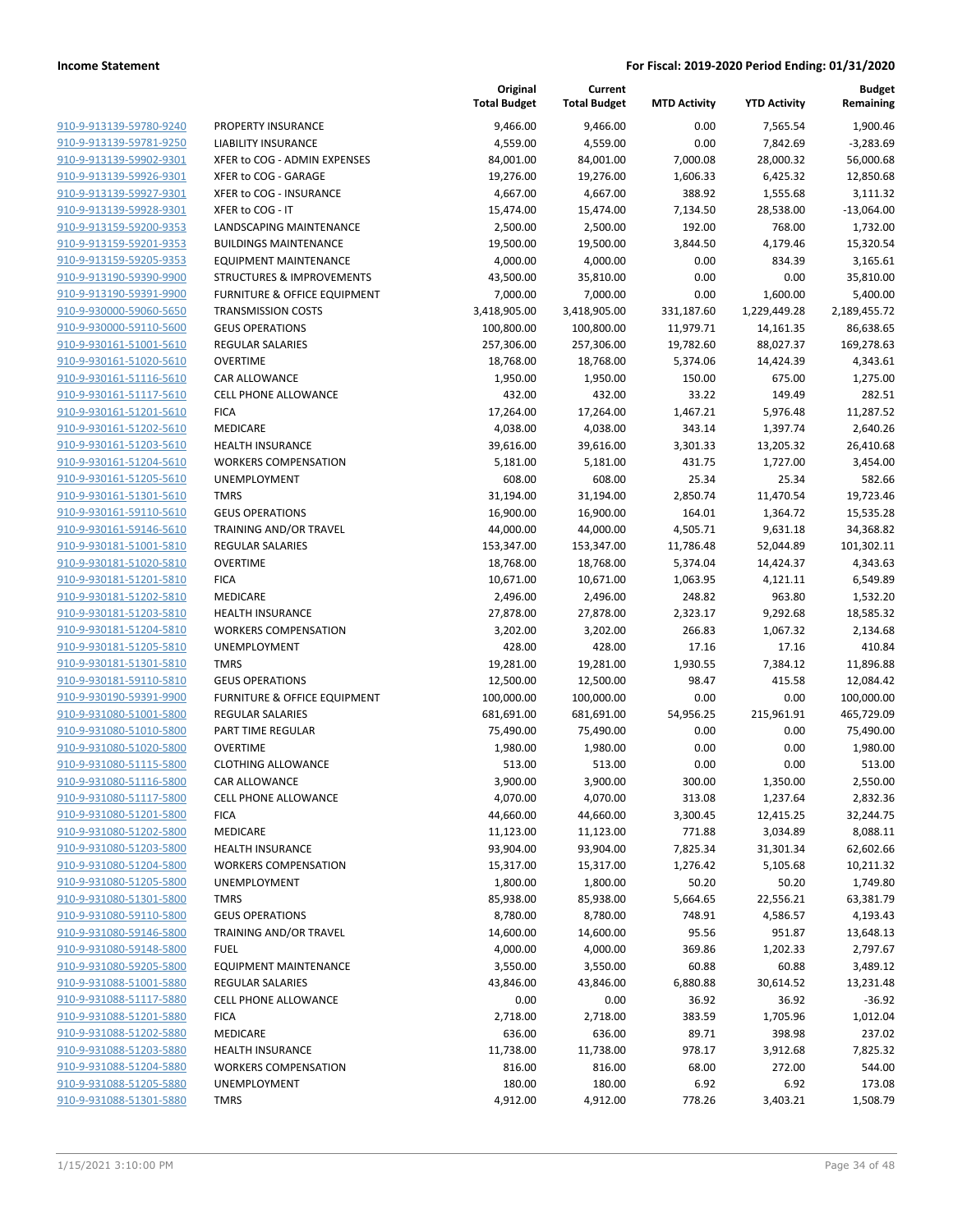|                                                    |                                                        | Original<br><b>Total Budget</b> | Current<br><b>Total Budget</b> | <b>MTD Activity</b> | <b>YTD Activity</b> | <b>Budget</b><br>Remaining |
|----------------------------------------------------|--------------------------------------------------------|---------------------------------|--------------------------------|---------------------|---------------------|----------------------------|
| 910-9-931088-59110-5880                            | <b>GEUS OPERATIONS</b>                                 | 3,850.00                        | 3,850.00                       | 459.38              | 1,237.34            | 2,612.66                   |
| 910-9-931088-59146-5880                            | TRAINING AND/OR TRAVEL                                 | 3,000.00                        | 3,000.00                       | 0.00                | 0.00                | 3,000.00                   |
| 910-9-931092-51001-9202                            | <b>REGULAR SALARIES</b>                                | 191,878.00                      | 191,878.00                     | 9,881.44            | 44,223.28           | 147,654.72                 |
| 910-9-931092-51117-9202                            | <b>CELL PHONE ALLOWANCE</b>                            | 2,064.00                        | 2,064.00                       | 125.54              | 564.93              | 1,499.07                   |
| 910-9-931092-51201-9202                            | <b>FICA</b>                                            | 12,024.00                       | 12,024.00                      | 597.12              | 2,643.76            | 9,380.24                   |
| 910-9-931092-51202-9202                            | MEDICARE                                               | 2,812.00                        | 2,812.00                       | 139.65              | 618.28              | 2,193.72                   |
| 910-9-931092-51203-9202                            | <b>HEALTH INSURANCE</b>                                | 35,214.00                       | 35,214.00                      | 2,934.50            | 11,738.00           | 23,476.00                  |
| 910-9-931092-51204-9202                            | <b>WORKERS COMPENSATION</b>                            | 4,002.00                        | 4,002.00                       | 333.50              | 1,334.00            | 2,668.00                   |
| 910-9-931092-51205-9202                            | UNEMPLOYMENT                                           | 540.00                          | 540.00                         | 10.00               | 10.00               | 530.00                     |
| 910-9-931092-51301-9202                            | <b>TMRS</b>                                            | 21,726.00                       | 21,726.00                      | 1,125.80            | 4,972.63            | 16,753.37                  |
| 910-9-931092-59110-9212                            | <b>GEUS OPERATIONS</b>                                 | 15,200.00                       | 15,200.00                      | 299.63              | 4,340.60            | 10,859.40                  |
| 910-9-931092-59130-9212                            | PHONE MANAGEMENT SERVICE                               | 66,900.00                       | 66,900.00                      | 5,560.00            | 16,680.00           | 50,220.00                  |
| 910-9-931092-59133-9212                            | OFFICE 365                                             | 10,920.00                       | 10,920.00                      | 888.50              | 3,554.00            | 7,366.00                   |
| 910-9-931092-59146-9212                            | TRAINING AND/OR TRAVEL                                 | 5,000.00                        | 5,000.00                       | 469.81              | 1,108.35            | 3,891.65                   |
| 910-9-931093-59205-9352                            | EQUIPMENT MAINTENANCE - IT                             | 22,500.00                       | 22,500.00                      | 0.00                | 4,776.18            | 17,723.82                  |
| 910-9-931099-59391-9900                            | FURNITURE & OFFICE EQUIPMENT                           | 394,400.00                      | 394,400.00                     | 7,606.30            | 62,911.98           | 331,488.02                 |
| 910-9-931099-59392-9900                            | <b>TRANSPORTATION EQUIPMENT</b>                        | 33,000.00                       | 33,000.00                      | 0.00                | 0.00                | 33,000.00                  |
| 910-9-931462-51001-5620                            | <b>REGULAR SALARIES</b>                                | 63,483.00                       | 63,483.00                      | 5,002.92            | 22,513.14           | 40,969.86                  |
| 910-9-931462-51115-5620                            | <b>CLOTHING ALLOWANCE</b>                              | 154.00                          | 154.00                         | 0.00                | 0.00                | 154.00                     |
| 910-9-931462-51117-5620                            | <b>CELL PHONE ALLOWANCE</b>                            | 480.00                          | 480.00                         | 36.92               | 166.14              | 313.86                     |
| 910-9-931462-51201-5620<br>910-9-931462-51202-5620 | <b>FICA</b>                                            | 3,924.00                        | 3,924.00                       | 266.50              | 1,201.91            | 2,722.09                   |
|                                                    | MEDICARE                                               | 927.00                          | 927.00                         | 62.32               | 281.09              | 645.91                     |
| 910-9-931462-51203-5620<br>910-9-931462-51204-5620 | <b>HEALTH INSURANCE</b><br><b>WORKERS COMPENSATION</b> | 5,869.00                        | 5,869.00                       | 489.08              | 1,956.32            | 3,912.68                   |
| 910-9-931462-51205-5620                            | UNEMPLOYMENT                                           | 1,207.00<br>89.00               | 1,207.00<br>89.00              | 100.58<br>5.04      | 402.32<br>5.04      | 804.68<br>83.96            |
| 910-9-931462-51301-5620                            | <b>TMRS</b>                                            | 7,165.00                        | 7,165.00                       | 566.98              | 2,517.88            | 4,647.12                   |
| 910-9-931462-59110-5620                            | <b>GEUS OPERATIONS</b>                                 | 11,551.00                       | 11,551.00                      | 384.51              | 1,700.98            | 9,850.02                   |
| 910-9-931462-59146-5620                            | TRAINING AND/OR TRAVEL                                 | 3,470.00                        | 3,470.00                       | 0.00                | 263.92              | 3,206.08                   |
| 910-9-931462-59148-5620                            | <b>FUEL</b>                                            | 1,000.00                        | 1,000.00                       | 267.83              | 801.80              | 198.20                     |
| 910-9-931462-59198-5620                            | <b>COLOCATION CHARGES</b>                              | 10,189.00                       | 10,189.00                      | 10,189.00           | 10,189.00           | 0.00                       |
| 910-9-931462-59199-5620                            | LEASE OF DARK FIBER                                    | 210,857.00                      | 210,857.00                     | 210,857.00          | 210,857.00          | 0.00                       |
| 910-9-931470-51001-5700                            | REGULAR SALARIES                                       | 110,993.00                      | 110,993.00                     | 8,745.90            | 30,284.00           | 80,709.00                  |
| 910-9-931470-51020-5700                            | <b>OVERTIME</b>                                        | 3,247.00                        | 3,247.00                       | 266.81              | 1,541.36            | 1,705.64                   |
| 910-9-931470-51115-5700                            | <b>CLOTHING ALLOWANCE</b>                              | 525.00                          | 525.00                         | 0.00                | 0.00                | 525.00                     |
| 910-9-931470-51117-5700                            | <b>CELL PHONE ALLOWANCE</b>                            | 648.00                          | 648.00                         | 49.86               | 166.20              | 481.80                     |
| 910-9-931470-51201-5700                            | <b>FICA</b>                                            | 7,120.00                        | 7,120.00                       | 465.62              | 1,667.40            | 5,452.60                   |
| 910-9-931470-51202-5700                            | MEDICARE                                               | 1,665.00                        | 1,665.00                       | 108.89              | 389.95              | 1,275.05                   |
| 910-9-931470-51203-5700                            | <b>HEALTH INSURANCE</b>                                | 17,607.00                       | 17,607.00                      | 1,467.25            | 5,869.00            | 11,738.00                  |
| 910-9-931470-51204-5700                            | <b>WORKERS COMPENSATION</b>                            | 2,167.00                        | 2,167.00                       | 180.58              | 722.32              | 1,444.68                   |
| 910-9-931470-51205-5700                            | UNEMPLOYMENT                                           | 266.00                          | 266.00                         | 9.06                | 9.06                | 256.94                     |
| 910-9-931470-51301-5700                            | <b>TMRS</b>                                            | 12,864.00                       | 12,864.00                      | 1,019.54            | 3,555.48            | 9,308.52                   |
| 910-9-931470-59205-5700                            | <b>EQUIPMENT MAINTENANCE</b>                           | 4,650.00                        | 4,650.00                       | 76.88               | 92.88               | 4,557.12                   |
| 910-9-931470-59253-5700                            | TRANSMISSION SUBSTATION MAINT                          | 23,278.00                       | 23,278.00                      | 650.45              | 2,362.64            | 20,915.36                  |
| 910-9-931490-59353-9900                            | <b>TRANSMISSION SUBSTATIONS</b>                        | 694,000.00                      | 694,000.00                     | 2,218.71            | 22,354.39           | 671,645.61                 |
| 910-9-931491-51001-9911                            | <b>REGULAR SALARIES</b>                                | 2,510.00                        | 2,510.00                       | 0.00                | 1,116.36            | 1,393.64                   |
| 910-9-931491-51201-9911                            | <b>FICA</b>                                            | 159.00                          | 159.00                         | 0.00                | 69.21               | 89.79                      |
| 910-9-931491-51202-9911                            | MEDICARE                                               | 37.00                           | 37.00                          | 0.00                | 16.19               | 20.81                      |
| 910-9-931491-51205-9911                            | UNEMPLOYMENT                                           | 5.00                            | 5.00                           | 0.00                | 0.00                | 5.00                       |
| 910-9-931491-51301-9911                            | <b>TMRS</b>                                            | 288.00                          | 288.00                         | 0.00                | 123.46              | 164.54                     |
| 910-9-931528-51001-5820                            | <b>REGULAR SALARIES</b>                                | 63,636.00                       | 63,636.00                      | 5,002.92            | 22,513.14           | 41,122.86                  |
| 910-9-931528-51115-5820                            | <b>CLOTHING ALLOWANCE</b>                              | 154.00                          | 154.00                         | 0.00                | 0.00                | 154.00                     |
| 910-9-931528-51117-5820                            | <b>CELL PHONE ALLOWANCE</b>                            | 480.00                          | 480.00                         | 36.92               | 166.14              | 313.86                     |
| 910-9-931528-51201-5820                            | <b>FICA</b>                                            | 3,933.00                        | 3,933.00                       | 312.48              | 1,406.16            | 2,526.84                   |
| 910-9-931528-51202-5820                            | MEDICARE                                               | 930.00                          | 930.00                         | 73.08               | 328.86              | 601.14                     |
| 910-9-931528-51203-5820                            | <b>HEALTH INSURANCE</b>                                | 5,869.00                        | 5,869.00                       | 489.08              | 1,956.32            | 3,912.68                   |
| 910-9-931528-51204-5820                            | <b>WORKERS COMPENSATION</b>                            | 1,207.00                        | 1,207.00                       | 100.58              | 402.32              | 804.68                     |
| 910-9-931528-51205-5820                            | UNEMPLOYMENT                                           | 89.00                           | 89.00                          | 3.96                | 3.96                | 85.04                      |
| 910-9-931528-51301-5820                            | <b>TMRS</b>                                            | 7,182.00                        | 7,182.00                       | 566.98              | 2,517.88            | 4,664.12                   |
| 910-9-931528-59110-5820                            | <b>GEUS OPERATIONS</b>                                 | 10,081.00                       | 10,081.00                      | 126.95              | 933.02              | 9,147.98                   |
|                                                    |                                                        |                                 |                                |                     |                     |                            |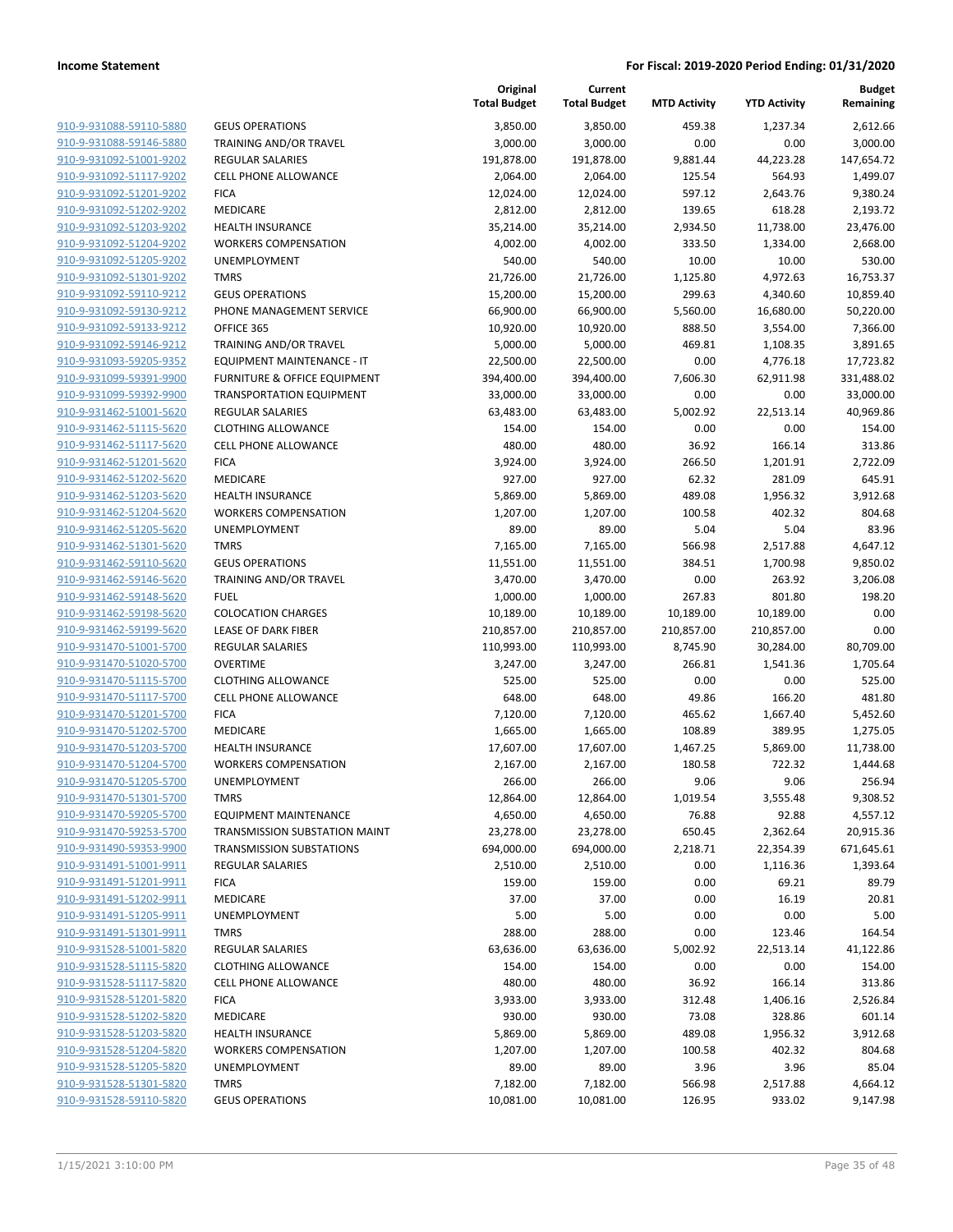| <u>910-9-931528-59146-5820</u>                     | <b>TRAINING AI</b>                     |
|----------------------------------------------------|----------------------------------------|
| 910-9-931528-59148-5820                            | FUEL                                   |
| 910-9-931529-51001-5920                            | REGULAR SA                             |
| 910-9-931529-51020-5920                            | OVERTIME                               |
| 910-9-931529-51115-5920                            | <b>CLOTHING A</b>                      |
| 910-9-931529-51117-5920                            | <b>CELL PHONE</b>                      |
| 910-9-931529-51201-5920                            | FICA                                   |
| 910-9-931529-51202-5920                            | MEDICARE                               |
| 910-9-931529-51203-5920                            | <b>HEALTH INSI</b>                     |
| 910-9-931529-51204-5920                            | <b>WORKERS C</b>                       |
| 910-9-931529-51205-5920                            | <b>UNEMPLOYI</b>                       |
| 910-9-931529-51301-5920                            | TMRS                                   |
| 910-9-931529-59205-5920                            | <b>EQUIPMENT</b>                       |
| 910-9-931529-59262-5920                            | DISTRIBUTIC                            |
| 910-9-931590-59362-9900                            | <b>DISTRIBUTIC</b>                     |
| <u>910-9-931591-51001-9912</u>                     | REGULAR SA                             |
| 910-9-931591-51201-9912                            | <b>FICA</b>                            |
| 910-9-931591-51202-9912                            | MEDICARE                               |
| 910-9-931591-51205-9912                            | <b>UNEMPLOYI</b>                       |
| 910-9-931591-51301-9912                            | TMRS                                   |
| 910-9-932467-51001-5671                            | <b>REGULAR SA</b>                      |
| 910-9-932467-51010-5671                            | PART TIME F                            |
| 910-9-932467-51020-5671                            | <b>OVERTIME</b>                        |
| 910-9-932467-51115-5671                            | CLOTHING A                             |
| 910-9-932467-51201-5671                            | <b>FICA</b>                            |
| 910-9-932467-51202-5671                            | MEDICARE                               |
| 910-9-932467-51203-5671                            | <b>HEALTH INSI</b>                     |
| 910-9-932467-51204-5671                            | <b>WORKERS C</b>                       |
| 910-9-932467-51205-5671                            | <b>UNEMPLOYI</b>                       |
| 910-9-932467-51301-5671                            | TMRS                                   |
| <u>910-9-932467-59110-5671</u>                     | <b>GEUS OPERA</b>                      |
| 910-9-932467-59146-5671                            | TRAINING AI                            |
| 910-9-932467-59148-5671                            | FUEL                                   |
| 910-9-932474-51001-5740                            | REGULAR SA                             |
| 910-9-932474-51020-5740                            | OVERTIME                               |
| <u>910-9-932474-51115-5740</u>                     | CLOTHING A                             |
| 910-9-932474-51201-5740                            | FICA                                   |
| 910-9-932474-51202-5740                            | <b>MEDICARE</b>                        |
| 910-9-932474-51203-5740<br>910-9-932474-51204-5740 | <b>HEALTH INSI</b><br><b>WORKERS C</b> |
| 910-9-932474-51205-5740                            | UNEMPLOYI                              |
| 910-9-932474-51301-5740                            | TMRS                                   |
| 910-9-932474-59205-5740                            | <b>EQUIPMENT</b>                       |
| 910-9-932474-59257-5740                            | <b>TRANSMISSI</b>                      |
| 910-9-932490-59356-9900                            | <b>GEUS TRANS</b>                      |
| 910-9-932490-59392-9900                            | <b>TRANSPORT</b>                       |
| 910-9-932491-51001-9913                            | REGULAR SA                             |
| 910-9-932491-51011-9913                            | PART TIME T                            |
| 910-9-932491-51201-9913                            | <b>FICA</b>                            |
| 910-9-932491-51202-9913                            | MEDICARE                               |
| 910-9-932491-51205-9913                            | <b>UNEMPLOYI</b>                       |
| 910-9-932491-51301-9913                            | TMRS                                   |
| 910-9-932500-51001-5801                            | <b>REGULAR SA</b>                      |
| 910-9-932500-51115-5801                            | <b>CLOTHING A</b>                      |
| 910-9-932500-51117-5801                            | <b>CELL PHONE</b>                      |
| 910-9-932500-51201-5801                            | FICA                                   |
| 910-9-932500-51202-5801                            | MEDICARE                               |
| 910-9-932500-51203-5801                            | <b>HEALTH INSI</b>                     |
| 910-9-932500-51204-5801                            | <b>WORKERS C</b>                       |
|                                                    |                                        |

|                         |                                     | Original<br><b>Total Budget</b> | Current<br><b>Total Budget</b> | <b>MTD Activity</b> | <b>YTD Activity</b> | <b>Budget</b><br>Remaining |
|-------------------------|-------------------------------------|---------------------------------|--------------------------------|---------------------|---------------------|----------------------------|
| 910-9-931528-59146-5820 | TRAINING AND/OR TRAVEL              | 5,970.00                        | 5,970.00                       | 0.00                | 263.92              | 5,706.08                   |
| 910-9-931528-59148-5820 | <b>FUEL</b>                         | 3,000.00                        | 3,000.00                       | 121.43              | 780.56              | 2,219.44                   |
| 910-9-931529-51001-5920 | <b>REGULAR SALARIES</b>             | 111,260.00                      | 111,260.00                     | 8,745.88            | 30,283.92           | 80,976.08                  |
| 910-9-931529-51020-5920 | <b>OVERTIME</b>                     | 3,247.00                        | 3,247.00                       | 266.82              | 1,541.38            | 1,705.62                   |
| 910-9-931529-51115-5920 | <b>CLOTHING ALLOWANCE</b>           | 525.00                          | 525.00                         | 0.00                | 0.00                | 525.00                     |
| 910-9-931529-51117-5920 | <b>CELL PHONE ALLOWANCE</b>         | 648.00                          | 648.00                         | 49.80               | 166.00              | 482.00                     |
| 910-9-931529-51201-5920 | <b>FICA</b>                         | 7,137.00                        | 7,137.00                       | 561.88              | 1,983.47            | 5,153.53                   |
| 910-9-931529-51202-5920 | <b>MEDICARE</b>                     | 1,669.00                        | 1,669.00                       | 131.41              | 463.87              | 1,205.13                   |
| 910-9-931529-51203-5920 | <b>HEALTH INSURANCE</b>             | 17,607.00                       | 17,607.00                      | 1,467.25            | 5,869.00            | 11,738.00                  |
| 910-9-931529-51204-5920 | <b>WORKERS COMPENSATION</b>         | 2,167.00                        | 2,167.00                       | 180.58              | 722.32              | 1,444.68                   |
| 910-9-931529-51205-5920 | UNEMPLOYMENT                        | 267.00                          | 267.00                         | 9.06                | 9.06                | 257.94                     |
| 910-9-931529-51301-5920 | <b>TMRS</b>                         | 12,895.00                       | 12,895.00                      | 1,019.53            | 3,555.44            | 9,339.56                   |
| 910-9-931529-59205-5920 | <b>EQUIPMENT MAINTENANCE</b>        | 6,050.00                        | 6,050.00                       | 9.97                | 9.97                | 6,040.03                   |
| 910-9-931529-59262-5920 | DISTRIBUTION SUBSTATION MAINTENANCE | 27,278.00                       | 27,278.00                      | 481.50              | 7,161.83            | 20,116.17                  |
| 910-9-931590-59362-9900 | <b>DISTRIBUTION SUBSTATIONS</b>     | 1,494,000.00                    | 1,494,000.00                   | 0.00                | 78,475.00           | 1,415,525.00               |
| 910-9-931591-51001-9912 | <b>REGULAR SALARIES</b>             | 2,092.00                        | 2,092.00                       | 0.00                | 0.00                | 2,092.00                   |
| 910-9-931591-51201-9912 | <b>FICA</b>                         | 132.00                          | 132.00                         | 0.00                | 0.00                | 132.00                     |
| 910-9-931591-51202-9912 | MEDICARE                            | 31.00                           | 31.00                          | 0.00                | 0.00                | 31.00                      |
| 910-9-931591-51205-9912 | UNEMPLOYMENT                        | 4.00                            | 4.00                           | 0.00                | 0.00                | 4.00                       |
| 910-9-931591-51301-9912 | <b>TMRS</b>                         | 240.00                          | 240.00                         | 0.00                | 0.00                | 240.00                     |
| 910-9-932467-51001-5671 | REGULAR SALARIES                    | 62,555.00                       | 62,555.00                      | 6,980.39            | 32,148.09           | 30,406.91                  |
| 910-9-932467-51010-5671 | PART TIME REGULAR                   | 31,736.00                       | 31,736.00                      | 0.00                | 0.00                | 31,736.00                  |
| 910-9-932467-51020-5671 | <b>OVERTIME</b>                     | 8,105.00                        | 8,105.00                       | 216.12              | 1,508.12            | 6,596.88                   |
| 910-9-932467-51115-5671 | <b>CLOTHING ALLOWANCE</b>           | 578.00                          | 578.00                         | 0.00                | 0.00                | 578.00                     |
| 910-9-932467-51201-5671 | <b>FICA</b>                         | 6,266.00                        | 6,266.00                       | 412.93              | 1,955.55            | 4,310.45                   |
| 910-9-932467-51202-5671 | MEDICARE                            | 1,465.00                        | 1,465.00                       | 96.57               | 457.36              | 1,007.64                   |
| 910-9-932467-51203-5671 | <b>HEALTH INSURANCE</b>             | 11,738.00                       | 11,738.00                      | 978.17              | 3,912.68            | 7,825.32                   |
| 910-9-932467-51204-5671 | <b>WORKERS COMPENSATION</b>         | 2,252.00                        | 2,252.00                       | 187.67              | 750.68              | 1,501.32                   |
| 910-9-932467-51205-5671 | UNEMPLOYMENT                        | 301.00                          | 301.00                         | 7.20                | 7.20                | 293.80                     |
| 910-9-932467-51301-5671 | <b>TMRS</b>                         | 11,321.00                       | 11,321.00                      | 563.26              | 2,262.30            | 9,058.70                   |
| 910-9-932467-59110-5671 | <b>GEUS OPERATIONS</b>              | 3,500.00                        | 3,500.00                       | 19.04               | 60.03               | 3,439.97                   |
| 910-9-932467-59146-5671 | TRAINING AND/OR TRAVEL              | 1,000.00                        | 1,000.00                       | 0.00                | 0.00                | 1,000.00                   |
| 910-9-932467-59148-5671 | <b>FUEL</b>                         | 8,500.00                        | 8,500.00                       | 341.97              | 1,521.98            | 6,978.02                   |
| 910-9-932474-51001-5740 | REGULAR SALARIES                    | 56,563.00                       | 56,563.00                      | 3,886.80            | 13,754.02           | 42,808.98                  |
| 910-9-932474-51020-5740 | <b>OVERTIME</b>                     | 6,840.00                        | 6,840.00                       | 98.40               | 393.60              | 6,446.40                   |
| 910-9-932474-51115-5740 | <b>CLOTHING ALLOWANCE</b>           | 578.00                          | 578.00                         | 0.00                | 0.00                | 578.00                     |
| 910-9-932474-51201-5740 | <b>FICA</b>                         | 3,861.00                        | 3,861.00                       | 225.15              | 795.77              | 3,065.23                   |
| 910-9-932474-51202-5740 | MEDICARE                            | 903.00                          | 903.00                         | 52.66               | 186.12              | 716.88                     |
| 910-9-932474-51203-5740 | <b>HEALTH INSURANCE</b>             | 11,738.00                       | 11,738.00                      | 978.17              | 3,912.68            | 7,825.32                   |
| 910-9-932474-51204-5740 | <b>WORKERS COMPENSATION</b>         | 1,388.00                        | 1,388.00                       | 115.67              | 462.68              | 925.32                     |
| 910-9-932474-51205-5740 | <b>UNEMPLOYMENT</b>                 | 150.00                          | 150.00                         | 3.99                | 3.99                | 146.01                     |
| 910-9-932474-51301-5740 | <b>TMRS</b>                         | 6,976.00                        | 6,976.00                       | 448.34              | 1,572.31            | 5,403.69                   |
| 910-9-932474-59205-5740 | <b>EQUIPMENT MAINTENANCE</b>        | 3.00                            | 3.00                           | 0.00                | 0.00                | 3.00                       |
| 910-9-932474-59257-5740 | TRANSMISSION LINE MAINTENANCE       | 49,280.00                       | 49,280.00                      | 2,393.36            | 10,061.52           | 39,218.48                  |
| 910-9-932490-59356-9900 | <b>GEUS TRANSMISSION LINES</b>      | 100,000.00                      | 100,000.00                     | 8,782.70            | 37,653.28           | 62,346.72                  |
| 910-9-932490-59392-9900 | <b>TRANSPORTATION EQUIPMENT</b>     | 0.00                            | 0.00                           | 0.00                | 25,113.11           | $-25,113.11$               |
| 910-9-932491-51001-9913 | <b>REGULAR SALARIES</b>             | 23,549.00                       | 23,549.00                      | 3,407.35            | 20,446.52           | 3,102.48                   |
| 910-9-932491-51011-9913 | PART TIME TEMPORARY                 | 6,274.00                        | 6,274.00                       | 0.00                | 0.00                | 6,274.00                   |
| 910-9-932491-51201-9913 | <b>FICA</b>                         | 2,002.00                        | 2,002.00                       | 217.29              | 1,380.03            | 621.97                     |
| 910-9-932491-51202-9913 | MEDICARE                            | 468.00                          | 468.00                         | 50.82               | 322.75              | 145.25                     |
| 910-9-932491-51205-9913 | UNEMPLOYMENT                        | 89.00                           | 89.00                          | 3.65                | 3.65                | 85.35                      |
| 910-9-932491-51301-9913 | <b>TMRS</b>                         | 3,617.00                        | 3,617.00                       | 410.58              | 2,591.60            | 1,025.40                   |
| 910-9-932500-51001-5801 | <b>REGULAR SALARIES</b>             | 130,125.00                      | 130,125.00                     | 10,009.94           | 44,898.96           | 85,226.04                  |
| 910-9-932500-51115-5801 | <b>CLOTHING ALLOWANCE</b>           | 256.00                          | 256.00                         | 0.00                | 0.00                | 256.00                     |
| 910-9-932500-51117-5801 | <b>CELL PHONE ALLOWANCE</b>         | 636.00                          | 636.00                         | 48.92               | 220.14              | 415.86                     |
| 910-9-932500-51201-5801 | <b>FICA</b>                         | 7,961.00                        | 7,961.00                       | 586.68              | 2,655.47            | 5,305.53                   |
| 910-9-932500-51202-5801 | MEDICARE                            | 1,896.00                        | 1,896.00                       | 137.20              | 621.03              | 1,274.97                   |
| 910-9-932500-51203-5801 | <b>HEALTH INSURANCE</b>             | 11,738.00                       | 11,738.00                      | 978.17              | 3,912.68            | 7,825.32                   |
| 910-9-932500-51204-5801 | <b>WORKERS COMPENSATION</b>         | 2,433.00                        | 2,433.00                       | 202.75              | 811.00              | 1,622.00                   |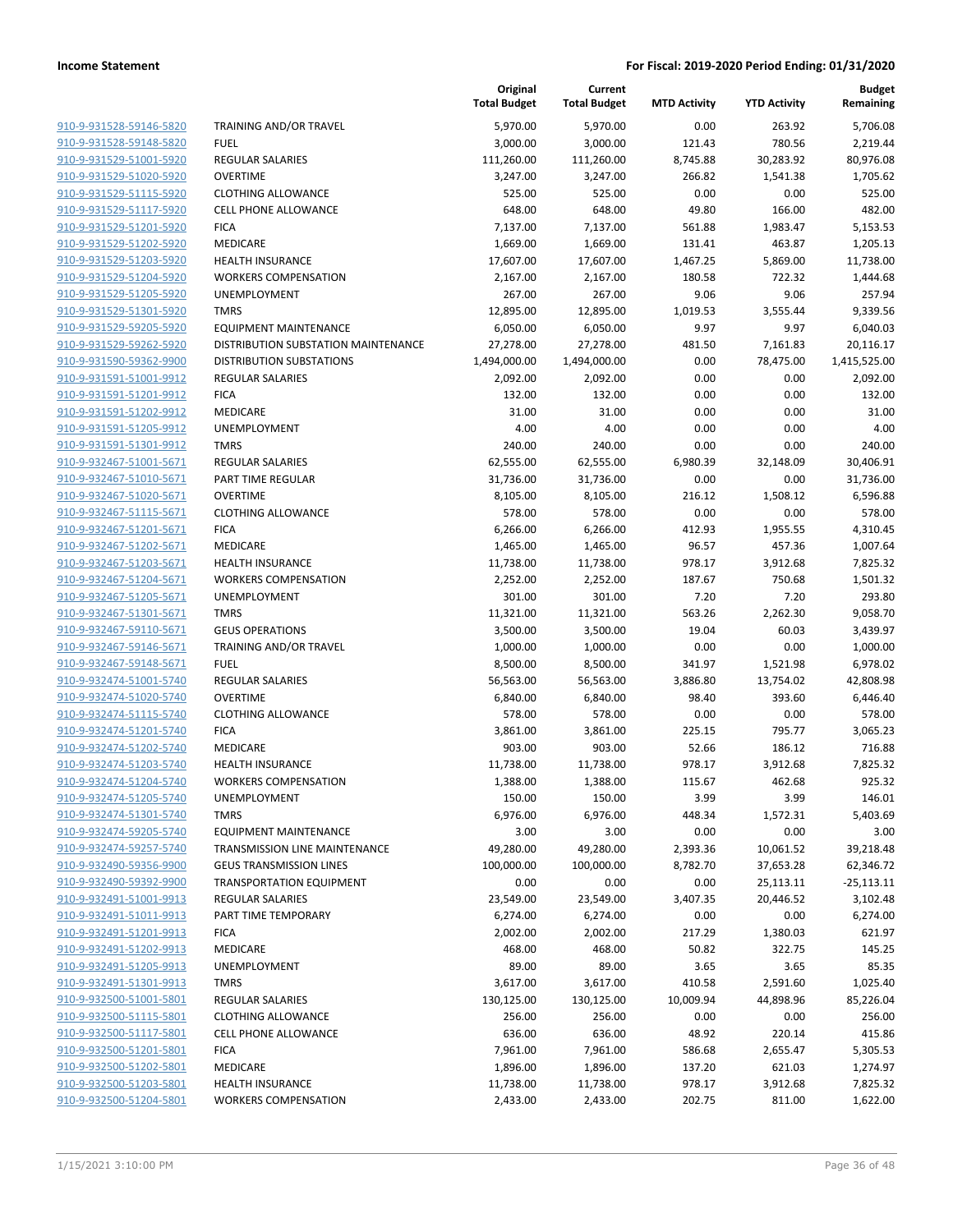| 910-9-932500-51205-5801        |
|--------------------------------|
| 910-9-932500-51301-5801        |
| 910-9-932500-59110-5801        |
| 910-9-932500-59112-5801        |
| 910-9-932500-59146-5801        |
| <u>910-9-932500-59148-5801</u> |
| 910-9-932503-51001-5830        |
| 910-9-932503-51020-5830        |
| 910-9-932503-51115-5830        |
| 910-9-932503-51117-5830        |
| 910-9-932503-51201-5830        |
| 910-9-932503-51202-5830        |
| 910-9-932503-51203-5830        |
| 910-9-932503-51204-5830        |
| 910-9-932503-51205-5830        |
| <u>910-9-932503-51301-5830</u> |
| 910-9-932503-59110-5830        |
| 910-9-932503-59148-5830        |
| 910-9-932504-51001-5840        |
| 910-9-932504-51020-5840        |
| 910-9-932504-51115-5840        |
| 910-9-932504-51117-5840        |
| 910-9-932504-51201-5840        |
| 910-9-932504-51202-5840        |
| 910-9-932504-51203-5840        |
| 910-9-932504-51204-5840        |
| 910-9-932504-51205-5840        |
| 910-9-932504-51301-5840        |
| 910-9-932504-59110-5840        |
| 910-9-932504-59148-5840        |
| 910-9-932505-51001-5850        |
| 910-9-932505-51020-5850        |
| 910-9-932505-51201-5850        |
| 910-9-932505-51202-5850        |
| 910-9-932505-51301-5850        |
| <u>910-9-932506-51001-5860</u> |
| <u>910-9-932506-51020-5860</u> |
| 910-9-932506-51115-5860        |
| 910-9-932506-51117-5860        |
| 910-9-932506-51201-5860        |
| 910-9-932506-51202-5860        |
| <u>910-9-932506-51203-5860</u> |
| 910-9-932506-51204-5860        |
| 910-9-932506-51205-5860        |
| 910-9-932506-51301-5860        |
| 910-9-932506-59110-5860        |
| <u>910-9-932506-59148-5860</u> |
| 910-9-932507-51001-5870        |
| 910-9-932507-51020-5870        |
| 910-9-932507-51102-5870        |
| 910-9-932507-51201-5870        |
| <u>910-9-932507-51202-5870</u> |
| 910-9-932507-51301-5870        |
| 910-9-932507-59110-5870        |
| <u>910-9-932509-59147-5890</u> |
| <u>910-9-932510-51001-5900</u> |
| <u>910-9-932510-51020-5900</u> |
| 910-9-932510-51102-5900        |
| 910-9-932510-51115-5900        |
|                                |

| JNEMPLOYMENT                          |
|---------------------------------------|
| <b>TMRS</b>                           |
| GEUS OPERATIONS                       |
| SAFETY                                |
| FRAINING AND/OR TRAVEL                |
| UEL-                                  |
| REGULAR SALARIES                      |
| <b>OVERTIME</b>                       |
| CLOTHING ALLOWANCE                    |
| CELL PHONE ALLOWANCE                  |
| FICA                                  |
| <b>MEDICARE</b><br>HEALTH INSURANCE   |
| WORKERS COMPENSATION                  |
| <b>JNEMPLOYMENT</b>                   |
| TMRS                                  |
| <b>GEUS OPERATIONS</b>                |
| FUEL                                  |
| REGULAR SALARIES                      |
| <b>OVERTIME</b>                       |
| <b>CLOTHING ALLOWANCE</b>             |
| CELL PHONE ALLOWANCE                  |
| FICA                                  |
| VIEDICARE                             |
| HEALTH INSURANCE                      |
| WORKERS COMPENSATION                  |
| <b>JNEMPLOYMENT</b>                   |
| TMRS                                  |
| <b>GEUS OPERATIONS</b>                |
| FUEL<br>REGULAR SALARIES              |
| OVERTIME                              |
| FICA.                                 |
| VIEDICARE                             |
| TMRS                                  |
| REGULAR SALARIES                      |
| OVERTIME                              |
| CLOTHING ALLOWANCE                    |
| CELL PHONE ALLOWANCE                  |
| FICA                                  |
| MEDICARE                              |
| <b>HEALTH INSURANCE</b>               |
| WORKERS COMPENSATION                  |
| <b>JNEMPLOYMENT</b>                   |
| <b>TMRS</b>                           |
| <b>GEUS OPERATIONS</b><br><b>FUEL</b> |
| REGULAR SALARIES                      |
| OVERTIME                              |
| <b>BILINGUAL PAY</b>                  |
| FICA                                  |
| MEDICARE                              |
| <b>TMRS</b>                           |
| <b>GEUS OPERATIONS</b>                |
| RENT                                  |
| REGULAR SALARIES                      |
| <b>OVERTIME</b>                       |
| <b>RUINGUAL DAV</b>                   |

|                         |                             | Original<br><b>Total Budget</b> | Current<br><b>Total Budget</b> | <b>MTD Activity</b> | <b>YTD Activity</b> | <b>Budget</b><br>Remaining |
|-------------------------|-----------------------------|---------------------------------|--------------------------------|---------------------|---------------------|----------------------------|
| 910-9-932500-51205-5801 | <b>UNEMPLOYMENT</b>         | 180.00                          | 180.00                         | 9.00                | 9.00                | 171.00                     |
| 910-9-932500-51301-5801 | <b>TMRS</b>                 | 14,648.00                       | 14,648.00                      | 1,131.62            | 5,009.25            | 9,638.75                   |
| 910-9-932500-59110-5801 | <b>GEUS OPERATIONS</b>      | 4,760.00                        | 4,760.00                       | 128.52              | 918.11              | 3,841.89                   |
| 910-9-932500-59112-5801 | SAFETY                      | 48,970.00                       | 48,970.00                      | 875.00              | 22,869.55           | 26,100.45                  |
| 910-9-932500-59146-5801 | TRAINING AND/OR TRAVEL      | 16,200.00                       | 16,200.00                      | 18.30               | 5,633.10            | 10,566.90                  |
| 910-9-932500-59148-5801 | <b>FUEL</b>                 | 1,800.00                        | 1,800.00                       | 382.28              | 1,548.05            | 251.95                     |
| 910-9-932503-51001-5830 | <b>REGULAR SALARIES</b>     | 121,230.00                      | 121,230.00                     | 10,750.57           | 42,105.21           | 79,124.79                  |
| 910-9-932503-51020-5830 | <b>OVERTIME</b>             | 10,481.00                       | 10,481.00                      | 886.35              | 2,290.59            | 8,190.41                   |
| 910-9-932503-51115-5830 | <b>CLOTHING ALLOWANCE</b>   | 1,257.00                        | 1,257.00                       | 0.00                | 0.00                | 1,257.00                   |
| 910-9-932503-51117-5830 | <b>CELL PHONE ALLOWANCE</b> | 318.00                          | 318.00                         | 24.46               | 110.07              | 207.93                     |
| 910-9-932503-51201-5830 | <b>FICA</b>                 | 8,186.00                        | 8,186.00                       | 638.05              | 2,418.26            | 5,767.74                   |
| 910-9-932503-51202-5830 | MEDICARE                    | 1,914.00                        | 1,914.00                       | 149.22              | 565.56              | 1,348.44                   |
| 910-9-932503-51203-5830 | <b>HEALTH INSURANCE</b>     | 23,476.00                       | 23,476.00                      | 1,956.33            | 7,825.32            | 15,650.68                  |
| 910-9-932503-51204-5830 | <b>WORKERS COMPENSATION</b> | 3,350.00                        | 3,350.00                       | 279.17              | 1,116.68            | 2,233.32                   |
| 910-9-932503-51205-5830 | UNEMPLOYMENT                | 360.00                          | 360.00                         | 11.66               | 11.66               | 348.34                     |
| 910-9-932503-51301-5830 | <b>TMRS</b>                 | 14,790.00                       | 14,790.00                      | 1,311.91            | 4,944.50            | 9,845.50                   |
| 910-9-932503-59110-5830 | <b>GEUS OPERATIONS</b>      | 40,000.00                       | 40,000.00                      | 854.63              | 3,896.22            | 36,103.78                  |
| 910-9-932503-59148-5830 | <b>FUEL</b>                 | 40,000.00                       | 40,000.00                      | 1,686.45            | 7,004.09            | 32,995.91                  |
| 910-9-932504-51001-5840 | <b>REGULAR SALARIES</b>     | 122,699.00                      | 122,699.00                     | 10,750.51           | 42,105.02           | 80,593.98                  |
| 910-9-932504-51020-5840 | <b>OVERTIME</b>             | 10,481.00                       | 10,481.00                      | 886.34              | 2,290.60            | 8,190.40                   |
| 910-9-932504-51115-5840 | <b>CLOTHING ALLOWANCE</b>   | 1,257.00                        | 1,257.00                       | 0.00                | 0.00                | 1,257.00                   |
| 910-9-932504-51117-5840 | CELL PHONE ALLOWANCE        | 318.00                          | 318.00                         | 24.46               | 110.07              | 207.93                     |
| 910-9-932504-51201-5840 | <b>FICA</b>                 | 8,276.00                        | 8,276.00                       | 723.00              | 2,759.37            | 5,516.63                   |
| 910-9-932504-51202-5840 | MEDICARE                    | 1,935.00                        | 1,935.00                       | 169.09              | 645.34              | 1,289.66                   |
| 910-9-932504-51203-5840 | <b>HEALTH INSURANCE</b>     | 23,476.00                       | 23,476.00                      | 1,956.33            | 7,825.32            | 15,650.68                  |
| 910-9-932504-51204-5840 | <b>WORKERS COMPENSATION</b> | 3,350.00                        | 3,350.00                       | 279.17              | 1,116.68            | 2,233.32                   |
| 910-9-932504-51205-5840 | UNEMPLOYMENT                | 360.00                          | 360.00                         | 11.66               | 11.66               | 348.34                     |
| 910-9-932504-51301-5840 | <b>TMRS</b>                 | 14,956.00                       | 14,956.00                      | 1,311.90            | 4,944.48            | 10,011.52                  |
| 910-9-932504-59110-5840 | <b>GEUS OPERATIONS</b>      | 48,000.00                       | 48,000.00                      | 2,771.50            | 9,074.99            | 38,925.01                  |
| 910-9-932504-59148-5840 | <b>FUEL</b>                 | 20,000.00                       | 20,000.00                      | 1,328.73            | 5,675.64            | 14,324.36                  |
| 910-9-932505-51001-5850 | <b>REGULAR SALARIES</b>     | 817.00                          | 817.00                         | 0.00                | 0.00                | 817.00                     |
| 910-9-932505-51020-5850 | <b>OVERTIME</b>             | 104.00                          | 104.00                         | 0.00                | 0.00                | 104.00                     |
| 910-9-932505-51201-5850 | <b>FICA</b>                 | 56.00                           | 56.00                          | 0.00                | 0.00                | 56.00                      |
| 910-9-932505-51202-5850 | MEDICARE                    | 14.00                           | 14.00                          | 0.00                | 0.00                | 14.00                      |
| 910-9-932505-51301-5850 | <b>TMRS</b>                 | 103.00                          | 103.00                         | 0.00                | 0.00                | 103.00                     |
| 910-9-932506-51001-5860 | REGULAR SALARIES            | 117,219.00                      | 117,219.00                     | 6,561.60            | 29,463.20           | 87,755.80                  |
| 910-9-932506-51020-5860 | <b>OVERTIME</b>             | 1,243.00                        | 1,243.00                       | 0.00                | 0.00                | 1,243.00                   |
| 910-9-932506-51115-5860 | <b>CLOTHING ALLOWANCE</b>   | 525.00                          | 525.00                         | 0.00                | 0.00                | 525.00                     |
| 910-9-932506-51117-5860 | <b>CELL PHONE ALLOWANCE</b> | 432.00                          | 432.00                         | 33.22               | 149.49              | 282.51                     |
| 910-9-932506-51201-5860 | <b>FICA</b>                 | 7,371.00                        | 7,371.00                       | 408.32              | 1,826.17            | 5,544.83                   |
| 910-9-932506-51202-5860 | MEDICARE                    | 1,724.00                        | 1,724.00                       | 95.50               | 427.08              | 1,296.92                   |
| 910-9-932506-51203-5860 | <b>HEALTH INSURANCE</b>     | 17,607.00                       | 17,607.00                      | 1,467.25            | 5,869.00            | 11,738.00                  |
| 910-9-932506-51204-5860 | <b>WORKERS COMPENSATION</b> | 2,233.00                        | 2,233.00                       | 186.08              | 744.32              | 1,488.68                   |
| 910-9-932506-51205-5860 | UNEMPLOYMENT                | 270.00                          | 270.00                         | 6.60                | 6.60                | 263.40                     |
| 910-9-932506-51301-5860 | <b>TMRS</b>                 | 13,319.00                       | 13,319.00                      | 741.92              | 3,287.68            | 10,031.32                  |
| 910-9-932506-59110-5860 | <b>GEUS OPERATIONS</b>      | 123,150.00                      | 123,150.00                     | 517.68              | 1,609.86            | 121,540.14                 |
| 910-9-932506-59148-5860 | <b>FUEL</b>                 | 4,000.00                        | 4,000.00                       | 254.82              | 789.42              | 3,210.58                   |
| 910-9-932507-51001-5870 | <b>REGULAR SALARIES</b>     | 798.00                          | 798.00                         | 0.00                | 0.00                | 798.00                     |
| 910-9-932507-51020-5870 | <b>OVERTIME</b>             | 95.00                           | 95.00                          | 0.00                | 0.00                | 95.00                      |
| 910-9-932507-51102-5870 | <b>BILINGUAL PAY</b>        | 9.00                            | 9.00                           | 0.00                | 0.00                | 9.00                       |
| 910-9-932507-51201-5870 | <b>FICA</b>                 | 56.00                           | 56.00                          | 0.00                | 0.00                | 56.00                      |
| 910-9-932507-51202-5870 | MEDICARE                    | 13.00                           | 13.00                          | 0.00                | 0.00                | 13.00                      |
| 910-9-932507-51301-5870 | <b>TMRS</b>                 | 100.00                          | 100.00                         | 0.00                | 0.00                | 100.00                     |
| 910-9-932507-59110-5870 | <b>GEUS OPERATIONS</b>      | 50.00                           | 50.00                          | 0.00                | 0.00                | 50.00                      |
| 910-9-932509-59147-5890 | <b>RENT</b>                 | 161.00                          | 161.00                         | 0.00                | 0.00                | 161.00                     |
| 910-9-932510-51001-5900 | <b>REGULAR SALARIES</b>     | 66,602.00                       | 66,602.00                      | 5,099.20            | 22,872.00           | 43,730.00                  |
| 910-9-932510-51020-5900 | <b>OVERTIME</b>             | 10,807.00                       | 10,807.00                      | 0.00                | 96.43               | 10,710.57                  |
| 910-9-932510-51102-5900 | <b>BILINGUAL PAY</b>        | 600.00                          | 600.00                         | 46.16               | 207.72              | 392.28                     |
| 910-9-932510-51115-5900 |                             |                                 |                                |                     |                     |                            |
|                         | <b>CLOTHING ALLOWANCE</b>   | 525.00                          | 525.00                         | 0.00                | 0.00                | 525.00                     |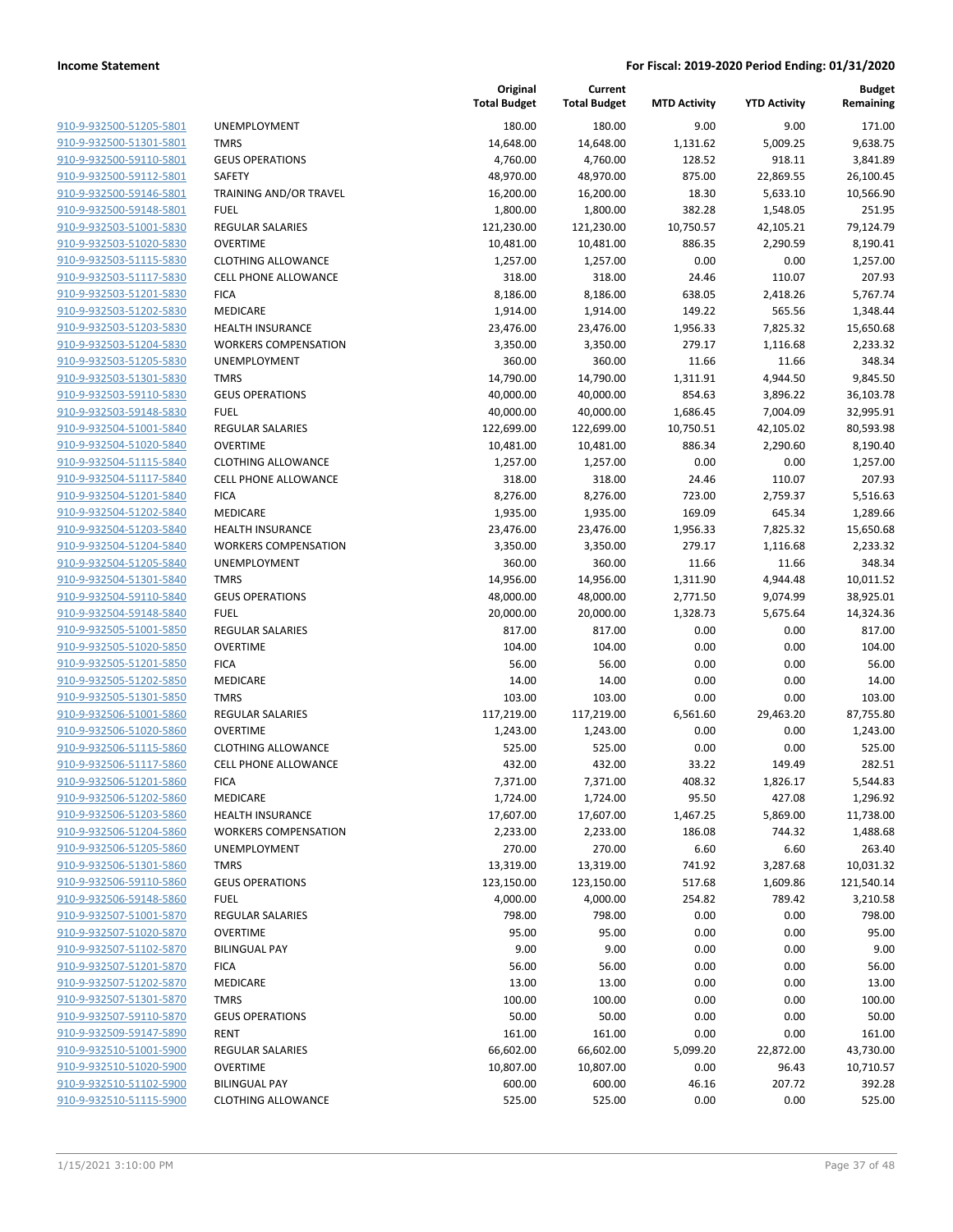|                                                    |                                                  | Original<br><b>Total Budget</b> | Current<br><b>Total Budget</b> | <b>MTD Activity</b> | <b>YTD Activity</b>   | Budget<br>Remaining   |
|----------------------------------------------------|--------------------------------------------------|---------------------------------|--------------------------------|---------------------|-----------------------|-----------------------|
| 910-9-932510-51201-5900                            | <b>FICA</b>                                      | 4,837.00                        | 4,837.00                       | 268.92              | 1,233.97              | 3,603.03              |
| 910-9-932510-51202-5900                            | MEDICARE                                         | 1,131.00                        | 1,131.00                       | 62.90               | 288.61                | 842.39                |
| 910-9-932510-51203-5900                            | <b>HEALTH INSURANCE</b>                          | 11,738.00                       | 11,738.00                      | 978.17              | 3,912.68              | 7,825.32              |
| 910-9-932510-51204-5900                            | <b>WORKERS COMPENSATION</b>                      | 1,451.00                        | 1,451.00                       | 120.92              | 483.68                | 967.32                |
| 910-9-932510-51205-5900                            | <b>UNEMPLOYMENT</b>                              | 180.00                          | 180.00                         | 5.14                | 5.14                  | 174.86                |
| 910-9-932510-51301-5900                            | <b>TMRS</b>                                      | 8,739.00                        | 8,739.00                       | 578.86              | 2,573.07              | 6,165.93              |
| 910-9-932510-59205-5900                            | <b>EQUIPMENT MAINTENANCE</b>                     | 67,000.00                       | 67,000.00                      | 880.59              | 15,248.53             | 51,751.47             |
| 910-9-932514-51001-5941                            | REGULAR SALARIES                                 | 517,625.00                      | 517,625.00                     | 33,312.83           | 128,753.62            | 388,871.38            |
| 910-9-932514-51020-5941                            | <b>OVERTIME</b>                                  | 54,479.00                       | 54,479.00                      | 1,260.35            | 9,233.54              | 45,245.46             |
| 910-9-932514-51102-5941                            | <b>BILINGUAL PAY</b>                             | 1,185.00                        | 1,185.00                       | 92.32               | 392.36                | 792.64                |
| 910-9-932514-51115-5941                            | <b>CLOTHING ALLOWANCE</b>                        | 5,775.00                        | 5,775.00                       | 0.00                | 0.00                  | 5,775.00              |
| 910-9-932514-51201-5941                            | <b>FICA</b>                                      | 35,542.00                       | 35,542.00                      | 1,985.24            | 7,988.32              | 27,553.68             |
| 910-9-932514-51202-5941                            | MEDICARE                                         | 8,312.00                        | 8,312.00                       | 464.29              | 1,868.24              | 6,443.76              |
| 910-9-932514-51203-5941                            | <b>HEALTH INSURANCE</b>                          | 129,118.00                      | 129,118.00                     | 10,759.84           | 43,039.36             | 86,078.64             |
| 910-9-932514-51204-5941                            | <b>WORKERS COMPENSATION</b>                      | 11,087.00                       | 11,087.00                      | 923.92              | 3,695.68              | 7,391.32              |
| 910-9-932514-51205-5941                            | <b>UNEMPLOYMENT</b>                              | 1,980.00                        | 1,980.00                       | 34.65               | 34.65                 | 1,945.35              |
| 910-9-932514-51301-5941                            | <b>TMRS</b>                                      | 64,222.00                       | 64,222.00                      | 3,897.27            | 15,352.75             | 48,869.25             |
| 910-9-932514-51401-5941                            | <b>CONTRA - SALARIES</b>                         | 0.00                            | 0.00                           | 0.00                | $-2,054.42$           | 2,054.42              |
| 910-9-932514-59275-5941                            | POLES, OH, UG & SERVICES MAINTENANCE             | 266,140.00                      | 266,140.00                     | 15,943.93           | 62,478.83             | 203,661.17            |
| 910-9-932515-51001-5950                            | <b>REGULAR SALARIES</b>                          | 579.00                          | 579.00                         | 0.00                | 0.00                  | 579.00                |
| 910-9-932515-51020-5950                            | <b>OVERTIME</b>                                  | 63.00                           | 63.00                          | 0.00                | 0.00                  | 63.00                 |
| 910-9-932515-51102-5870                            | <b>BILINGUAL PAY</b>                             | 6.00                            | 6.00                           | 0.00                | 0.00                  | 6.00                  |
| 910-9-932515-51201-5950                            | <b>FICA</b>                                      | 40.00                           | 40.00                          | 0.00                | 0.00                  | 40.00                 |
| 910-9-932515-51202-5950                            | <b>MEDICARE</b>                                  | 9.00                            | 9.00                           | 0.00                | 0.00                  | 9.00                  |
| 910-9-932515-51301-5950                            | <b>TMRS</b>                                      | 73.00                           | 73.00                          | 0.00                | 0.00                  | 73.00                 |
| 910-9-932515-59282-5950                            | <b>TRANSFORMERS MAINTENANCE</b>                  | 15,000.00                       | 15,000.00                      | 0.00                | 0.00                  | 15,000.00             |
| 910-9-932516-51001-5960                            | <b>REGULAR SALARIES</b>                          | 14,010.00                       | 14,010.00                      | 374.04              | 3,949.74              | 10,060.26             |
| 910-9-932516-51020-5960                            | <b>OVERTIME</b>                                  | 1,532.00                        | 1,532.00                       | 53.04               | 547.92                | 984.08                |
| 910-9-932516-51201-5960                            | <b>FICA</b>                                      | 963.00                          | 963.00                         | 26.48               | 278.86                | 684.14                |
| 910-9-932516-51202-5960                            | MEDICARE                                         | 226.00                          | 226.00                         | 6.20                | 65.22                 | 160.78                |
| 910-9-932516-51205-5960                            | <b>UNEMPLOYMENT</b>                              | 0.00                            | 0.00                           | 0.43                | 0.43                  | $-0.43$               |
| 910-9-932516-51301-5960<br>910-9-932516-59284-5960 | <b>TMRS</b><br>ST LIGHTING & SIGNALS MAINTENANCE | 1,741.00                        | 1,741.00                       | 48.05<br>365.78     | 498.27                | 1,242.73              |
| 910-9-932517-51001-5970                            | <b>REGULAR SALARIES</b>                          | 8,000.00<br>35,680.00           | 8,000.00<br>35,680.00          | 2,828.80            | 2,936.27<br>12,729.60 | 5,063.73<br>22,950.40 |
| 910-9-932517-51020-5970                            | <b>OVERTIME</b>                                  | 133.00                          | 133.00                         | 53.04               | 53.04                 | 79.96                 |
| 910-9-932517-51115-5970                            | <b>CLOTHING ALLOWANCE</b>                        | 525.00                          | 525.00                         | 0.00                | 0.00                  | 525.00                |
| 910-9-932517-51201-5970                            | <b>FICA</b>                                      | 2,219.00                        | 2,219.00                       | 146.31              | 685.20                | 1,533.80              |
| 910-9-932517-51202-5970                            | <b>MEDICARE</b>                                  | 518.00                          | 518.00                         | 34.21               | 160.26                | 357.74                |
| 910-9-932517-51203-5970                            | <b>HEALTH INSURANCE</b>                          | 11,738.00                       | 11,738.00                      | 978.17              | 3,912.68              | 7,825.32              |
| 910-9-932517-51204-5970                            | <b>WORKERS COMPENSATION</b>                      | 701.00                          | 701.00                         | 58.42               | 233.68                | 467.32                |
| 910-9-932517-51205-5970                            | <b>UNEMPLOYMENT</b>                              | 180.00                          | 180.00                         | 2.88                | 2.88                  | 177.12                |
| 910-9-932517-51301-5970                            | <b>TMRS</b>                                      | 4,012.00                        | 4,012.00                       | 324.21              | 1,419.22              | 2,592.78              |
| 910-9-932517-59270-5970                            | <b>METERS MAINTENANCE</b>                        | 900.00                          | 900.00                         | 253.99              | 253.99                | 646.01                |
| 910-9-932518-51001-5980                            | <b>REGULAR SALARIES</b>                          | 1,951.00                        | 1,951.00                       | 55.96               | 616.47                | 1,334.53              |
| 910-9-932518-51020-5980                            | <b>OVERTIME</b>                                  | 220.00                          | 220.00                         | 83.94               | 224.18                | $-4.18$               |
| 910-9-932518-51201-5980                            | <b>FICA</b>                                      | 134.00                          | 134.00                         | 8.67                | 52.12                 | 81.88                 |
| 910-9-932518-51202-5980                            | MEDICARE                                         | 31.00                           | 31.00                          | 2.03                | 12.18                 | 18.82                 |
| 910-9-932518-51205-5980                            | <b>UNEMPLOYMENT</b>                              | 0.00                            | 0.00                           | 0.14                | 0.14                  | $-0.14$               |
| 910-9-932518-51301-5980                            | <b>TMRS</b>                                      | 242.00                          | 242.00                         | 15.74               | 93.26                 | 148.74                |
| 910-9-932518-59288-5980                            | <b>VAPOR LIGHTS MAINTENANCE</b>                  | 700.00                          | 700.00                         | 31.10               | 165.86                | 534.14                |
| 910-9-932519-51001-5990                            | <b>REGULAR SALARIES</b>                          | 751.00                          | 751.00                         | 0.00                | 0.00                  | 751.00                |
| 910-9-932519-51201-5990                            | <b>FICA</b>                                      | 47.00                           | 47.00                          | 0.00                | 0.00                  | 47.00                 |
| 910-9-932519-51202-5990                            | MEDICARE                                         | 11.00                           | 11.00                          | 0.00                | 0.00                  | 11.00                 |
| 910-9-932519-51301-5990                            | <b>TMRS</b>                                      | 84.00                           | 84.00                          | 0.00                | 0.00                  | 84.00                 |
| 910-9-932590-59364-9900                            | <b>POLES</b>                                     | 160,000.00                      | 160,000.00                     | 9,310.10            | 45,132.32             | 114,867.68            |
| 910-9-932590-59365-9900                            | OH CONDUCTOR & DEVICES                           | 70,000.00                       | 70,000.00                      | 28,178.87           | 51,497.26             | 18,502.74             |
| 910-9-932590-59366-9900                            | UG CONDUIT                                       | 120,000.00                      | 120,000.00                     | 3,831.50            | 30,690.50             | 89,309.50             |
| 910-9-932590-59367-9900                            | UG CONDUCTOR & DEVICES                           | 89,000.00                       | 89,000.00                      | 1,997.38            | 9,255.79              | 79,744.21             |
| 910-9-932590-59368-9900                            | <b>TRANSFORMERS &amp; CAPACITORS</b>             | 170,000.00                      | 170,000.00                     | 20,971.03           | 55,924.55             | 114,075.45            |
|                                                    |                                                  |                                 |                                |                     |                       |                       |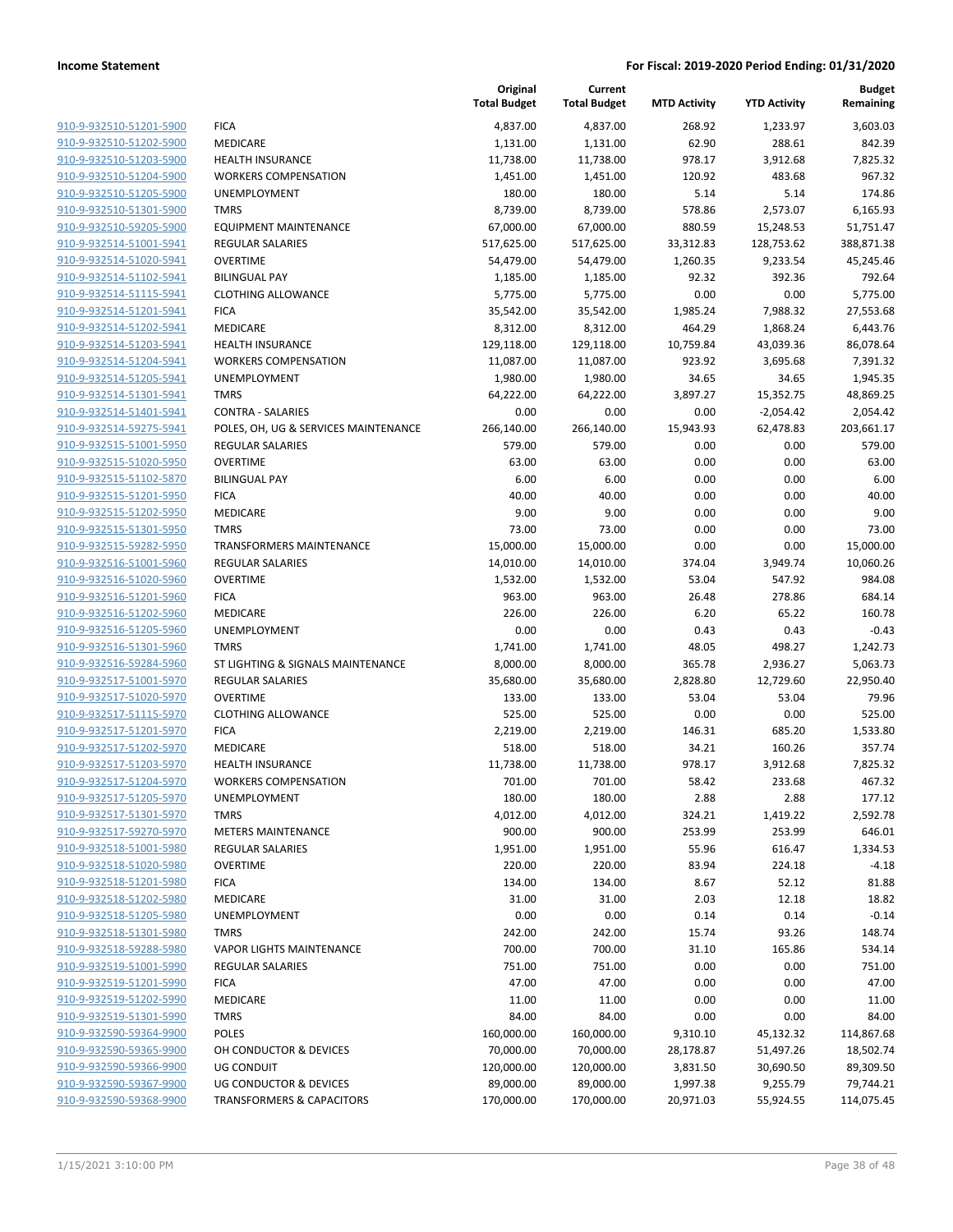|                         |                                      | Original<br><b>Total Budget</b> | Current<br><b>Total Budget</b> | <b>MTD Activity</b> | <b>YTD Activity</b> | <b>Budget</b><br>Remaining |
|-------------------------|--------------------------------------|---------------------------------|--------------------------------|---------------------|---------------------|----------------------------|
| 910-9-932590-59369-9900 | <b>SERVICE CONNECTIONS</b>           | 1,000.00                        | 1,000.00                       | 0.00                | 0.00                | 1,000.00                   |
| 910-9-932590-59370-9900 | <b>METERS</b>                        | 1,314,895.00                    | 1,314,895.00                   | 12,706.42           | 101,331.55          | 1,213,563.45               |
| 910-9-932590-59371-9900 | <b>VAPOR LIGHTS</b>                  | 10,000.00                       | 10,000.00                      | 128.93              | 1,224.37            | 8,775.63                   |
| 910-9-932590-59375-9900 | <b>STREET LIGHTING &amp; SIGNALS</b> | 10,000.00                       | 10,000.00                      | 679.20              | 2,566.45            | 7,433.55                   |
| 910-9-932590-59392-9900 | <b>TRANSPORTATION EQUIPMENT</b>      | 365,000.00                      | 365,000.00                     | 0.00                | 25,113.11           | 339,886.89                 |
| 910-9-932591-51001-9914 | <b>REGULAR SALARIES</b>              | 21,289.00                       | 21,289.00                      | 3,966.99            | 23,851.55           | $-2,562.55$                |
| 910-9-932591-51020-9914 | <b>OVERTIME</b>                      | 0.00                            | 0.00                           | 387.27              | 2,340.45            | $-2,340.45$                |
| 910-9-932591-51201-9914 | <b>FICA</b>                          | 1,320.00                        | 1,320.00                       | 269.96              | 1,625.58            | $-305.58$                  |
| 910-9-932591-51202-9914 | MEDICARE                             | 309.00                          | 309.00                         | 63.14               | 380.19              | $-71.19$                   |
| 910-9-932591-51205-9914 | UNEMPLOYMENT                         | 0.00                            | 0.00                           | 4.35                | 4.35                | $-4.35$                    |
| 910-9-932591-51301-9914 | <b>TMRS</b>                          | 2,385.00                        | 2,385.00                       | 489.84              | 2,697.76            | $-312.76$                  |
| 910-9-932592-51001-9915 | <b>REGULAR SALARIES</b>              | 26,741.00                       | 26,741.00                      | 9,208.61            | 30,921.86           | $-4,180.86$                |
| 910-9-932592-51020-9915 | <b>OVERTIME</b>                      | 0.00                            | 0.00                           | 746.63              | 5,531.25            | $-5,531.25$                |
| 910-9-932592-51201-9915 | <b>FICA</b>                          | 1,658.00                        | 1,658.00                       | 617.23              | 2,260.10            | $-602.10$                  |
| 910-9-932592-51202-9915 | MEDICARE                             | 388.00                          | 388.00                         | 144.35              | 528.57              | $-140.57$                  |
| 910-9-932592-51205-9915 | <b>UNEMPLOYMENT</b>                  | 0.00                            | 0.00                           | 9.96                | 9.96                | $-9.96$                    |
| 910-9-932592-51301-9915 | <b>TMRS</b>                          | 2,996.00                        | 2,996.00                       | 1,119.96            | 3,843.89            | $-847.89$                  |
| 910-9-932593-51001-9916 | <b>REGULAR SALARIES</b>              | 32,052.00                       | 32,052.00                      | 703.67              | 26,523.19           | 5,528.81                   |
| 910-9-932593-51020-9916 | <b>OVERTIME</b>                      | 0.00                            | 0.00                           | 0.00                | 3,881.56            | $-3,881.56$                |
| 910-9-932593-51201-9916 | <b>FICA</b>                          | 1,988.00                        | 1,988.00                       | 43.63               | 1,885.70            | 102.30                     |
| 910-9-932593-51202-9916 | MEDICARE                             | 465.00                          | 465.00                         | 10.20               | 441.01              | 23.99                      |
| 910-9-932593-51205-9916 | UNEMPLOYMENT                         | 0.00                            | 0.00                           | 0.70                | 0.70                | $-0.70$                    |
| 910-9-932593-51301-9916 | <b>TMRS</b>                          | 3,590.00                        | 3,590.00                       | 79.17               | 3,371.80            | 218.20                     |
| 910-9-932594-51001-9917 | <b>REGULAR SALARIES</b>              | 14,509.00                       | 14,509.00                      | 345.53              | 9,652.86            | 4,856.14                   |
| 910-9-932594-51020-9917 | <b>OVERTIME</b>                      | 0.00                            | 0.00                           | 0.00                | 758.83              | $-758.83$                  |
| 910-9-932594-51201-9917 | <b>FICA</b>                          | 900.00                          | 900.00                         | 21.42               | 646.94              | 253.06                     |
| 910-9-932594-51202-9917 | MEDICARE                             | 211.00                          | 211.00                         | 5.01                | 151.29              | 59.71                      |
| 910-9-932594-51205-9917 | UNEMPLOYMENT                         | 0.00                            | 0.00                           | 0.35                | 0.35                | $-0.35$                    |
| 910-9-932594-51301-9917 | <b>TMRS</b>                          | 1,625.00                        | 1,625.00                       | 38.87               | 1,154.77            | 470.23                     |
| 910-9-932595-51001-9918 | <b>REGULAR SALARIES</b>              | 1,336.00                        | 1,336.00                       | 188.16              | 982.08              | 353.92                     |
| 910-9-932595-51020-9918 | <b>OVERTIME</b>                      | 0.00                            | 0.00                           | 0.00                | 161.37              | $-161.37$                  |
| 910-9-932595-51201-9918 | <b>FICA</b>                          | 83.00                           | 83.00                          | 13.10               | 73.77               | 9.23                       |
| 910-9-932595-51202-9918 | MEDICARE                             | 20.00                           | 20.00                          | 3.06                | 17.23               | 2.77                       |
| 910-9-932595-51205-9918 | <b>UNEMPLOYMENT</b>                  | 0.00                            | 0.00                           | 0.21                | 0.21                | $-0.21$                    |
| 910-9-932595-51301-9918 | <b>TMRS</b>                          | 151.00                          | 151.00                         | 23.76               | 132.00              | 19.00                      |
| 910-9-932596-51001-9919 | <b>REGULAR SALARIES</b>              | 671.00                          | 671.00                         | 629.50              | 4,454.77            | $-3,783.77$                |
| 910-9-932596-51020-9919 | <b>OVERTIME</b>                      | 0.00                            | 0.00                           | 114.84              | 508.02              | $-508.02$                  |
| 910-9-932596-51201-9919 | <b>FICA</b>                          | 43.00                           | 43.00                          | 47.67               | 313.76              | $-270.76$                  |
| 910-9-932596-51202-9919 | <b>MEDICARE</b>                      | 10.00                           | 10.00                          | 11.15               | 73.38               | $-63.38$                   |
| 910-9-932596-51205-9919 | UNEMPLOYMENT                         | 0.00                            | 0.00                           | 0.77                | 0.77                | $-0.77$                    |
| 910-9-932596-51301-9919 | TMRS                                 | 75.00                           | 75.00                          | 86.50               | 561.18              | $-486.18$                  |
| 910-9-932597-51001-9920 | <b>REGULAR SALARIES</b>              | 2,225.00                        | 2,225.00                       | 129.60              | 1,901.14            | 323.86                     |
| 910-9-932597-51020-9920 | <b>OVERTIME</b>                      | 0.00                            | 0.00                           | 0.00                | 339.01              | $-339.01$                  |
| 910-9-932597-51201-9920 | <b>FICA</b>                          | 139.00                          | 139.00                         | 8.03                | 138.88              | 0.12                       |
| 910-9-932597-51202-9920 | MEDICARE                             | 33.00                           | 33.00                          | 1.88                | 32.48               | 0.52                       |
| 910-9-932597-51205-9920 | UNEMPLOYMENT                         | 0.00                            | 0.00                           | 0.13                | 0.13                | $-0.13$                    |
| 910-9-932597-51301-9920 | <b>TMRS</b>                          | 250.00                          | 250.00                         | 14.59               | 248.03              | 1.97                       |
| 910-9-932598-51001-9921 | <b>REGULAR SALARIES</b>              | 158.00                          | 158.00                         | 0.00                | 55.96               | 102.04                     |
| 910-9-932598-51201-9921 | <b>FICA</b>                          | 10.00                           | 10.00                          | 0.00                | 3.47                | 6.53                       |
| 910-9-932598-51202-9921 | MEDICARE                             | 3.00                            | 3.00                           | 0.00                | 0.81                | 2.19                       |
| 910-9-932598-51301-9921 | <b>TMRS</b>                          | 19.00                           | 19.00                          | 0.00                | 6.19                | 12.81                      |
| 910-9-932599-51001-9922 | REGULAR SALARIES                     | 295.00                          | 295.00                         | 55.96               | 167.88              | 127.12                     |
| 910-9-932599-51201-9922 | <b>FICA</b>                          | 19.00                           | 19.00                          | 3.47                | 10.41               | 8.59                       |
| 910-9-932599-51202-9922 | MEDICARE                             | 4.00                            | 4.00                           | 0.81                | 2.43                | 1.57                       |
| 910-9-932599-51205-9922 | UNEMPLOYMENT                         | 0.00                            | 0.00                           | 0.06                | 0.06                | $-0.06$                    |
| 910-9-932599-51301-9922 | <b>TMRS</b>                          | 34.00                           | 34.00                          | 6.30                | 18.68               | 15.32                      |
| 910-9-970000-59111-9211 | MISCELLANEOUS OFFICE EXPENSES        | 0.00                            | 0.00                           | 0.00                | 1,700.29            | $-1,700.29$                |
| 910-9-970000-59187-9211 | <b>EMPLOYEE RELATIONS</b>            | 25,000.00                       | 25,000.00                      | 9,024.32            | 14,367.23           | 10,632.77                  |
| 910-9-970000-59701-9040 | <b>BAD DEBT</b>                      | 10,000.00                       | 10,000.00                      | 0.00                | 0.00                | 10,000.00                  |
|                         |                                      |                                 |                                |                     |                     |                            |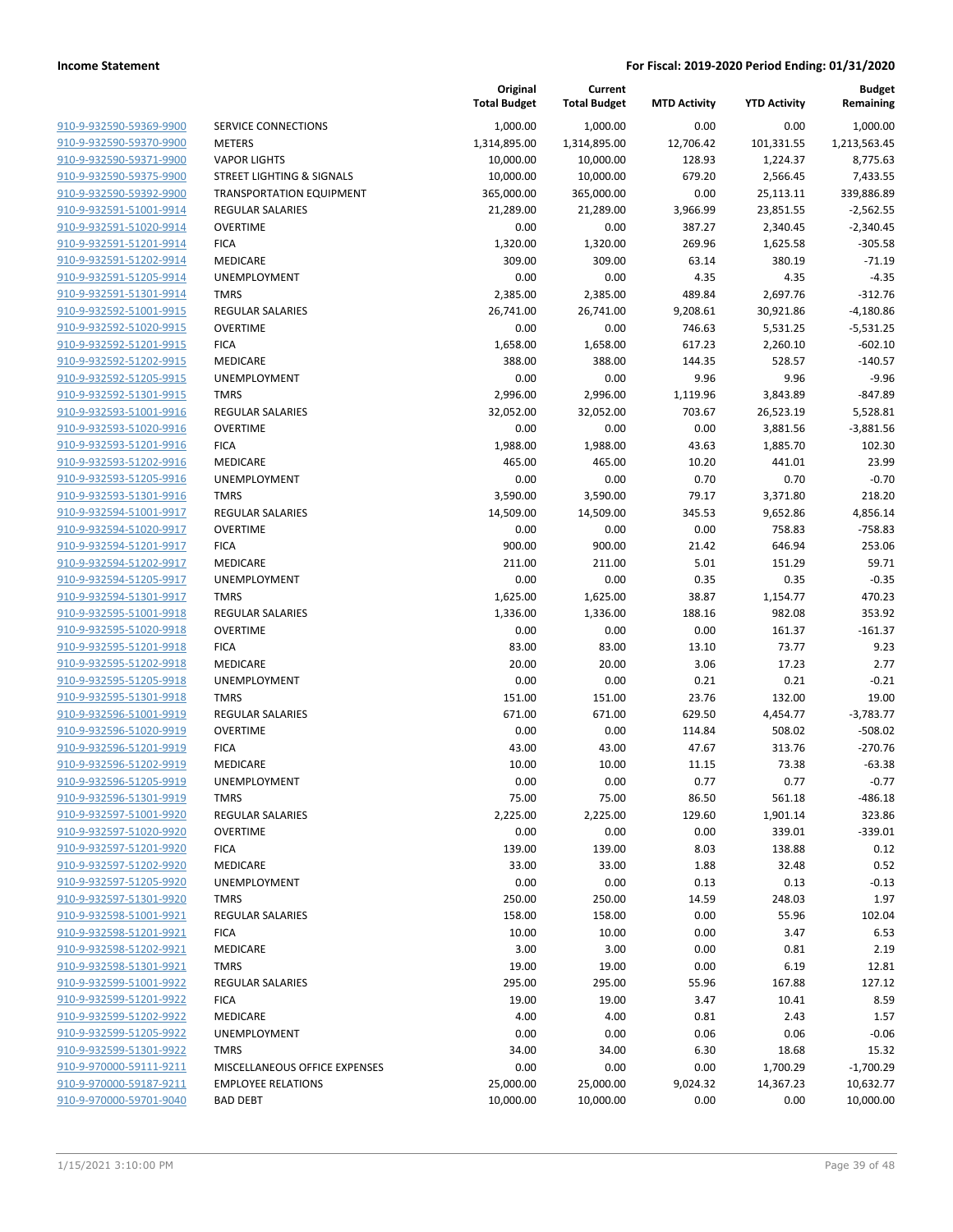|                                                    |                                                        |                       | Original<br><b>Total Budget</b> | Current<br><b>Total Budget</b> | <b>MTD Activity</b>          | <b>YTD Activity</b>          | <b>Budget</b><br>Remaining   |
|----------------------------------------------------|--------------------------------------------------------|-----------------------|---------------------------------|--------------------------------|------------------------------|------------------------------|------------------------------|
| 910-9-970000-59720-9705                            | <b>BANK FEES</b>                                       |                       |                                 |                                | 702.58                       |                              | 12,949.99                    |
| 910-9-970000-59730-9250                            | <b>INVENTORY LOSS/GAIN</b>                             |                       | 15,000.00<br>1,000.00           | 15,000.00<br>1,000.00          | 0.00                         | 2,050.01<br>0.00             | 1,000.00                     |
| 910-9-970000-59731-9250                            | <b>GASOLINE LOSSES/GAINS</b>                           |                       | 500.00                          | 500.00                         | 0.00                         | 100.28                       | 399.72                       |
| 910-9-970000-59732-9250                            | FUEL OIL LOSSES/GAINS                                  |                       | 500.00                          | 500.00                         | 0.00                         | 0.00                         | 500.00                       |
| 910-9-970000-59734-4210                            | ASSET DISPOSAL LOSSES/GAINS                            |                       | 1,000.00                        | 1,000.00                       | 0.00                         | 0.00                         | 1,000.00                     |
| 910-9-970000-59750-9260                            | <b>ACCRUED PTO PAY</b>                                 |                       | 125,000.00                      | 125,000.00                     | 457.93                       | 25,013.83                    | 99,986.17                    |
| 910-9-970000-59770-9997                            | CONTINGENCY                                            |                       | 350,000.00                      | 350,000.00                     | 0.00                         | $-159.50$                    | 350,159.50                   |
| 910-9-970000-59771-9997                            | PAYROLL CONTINGENCY                                    |                       | 125,000.00                      | 125,000.00                     | 0.00                         | 0.00                         | 125,000.00                   |
| 910-9-970000-59780-9240                            | PROPERTY INSURANCE                                     |                       | 186,210.00                      | 186,210.00                     | 0.00                         | 192,041.01                   | $-5,831.01$                  |
| 910-9-970000-59781-9250                            | <b>LIABILITY INSURANCE</b>                             |                       | 81,728.00                       | 81,728.00                      | 1,409.72                     | 97,923.98                    | $-16, 195.98$                |
| 910-9-990000-59901-9270                            | XFER to COG - FRANCHISE FEES                           |                       | 2,891,383.00                    | 2,891,383.00                   | 0.00                         | 633,229.60                   | 2,258,153.40                 |
| 910-9-990000-59902-9200                            | XFER to COG- ADMIN EXPENSES                            |                       | 274,025.00                      | 274,025.00                     | 22,835.42                    | 91,341.68                    | 182,683.32                   |
| 910-9-990000-59903-4082                            | XFER to COG - PILOT                                    |                       | 336,332.00                      | 336,332.00                     | 336,332.00                   | 336,332.00                   | 0.00                         |
| 910-9-990000-59912-9999                            | XFER TO 912 - DEBT SERVICE                             |                       | 7,843,475.00                    | 7,843,475.00                   | 653,622.92                   | 2,614,491.68                 | 5,228,983.32                 |
| 910-9-990000-59926-9330                            | XFER to COG - GARAGE                                   |                       | 62,883.00                       | 62,883.00                      | 5,240.25                     | 20,961.00                    | 41,922.00                    |
| 910-9-990000-59927-9200                            | XFER to COG - INSURANCE                                |                       | 15,223.00                       | 15,223.00                      | 1,268.58                     | 5,074.32                     | 10,148.68                    |
| 910-9-990000-59928-9200                            | XFER to COG - IT                                       |                       | 50,479.00                       | 50,479.00                      | 6,709.08                     | 26,836.32                    | 23,642.68                    |
| 910-9-990000-59930-9270                            | <b>XFER to GBOD</b>                                    |                       | 578,277.00                      | 578,277.00                     | 15,462.31                    | 187,353.90                   | 390,923.10                   |
|                                                    |                                                        | <b>Expense Total:</b> | 64,092,352.68                   | 64,092,352.68                  | 5,786,558.34                 | 18,838,698.21                | 45,253,654.47                |
|                                                    | Fund: 910 - ELECTRIC OPERATING FUND Surplus (Deficit): |                       | 3,349,765.32                    | 3,349,765.32                   | -993,977.89                  | 1,504,347.48                 |                              |
| <b>Fund: 911 - ELECTRIC DEBT REDUCTION</b>         |                                                        |                       |                                 |                                |                              |                              |                              |
| Revenue                                            |                                                        |                       |                                 |                                |                              |                              |                              |
| 911-9-000000-49801-4190                            | <b>INTEREST INCOME</b>                                 |                       | 0.00                            | 0.00                           | 5.96                         | 22.82<br>22.82               | $-22.82$<br>$-22.82$         |
|                                                    |                                                        | <b>Revenue Total:</b> | 0.00                            | 0.00                           | 5.96                         |                              |                              |
|                                                    | Fund: 911 - ELECTRIC DEBT REDUCTION Total:             |                       | 0.00                            | 0.00                           | 5.96                         | 22.82                        |                              |
| Fund: 912 - ELECTRIC DEBT SERVICE                  |                                                        |                       |                                 |                                |                              |                              |                              |
| Revenue<br>912-9-000000-49710-4999                 | TRANFSER FROM GEUS 910 - ELECTRIC OP                   |                       |                                 |                                |                              |                              |                              |
|                                                    |                                                        | <b>Revenue Total:</b> | 7,843,475.00<br>7,843,475.00    | 7,843,475.00<br>7,843,475.00   | 653,622.92<br>653,622.92     | 2,614,491.68<br>2,614,491.68 | 5,228,983.32<br>5,228,983.32 |
|                                                    |                                                        |                       |                                 |                                |                              |                              |                              |
| <b>Expense</b>                                     |                                                        |                       |                                 |                                |                              |                              |                              |
| 912-9-980000-59801-9800                            | PAYING AGENT FEES                                      |                       | 900.00                          | 900.00                         | 0.00                         | 2,060.00                     | $-1,160.00$                  |
| 912-9-980000-59810-9800                            | ARBITRAGE                                              |                       | 4,900.00                        | 4,900.00                       | 0.00                         | 0.00                         | 4,900.00                     |
| 912-9-980000-59811-9800                            | <b>CONTINUING DISCLOSURE</b>                           |                       | 1,000.00                        | 1,000.00                       | 0.00                         | 0.00                         | 1,000.00                     |
| 912-9-980000-59820-9800                            | <b>SURETY BOND</b>                                     |                       | 800.00                          | 800.00                         | 0.00                         | 0.00                         | 800.00                       |
| 912-9-980000-59862-9800<br>912-9-980000-59863-4270 | PRINCIPAL 2019A ISSUE<br>INTEREST 2019A ISSUE          |                       | 1,935,000.00<br>2,032,125.00    | 1,935,000.00<br>2,032,125.00   | 1,935,000.00<br>1,040,250.00 | 1,934,590.16<br>1,040,250.00 | 409.84<br>991,875.00         |
| 912-9-980000-59864-9800                            | PRINCIPAL 2019B ISSUE                                  |                       | 3,525,000.00                    | 3,525,000.00                   | 0.00                         | $-1,250.00$                  | 3,526,250.00                 |
| 912-9-980000-59865-4270                            | INTEREST 2019B ISSUE                                   |                       | 343,750.00                      | 343,750.00                     | 0.00                         | 0.00                         | 343,750.00                   |
|                                                    |                                                        | <b>Expense Total:</b> | 7,843,475.00                    | 7,843,475.00                   | 2,975,250.00                 | 2,975,650.16                 | 4,867,824.84                 |
|                                                    | Fund: 912 - ELECTRIC DEBT SERVICE Surplus (Deficit):   |                       | 0.00                            | 0.00                           | $-2,321,627.08$              | $-361,158.48$                |                              |
|                                                    |                                                        |                       |                                 |                                |                              |                              |                              |
| Fund: 913 - ELECTRIC CONSTRUCTION FUND<br>Revenue  |                                                        |                       |                                 |                                |                              |                              |                              |
| 913-9-000000-49801-4190                            | <b>INTEREST INCOME</b>                                 |                       | 0.00                            | 0.00                           | 71.36                        | 273.52                       | $-273.52$                    |
|                                                    |                                                        | <b>Revenue Total:</b> | 0.00                            | 0.00                           | 71.36                        | 273.52                       | $-273.52$                    |
|                                                    | Fund: 913 - ELECTRIC CONSTRUCTION FUND Total:          |                       | 0.00                            | 0.00                           | 71.36                        | 273.52                       |                              |
| Fund: 950 - CABLE / INTERNET                       |                                                        |                       |                                 |                                |                              |                              |                              |
| Revenue                                            |                                                        |                       |                                 |                                |                              |                              |                              |
| 950-9-000000-48001-3950                            | <b>CABLE REVENUES</b>                                  |                       | 2,555,687.00                    | 2,555,687.00                   | 249,448.90                   | 876,707.82                   | 1,678,979.18                 |
| 950-9-000000-48003-3950                            | SET-TOP                                                |                       | 150,000.00                      | 150,000.00                     | 11,899.57                    | 47,076.39                    | 102,923.61                   |
| 950-9-000000-48030-3950                            | <b>CONTRACT CHANNELS</b>                               |                       | 9,600.00                        | 9,600.00                       | $-9.21$                      | $-9.21$                      | 9,609.21                     |
| 950-9-000000-48040-3950                            | <b>BROADCASTS</b>                                      |                       | 1,000.00                        | 1,000.00                       | 100.00                       | 400.00                       | 600.00                       |
| 950-9-000000-48101-3950                            | <b>INTERNET REVENUES</b>                               |                       | 2,714,637.00                    | 2,714,637.00                   | 233,673.55                   | 795,493.22                   | 1,919,143.78                 |
| 950-9-000000-48201-3950                            | LATE CHARGES                                           |                       | 60,000.00                       | 60,000.00                      | 4,497.23                     | 20,793.72                    | 39,206.28                    |
| 950-9-000000-48202-3950                            | SERVICE CHARGES                                        |                       | 40,000.00                       | 40,000.00                      | 4,892.55                     | 20,140.10                    | 19,859.90                    |
| 950-9-000000-48203-3950                            | LOST/DAMAGED EQUIPMENT                                 |                       | 30,000.00                       | 30,000.00                      | 3,185.00                     | 11,120.00                    | 18,880.00                    |
| 950-9-000000-48301-3950                            | <b>TRANSFER TO COG</b>                                 |                       | 278,046.00                      | 278,046.00                     | 22,711.52                    | 84,723.26                    | 193,322.74                   |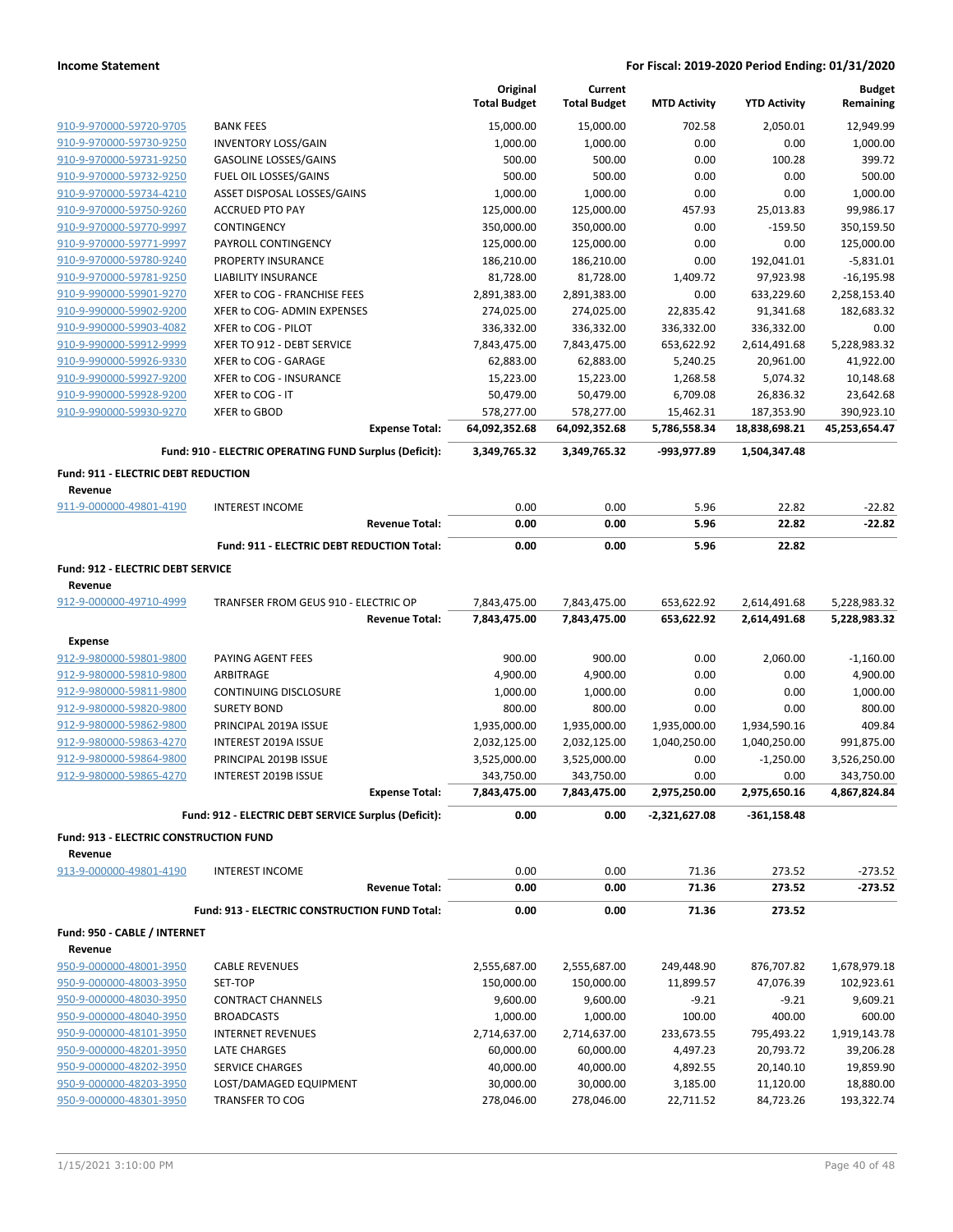|                                                    |                                                    | Original<br><b>Total Budget</b> | Current<br><b>Total Budget</b> | <b>MTD Activity</b> | <b>YTD Activity</b> | <b>Budget</b><br>Remaining |
|----------------------------------------------------|----------------------------------------------------|---------------------------------|--------------------------------|---------------------|---------------------|----------------------------|
| 950-9-000000-48307-3950                            | <b>TRANSFER TO GBOD</b>                            | 55,609.00                       | 55,609.00                      | 4,543.34            | 16,946.82           | 38,662.18                  |
| 950-9-000000-48434-3950                            | <b>CHANNEL 34</b>                                  | 1,500.00                        | 1,500.00                       | 100.00              | 400.00              | 1,100.00                   |
| 950-9-000000-48488-3950                            | AD INSERTIONS                                      | 45,000.00                       | 45,000.00                      | 2,593.23            | 8,097.95            | 36,902.05                  |
| 950-9-000000-48498-3950                            | PRODUCTION REVENUES                                | 75.00                           | 75.00                          | 0.00                | 0.00                | 75.00                      |
| 950-9-000000-48501-3950                            | <b>CUSTOMER AID TO CONSTRUCTION</b>                | 1,000.00                        | 1,000.00                       | 0.00                | 0.00                | 1,000.00                   |
| 950-9-000000-48502-3950                            | OTHER REIMBURSEMENTS                               | 500.00                          | 500.00                         | 0.00                | 0.00                | 500.00                     |
| 950-9-000000-48503-3950                            | FIBER MAINTENANCE FEES                             | 2,772.00                        | 2,772.00                       | 0.00                | 0.00                | 2,772.00                   |
| 950-9-000000-48801-4190                            | INTEREST INCOME                                    | 16,000.00                       | 16,000.00                      | 628.30              | 2,491.15            | 13,508.85                  |
| 950-9-000000-48991-3950                            | <b>GEUS ELECTRIC PAYMENT FOR INTERNET</b>          | 38,000.00                       | 38,000.00                      | 38,000.00           | 38,000.00           | 0.00                       |
| 950-9-000000-48993-3950                            | GEUS ELECTRIC PAYMENT FOR PUBLIC SVC               | 15,000.00                       | 15,000.00                      | 15,000.00           | 15,000.00           | 0.00                       |
| 950-9-000000-48994-3950                            | <b>LEASE OF DARK FIBER</b>                         | 210,857.00                      | 210,857.00                     | 210,857.00          | 210,857.00          | 0.00                       |
| 950-9-000000-48995-3950                            | <b>COLOCATION FOR SCADA &amp; PHONE SYSTEM</b>     | 20,378.00                       | 20,378.00                      | 20,378.00           | 20,378.00           | 0.00                       |
|                                                    | <b>Revenue Total:</b>                              | 6,245,661.00                    | 6,245,661.00                   | 822,498.98          | 2,168,616.22        | 4,077,044.78               |
| Expense                                            |                                                    |                                 |                                |                     |                     |                            |
| 950-9-951050-51001-8500                            | <b>REGULAR SALARIES</b>                            | 78,283.00                       | 78,283.00                      | 5,106.24            | 22,897.76           | 55,385.24                  |
| 950-9-951050-51115-8500                            | <b>CLOTHING ALLOWANCE</b>                          | 123.00                          | 123.00                         | 0.00                | 0.00                | 123.00                     |
| 950-9-951050-51116-8500                            | CAR ALLOWANCE                                      | 975.00                          | 975.00                         | 150.00              | 675.00              | 300.00                     |
| 950-9-951050-51117-8500                            | <b>CELL PHONE ALLOWANCE</b>                        | 504.00                          | 504.00                         | 24.00               | 108.00              | 396.00                     |
| 950-9-951050-51201-8500                            | <b>FICA</b>                                        | 4,945.00                        | 4,945.00                       | 259.18              | 1,227.83            | 3,717.17                   |
| 950-9-951050-51202-8500                            | <b>MEDICARE</b>                                    | 1,157.00                        | 1,157.00                       | 60.62               | 287.17              | 869.83                     |
| 950-9-951050-51203-8500                            | <b>HEALTH INSURANCE</b>                            | 5,869.00                        | 5,869.00                       | 489.08              | 1,956.32            | 3,912.68                   |
| 950-9-951050-51204-8500                            | <b>WORKERS COMPENSATION</b>                        | 1,090.00                        | 1,090.00                       | 90.83               | 363.32              | 726.68                     |
| 950-9-951050-51205-8500                            | UNEMPLOYMENT                                       | 90.00                           | 90.00                          | 5.28                | 5.28                | 84.72                      |
| 950-9-951050-51301-8500                            | <b>TMRS</b>                                        | 8,935.00                        | 8,935.00                       | 594.04              | 2,629.10            | 6,305.90                   |
| 950-9-951050-59110-8500                            | <b>GEUS OPERATIONS</b>                             | 81,900.00                       | 81,900.00                      | 3,319.99            | 21,002.77           | 60,897.23                  |
| 950-9-951050-59141-8500                            | <b>UTILITY BILLS</b>                               | 69,600.00                       | 69,600.00                      | 6,850.95            | 28,718.83           | 40,881.17                  |
| 950-9-951050-59148-8500                            | <b>FUEL</b>                                        | 10,000.00                       | 10,000.00                      | 607.95              | 2,399.99            | 7,600.01                   |
| 950-9-951050-59191-8500                            | POLE USE                                           | 30,000.00                       | 30,000.00                      | 30,000.00           | 30,000.00           | 0.00                       |
| 950-9-951051-51001-8510                            | <b>REGULAR SALARIES</b>                            | 66,914.00                       | 66,914.00                      | 5,302.02            | 23,816.76           | 43,097.24                  |
| 950-9-951051-51020-8510                            | <b>OVERTIME</b>                                    | 4,826.00                        | 4,826.00                       | 75.76               | 348.95              | 4,477.05                   |
| 950-9-951051-51102-8510                            | <b>BILINGUAL PAY</b>                               | 0.00                            | 0.00                           | 46.16               | 184.64              | $-184.64$                  |
| 950-9-951051-51117-8510                            | <b>CELL PHONE ALLOWANCE</b>                        | 432.00                          | 432.00                         | 33.22               | 149.49              | 282.51                     |
| 950-9-951051-51201-8510                            | <b>FICA</b>                                        | 4,475.00                        | 4,475.00                       | 333.91              | 1,495.09            | 2,979.91<br>696.34         |
| 950-9-951051-51202-8510                            | <b>MEDICARE</b>                                    | 1,046.00                        | 1,046.00                       | 78.09               | 349.66              |                            |
| 950-9-951051-51203-8510                            | <b>HEALTH INSURANCE</b>                            | 23,476.00                       | 23,476.00                      | 1,956.33            | 7,825.32            | 15,650.68                  |
| 950-9-951051-51204-8510<br>950-9-951051-51205-8510 | <b>WORKERS COMPENSATION</b><br><b>UNEMPLOYMENT</b> | 1,343.00                        | 1,343.00                       | 111.92              | 447.68              | 895.32                     |
| 950-9-951051-51301-8510                            | <b>TMRS</b>                                        | 360.00<br>8,085.00              | 360.00<br>8,085.00             | 5.46<br>613.92      | 10.77<br>2,720.02   | 349.23<br>5,364.98         |
| 950-9-951051-59110-8510                            | <b>GEUS OPERATIONS</b>                             | 10,100.00                       | 9,900.00                       | 152.24              | 362.25              | 9,537.75                   |
| 950-9-951051-59146-8510                            | TRAINING AND/OR TRAVEL                             | 500.00                          | 500.00                         | 0.00                | 0.00                | 500.00                     |
| 950-9-951051-59148-8510                            | <b>FUEL</b>                                        | 0.00                            | 200.00                         | 0.00                | 29.18               | 170.82                     |
| 950-9-951051-59151-8510                            | <b>BASIC PROGRAM EXPENSE</b>                       | 2,711,543.00                    | 2,711,543.00                   | 194,895.38          | 582,222.93          | 2,129,320.07               |
| 950-9-951051-59152-8510                            | PREMIUM PROGRAM EXPENSE                            | 66,000.00                       | 66,000.00                      | 6,063.11            | 18,539.22           | 47,460.78                  |
| 950-9-951051-59154-8510                            | <b>TIVO Fees</b>                                   | 29,365.00                       | 29,365.00                      | 3,770.95            | 8,699.10            | 20,665.90                  |
| 950-9-951051-59155-8510                            | OTHER PROGRAM EXPENSE                              | 7,500.00                        | 7,500.00                       | 0.00                | 0.00                | 7,500.00                   |
| 950-9-951052-51001-8520                            | REGULAR SALARIES                                   | 57,398.00                       | 57,398.00                      | 5,330.72            | 23,915.76           | 33,482.24                  |
| 950-9-951052-51115-8520                            | <b>CLOTHING ALLOWANCE</b>                          | 123.00                          | 123.00                         | 0.00                | 0.00                | 123.00                     |
| 950-9-951052-51116-8520                            | CAR ALLOWANCE                                      | 975.00                          | 975.00                         | 0.00                | 0.00                | 975.00                     |
| 950-9-951052-51117-8520                            | CELL PHONE ALLOWANCE                               | 216.00                          | 216.00                         | 31.36               | 141.12              | 74.88                      |
| 950-9-951052-51201-8520                            | <b>FICA</b>                                        | 3,632.00                        | 3,632.00                       | 332.44              | 1,491.49            | 2,140.51                   |
| 950-9-951052-51202-8520                            | MEDICARE                                           | 850.00                          | 850.00                         | 77.76               | 348.86              | 501.14                     |
| 950-9-951052-51203-8520                            | <b>HEALTH INSURANCE</b>                            | 5,869.00                        | 5,869.00                       | 489.08              | 1,956.32            | 3,912.68                   |
| 950-9-951052-51204-8520                            | <b>WORKERS COMPENSATION</b>                        | 1,090.00                        | 1,090.00                       | 90.83               | 363.32              | 726.68                     |
| 950-9-951052-51205-8520                            | UNEMPLOYMENT                                       | 90.00                           | 90.00                          | 5.35                | 5.35                | 84.65                      |
| 950-9-951052-51301-8520                            | <b>TMRS</b>                                        | 6,563.00                        | 6,563.00                       | 603.24              | 2,670.87            | 3,892.13                   |
| 950-9-951052-59110-8520                            | <b>GEUS OPERATIONS</b>                             | 105,760.00                      | 98,760.00                      | 26,363.81           | 37,422.61           | 61,337.39                  |
| 950-9-951052-59148-8520                            | <b>FUEL</b>                                        | 0.00                            | 7,000.00                       | 607.96              | 2,399.99            | 4,600.01                   |
| 950-9-951052-59150-8520                            | ISP SERVICE EXPENSE                                | 732,640.00                      | 732,640.00                     | 26,853.75           | 216,127.60          | 516,512.40                 |
| 950-9-951053-51001-8530                            | <b>REGULAR SALARIES</b>                            | 111,608.00                      | 111,608.00                     | 3,935.41            | 17,735.61           | 93,872.39                  |
|                                                    |                                                    |                                 |                                |                     |                     |                            |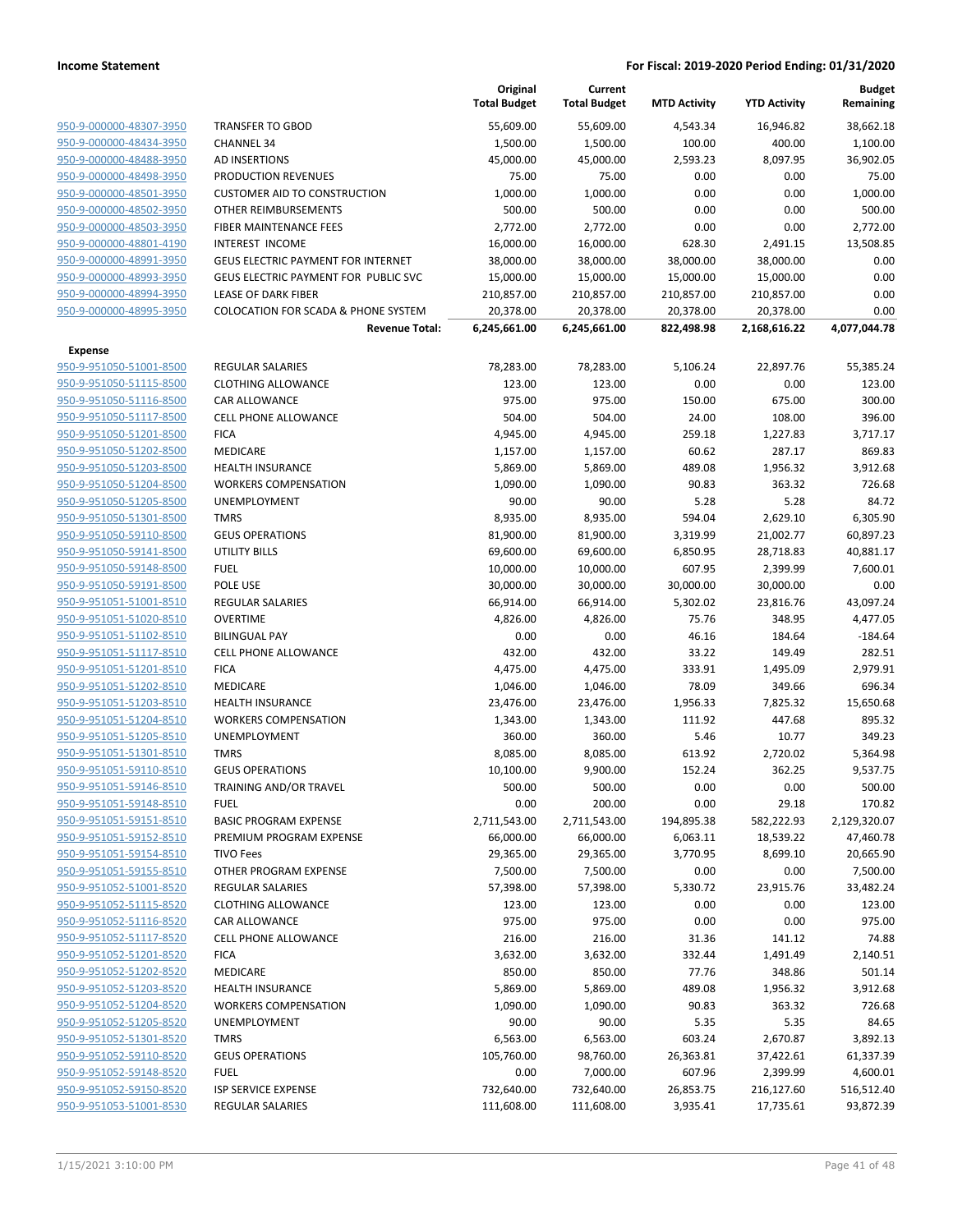| 950-9-951053-51020-8530        | I      |
|--------------------------------|--------|
| 950-9-951053-51117-8530        | I      |
| 950-9-951053-51201-8530        | ı      |
| 950-9-951053-51202-8530        |        |
|                                | I      |
| 950-9-951053-51203-8530        | I      |
| 950-9-951053-51204-8530        |        |
| 950-9-951053-51205-8530        | ļ      |
| 950-9-951053-51301-8530        |        |
| 950-9-951053-59110-8530        | I      |
| 950-9-951053-59146-8530        |        |
| 950-9-951053-59160-8530        | I      |
| 950-9-951053-59164-8530        | I      |
| 950-9-951054-51001-8540        | ı      |
| 950-9-951054-51020-8540        | I      |
| 950-9-951054-51117-8540        |        |
| 950-9-951054-51201-8540        | ı      |
| 950-9-951054-51202-8540        | ı      |
| 950-9-951054-51203-8540        | ı      |
| 950-9-951054-51204-8540        |        |
|                                | ľ<br>ι |
| 950-9-951054-51205-8540        |        |
| 950-9-951054-51301-8540        |        |
| 950-9-951054-59110-8540        | I      |
| 950-9-951055-51001-8550        | ı      |
| 950-9-951055-51020-8550        | I      |
| 950-9-951055-51115-8550        |        |
| 950-9-951055-51116-8550        | (      |
| 950-9-951055-51117-8550        | I      |
| 950-9-951055-51201-8550        | I      |
| 950-9-951055-51202-8550        | I      |
| 950-9-951055-51203-8550        | I      |
| 950-9-951055-51204-8550        |        |
| 950-9-951055-51205-8550        | ļ      |
| 950-9-951055-51301-8550        |        |
| 950-9-951055-59110-8550        | I      |
| 950-9-951055-59112-8550        | ؛<br>؛ |
| 950-9-951055-59158-8550        | I      |
| 950-9-951060-51001-8600        | I      |
| 950-9-951060-51010-8600        | I      |
| 950-9-951060-51020-8600        | I      |
| 950-9-951060-51115-8600        |        |
| 950-9-951060-51116-8600        | I      |
|                                |        |
| 950-9-951060-51117-8600        |        |
| 950-9-951060-51201-8600        |        |
| 950-9-951060-51202-8600        | I      |
| 950-9-951060-51203-8600        | ı      |
| 950-9-951060-51204-8600        |        |
| 950-9-951060-51205-8600        | l      |
| 950-9-951060-51301-8600        |        |
| 950-9-951060-59201-8600        | I      |
| 950-9-951060-59205-8600        | ı      |
| <u>950-9-951060-59231-8600</u> | ١      |
| 950-9-951060-59235-8600        | I      |
| 950-9-951061-51001-8610        | Į      |
| 950-9-951061-51020-8610        | I      |
| 950-9-951061-51115-8610        |        |
| 950-9-951061-51116-8610        |        |
| 950-9-951061-51117-8610        | ١      |
| 950-9-951061-51201-8610        | I      |
| 950-9-951061-51202-8610        | I      |
|                                |        |
|                                |        |

|                         |                                | Original<br><b>Total Budget</b> | Current<br><b>Total Budget</b> | <b>MTD Activity</b> | <b>YTD Activity</b> | <b>Budget</b><br>Remaining |
|-------------------------|--------------------------------|---------------------------------|--------------------------------|---------------------|---------------------|----------------------------|
| 950-9-951053-51020-8530 | <b>OVERTIME</b>                | 3,719.00                        | 3,719.00                       | 56.23               | 215.56              | 3,503.44                   |
| 950-9-951053-51117-8530 | <b>CELL PHONE ALLOWANCE</b>    | 909.00                          | 909.00                         | 33.22               | 149.49              | 759.51                     |
| 950-9-951053-51201-8530 | <b>FICA</b>                    | 7,207.00                        | 7,207.00                       | 246.00              | 1,117.39            | 6,089.61                   |
| 950-9-951053-51202-8530 | MEDICARE                       | 1,685.00                        | 1,685.00                       | 57.53               | 261.31              | 1,423.69                   |
| 950-9-951053-51203-8530 | <b>HEALTH INSURANCE</b>        | 17,607.00                       | 17,607.00                      | 1,467.25            | 5,869.00            | 11,738.00                  |
| 950-9-951053-51204-8530 | <b>WORKERS COMPENSATION</b>    | 1,631.00                        | 1,631.00                       | 135.92              | 543.68              | 1,087.32                   |
| 950-9-951053-51205-8530 | <b>UNEMPLOYMENT</b>            | 270.00                          | 270.00                         | 4.03                | 4.03                | 265.97                     |
| 950-9-951053-51301-8530 | <b>TMRS</b>                    | 13,021.00                       | 13,021.00                      | 452.79              | 2,009.57            | 11,011.43                  |
| 950-9-951053-59110-8530 | <b>GEUS OPERATIONS</b>         | 6,840.00                        | 6,840.00                       | 299.67              | 732.92              | 6,107.08                   |
| 950-9-951053-59146-8530 | TRAINING AND/OR TRAVEL         | 3,500.00                        | 3,500.00                       | 0.00                | 0.00                | 3,500.00                   |
| 950-9-951053-59160-8530 | ADVERTISING                    | 26,300.00                       | 26,300.00                      | 730.00              | 1,405.00            | 24,895.00                  |
| 950-9-951053-59164-8530 | <b>CONSUMER INFORMATION</b>    | 3,500.00                        | 3,500.00                       | 0.00                | 0.00                | 3,500.00                   |
| 950-9-951054-51001-8540 | <b>REGULAR SALARIES</b>        | 83,788.00                       | 83,788.00                      | 9,689.20            | 45,359.95           | 38,428.05                  |
| 950-9-951054-51020-8540 | <b>OVERTIME</b>                | 6,042.00                        | 6,042.00                       | 115.83              | 666.37              | 5,375.63                   |
| 950-9-951054-51117-8540 | <b>CELL PHONE ALLOWANCE</b>    | 216.00                          | 216.00                         | 24.46               | 114.46              | 101.54                     |
| 950-9-951054-51201-8540 | <b>FICA</b>                    | 5,569.00                        | 5,569.00                       | 552.33              | 2,648.08            | 2,920.92                   |
| 950-9-951054-51202-8540 | MEDICARE                       | 1,303.00                        | 1,303.00                       | 129.18              | 619.31              | 683.69                     |
| 950-9-951054-51203-8540 | <b>HEALTH INSURANCE</b>        | 35,214.00                       | 35,214.00                      | 2,934.50            | 11,738.00           | 23,476.00                  |
| 950-9-951054-51204-8540 | <b>WORKERS COMPENSATION</b>    | 1,409.00                        | 1,409.00                       | 117.42              | 469.68              | 939.32                     |
| 950-9-951054-51205-8540 | <b>UNEMPLOYMENT</b>            | 540.00                          | 540.00                         | 9.83                | 9.83                | 530.17                     |
| 950-9-951054-51301-8540 | <b>TMRS</b>                    | 10,063.00                       | 10,063.00                      | 1,105.81            | 5,121.86            | 4,941.14                   |
| 950-9-951054-59110-8540 | <b>GEUS OPERATIONS</b>         | 8,000.00                        | 8,000.00                       | 930.86              | 2,463.57            | 5,536.43                   |
| 950-9-951055-51001-8550 | <b>REGULAR SALARIES</b>        | 97,789.00                       | 97,789.00                      | 13,209.69           | 53,239.92           | 44,549.08                  |
| 950-9-951055-51020-8550 | <b>OVERTIME</b>                | 2,067.00                        | 2,067.00                       | 577.49              | 1,565.10            | 501.90                     |
| 950-9-951055-51115-8550 | <b>CLOTHING ALLOWANCE</b>      | 42.00                           | 42.00                          | 0.00                | 0.69                | 41.31                      |
| 950-9-951055-51116-8550 | <b>CAR ALLOWANCE</b>           | 1,400.00                        | 1,400.00                       | 0.00                | 0.00                | 1,400.00                   |
| 950-9-951055-51117-8550 | <b>CELL PHONE ALLOWANCE</b>    | 287.00                          | 287.00                         | 46.56               | 189.43              | 97.57                      |
| 950-9-951055-51201-8550 | <b>FICA</b>                    | 5,470.00                        | 5,470.00                       | 857.69              | 2,774.38            | 2,695.62                   |
| 950-9-951055-51202-8550 | MEDICARE                       | 1,472.00                        | 1,472.00                       | 200.59              | 797.42              | 674.58                     |
| 950-9-951055-51203-8550 | <b>HEALTH INSURANCE</b>        | 2,935.00                        | 2,935.00                       | 244.58              | 978.32              | 1,956.68                   |
| 950-9-951055-51204-8550 | <b>WORKERS COMPENSATION</b>    | 337.00                          | 337.00                         | 28.08               | 112.32              | 224.68                     |
| 950-9-951055-51205-8550 | UNEMPLOYMENT                   | 45.00                           | 45.00                          | 12.36               | 12.36               | 32.64                      |
| 950-9-951055-51301-8550 | <b>TMRS</b>                    | 11,375.00                       | 11,375.00                      | 1,556.29            | 6,108.74            | 5,266.26                   |
| 950-9-951055-59110-8550 | <b>GEUS OPERATIONS</b>         | 6,100.00                        | 6,100.00                       | 173.64              | 7,625.11            | $-1,525.11$                |
| 950-9-951055-59112-8550 | <b>SAFETY</b>                  | 2,480.00                        | 2,480.00                       | 0.00                | 2,214.85            | 265.15                     |
| 950-9-951055-59158-8550 | C/I BILLING                    | 44,500.00                       | 44,500.00                      | 0.00                | 42,700.41           | 1,799.59                   |
| 950-9-951060-51001-8600 | <b>REGULAR SALARIES</b>        | 189,697.00                      | 189,697.00                     | 15,648.01           | 69,449.98           | 120,247.02                 |
| 950-9-951060-51010-8600 | PART TIME REGULAR              | 16,110.00                       | 16,110.00                      | 0.00                | 0.00                | 16,110.00                  |
| 950-9-951060-51020-8600 | <b>OVERTIME</b>                | 11,275.00                       | 11,275.00                      | 686.24              | 2,805.00            | 8,470.00                   |
| 950-9-951060-51115-8600 | <b>CLOTHING ALLOWANCE</b>      | 2,079.00                        | 2,079.00                       | 0.00                | 0.00                | 2,079.00                   |
| 950-9-951060-51116-8600 | CAR ALLOWANCE                  | 1,950.00                        | 1,950.00                       | 300.00              | 1,350.00            | 600.00                     |
| 950-9-951060-51117-8600 | <b>CELL PHONE ALLOWANCE</b>    | 1,512.00                        | 1,512.00                       | 116.30              | 523.35              | 988.65                     |
| 950-9-951060-51201-8600 | <b>FICA</b>                    | 13,666.00                       | 13,666.00                      | 895.23              | 4,051.42            | 9,614.58                   |
| 950-9-951060-51202-8600 | MEDICARE                       | 3,196.00                        | 3,196.00                       | 209.37              | 947.51              | 2,248.49                   |
| 950-9-951060-51203-8600 | <b>HEALTH INSURANCE</b>        | 41,083.00                       | 41,083.00                      | 3,423.58            | 13,694.32           | 27,388.68                  |
| 950-9-951060-51204-8600 | <b>WORKERS COMPENSATION</b>    | 3,420.00                        | 3,420.00                       | 285.00              | 1,140.00            | 2,280.00                   |
| 950-9-951060-51205-8600 | <b>UNEMPLOYMENT</b>            | 810.00                          | 810.00                         | 16.74               | 16.74               | 793.26                     |
| 950-9-951060-51301-8600 | <b>TMRS</b>                    | 24,692.00                       | 24,692.00                      | 1,823.60            | 7,961.13            | 16,730.87                  |
| 950-9-951060-59201-8600 | <b>BUILDINGS MAINTENANCE</b>   | 23,550.00                       | 23,550.00                      | 499.00              | 12,612.75           | 10,937.25                  |
| 950-9-951060-59205-8600 | <b>EQUIPMENT MAINTENANCE</b>   | 20,000.00                       | 20,000.00                      | 77.78               | 6,503.38            | 13,496.62                  |
| 950-9-951060-59231-8600 | <b>CABLE PLANT MAINTENANCE</b> | 22,500.00                       | 22,500.00                      | 462.57              | 1,505.43            | 20,994.57                  |
| 950-9-951060-59235-8600 | FIBER OPTICS PLANT MAINTENANCE | 20,000.00                       | 20,000.00                      | 0.00                | 4,104.25            | 15,895.75                  |
| 950-9-951061-51001-8610 | <b>REGULAR SALARIES</b>        | 189,697.00                      | 189,697.00                     | 15,648.02           | 69,450.00           | 120,247.00                 |
| 950-9-951061-51020-8610 | <b>OVERTIME</b>                | 11,275.00                       | 11,275.00                      | 685.84              | 2,803.05            | 8,471.95                   |
| 950-9-951061-51115-8610 | <b>CLOTHING ALLOWANCE</b>      | 2,079.00                        | 2,079.00                       | 0.00                | 0.00                | 2,079.00                   |
| 950-9-951061-51116-8610 | CAR ALLOWANCE                  | 1,950.00                        | 1,950.00                       | 0.00                | 0.00                | 1,950.00                   |
| 950-9-951061-51117-8610 | CELL PHONE ALLOWANCE           | 1,512.00                        | 1,512.00                       | 116.24              | 523.08              | 988.92                     |
| 950-9-951061-51201-8610 | <b>FICA</b>                    | 12,667.00                       | 12,667.00                      | 983.21              | 4,407.87            | 8,259.13                   |
| 950-9-951061-51202-8610 | MEDICARE                       | 2,962.00                        | 2,962.00                       | 229.94              | 1,030.85            | 1,931.15                   |
|                         |                                |                                 |                                |                     |                     |                            |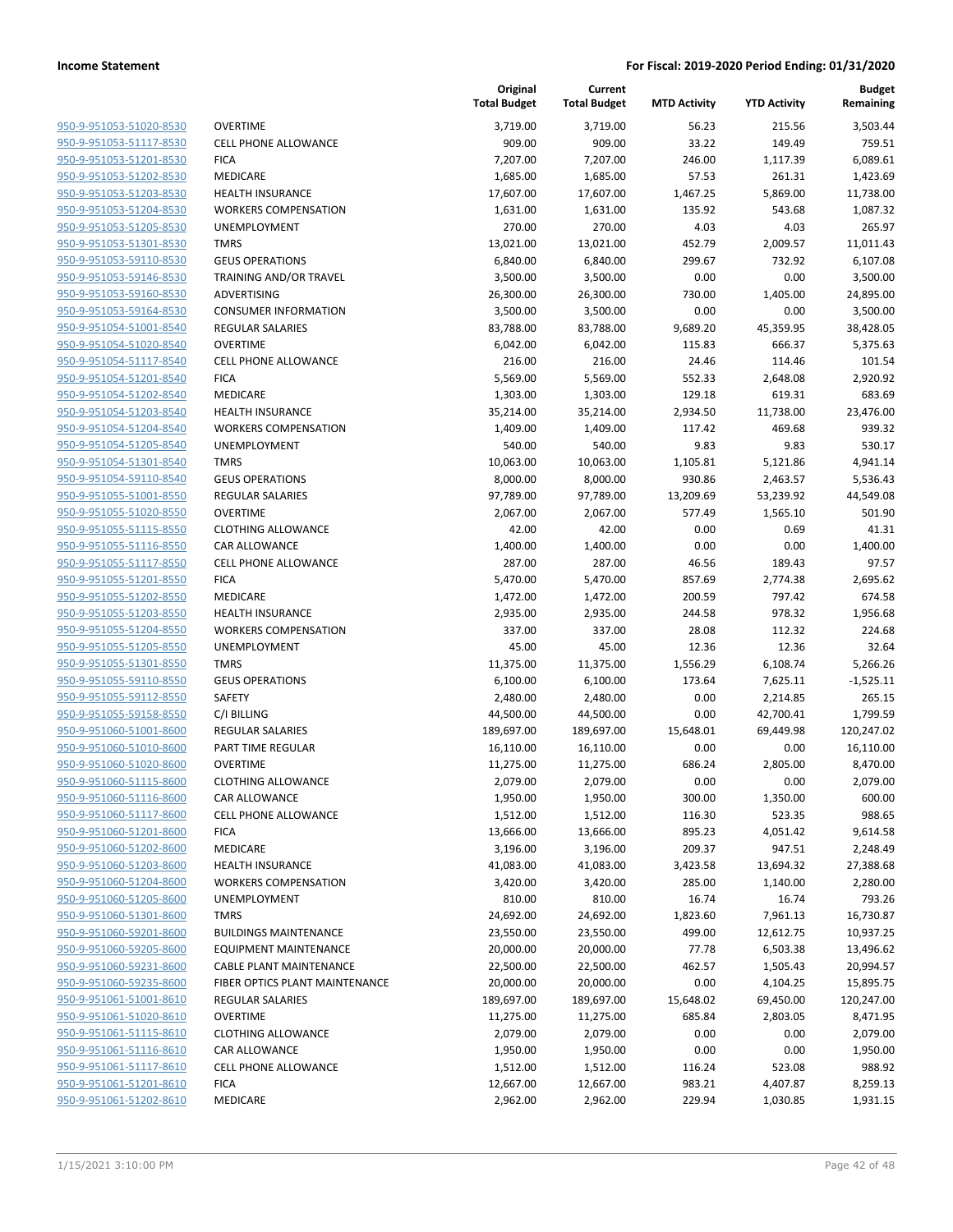|                         |                                                 | Original<br><b>Total Budget</b> | Current<br><b>Total Budget</b> | <b>MTD Activity</b> | <b>YTD Activity</b> | <b>Budget</b><br>Remaining |
|-------------------------|-------------------------------------------------|---------------------------------|--------------------------------|---------------------|---------------------|----------------------------|
| 950-9-951061-51203-8610 | <b>HEALTH INSURANCE</b>                         | 52,821.00                       | 52,821.00                      | 4,401.75            | 17,607.00           | 35,214.00                  |
| 950-9-951061-51204-8610 | <b>WORKERS COMPENSATION</b>                     | 5,038.00                        | 5,038.00                       | 419.83              | 1,679.32            | 3,358.68                   |
| 950-9-951061-51205-8610 | <b>UNEMPLOYMENT</b>                             | 810.00                          | 810.00                         | 16.44               | 16.44               | 793.56                     |
| 950-9-951061-51301-8610 | <b>TMRS</b>                                     | 22,887.00                       | 22,887.00                      | 1,789.79            | 7,810.99            | 15,076.01                  |
| 950-9-951061-59205-8610 | <b>EQUIPMENT MAINTENANCE</b>                    | 100.00                          | 100.00                         | 0.00                | 0.00                | 100.00                     |
| 950-9-951061-59233-8610 | <b>INTERNET PLANT MAINTENANCE</b>               | 6,000.00                        | 6,000.00                       | 0.00                | 0.00                | 6,000.00                   |
| 950-9-951090-59510-9900 | <b>HEADEND, TRUNK &amp; DISTRIBUTION SYSTEM</b> | 100,000.00                      | 100,000.00                     | 0.00                | 0.00                | 100,000.00                 |
| 950-9-951090-59511-9900 | <b>HEADEND EQUIPMENT</b>                        | 95,000.00                       | 95,000.00                      | 38,353.65           | 38,353.65           | 56,646.35                  |
| 950-9-951090-59512-9900 | <b>DROPS</b>                                    | 100,000.00                      | 100,000.00                     | 4,059.11            | 32,013.99           | 67,986.01                  |
| 950-9-951090-59591-9900 | FURNITURE & OFFICE EQUIPMENT                    | 5,900.00                        | 5,900.00                       | 6,042.36            | 7,180.98            | $-1,280.98$                |
| 950-9-951091-51001-9958 | <b>REGULAR SALARIES</b>                         | 25,665.00                       | 25,665.00                      | 2,157.64            | 9,434.10            | 16,230.90                  |
| 950-9-951091-51020-9958 | <b>OVERTIME</b>                                 | 3,979.00                        | 3,979.00                       | 218.25              | 783.66              | 3,195.34                   |
| 950-9-951091-51201-9958 | <b>FICA</b>                                     | 1,864.00                        | 1,864.00                       | 148.54              | 639.06              | 1,224.94                   |
| 950-9-951091-51202-9958 | MEDICARE                                        | 434.00                          | 434.00                         | 34.74               | 149.46              | 284.54                     |
| 950-9-951091-51205-9958 | UNEMPLOYMENT                                    | 0.00                            | 0.00                           | 2.40                | 2.40                | $-2.40$                    |
| 950-9-951091-51301-9958 | <b>TMRS</b>                                     | 3,350.00                        | 3,350.00                       | 269.53              | 1,144.57            | 2,205.43                   |
| 950-9-970000-59720-9705 | <b>CREDIT CARD &amp; BANK FEES</b>              | 15,000.00                       | 15,000.00                      | 1,968.05            | 3,968.12            | 11,031.88                  |
| 950-9-970000-59730-9250 | <b>INVENTORY LOSS/GAIN</b>                      | 1,000.00                        | 1,000.00                       | 0.00                | 0.00                | 1,000.00                   |
| 950-9-970000-59734-4210 | ASSET DISPOSAL LOSSES/GAINS                     | 1,000.00                        | 1,000.00                       | 0.00                | 0.00                | 1,000.00                   |
| 950-9-970000-59750-9260 | <b>ACCRUED PTO PAY</b>                          | 5,000.00                        | 5,000.00                       | 0.00                | 0.00                | 5,000.00                   |
| 950-9-970000-59770-9970 | CONTINGENCY                                     | 50,000.00                       | 50,000.00                      | 0.00                | 0.00                | 50,000.00                  |
| 950-9-970000-59771-9970 | PAYROLL CONTINGENCY                             | 11,800.00                       | 11,800.00                      | 0.00                | 0.00                | 11,800.00                  |
| 950-9-970000-59780-9240 | PROPERTY INSURANCE                              | 15,201.00                       | 15,201.00                      | 0.00                | 16,183.71           | $-982.71$                  |
| 950-9-970000-59781-9250 | <b>LIABILITY INSURANCE</b>                      | 13,142.00                       | 13,142.00                      | 0.00                | 14,319.76           | $-1,177.76$                |
| 950-9-990000-59901-9270 | TRANSFER to COG - FRANCHISE FEES                | 280,375.00                      | 280,375.00                     | 0.00                | 63,491.96           | 216,883.04                 |
| 950-9-990000-59902-9200 | TRANSFER to COG - ADMIN EXPENSES                | 52,638.00                       | 52,638.00                      | 4,386.50            | 17,546.00           | 35,092.00                  |
| 950-9-990000-59903-4082 | TRANSFER to COG - PILOT                         | 40,937.00                       | 40,937.00                      | 40,937.00           | 40,937.00           | 0.00                       |
| 950-9-990000-59926-9330 | TRANSFER to COG - GARAGE                        | 12,622.00                       | 12,622.00                      | 1,051.83            | 4,207.32            | 8,414.68                   |
| 950-9-990000-59927-9200 | TRANSFER to COG - INSURANCE                     | 2,993.00                        | 2,993.00                       | 249.42              | 997.68              | 1,995.32                   |
| 950-9-990000-59928-9200 | XFER to COG - IT                                | 9,986.00                        | 9,986.00                       | 1,234.67            | 4,938.68            | 5,047.32                   |
| 950-9-990000-59930-9270 | <b>TRANSFER to GBOD</b>                         | 56,075.00                       | 56,075.00                      | 0.00                | 12,698.39           | 43,376.61                  |
| 950-9-990000-59954-8559 | TRANSFER TO 910 - BILLING                       | 61,828.00                       | 61,828.00                      | 5,152.33            | 20,609.32           | 41,218.68                  |
| 950-9-990000-59955-8559 | TRANSFER TO 910 - CASHIERING                    | 78,306.00                       | 78,306.00                      | 6,525.50            | 26,102.00           | 52,204.00                  |
|                         | <b>Expense Total:</b>                           | 6,420,315.00                    | 6,420,315.00                   | 523,243.37          | 1,811,585.11        | 4,608,729.89               |
|                         | Fund: 950 - CABLE / INTERNET Surplus (Deficit): | $-174,654.00$                   | $-174,654.00$                  | 299,255.61          | 357,031.11          |                            |
|                         | <b>Total Surplus (Deficit):</b>                 | 3,395,325.48                    | 1,963,809.63                   | $-2,996,344.48$     | 33,370,009.57       |                            |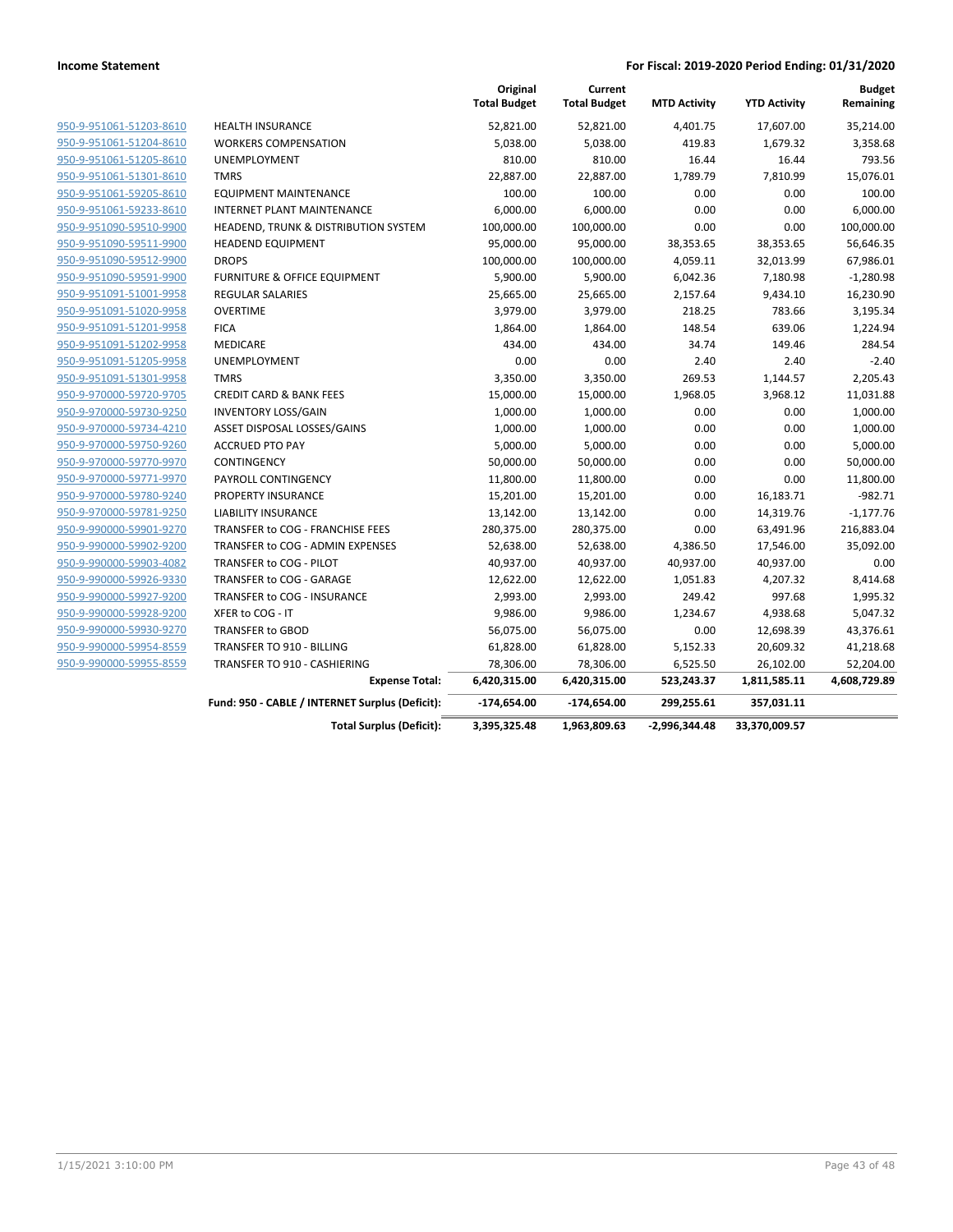# **Group Summary**

| <b>Account Type</b>                                                       | Original<br><b>Total Budget</b> | Current<br><b>Total Budget</b> | <b>MTD Activity</b>          | <b>YTD Activity</b>           | <b>Budget</b><br>Remaining     |
|---------------------------------------------------------------------------|---------------------------------|--------------------------------|------------------------------|-------------------------------|--------------------------------|
|                                                                           |                                 |                                |                              |                               |                                |
| <b>Fund: 100 - GENERAL FUND</b>                                           |                                 |                                |                              |                               |                                |
| Revenue<br>Expense                                                        | 25,401,947.17<br>26,072,457.79  | 25,401,947.17<br>26,076,217.79 | 4,290,662.61<br>2,021,859.89 | 11,307,182.95<br>8,835,079.09 | 14,094,764.22<br>17,241,138.70 |
| Fund: 100 - GENERAL FUND Surplus (Deficit):                               | -670,510.62                     | $-674,270.62$                  | 2,268,802.72                 | 2,472,103.86                  | $-3,146,374.48$                |
|                                                                           |                                 |                                |                              |                               |                                |
| <b>Fund: 101 - MUNICIPAL COURT BUILDING SECURITY FEES</b>                 | 0.00                            | 0.00                           | 511.82                       | 1,783.98                      | $-1,783.98$                    |
| Revenue<br>Expense                                                        | 0.00                            | 0.00                           | 1.31                         | $-9.74$                       | 9.74                           |
| Fund: 101 - MUNICIPAL COURT BUILDING SECURITY FEES Surplus (Deficit):     | 0.00                            | 0.00                           | 510.51                       | 1,793.72                      | $-1,793.72$                    |
| <b>Fund: 102 - MUNICIPAL COURT TECH FUND</b>                              |                                 |                                |                              |                               |                                |
| Revenue                                                                   | 0.00                            | 0.00                           | 602.21                       | 2,212.45                      | $-2,212.45$                    |
| Expense                                                                   | 0.00                            | 0.00                           | 0.89                         | 3.56                          | $-3.56$                        |
| Fund: 102 - MUNICIPAL COURT TECH FUND Surplus (Deficit):                  | 0.00                            | 0.00                           | 601.32                       | 2,208.89                      | $-2,208.89$                    |
| Fund: 103 - MUNICIPAL COURT CHILD SAFETY FUND                             |                                 |                                |                              |                               |                                |
| Revenue                                                                   | 27,250.00                       | 27,250.00                      | 6,111.65                     | 7,011.65                      | 20,238.35                      |
| Expense                                                                   | 25,000.00                       | 25,000.00                      | 26.58                        | 7,424.17                      | 17,575.83                      |
| Fund: 103 - MUNICIPAL COURT CHILD SAFETY FUND Surplus (Deficit):          | 2,250.00                        | 2,250.00                       | 6,085.07                     | $-412.52$                     | 2,662.52                       |
| <b>Fund: 110 - EXCHANGE BUILDING FUND</b>                                 |                                 |                                |                              |                               |                                |
| Expense                                                                   | 30.37                           | 30.37                          | 0.00                         | 0.00                          | 30.37                          |
| Fund: 110 - EXCHANGE BUILDING FUND Total:                                 | 30.37                           | 30.37                          | 0.00                         | 0.00                          | 30.37                          |
|                                                                           |                                 |                                |                              |                               |                                |
| <b>Fund: 111 - RECREATION ACTIVITIES FUND</b><br>Revenue                  | 268,435.50                      | 268,435.50                     | 13,860.00                    | 44,516.95                     | 223,918.55                     |
| Expense                                                                   | 263,096.93                      | 263,096.93                     | 29,917.74                    | 71,795.99                     | 191,300.94                     |
| Fund: 111 - RECREATION ACTIVITIES FUND Surplus (Deficit):                 | 5,338.57                        | 5,338.57                       | $-16,057.74$                 | -27,279.04                    | 32,617.61                      |
|                                                                           |                                 |                                |                              |                               |                                |
| <b>Fund: 112 - GUN RANGE FUND</b><br>Revenue                              | 1,500.00                        | 1,500.00                       | 210.83                       | 633.05                        | 866.95                         |
| Expense                                                                   | 1,000.00                        | 1,000.00                       | 108.27                       | 324.84                        | 675.16                         |
| Fund: 112 - GUN RANGE FUND Surplus (Deficit):                             | 500.00                          | 500.00                         | 102.56                       | 308.21                        | 191.79                         |
|                                                                           |                                 |                                |                              |                               |                                |
| Fund: 113 - HOTEL / MOTEL OCCUPANCY TAX FUND<br>Revenue                   | 578,097.00                      | 578,097.00                     | 46,609.28                    | 183,567.79                    | 394,529.21                     |
| Expense                                                                   | 573,583.98                      | 573,583.98                     | 40,880.44                    | 189,867.21                    | 383,716.77                     |
| Fund: 113 - HOTEL / MOTEL OCCUPANCY TAX FUND Surplus (Deficit):           | 4,513.02                        | 4,513.02                       | 5,728.84                     | $-6,299.42$                   | 10,812.44                      |
|                                                                           |                                 |                                |                              |                               |                                |
| Fund: 114 - VENUE MANAGEMENT FUND<br>Revenue                              | 341,720.00                      | 341,720.00                     | 18,815.26                    | 73,049.32                     | 268,670.68                     |
| Expense                                                                   | 192,701.04                      | 192,701.04                     | 9,258.22                     | 74,173.11                     | 118,527.93                     |
| Fund: 114 - VENUE MANAGEMENT FUND Surplus (Deficit):                      | 149,018.96                      | 149,018.96                     | 9,557.04                     | $-1,123.79$                   | 150,142.75                     |
| <b>Fund: 123 - PTRAIN - POLICE REIMBURSEMENT GRANTS &amp; CONT EDUCAT</b> |                                 |                                |                              |                               |                                |
| Revenue                                                                   | 0.00                            | 0.00                           | 3.33                         | 13.32                         | $-13.32$                       |
| Expense                                                                   | 0.00                            | 0.00                           | $-14.90$                     | 270.39                        | $-270.39$                      |
| Fund: 123 - PTRAIN - POLICE REIMBURSEMENT GRANTS & CONT EDUCAT Surp       | 0.00                            | 0.00                           | 18.23                        | $-257.07$                     | 257.07                         |
| <b>Fund: 124 - FIRE HAZMAT GRANT</b>                                      |                                 |                                |                              |                               |                                |
| Expense                                                                   | 0.00                            | 0.00                           | 0.02                         | 0.05                          | $-0.05$                        |
| Fund: 124 - FIRE HAZMAT GRANT Total:                                      | 0.00                            | 0.00                           | 0.02                         | 0.05                          | $-0.05$                        |
| Fund: 140 - DEBT SERVICE FUND                                             |                                 |                                |                              |                               |                                |
| Revenue                                                                   | 6,826,247.00                    | 6,826,247.00                   | 2,065,892.45                 |                               | 2,506,119.97                   |
| Expense                                                                   | 7,218,192.40                    | 7,218,192.40                   | 1,084,253.53                 | 4,320,127.03<br>1,200,436.98  | 6,017,755.42                   |
| Fund: 140 - DEBT SERVICE FUND Surplus (Deficit):                          | -391,945.40                     | -391,945.40                    | 981,638.92                   | 3,119,690.05                  | $-3,511,635.45$                |
|                                                                           |                                 |                                |                              |                               |                                |
| Fund: 160 - GENERAL CAPITAL IMPROVEMENT FUND<br>Revenue                   |                                 |                                | 185,092.12                   |                               |                                |
| Expense                                                                   | 17,270,151.00<br>17,188,433.00  | 17,270,151.00<br>17,221,665.00 | 203,471.06                   | 15,670,011.23<br>544,812.59   | 1,600,139.77<br>16,676,852.41  |
| Fund: 160 - GENERAL CAPITAL IMPROVEMENT FUND Surplus (Deficit):           | 81,718.00                       | 48,486.00                      | -18,378.94                   | 15,125,198.64                 | -15,076,712.64                 |
|                                                                           |                                 |                                |                              |                               |                                |
| Fund: 161 - STREET CONSTRUCTION FUND<br>Revenue                           | 14,250.00                       | 14,250.00                      | 615.01                       | 2,361.14                      | 11,888.86                      |
| Expense                                                                   | 400.00                          | 50,400.00                      | 17.45                        | 70.60                         | 50,329.40                      |
|                                                                           |                                 |                                |                              |                               |                                |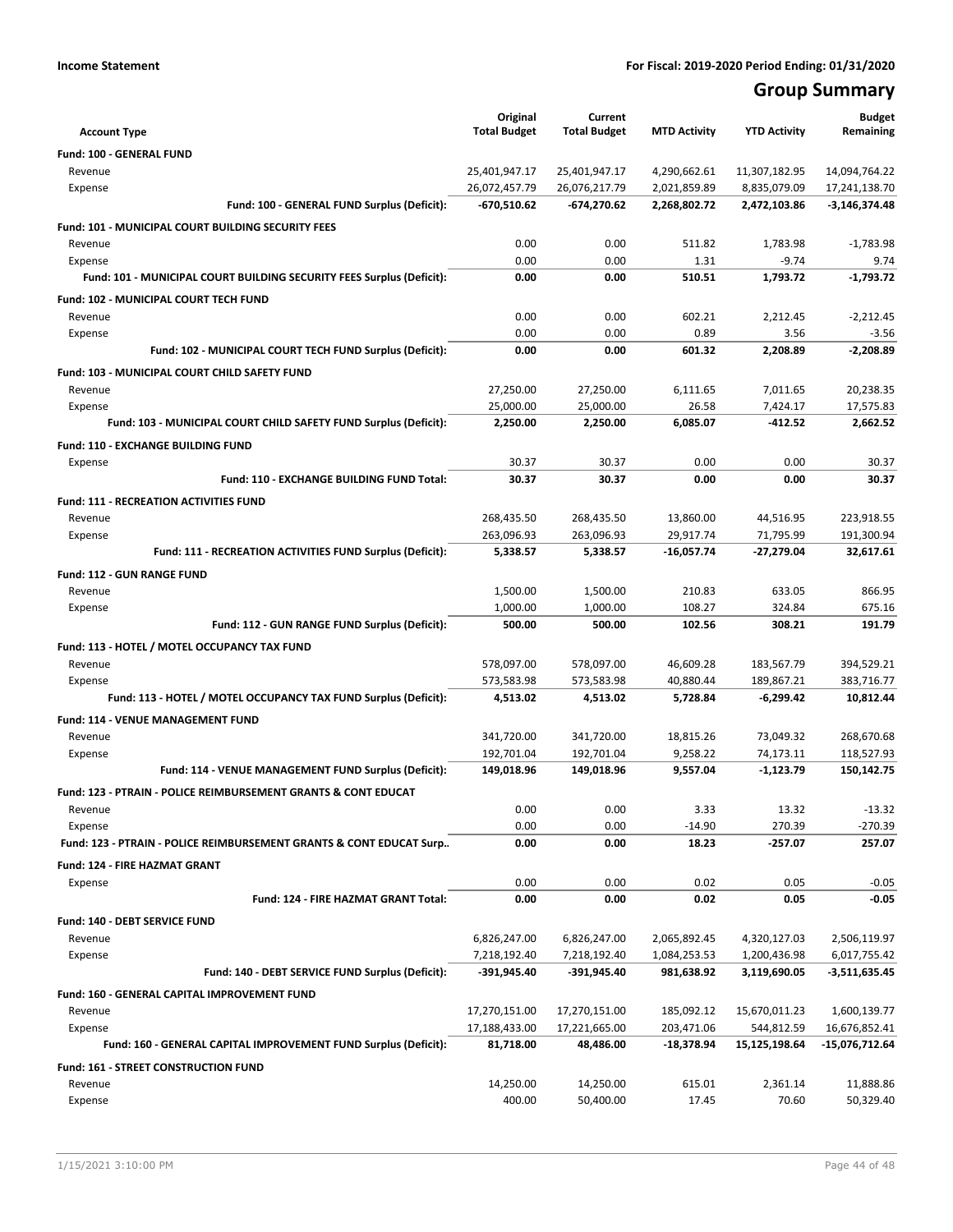| <b>Account Type</b>                                               | Original<br><b>Total Budget</b> | Current<br><b>Total Budget</b> | <b>MTD Activity</b> | <b>YTD Activity</b> | <b>Budget</b><br>Remaining |
|-------------------------------------------------------------------|---------------------------------|--------------------------------|---------------------|---------------------|----------------------------|
| Fund: 161 - STREET CONSTRUCTION FUND Surplus (Deficit):           | 13,850.00                       | $-36,150.00$                   | 597.56              | 2,290.54            | $-38,440.54$               |
| Fund: 164 - 2013 CO CAPITAL FUND                                  |                                 |                                |                     |                     |                            |
| Revenue                                                           | 450.00                          | 450.00                         | 25.84               | 100.52              | 349.48                     |
| Expense                                                           | 15.00                           | 15.00                          | 0.65                | 2.64                | 12.36                      |
| Fund: 164 - 2013 CO CAPITAL FUND Surplus (Deficit):               | 435.00                          | 435.00                         | 25.19               | 97.88               | 337.12                     |
| <b>Fund: 165 - 2014 GO FUND</b>                                   |                                 |                                |                     |                     |                            |
| Revenue                                                           | 15,000.00                       | 15,000.00                      | 1,088.47            | 4,680.59            | 10,319.41                  |
| Fund: 165 - 2014 GO FUND Total:                                   | 15,000.00                       | 15,000.00                      | 1,088.47            | 4,680.59            | 10,319.41                  |
| <b>Fund: 171 - MAIN STREET SPECIAL REVENUE</b>                    |                                 |                                |                     |                     |                            |
| Revenue                                                           | 0.00                            | 0.00                           | 25,000.00           | 25,000.00           | $-25,000.00$               |
| Expense                                                           | 0.00                            | 0.00                           | 107,296.10          | 109,496.10          | $-109,496.10$              |
| Fund: 171 - MAIN STREET SPECIAL REVENUE Surplus (Deficit):        | 0.00                            | 0.00                           | $-82,296.10$        | -84,496.10          | 84,496.10                  |
| <b>Fund: 172 - MINOR GRANTS FUND</b>                              |                                 |                                |                     |                     |                            |
| Revenue                                                           | 0.00                            | 0.00                           | 1,464.00            | 3,660.00            | $-3,660.00$                |
| Expense                                                           | 0.00                            | 0.00                           | 405.36              | 711.25              | $-711.25$                  |
| Fund: 172 - MINOR GRANTS FUND Surplus (Deficit):                  | 0.00                            | 0.00                           | 1,058.64            | 2,948.75            | $-2,948.75$                |
| Fund: 175 - JUSTICE ASSISTANCE GRANT - JAG                        |                                 |                                |                     |                     |                            |
| Revenue                                                           | 0.00                            | 0.00                           | 0.00                | 11,553.00           | $-11,553.00$               |
| Fund: 175 - JUSTICE ASSISTANCE GRANT - JAG Total:                 | 0.00                            | 0.00                           | 0.00                | 11,553.00           | $-11,553.00$               |
| Fund: 200 - WATER / WASTEWATER FUND                               |                                 |                                |                     |                     |                            |
| Revenue                                                           | 14,373,110.00                   | 14,373,110.00                  | 1,001,620.79        | 4,624,460.55        | 9,748,649.45               |
| Expense                                                           | 12,100,356.36                   | 13,244,640.21                  | 2,818,274.40        | 5,710,241.91        | 7,534,398.30               |
| Fund: 200 - WATER / WASTEWATER FUND Surplus (Deficit):            | 2,272,753.64                    | 1,128,469.79                   | -1,816,653.61       | -1,085,781.36       | 2,214,251.15               |
| <b>Fund: 212 - TX COMMUNITY DEV SWR SYSTEM IMPROV PROG GRANT</b>  |                                 |                                |                     |                     |                            |
| Revenue                                                           | 0.00                            | 0.00                           | 0.00                | 168,130.00          | $-168,130.00$              |
| Expense                                                           | 0.00                            | 0.00                           | 0.00                | 1,255.00            | $-1,255.00$                |
| Fund: 212 - TX COMMUNITY DEV SWR SYSTEM IMPROV PROG GRANT Surplus | 0.00                            | 0.00                           | 0.00                | 166,875.00          | $-166,875.00$              |
| <b>Fund: 216 - UTILIITY CIP FUND</b>                              |                                 |                                |                     |                     |                            |
| Revenue                                                           | 314,621.00                      | 314,621.00                     | 22,674.11           | 13,599,592.87       | -13,284,971.87             |
| Expense                                                           | 454,000.00                      | 654,000.00                     | 820,094.53          | 1,803,470.03        | $-1,149,470.03$            |
| Fund: 216 - UTILIITY CIP FUND Surplus (Deficit):                  | -139,379.00                     | -339,379.00                    | -797,420.42         | 11,796,122.84       | -12,135,501.84             |
| <b>Fund: 217 - WASTEWATER RECLAMATION FUND</b>                    |                                 |                                |                     |                     |                            |
| Revenue                                                           | 14,000.00                       | 14,000.00                      | 1,055.94            | 4,540.70            | 9,459.30                   |
| Fund: 217 - WASTEWATER RECLAMATION FUND Total:                    | 14,000.00                       | 14,000.00                      | 1,055.94            | 4,540.70            | 9,459.30                   |
| Fund: 300 - AIRPORT FUND                                          |                                 |                                |                     |                     |                            |
| Revenue                                                           | 721,537.30                      | 721,537.30                     | 109,052.48          | 291,850.49          | 429,686.81                 |
| Expense                                                           | 141,387.03                      | 141,387.03                     | 13,265.01           | 51,617.20           | 89,769.83                  |
| Fund: 300 - AIRPORT FUND Surplus (Deficit):                       | 580,150.27                      | 580,150.27                     | 95,787.47           | 240,233.29          | 339,916.98                 |
| Fund: 360 - AIRPORT CAPITAL FUND                                  |                                 |                                |                     |                     |                            |
| Revenue                                                           | 68,598.00                       | 68,598.00                      | 5,538.12            | 21,443.68           | 47,154.32                  |
| Expense                                                           | 221,381.00                      | 221,381.00                     | 156.65              | 168,980.20          | 52,400.80                  |
| Fund: 360 - AIRPORT CAPITAL FUND Surplus (Deficit):               | $-152,783.00$                   | $-152,783.00$                  | 5,381.47            | -147,536.52         | $-5,246.48$                |
| Fund: 362 - AIRPORT FBO FUEL                                      |                                 |                                |                     |                     |                            |
| Revenue                                                           | 0.00                            | 0.00                           | 31,618.11           | 183,221.15          | $-183,221.15$              |
| Expense                                                           | 0.00                            | 0.00                           | 7,996.92            | 14,487.24           | $-14,487.24$               |
| Fund: 362 - AIRPORT FBO FUEL Surplus (Deficit):                   | 0.00                            | 0.00                           | 23,621.19           | 168,733.91          | $-168,733.91$              |
| Fund: 400 - GOLF FUND                                             |                                 |                                |                     |                     |                            |
| Revenue                                                           | 244,398.00                      | 244,398.00                     | 7,123.41            | 38,914.20           | 205,483.80                 |
| Expense                                                           | 247,776.38                      | 247,776.38                     | 14,204.67           | 76,575.95           | 171,200.43                 |
| Fund: 400 - GOLF FUND Surplus (Deficit):                          | $-3,378.38$                     | $-3,378.38$                    | $-7,081.26$         | -37,661.75          | 34,283.37                  |
| Fund: 500 - SANITATION FUND                                       |                                 |                                |                     |                     |                            |
| Revenue                                                           | 4,968,708.00                    | 4,968,708.00                   | 419,987.94          | 1,774,287.02        | 3,194,420.98               |
| Expense                                                           | 5,392,448.79                    | 5,392,448.79                   | 477,994.77          | 1,501,685.18        | 3,890,763.61               |
| Fund: 500 - SANITATION FUND Surplus (Deficit):                    | -423,740.79                     | -423,740.79                    | -58,006.83          | 272,601.84          | -696,342.63                |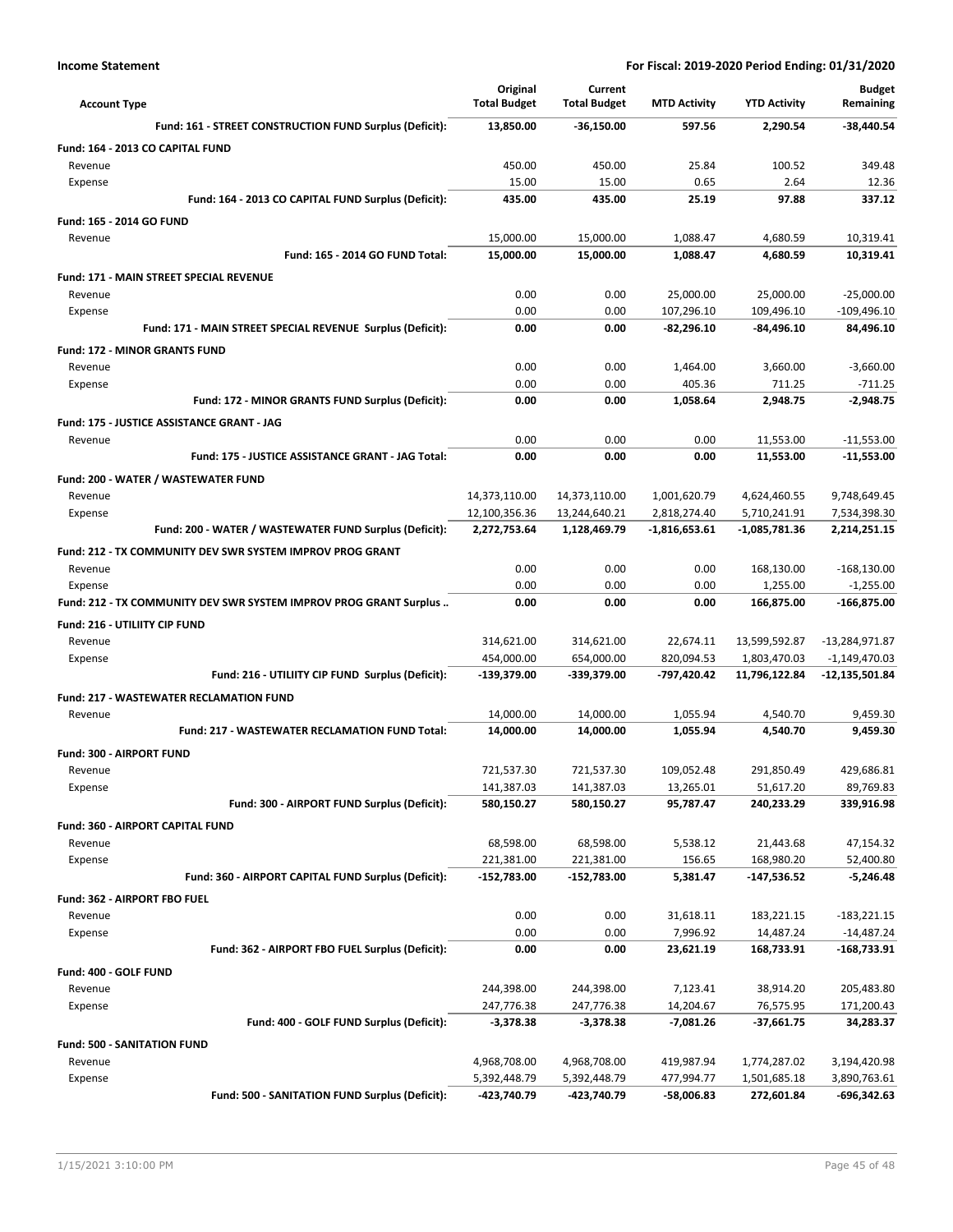|  | Income Statement |
|--|------------------|
|--|------------------|

| <b>Account Type</b>                                                        | Original<br><b>Total Budget</b> | Current<br><b>Total Budget</b> | <b>MTD Activity</b>           | <b>YTD Activity</b>         | <b>Budget</b><br>Remaining |
|----------------------------------------------------------------------------|---------------------------------|--------------------------------|-------------------------------|-----------------------------|----------------------------|
| Fund: 601 - CENTRAL SERVICE FUND                                           |                                 |                                |                               |                             |                            |
| Revenue                                                                    | 897,529.00                      | 897,529.00                     | 74,794.07                     | 299,176.28                  | 598,352.72                 |
| Expense                                                                    | 1,099,461.48                    | 1,099,498.91                   | 85,542.20                     | 360,504.57                  | 738,994.34                 |
| Fund: 601 - CENTRAL SERVICE FUND Surplus (Deficit):                        | -201,932.48                     | -201,969.91                    | $-10,748.13$                  | $-61,328.29$                | -140,641.62                |
| Fund: 602 - INSURANCE FUND                                                 |                                 |                                |                               |                             |                            |
| Revenue                                                                    | 6,163,286.88                    | 6,163,286.88                   | 501,270.65                    | 2,018,120.10                | 4,145,166.78               |
| Expense                                                                    | 6,846,533.00                    | 6,846,533.00                   | 473,583.02                    | 2,318,139.74                | 4,528,393.26               |
| Fund: 602 - INSURANCE FUND Surplus (Deficit):                              | -683,246.12                     | -683,246.12                    | 27,687.63                     | -300,019.64                 | -383,226.48                |
| Fund: 604 - MIS FUND                                                       |                                 |                                |                               |                             |                            |
| Revenue                                                                    | 502,314.00                      | 502,314.00                     | 41,859.50                     | 167,438.00                  | 334,876.00                 |
| Expense                                                                    | 1,167,850.06                    | 1,168,090.06                   | 52,125.97                     | 386,765.25                  | 781,324.81                 |
| Fund: 604 - MIS FUND Surplus (Deficit):                                    | -665,536.06                     | -665,776.06                    | -10,266.47                    | -219,327.25                 | -446,448.81                |
| <b>Fund: 660 - VEHICLE REPLACEMENT FUND</b>                                |                                 |                                |                               |                             |                            |
| Revenue                                                                    | 227,000.00                      | 227,000.00                     | 39,676.54                     | 159,383.10                  | 67,616.90                  |
| Expense                                                                    | 460,000.00                      | 459,962.57                     | 722,756.23                    | 728,930.90                  | -268,968.33                |
| Fund: 660 - VEHICLE REPLACEMENT FUND Surplus (Deficit):                    | $-233,000.00$                   | -232,962.57                    | -683,079.69                   | -569,547.80                 | 336,585.23                 |
| Fund: 800 - SPENCE FUND                                                    |                                 |                                |                               |                             |                            |
| Revenue                                                                    | 10,210.00                       | 10,210.00                      | 817.37                        | 3,514.80                    | 6,695.20                   |
| Expense                                                                    | 600.00                          | 600.00                         | 50.00                         | 200.00                      | 400.00                     |
| Fund: 800 - SPENCE FUND Surplus (Deficit):                                 | 9,610.00                        | 9,610.00                       | 767.37                        | 3,314.80                    | 6,295.20                   |
| Fund: 801 - JONES LIBRARY TRUST                                            |                                 |                                |                               |                             |                            |
| Revenue                                                                    | 0.00                            | 0.00                           | 11.21                         | 43.04                       | $-43.04$                   |
| Expense                                                                    | 0.00                            | 0.00                           | 0.32                          | 1.28                        | $-1.28$                    |
| Fund: 801 - JONES LIBRARY TRUST Surplus (Deficit):                         | 0.00                            | 0.00                           | 10.89                         | 41.76                       | $-41.76$                   |
|                                                                            |                                 |                                |                               |                             |                            |
| Fund: 809 - GREENVILLE IDC (L-3)                                           |                                 |                                |                               |                             |                            |
| Revenue                                                                    | 0.00                            | 0.00                           | 0.00                          | 1,053,669.29                | $-1,053,669.29$            |
| Expense                                                                    | 0.00<br>0.00                    | 0.00<br>0.00                   | 0.00<br>0.00                  | 173,054.24                  | $-173,054.24$              |
| Fund: 809 - GREENVILLE IDC (L-3) Surplus (Deficit):                        |                                 |                                |                               | 880,615.05                  | -880,615.05                |
| Fund: 810 - SEIZURE FUNDS - STATE RULES                                    |                                 |                                |                               |                             |                            |
| Revenue                                                                    | 3,000.00                        | 3,000.00                       | 190.42                        | $-6,944.28$                 | 9,944.28                   |
| Expense                                                                    | 220.00                          | 220.00                         | 18,055.62                     | 18,222.84                   | $-18,002.84$               |
| Fund: 810 - SEIZURE FUNDS - STATE RULES Surplus (Deficit):                 | 2,780.00                        | 2,780.00                       | $-17,865.20$                  | $-25,167.12$                | 27,947.12                  |
| Fund: 811 - SEIZURE FUNDS - FED RULES                                      |                                 |                                |                               |                             |                            |
| Revenue                                                                    | 3,900.00                        | 3,900.00                       | 155.65                        | 1,417.71                    | 2,482.29                   |
| Expense                                                                    | 125.00                          | 125.00                         | 4.63                          | 29,769.63                   | $-29,644.63$               |
| Fund: 811 - SEIZURE FUNDS - FED RULES Surplus (Deficit):                   | 3,775.00                        | 3,775.00                       | 151.02                        | -28,351.92                  | 32,126.92                  |
| Fund: 820 - TIRZ FUND (Tax Increment Reinvestment Zone)                    |                                 |                                |                               |                             |                            |
| Revenue                                                                    | 774,228.92                      | 774,228.92                     | 107,549.99                    | 195,163.22                  | 579,065.70                 |
| Expense                                                                    | 144,225.00                      | 144,225.00                     | 46.07                         | 7,033.78                    | 137,191.22                 |
| Fund: 820 - TIRZ FUND (Tax Increment Reinvestment Zone) Surplus (Deficit): | 630,003.92                      | 630,003.92                     | 107,503.92                    | 188,129.44                  | 441,874.48                 |
| Fund: 910 - ELECTRIC OPERATING FUND                                        |                                 |                                |                               |                             |                            |
| Revenue                                                                    | 67,442,118.00                   | 67,442,118.00                  | 4,792,580.45                  | 20,343,045.69               | 47,099,072.31              |
| Expense                                                                    | 64,092,352.68                   | 64,092,352.68                  | 5,786,558.34                  | 18,838,698.21               | 45,253,654.47              |
| Fund: 910 - ELECTRIC OPERATING FUND Surplus (Deficit):                     | 3,349,765.32                    | 3,349,765.32                   | -993,977.89                   | 1,504,347.48                | 1,845,417.84               |
| Fund: 911 - ELECTRIC DEBT REDUCTION                                        |                                 |                                |                               |                             |                            |
| Revenue                                                                    | 0.00                            | 0.00                           | 5.96                          | 22.82                       | $-22.82$                   |
| Fund: 911 - ELECTRIC DEBT REDUCTION Total:                                 | 0.00                            | 0.00                           | 5.96                          | 22.82                       | $-22.82$                   |
|                                                                            |                                 |                                |                               |                             |                            |
| Fund: 912 - ELECTRIC DEBT SERVICE                                          |                                 |                                |                               |                             |                            |
| Revenue                                                                    | 7,843,475.00                    | 7,843,475.00                   | 653,622.92                    | 2,614,491.68                | 5,228,983.32               |
| Expense<br>Fund: 912 - ELECTRIC DEBT SERVICE Surplus (Deficit):            | 7,843,475.00<br>0.00            | 7,843,475.00<br>0.00           | 2,975,250.00<br>-2,321,627.08 | 2,975,650.16<br>-361,158.48 | 4,867,824.84<br>361,158.48 |
|                                                                            |                                 |                                |                               |                             |                            |
| Fund: 913 - ELECTRIC CONSTRUCTION FUND                                     |                                 |                                |                               |                             |                            |
| Revenue                                                                    | 0.00                            | 0.00                           | 71.36                         | 273.52                      | $-273.52$                  |
| Fund: 913 - ELECTRIC CONSTRUCTION FUND Total:                              | 0.00                            | 0.00                           | 71.36                         | 273.52                      | $-273.52$                  |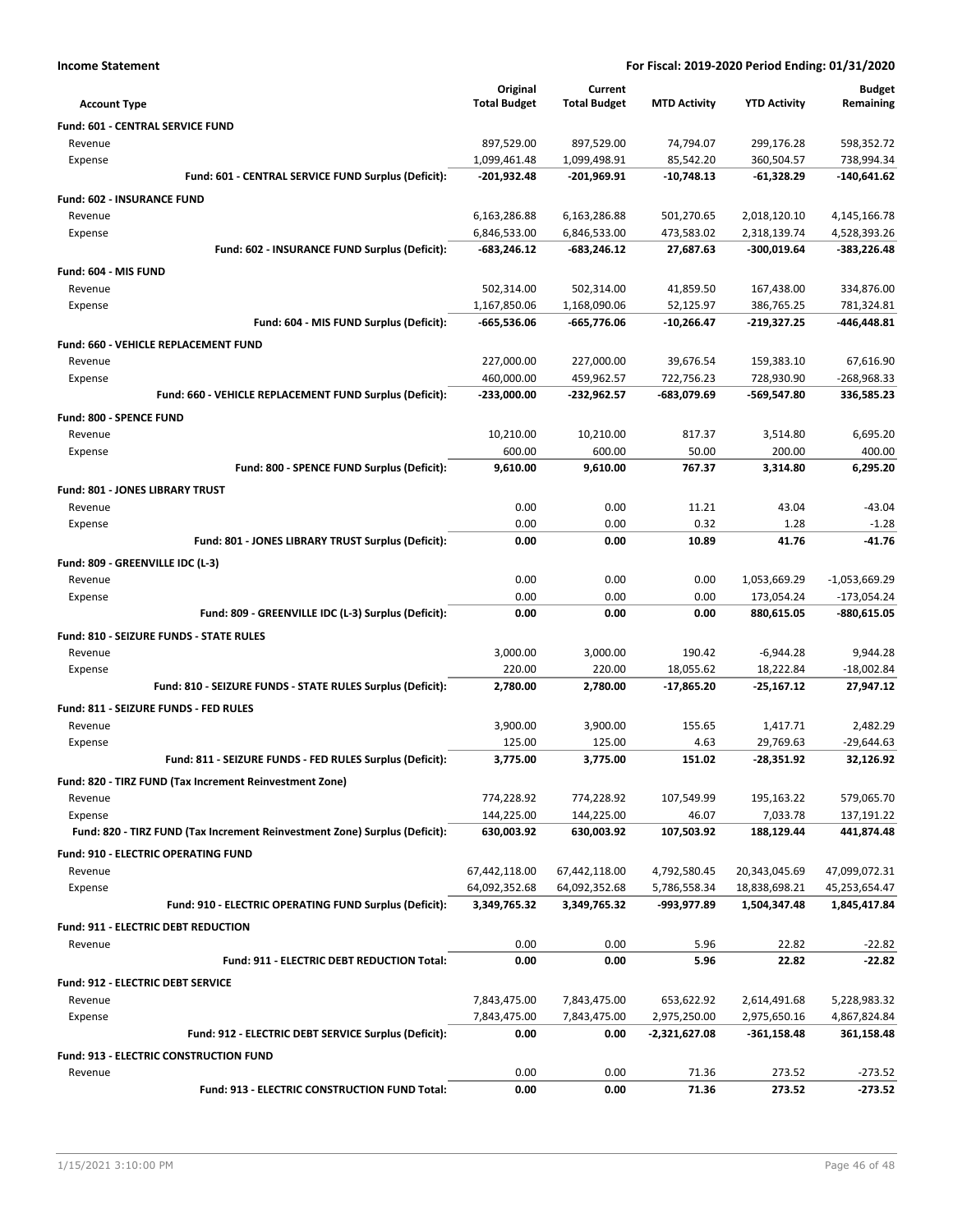| <b>Income Statement</b>      |                                                 |                                 |                                |                     | For Fiscal: 2019-2020 Period Ending: 01/31/2020 |                            |
|------------------------------|-------------------------------------------------|---------------------------------|--------------------------------|---------------------|-------------------------------------------------|----------------------------|
| <b>Account Type</b>          |                                                 | Original<br><b>Total Budget</b> | Current<br><b>Total Budget</b> | <b>MTD Activity</b> | <b>YTD Activity</b>                             | <b>Budget</b><br>Remaining |
| Fund: 950 - CABLE / INTERNET |                                                 |                                 |                                |                     |                                                 |                            |
| Revenue                      |                                                 | 6,245,661.00                    | 6,245,661.00                   | 822.498.98          | 2,168,616.22                                    | 4,077,044.78               |
| Expense                      |                                                 | 6,420,315.00                    | 6,420,315.00                   | 523.243.37          | 1,811,585.11                                    | 4,608,729.89               |
|                              | Fund: 950 - CABLE / INTERNET Surplus (Deficit): | -174.654.00                     | -174.654.00                    | 299.255.61          | 357.031.11                                      | $-531,685.11$              |
|                              | <b>Total Surplus (Deficit):</b>                 | 3,395,325.48                    | 1.963.809.63                   | $-2.996.344.48$     | 33,370,009.57                                   |                            |